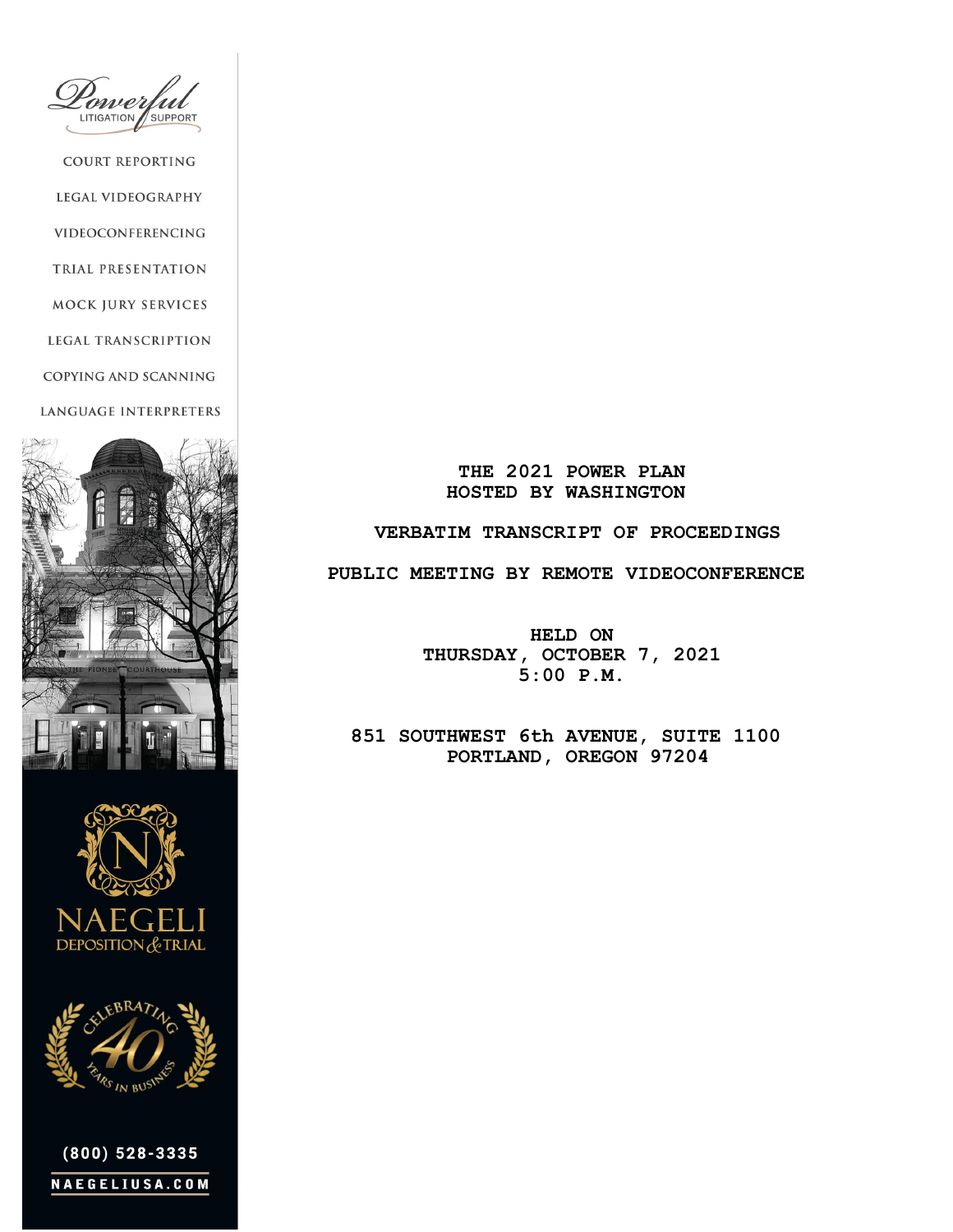1 **THE 2021 POWER PLAN** 2 **HOSTED BY WASHINGTON** 3 **VERBATIM TRANSCRIPT OF PROCEEDINGS** 4 **PUBLIC MEETING BY REMOTE VIDEOCONFERENCE** 5 **HELD ON** 6 **THURSDAY, OCTOBER 7, 2021** 7 **5:00 P.M.** 8 9 **MR. MADRON:** Hello and welcome to our second 10 public hearing on the Draft Power Plan. My name is 11 Chad Madron. I'm on staff here at the council. And I 12 will be the man behind the scenes tonight helping make 13 sure that the correct names are shown, helping with 14 audio and visual. 15 We will be showing the list of speakers on 16 the screen. I'll go ahead and put that in now. 17 They're in order, in general, of when people signed 18 up. You can see when you're coming up. As someone 19 speaks I'll check the box in the background and their 20 name will go down to the already testified area at the 21 bottom. 22 When you testify, you're welcome to have 23 your camera on, otherwise we ask that folks leave 24 | their cameras off unless they're actively testifying. 25 If you called in by phone, I see a few

> **NAEGEI**  $(800)528 - 3335$ DEPOSITION  $&$  TRIAL **A** NAEGELIUSA.COM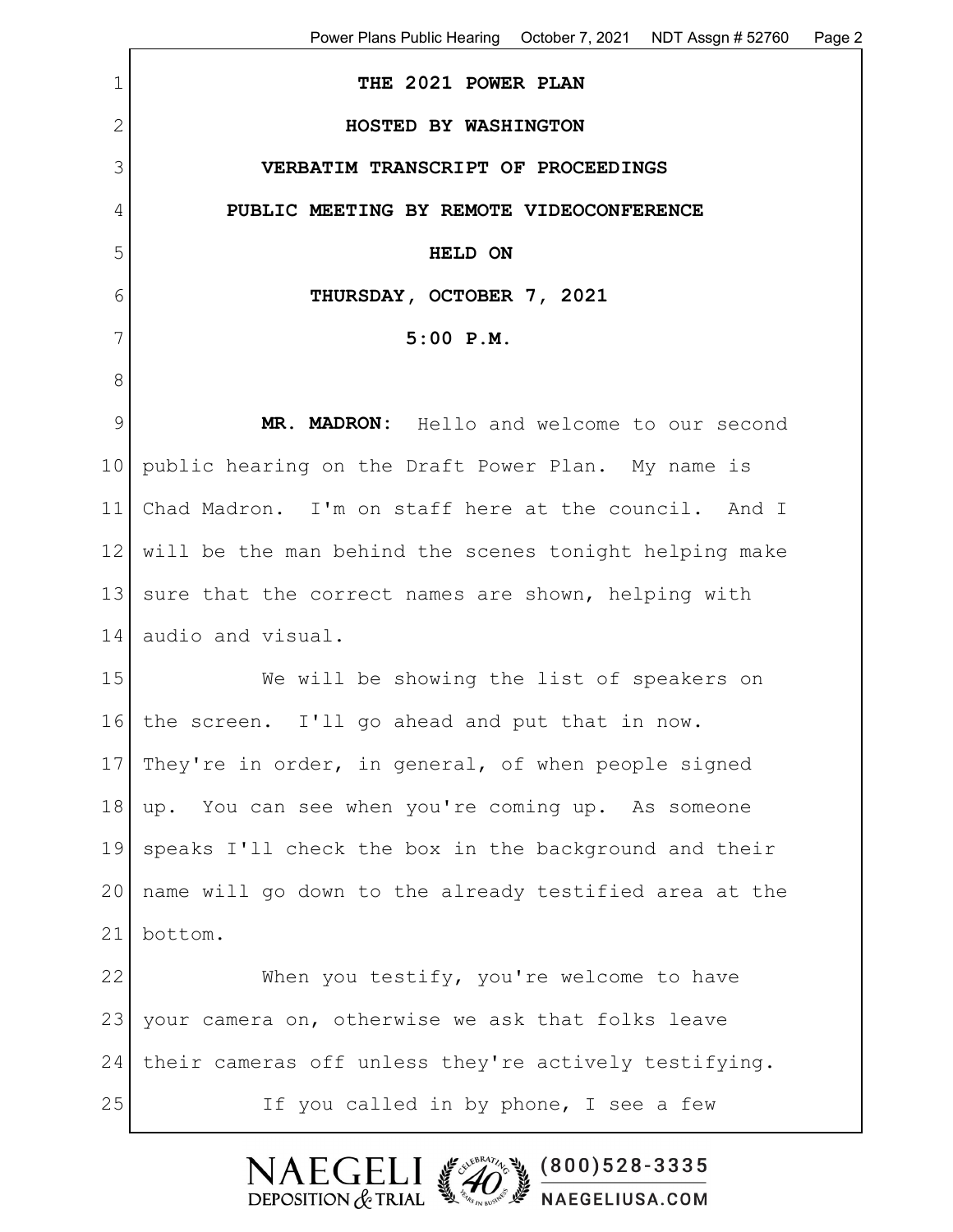1 people called in by phone only. Please be aware of 2 your phone and mute yourself if needed via your 3 | phone's controls. We've had a few problems with that. 4 We wouldn't want to hear your dog barking or anything 5 llike that.

6 So, with that, I will turn it over to Member 7 Oshie for the official welcome and so on. Thank you.

8 **CHAIR OSHIE:** All right. Thank you, Chad. 9 And I'd like to thank everyone whose participated in 10 this hearing tonight and time and -- and your interest 11 in the work of the council. And I'd like to thank 12 staff whose work makes this -- makes our work possible 13 as a council member from the state of Washington.

14 My name is Pat Oshie. I'm calling this 15 meeting to order. And I'm co-chairing this meeting 16 tonight or this afternoon with my fellow member from 17 | Washington, Guy Norman.

18 I would like to welcome all of you to 19 today's public hearing on the council's Draft 2021 20 Northwest Power Plan. Today's hearing is being held 21 via GoToMeeting and by telephone conference which Chad 22 has already mentioned.

23 Anyone wishing to provide testimony should 24 sign up on the council's website for the Washington 25 State hearing. And you may sign up to provide

> $\mathsf{F}\mathsf{C}\mathsf{F}$  $(800)528 - 3335$ DEPOSITION  $&$  TRIAL NAEGELIUSA.COM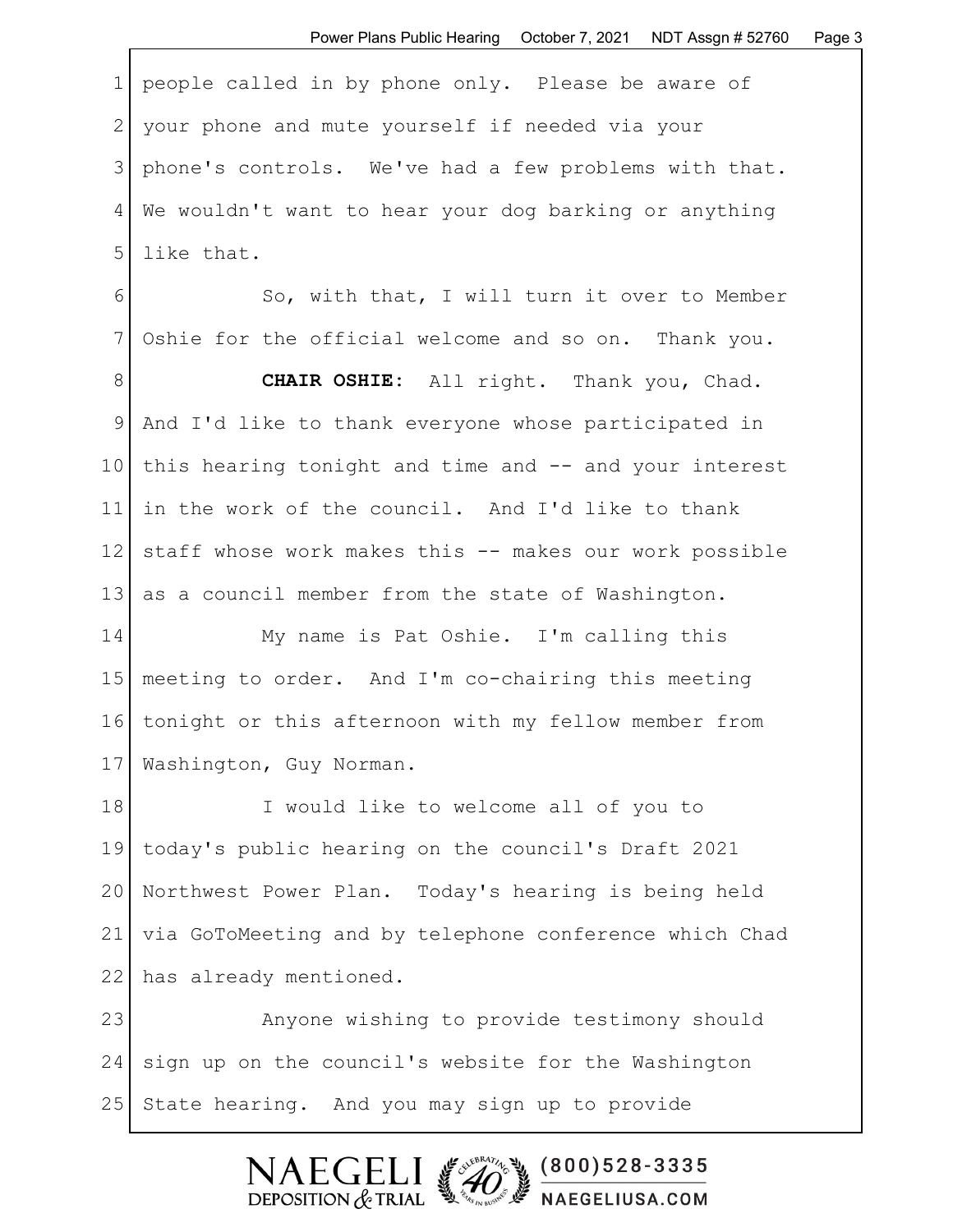1 testimony at any time during this hearing.

2 As the first order of business, I've been 3 asked to read a statement about the hearing for this - 4 - for the record. And then I will review today's 5 | public hearing procedures.

6 Under what is known as the Northwest Power 7 Act, the Northwest Power and Conservation Council is 8 required to develop a Regional Conservation and 9 Electric Power Plan and review that plan every five 10 years. The council is now engaged in its latest Power 11 Plan review and the revision.

12 And as part of this process, we recently 13 released the Draft Power Plan for public review and 14 comment. The council is conducting this public 15 hearing to receive oral comments on its Draft Power 16 Plan.

17 This public hearing is being held virtually 18 due to the ongoing pandemic. This hearing and the 19 testimony provided tonight will be recorded. The 20 transcript of this hearing will be circulated to all 21 councilmembers and placed in the administrative record 22 for the Power Plan.

23 The council will hold additional public 24 hearings like this one over the next several weeks. 25 In addition, the council is also accepting written

 $(800)528 - 3335$ 

NAEGELIUSA.COM

 $F$  GF1

DEPOSITION  $&$  TRIAL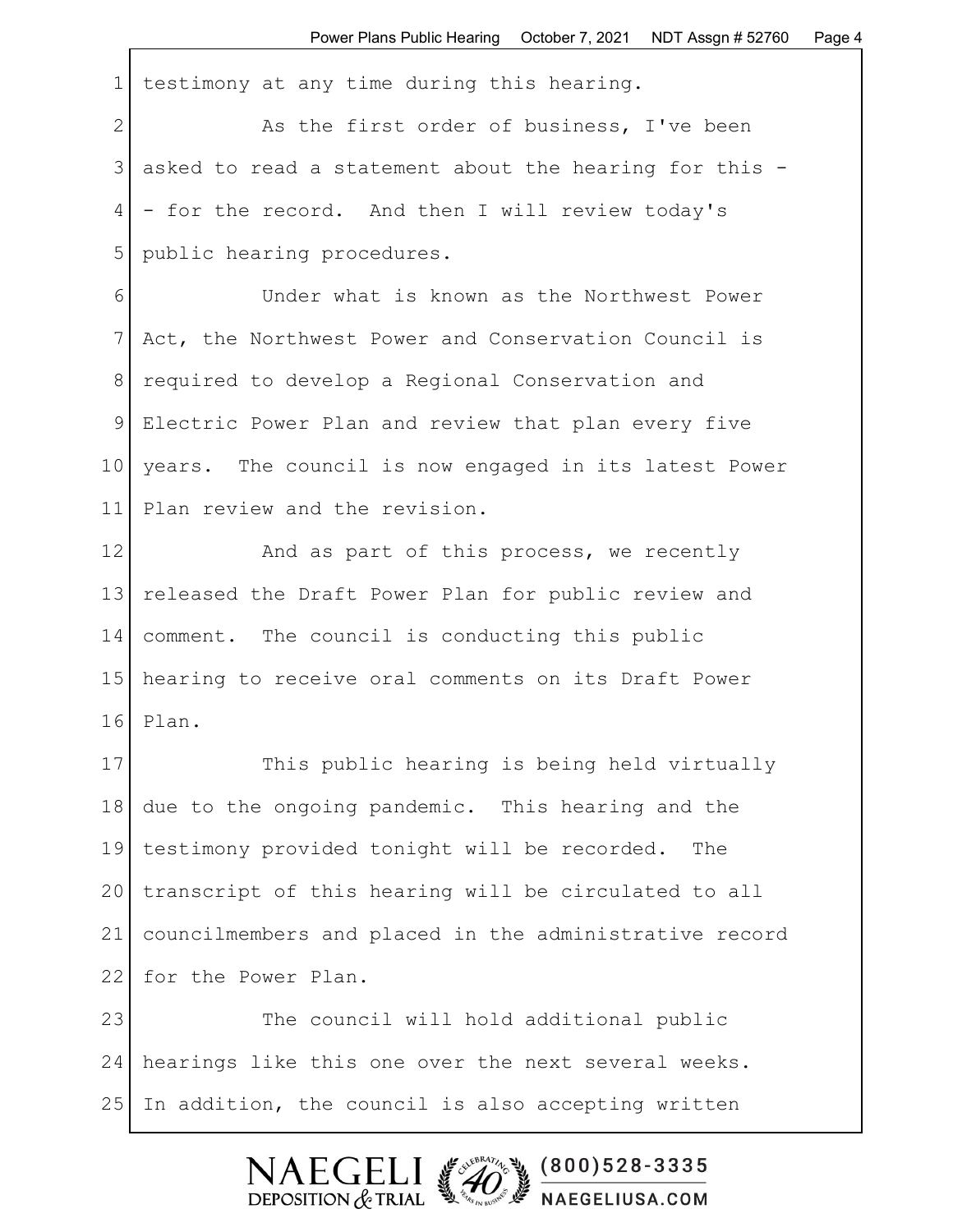| $\mathbf 1$  | comments on the Draft Power Plan through November      |
|--------------|--------------------------------------------------------|
| $\mathbf{2}$ | 19th, 2021. I'll repeat that.                          |
| 3            | We are accepting written comments through              |
| 4            | November 19th, 2021. Importantly, all oral and         |
| 5            | written comments submitted on the Draft Power Plan     |
| 6            | will be considered by the council as it makes its      |
| 7            | decision on the final Power Plan.                      |
| 8            | For more information on the Draft '21                  |
| $\mathsf 9$  | Northwest Power Plan including the Draft Plan itself   |
| 10           | and all of the supporting materials, please visit the  |
| 11           | council's website at www.northwest -- n-w-c-o-u-n-c-i- |
| 12           | 1, northwestcouncil.org. [sic]. I'll repeat that,      |
| 13           | www.nwcouncil.org.                                     |
| 14           | As a brief reminder, you may submit written            |
| 15           | comments by using the provide comment link that's on   |
| 16           | the website devoted to the Draft 2021 Power Plan or by |
| 17           | submitting comments@nwcouncil.orgl.                    |
| 18           | And at this point, I would like to welcome             |
| 19           | our fellow council members who have joined this        |
| 20           | meeting as well. We have Member Douglas Grob, the      |
| 21           | state of Montana. We also have Member Richard Devlin   |
| 22           | from the state of Oregon. I'm looking to see if here   |
| 23           | we have others as well. It looks like we have Member   |
| 24           | Jeff Allen from the great state of Idaho. And I        |
| 25           | believe that covers the waterfront or members who are  |

Г

NAEGELI (200)528-3335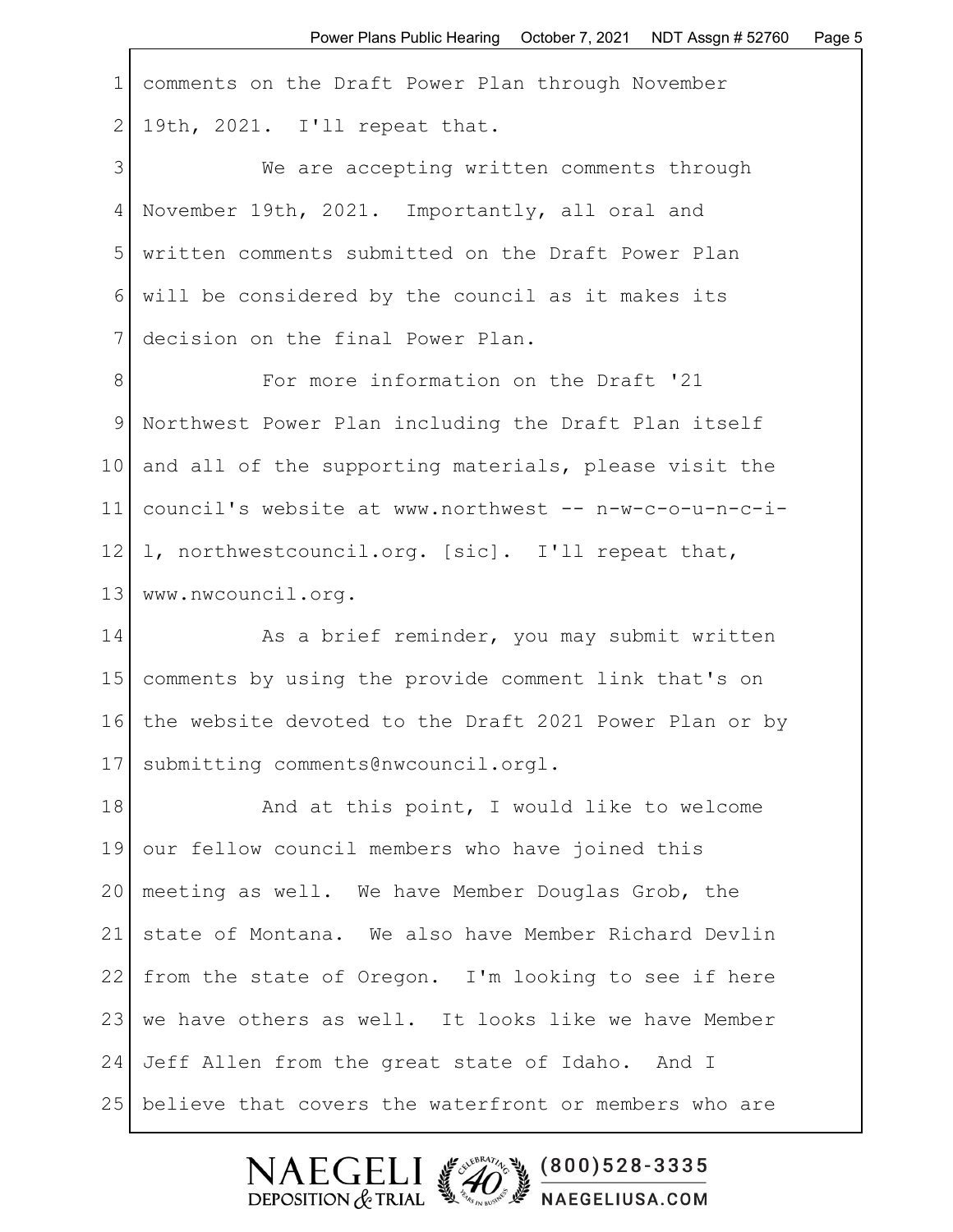1 also participating. 2 | MR. MADRON: Member -- Member Oshie, this is 3 Chad. 4 **CHAIR OSHIE:** Yes, Chad. 5 **MR. MADRON:** Member Yost and Member Milburn 6 are also here. 7 **CHAIR OSHIE:** Oh. Welcome, I didn't see 8 your faces. I guess the cameras are off. So, Mr. 9 Michael Milburn from the state of Montana and Jim 10 Yost, again, from the great state of Idaho. 11 So, with that, I'm going to -- there is -- I 12 just wanted to notify everyone and I think this is 13 part of also the record that this meeting will be 14 conducted consistent with the council's code of 15 conduct which and it can be found on our website. And 16 we expect all participants to review and abide by this 17 code of conduct throughout today's hearing. 18 The process for this hearing, I'll walk 19 through that right now is quite straightforward. The 20 hearing is scheduled to run for two hours until the 7 21 p.m. Pacific Time and 8 p.m. Mountain Time. 22 Again, as a reminder, anyone wishing to 23 provide public testimony, please sign up on the 24 council's website for the Washington hearing. Once 25 you sign up, your name will be -- appear on our list.

> $\mathsf{F}$   $\mathsf{C}$   $\mathsf{F}$  $(800)528 - 3335$ DEPOSITION  $&$  TRIAL NAEGELIUSA.COM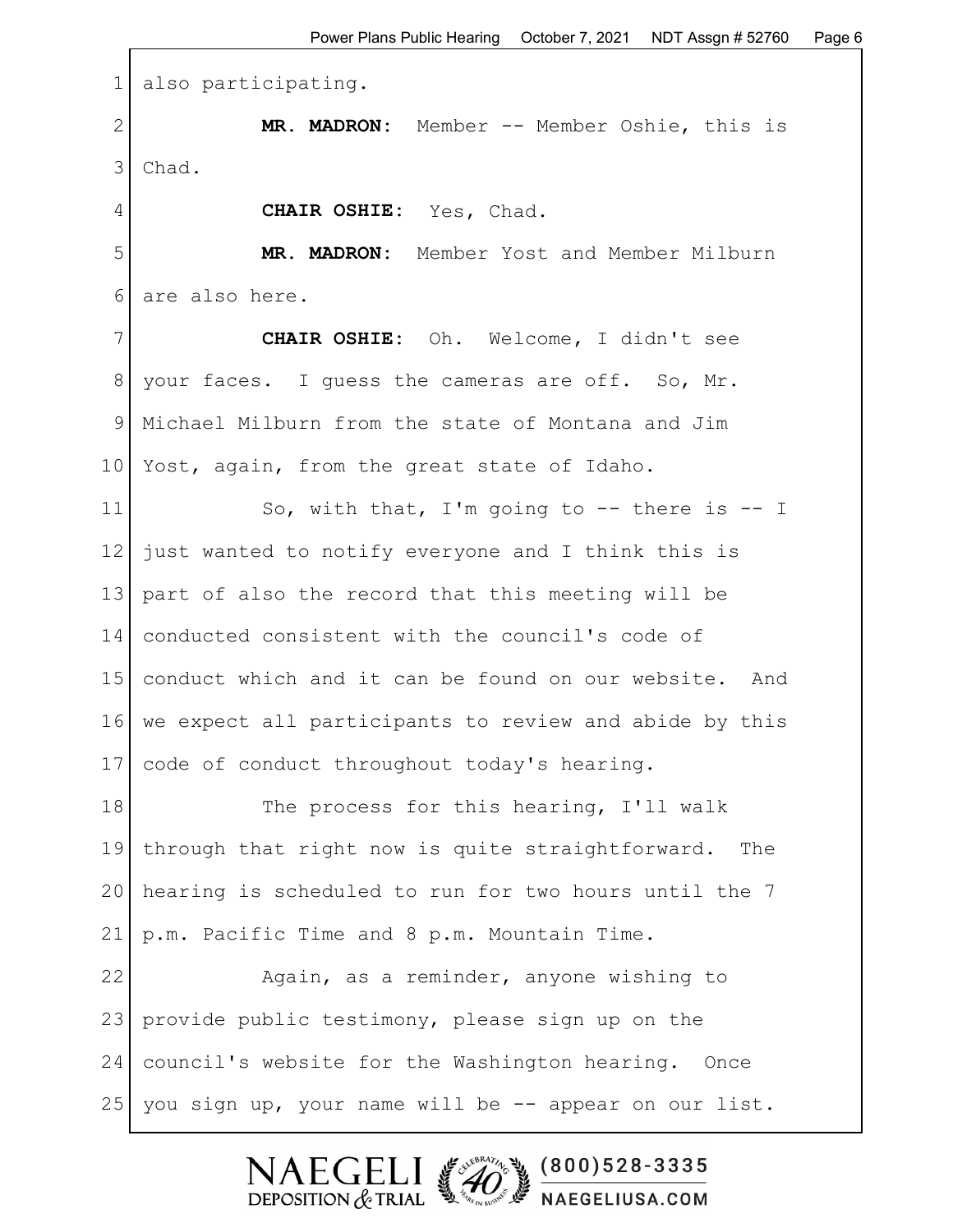1 You may say -- you may sign up at any time during the 2 | hearing to provide testimony.

3 Individuals will be able to track the order 4 of speakers on the GoToMeeting screen. Before I 5 conclude the hearing and that will be at 7 p.m., I 6 will confirm whether there are any participants that 7 have dialed in by phone that may want to provide 8 testimony. Depending on the number of persons signed 9 up to testify, we may need to establish time limits, 10 but hopeful  $-$  hopefully, that will not be necessary. 11 and from what I see of the people that have 12 signed up, I don't think we really need to have a 13 limit at this point, but we may -- we may proceed to 14 do that as this  $--$  if  $--$  if more people do sign up. 15 **MR. MADRON:** Chair Oshie, I -- 16 **CHAIR OSHIE:** Yes.

17 **MR. MADRON:** I want to mention that there 18 are five folks connected only by phone. They may have 19 -- they may have already signed up and be visible on 20 the screen. There's no way for me to know until we 21 call on them. So, we can turn to that at the end or  $22$  we can check with them, however you want to go about  $23$  it.

24 **CHAIR OSHIE:** Chad, let's check with them 25 just to check in and we'll see if there's anyone

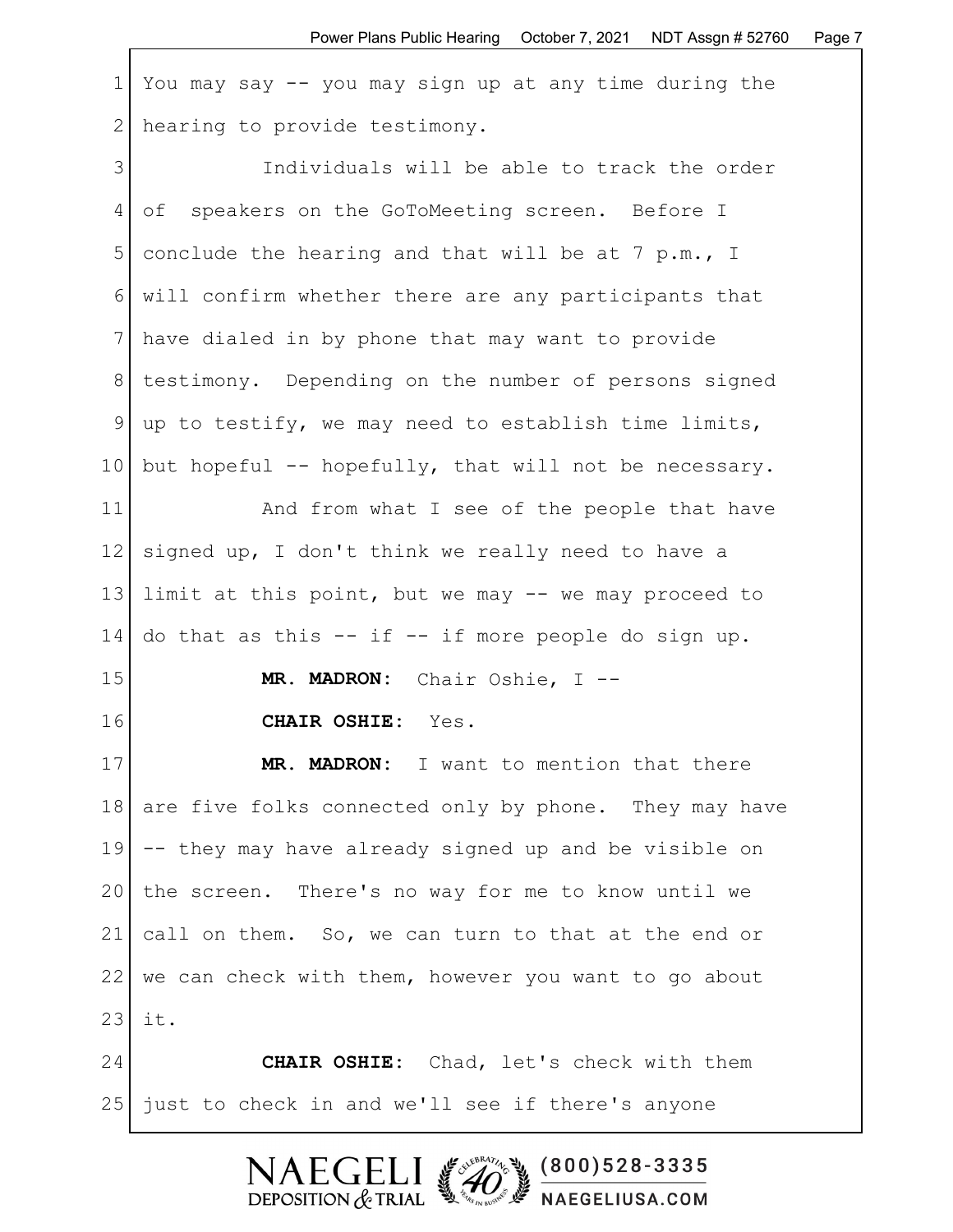1 interested, we can get them -- that way we can do it 2 in an orderly fashion. 3 **MR. MADRON:** Sure. So if there's somebody 4 only called in by phone and you have not already 5 signed up via our website, please let me know and I 6 can add your name to the list to be called on. Speak 7 | up now, I have unmuted you. 8 **MS. NG:** Hello, this is Pamela Ng. I just 9 signed up an hour ago and I don't know if I'm on the 10 list. 11 **MR. MADRON:** Pamela, you are on the list. 12 You're 14th on the list and we'll call you at that 13 time. 14 **MS. NG:** Great. Thank you very much. 15 **MR. MADRON:** Sure. Is there anyone else -- 16 **MS. NG:** Well, what if I -- what if I need 17 to leave early before you call me? 18 | MR. MADRON: Member Oshie? 19 **CHAIR OSHIE:** Well, if you -- please let us 20 know and we'll see if can get you in. We  $-$  it's  $-$ 21 it's  $-$  we really value your comments, Ms. Ng, and  $-$ 22 and so be sure to let us know if you have to -- if you 23 know you have to leave early, so we can  $-$  so we can 24 | move you up the testimony ladder so to speak. 25 **MS. NG:** All right. Thank you very much.

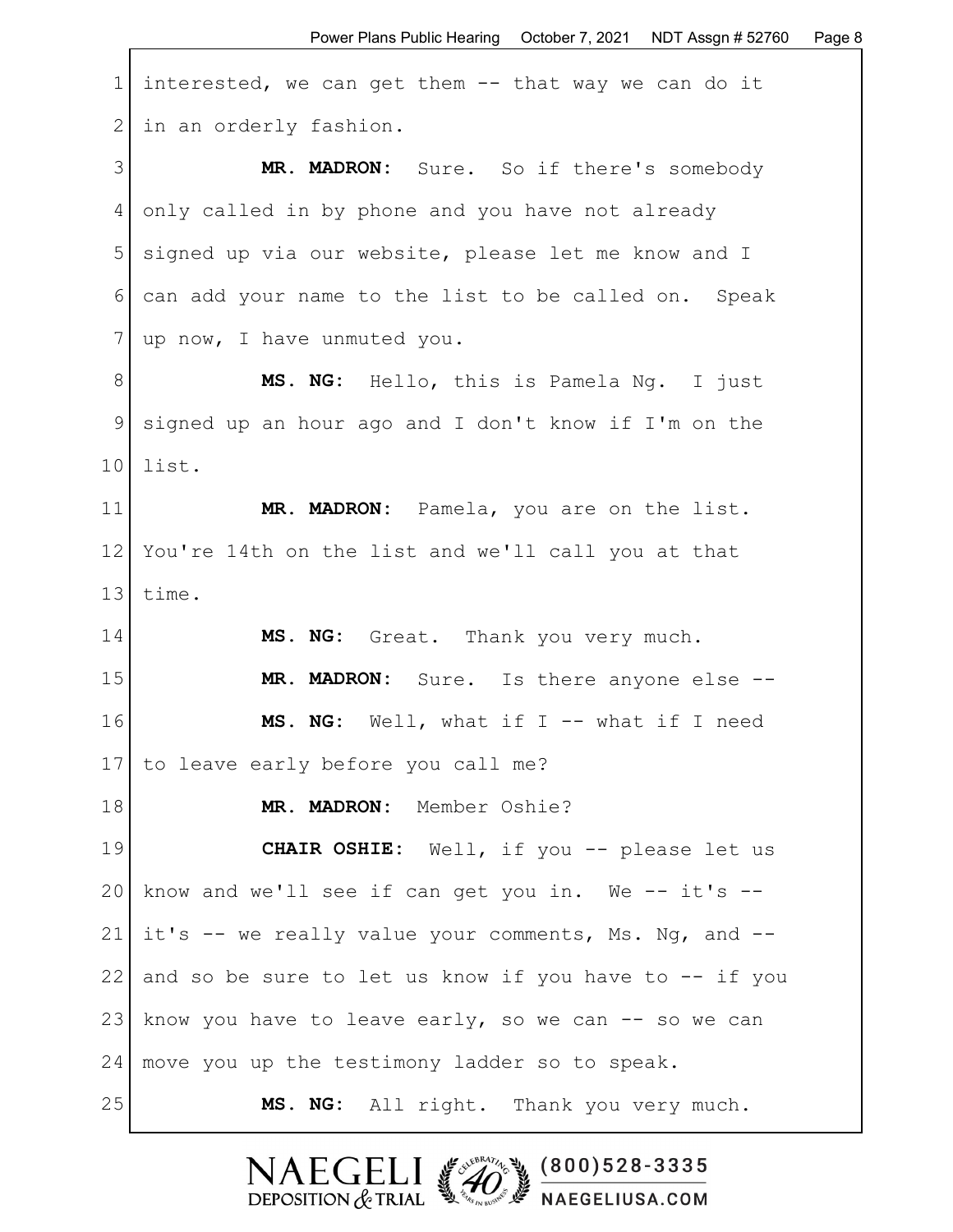| $\mathbf 1$    | CHAIR OSHIE: You're very welcome.                      |
|----------------|--------------------------------------------------------|
| $\overline{2}$ | MR. MADRON: Is there anyone else who was               |
| 3              | not signed up yet who wants to speak up? Okay, great.  |
| 4              | <b>CHAIR OSHIE:</b> So, in a moment I'm going to       |
| 5              | ask staff to make a presentation and a brief overview  |
| 6              | of how we arrived at this point in the process.        |
| 7              | But before staff provides his presentation             |
| 8              | to be done by Mr. Ben Kujala, I'd like to invite any   |
| $\mathcal{G}$  | comments from other members either that are also in -- |
| 10             | in attendance tonight. So, members, anyone like to     |
| 11             | speak up at this point or just proceed with Ben's      |
| 12             | presentation?                                          |
| 13             | MR. NORMAN: Thank you, Member Oshie. This              |
| 14             | is Guy Norman. I just want to thank everybody for      |
| 15             | attending the hearing tonight, taking time to do that. |
| 16             | And I certainly look forward to hearing the            |
| 17             | perspectives from those that are signed up to speak    |
| 18             | recognizing the importance of this Power Plan to the   |
| 19             | citizens of Washington and the Northwest. And          |
| 20             | certainly look forward to the input, I think it's      |
| 21             | really important. Thank you.                           |
| 22             | CHAIR OSHIE: Thank you, Guy.                           |
| 23             | All right. With that, Ben, please proceed.             |
| 24             | MR. KUJALA: Thank you, Member Oshie. Let               |
| 25             | me go ahead and just give a brief overview of the 2021 |

NAEGELI (200)528-3335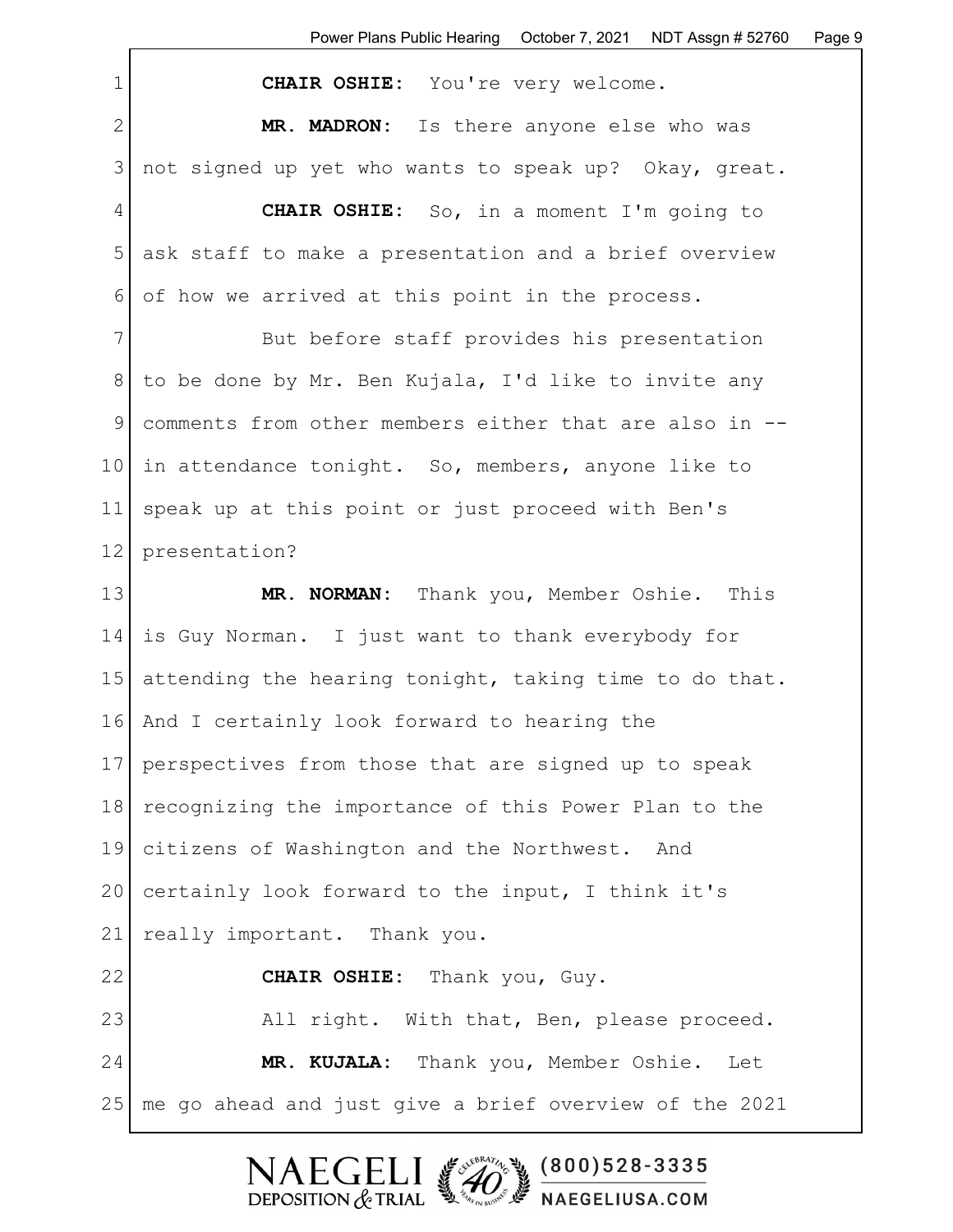1 Northwest Power Plan.

2 So, just to start out why we have a regional 3 Power Plan and why we exist. Power planning, 4 basically, mistakes in the 1970s led to unneeded 5 investments in power plants that were not built. So 6 costing the Northwest customers millions of dollars, 7 it really prompted Congress to write the Northwest 8 Power Act which was approved in 1980.

9 and it gives the states a voice in decisions 10 pertaining to the federal power system to assure an 11 adequate, efficient, economical, and reliable power 12 supply.

13 The Act authorized the four state to council 14 and direct the council to conduct regional energy 15 planning focused on these cost resources to meet 16 future demand for power and note we focused on energy 17 efficiency.

18 The Power Act directs the council to review 19 the Power Plan every five years and that is why we are  $20$  here.

21 The 2021 Plan responds to some things that 22 are different than maybe what we've seen in our 23 previous plans. State, municipalities, and utilities 24 adopted clean energy and departmentization goals. And 25 | those really come in -- into play and become more

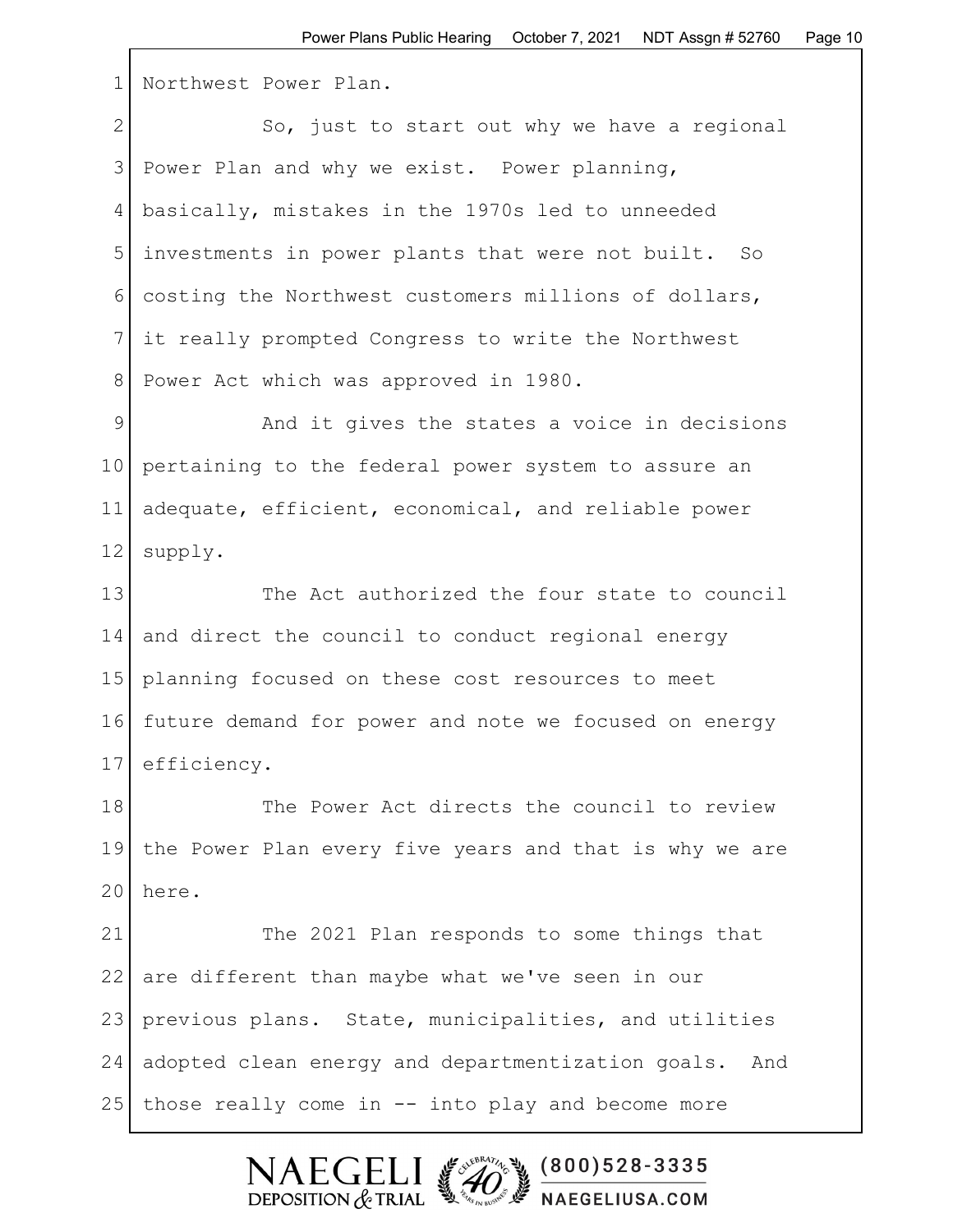1 common in the last five or six years.

2 Many power plants that are fueled by coal 3 are no longer economical or efficient and retire over 4 the next decade. Many of those retirements are 5 scheduled dates that are out there and in the coming 6 years. And we certainly have seen some of the 7 retirements happen up to this point, had plans within 8 our region.

9 Electricity generation is shifting away from 10 fossil fuels to more renewable-based generation as we 11 seek these technologies are taking a bigger and bigger 12 part of the energy generation in our region.

13 and really that's been driven by, both, kind 14 of the requirements of policy, but also the decreasing 15 cost for these technologies. Solar and wind are 16 becoming less expensive. And the cost of the dispatch 17 of them is driving down wholesale prices, particularly 18 in the middle of the day when we see a lot of soar in 19 the market.

20 But relying on this increasingly variable-21 output generation, does bring some risk with it. The 22 power supply will remain adequate and reliable if we 23 implement these recommendations, although, certainly, 24 we just looked over a large range of potential things. 25 And the recommendation in this plan is a balanced

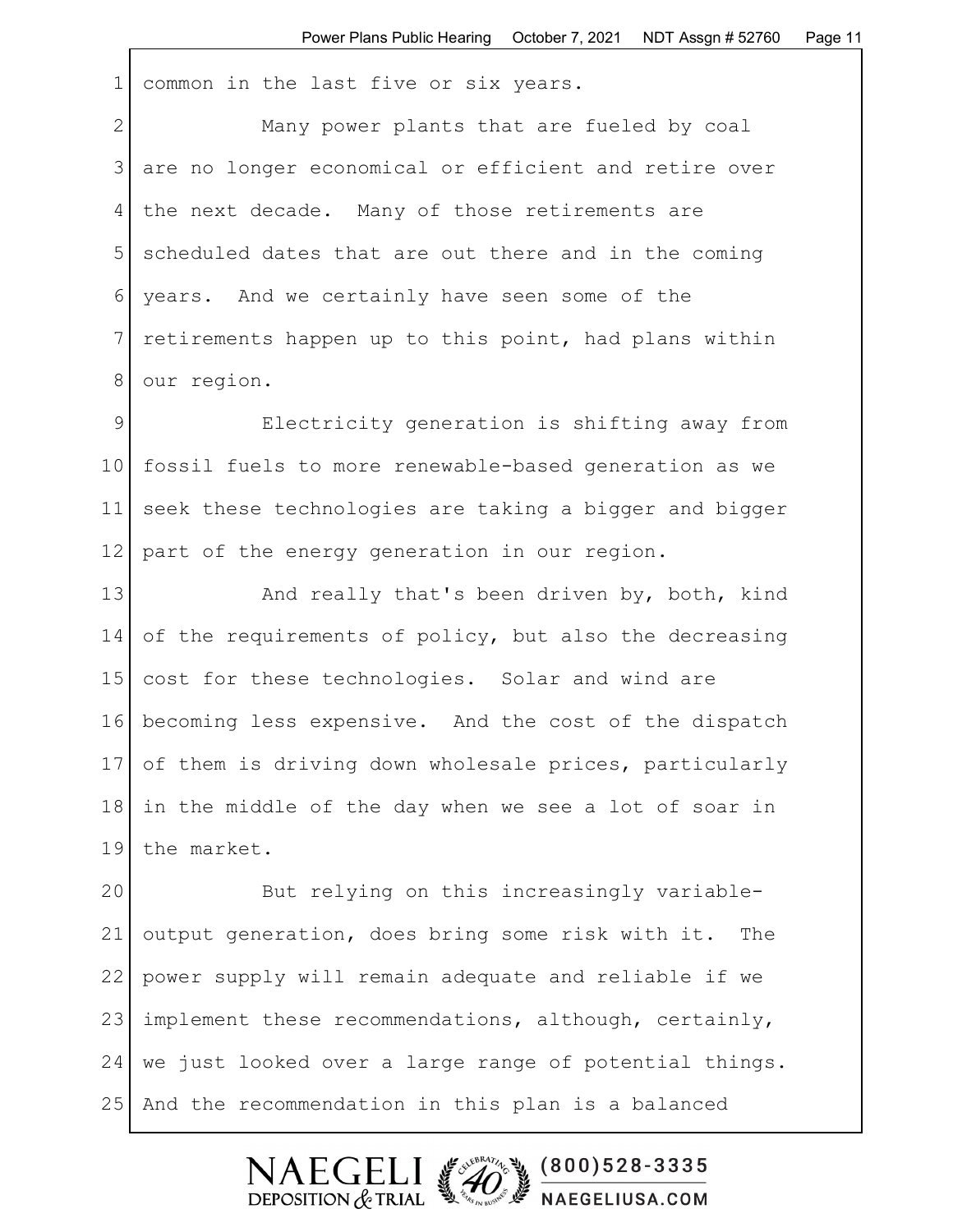1 approach to the future power supply.

2 Just to give a general sense of where we in 3 the Northwest get our energy from. Predominately, our 4 electricity comes from hydroelectric generation. Our 5 energy in the name, sorry, the capacity of the 6 hydrosystem accounts for about 55 percent of the 7 actual energy generated is slightly under that. And 8 at changes from one year to the next.

9 After hydroelectric, certainly we still have 10 thermo system where you have generation coming from 11 natural gas and cogeneration. And then in addition to 12 the thermal system, there are renewables like wind and 13 solar and there is the nuclear plant as well. So, 14 still hydro is a huge part of our system.

15 But, in addition to what generates 16 electricity, there's the energy that we've saved by 17 energy efficiency over the years. And the region has 18 saved over 7,200 average megawatts from energy 19 efficiency since the start of the council. And this 20 is a massive resource that is not part of our 21 generation, but is power that we did not need to build 22 plants to meet by going out and saving energy. 23 In the next 20 years, we do anticipate we

24 will see an increase in the demand for electricity. 25 We expect that it will climb, although we look at a

> SERVERATION OF  $\mathsf{FCFL}$  $(800)528 - 3335$ DEPOSITION  $&$  TRIAL NAEGELIUSA.COM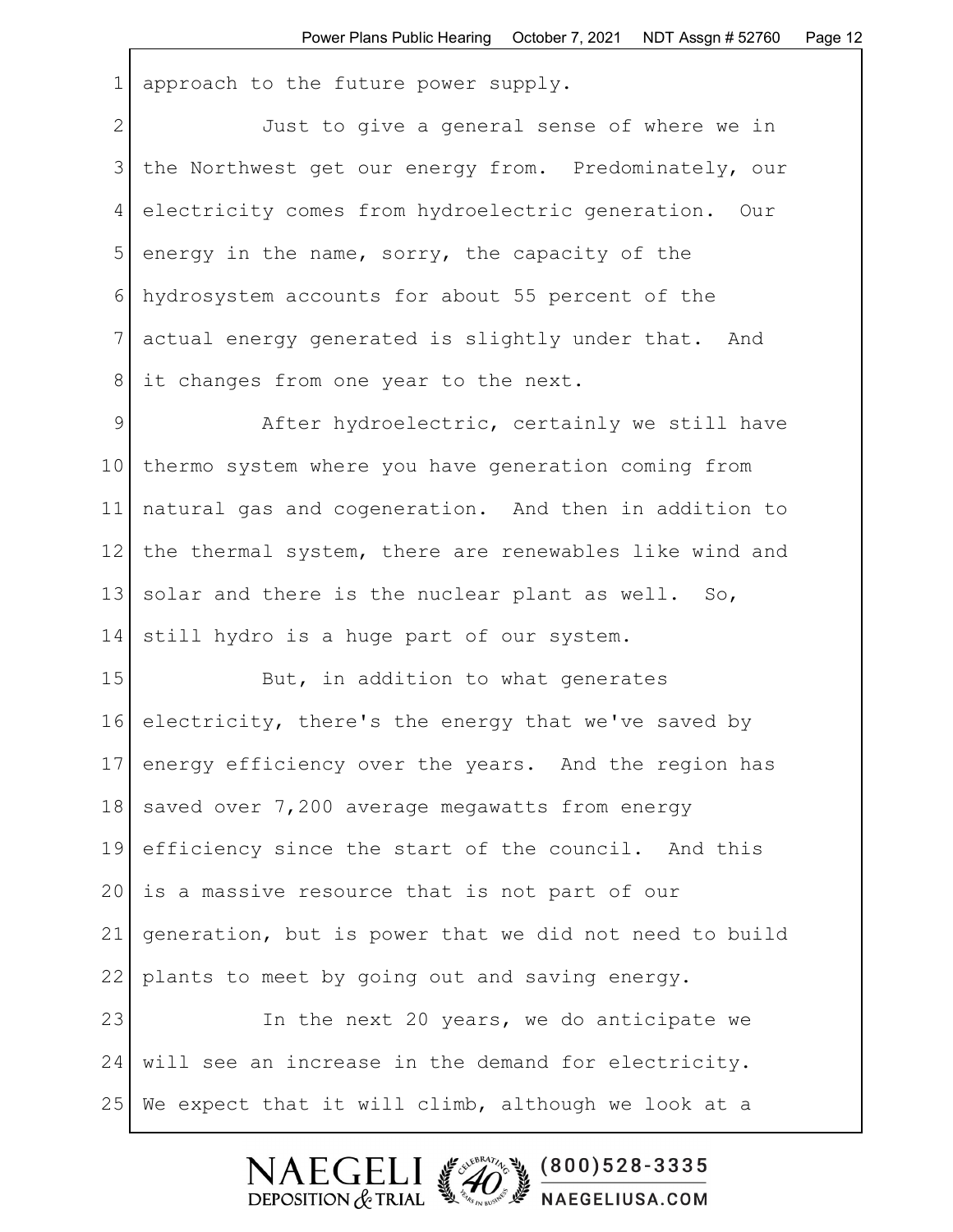1 range of potential outcomes and there are some 2 potentials where it would be more flat. But, 3 generally, we see the electric demand climbing above 4 our previous peak which was prior to the 2001 energy 5 crisis.

6 The resource strategy set forth in the Power 7 Plan is to look at getting a combined set of  $8$  resources. 700 -- between 750 and 1,000 average 9 megawatts of energy efficiency, at least 3,500 10 megawatts of renewable resources, and as available, 11 any low cost and frequently deployable demand 12 response. All of this is something that we would 13 expecting built by 2027 which is around the time that 14 we will be looking at the next power plant.

15 While we did see a substantial reduction in 16 the emissions that we expect going into the future 17 from the electric sector, one thing to note about the 18 forecast that we see in at least our expected kind of 19 baseline cases is that the emissions for the region, 20 while the electric sector does have a substantial call 21 for emissions, we see that there's a substantial 22 growth in the emissions coming from the transportation 23 sector and anticipate that even giving the projections 24 that we have put into the power plant, the emissions 25 in the region maintain at a level above what was in

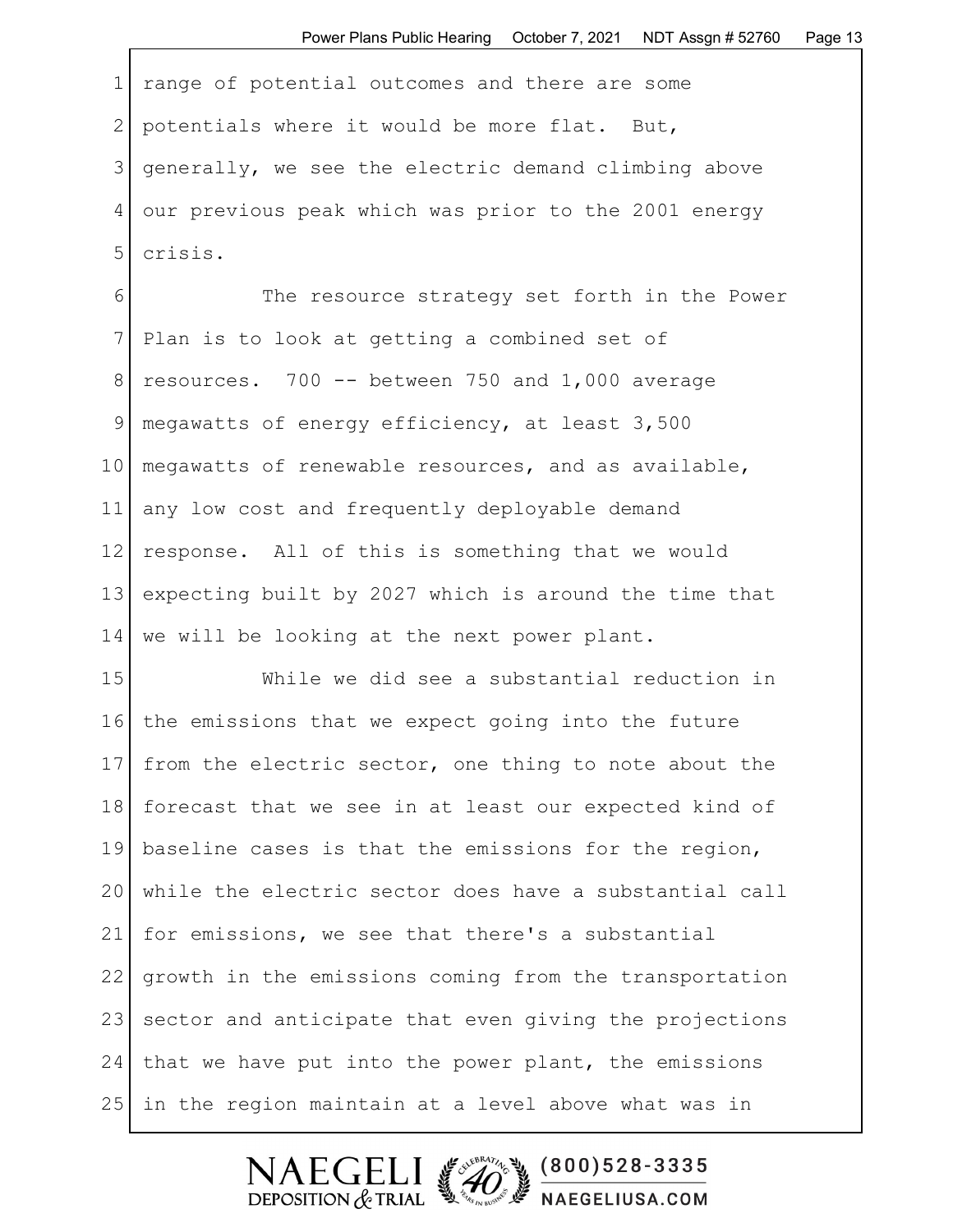| $\mathbf{1}$    | 1990. And there's a lot voice to bring that down.      |
|-----------------|--------------------------------------------------------|
| $\mathbf{2}$    | So there are some scenarios where we looked            |
| 3               | at our aggressive reductions in emissions by           |
| 4               | converting transportation, but, overall, it should be  |
| 5               | the -- the forecast that we have in the resource       |
| 6               | strategy have over the next five years looks at a      |
| 7               | future where we are headed towards a lower emissions   |
| 8               | from the electric sector, but, certainly, the region   |
| 9               | as a whole continues to have some emissions that are   |
| 10 <sub>o</sub> | the higher level.                                      |
| 11              | So, we have collected a lot of material. We            |
| 12 <sup>°</sup> | have the Power Plan documents that we wrote. We have   |
| 13              | a bunch of online material that supports that          |
| 14              | document. And it's all available from our website and  |
| 15              | at the link here. And we are, of course, in public     |
| 16              | comment as has already been said. So, we are very      |
|                 | 17 interested and looking forward to hearing from you. |
| 18              | With that, I will turn it back over to Member Oshie.   |
| 19              | CHAIR OSHIE: Thank you, Mr. Kujula.                    |
| 20              | Just a reminder to the people that are                 |
| 21              | participating. Please mute your phone or your -- or    |
| 22              | your laptop or PC while -- when you're not speaking    |
| 23              | because we can hear some things going on in the        |
| 24              | background in -- at your -- at someone's location.     |
| 25              | So, at any rate, so we're going to begin now           |

Г

NAEGELI (200)528-3335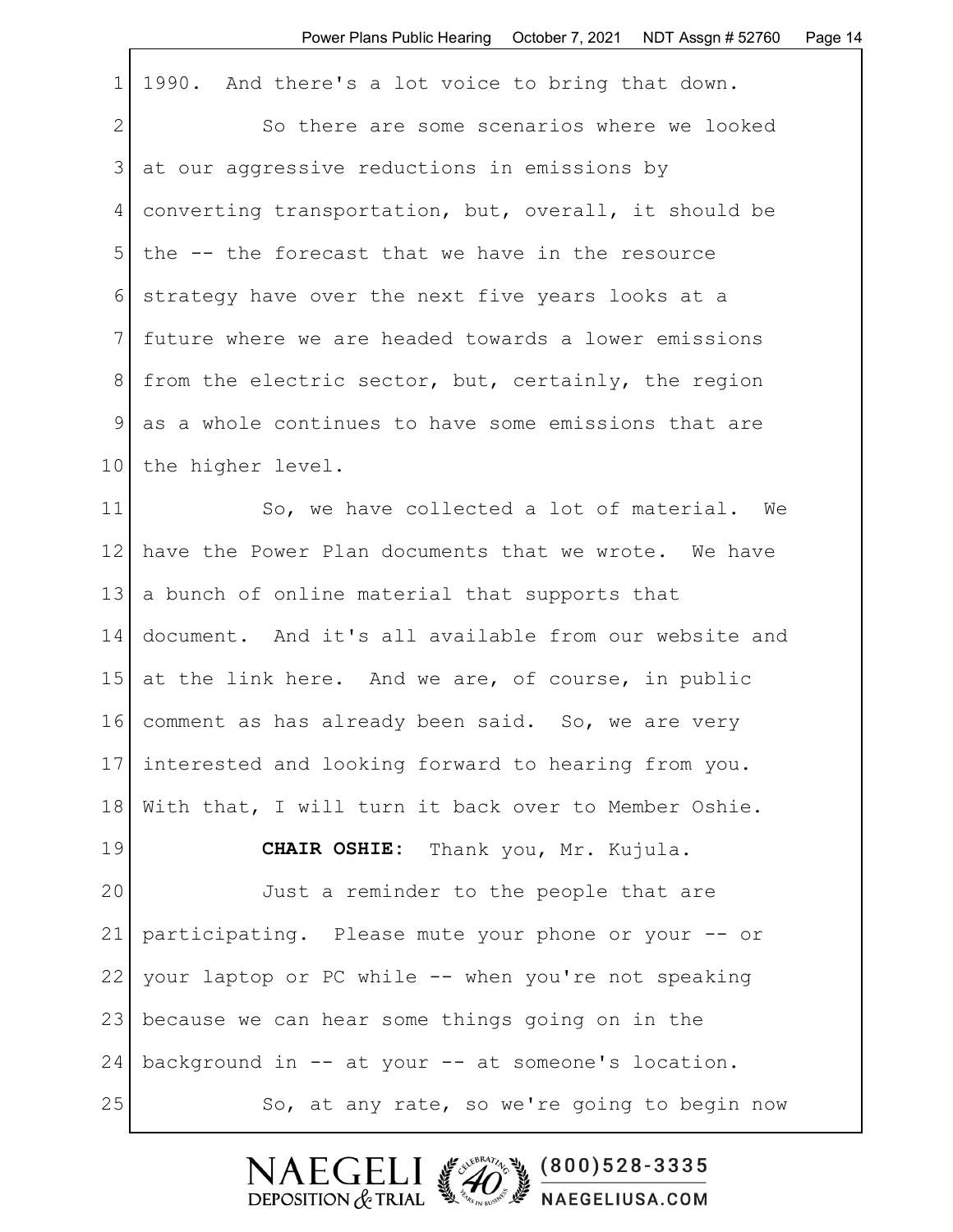1 to take public testimony from those who have signed 2 | up. I'm going to be starting from the beginning, of 3 course. You'll see the list up there.

4 And when we walk through -- as I call your 5 name and you begin to -- your testimony, I'd like you 6 to very clearly and for the record state your name and 7 state and -- your full name, excuse me, and to spell 8 your name, particularly your last name, for the court 9 reporter.

10 Just so everyone knows, this is being --11 this meeting is being recorded. We also have a court 12 reporter to take the verbatim testimony of everyone 13 | who's participating this afternoon.

14 Right now with the number of people that we 15 have signed up, everyone can have five minutes. If, 16 again, if we have more participants, we'll scale that 17 back to three and a half or in that area. We want to 18 hear everyone's testimony and, so, we're going to try 19 to make sure that we are -- we can bring everybody to 20 the podium and allow you to share your views with the 21 council.

22 Again, you may also submit a full statement 23 and any additional information or comments in writing 24 to comments@ -- @n-w-c-o-u-n-c-i-l.org, 25 northwestcouncil.org [sic] noting that you attended

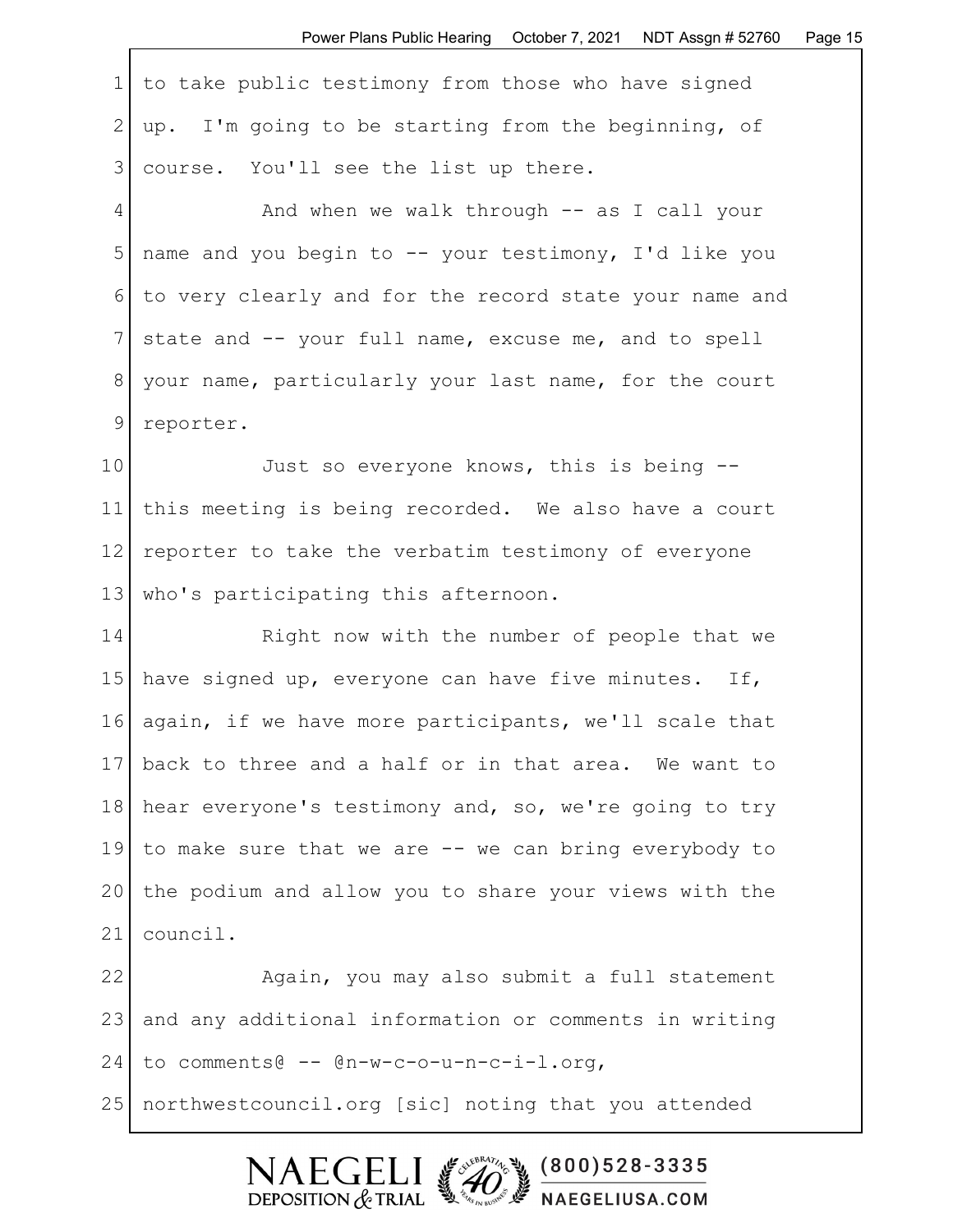1 and testified during the Washington hearing.

2 And with that, ladies and gentlemen, I'm 3 going to call as our first participant and our first 4 witness, if you will, giving testimony Mr. Glenn 5 Blackmon.

6 **MR. BLACKMON:** Thank you, Councilmember 7 Oshie, and councilmembers. My name is Glenn Blackmon, 8 B-l-a-c-k-m-o-n. I'm manager of the Energy Policy 9 Office at the Washington Department of Commerce.

10 I want to start by thanking the council and 11 staff for the tremendous amount of work that is 12 reflected in the Draft Plan. We especially appreciate 13 the council's work assessing the impacts of climate 14 change, improving its ability to model the rapidly 15 changing western power mark system in its initial 16 efforts to incorporate environmental justice and 17 equity into power planning and resource decisions.

18 We also have some concerns that we hope to 19 see addressed in the final plan and in the action 20 plan. The one that I want to focus on today is the 21 lack of consistency of the Draft Plan with the energy 22 and climate policies in Washington.

23 It's often hard to see our state's energy 24 and climate policies reflected in the draft plan. 25 | This may be because of the extended time that's been

> $\mathsf{F}\mathsf{C}\mathsf{F}$  $(800)528 - 3335$ DEPOSITION  $&$  TRIAL NAEGELIUSA.COM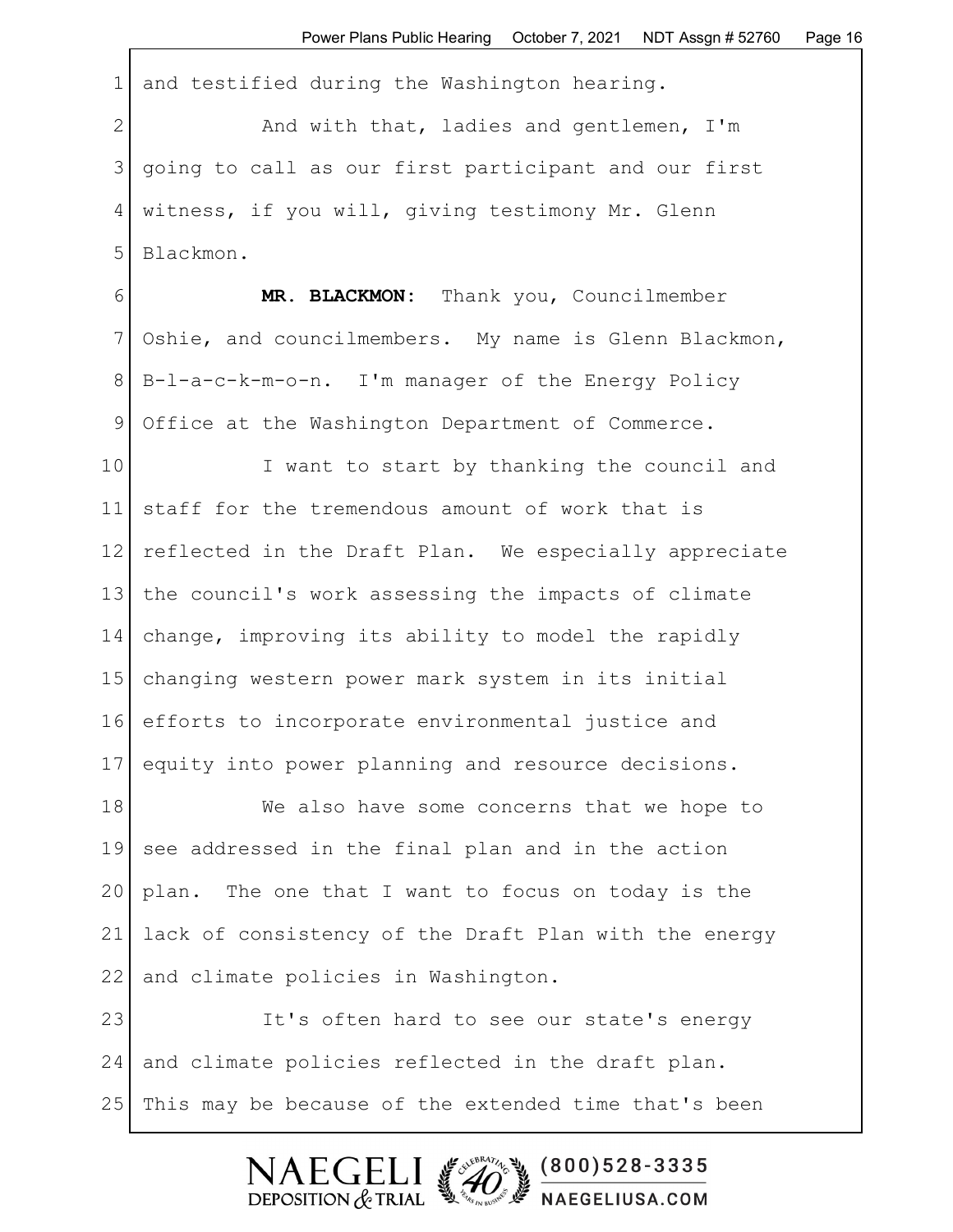1 required to have developed the 2021 Plan with data in 2 the plan frozen 18 months ago.

3 The Draft Plan reflects a 100 percent clean 4 electricity law enacted in 2019. But in the last 18 5 months, Washington has published an economywide energy 6 strategy for achieving a state's greenhouse gas 7 emission limits, enacted deeper reductions in 8 emissions limits, enacted a low carbon fuel standard 9 and enacted an economywide emissions cap and invest 10 program.

11 We understand the challenge of incorporating 12 | the impacts of these laws into the analytical work. 13 But we suggest that the final plan at least 14 acknowledges these developments and provide an 15 assessment of how the 2021 Power Plan aligns or 16 doesn't align with Washington law and policy.

17 I do see some reflection of Washington law 18 and policy in the pathways to decarbonization scenario 19 and the related partial decarb analysis. The pathways  $20$  to decarb scenario appears to reject deep carbon  $-$ -21 decarbonization is unfeasible. That's a conclusion 22 that we think is neither adequately explained nor 23 reconciled with several deep decarbs studies that 24 conclude otherwise. We think the final plan should 25 provide a comparison of the council's decarbonization

> FCF  $(800)528 - 3335$ DEPOSITION  $&$  TRIAL NAEGELIUSA.COM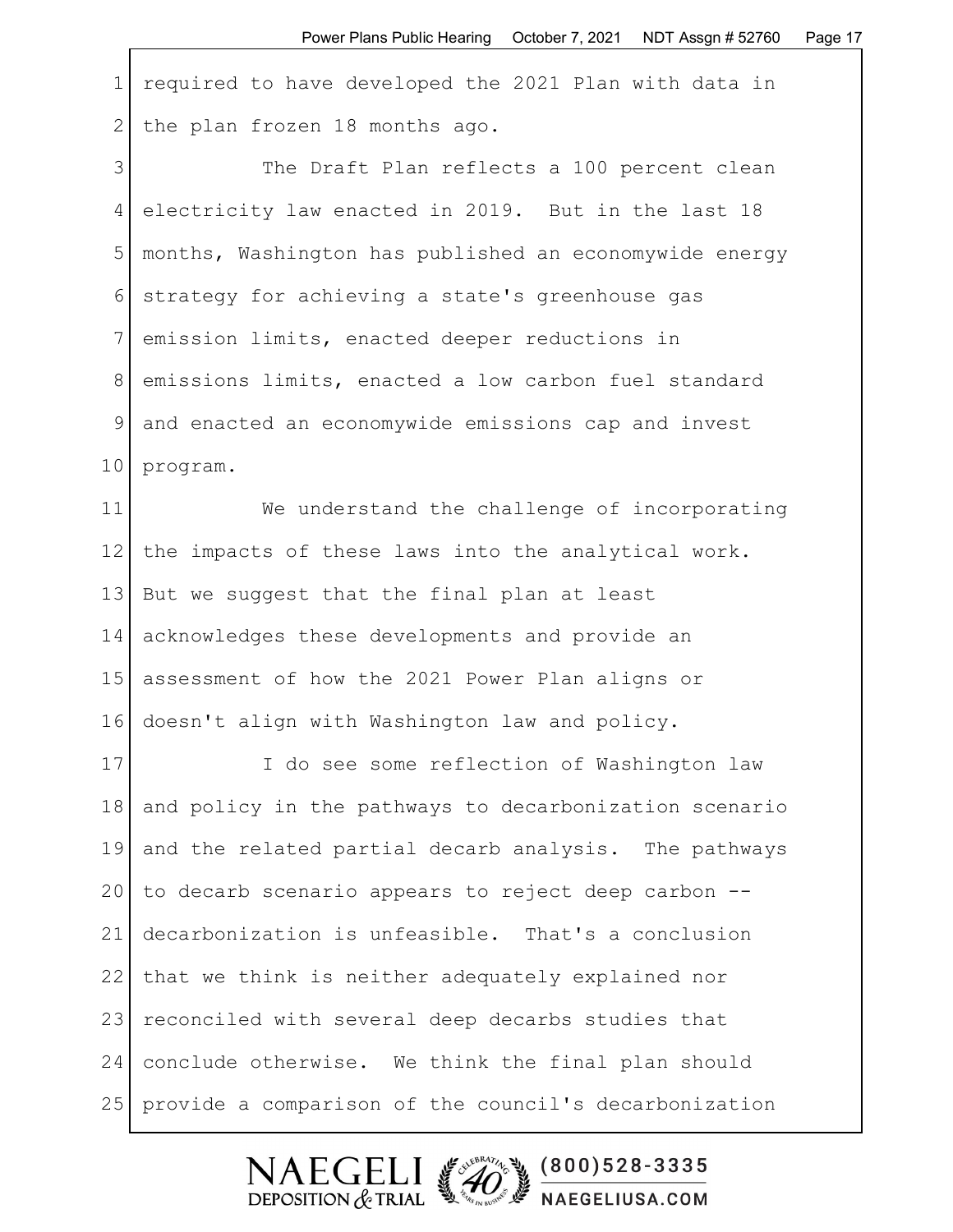1 analysis to those more comprehensive studies.

2 Nonetheless, even in the limited decarb 3 analysis, we find that it suggests that the council's 4 draft resource strategy is inconsistent with the deep 5 reductions in greenhouse gas emissions that Washington 6 law requires. We also note that the Draft Plan 7 acknowledges that the council's cost effective in the 8 standard for energy efficiency is likely not the 9 appropriate test for jurisdictions with deep 10 decarbonization requirements.

11 The partial analysis shows that this energy 12 use shifts from fossil fuels to clean electricity and 13 clean fuels. The region will need much more in 14 renewable resource development, more energy efficiency 15 acquisition, and more demand response acquisition than 16 what is called for in the Draft Plan resource 17 strategy.

18 Renewable resource additions were roughly 19 double what's proposed in the draft strategy as would 20 the amount of energy efficiency required. Demand 21 response resources have almost no role in the draft 22 strategy, but the decarb analysis indicates the need 23 for more than 2,000 megawatts of demand response 24 resources.

25 In other words, the draft resource strategy

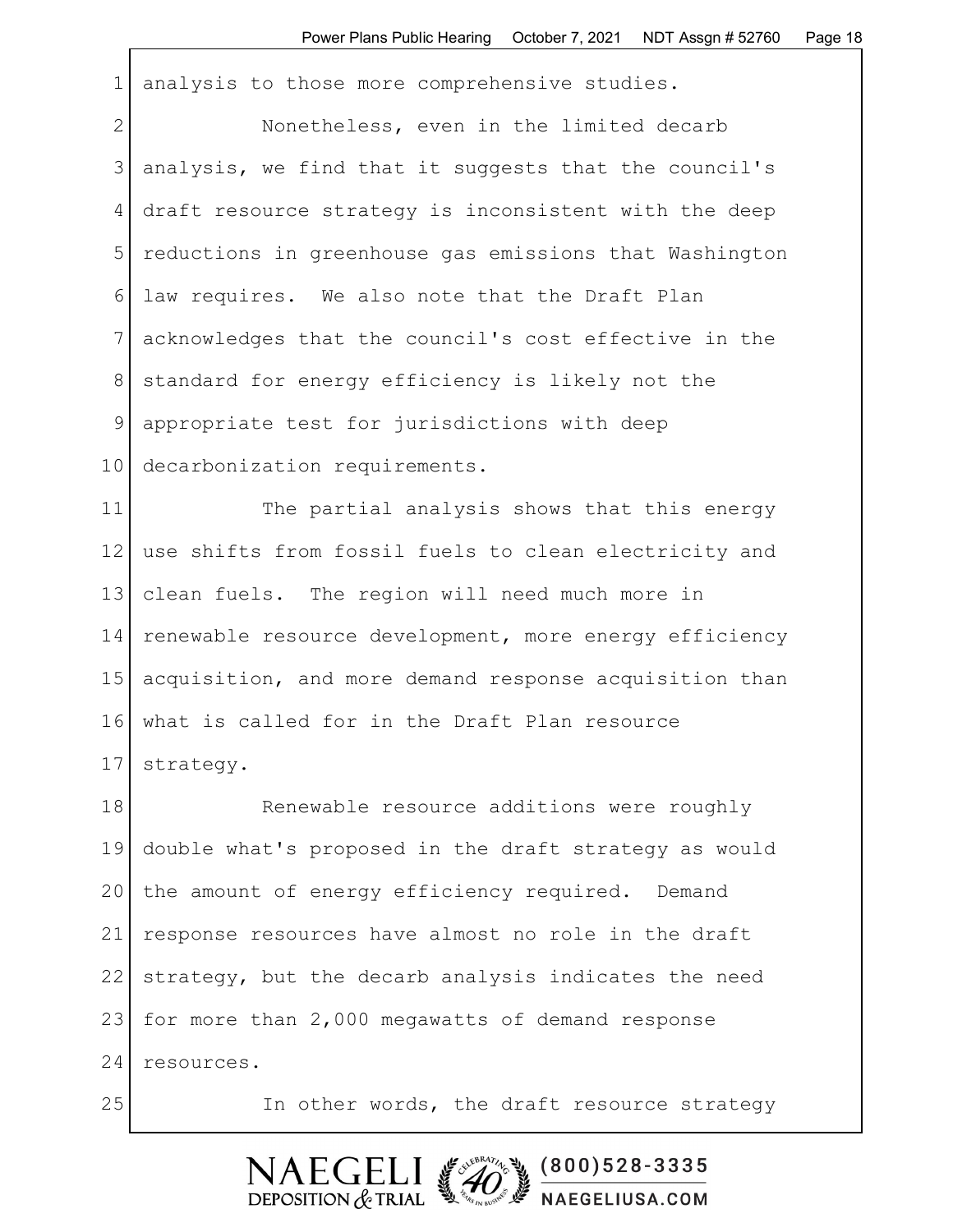1 would put the region on a path that leaves electric 2 utilities in Washington insufficiently equipped with 3 | the clean electricity resources that will be required 4 as the transportation and building sector shift from 5 fossil fuels to electricity and clean fuels.

6 We believe this deficiency should be 7 addressed in two ways. First, council should give 8 more weight to the decarb analysis in developing the 9 final resource strategy and adopt substantially higher 10 targets for energy efficiency, renewable energy, and 11 demand response resources.

12 Second, when the council develops the action 13 plan for 2022 to 2027, the actions should include 14 improving its ability to analyze the electric power 15 system within an overall energy system that is 16 shifting from fossil fuels to clean electricity. The 17 action plan should also call for developing more 18 appropriate methodologies to evaluate energy 19 efficiency and demand response resources with economy 20 | wide decarbonization requirements incorporated. 21 We look forward to providing further 22 comments in writing in November. And we look forward 23 to working with the council and its development of its

24 final strategy and action plan. Thank you.

25 **CHAIR OSHIE:** Thank you, Mr. Blackmon. All

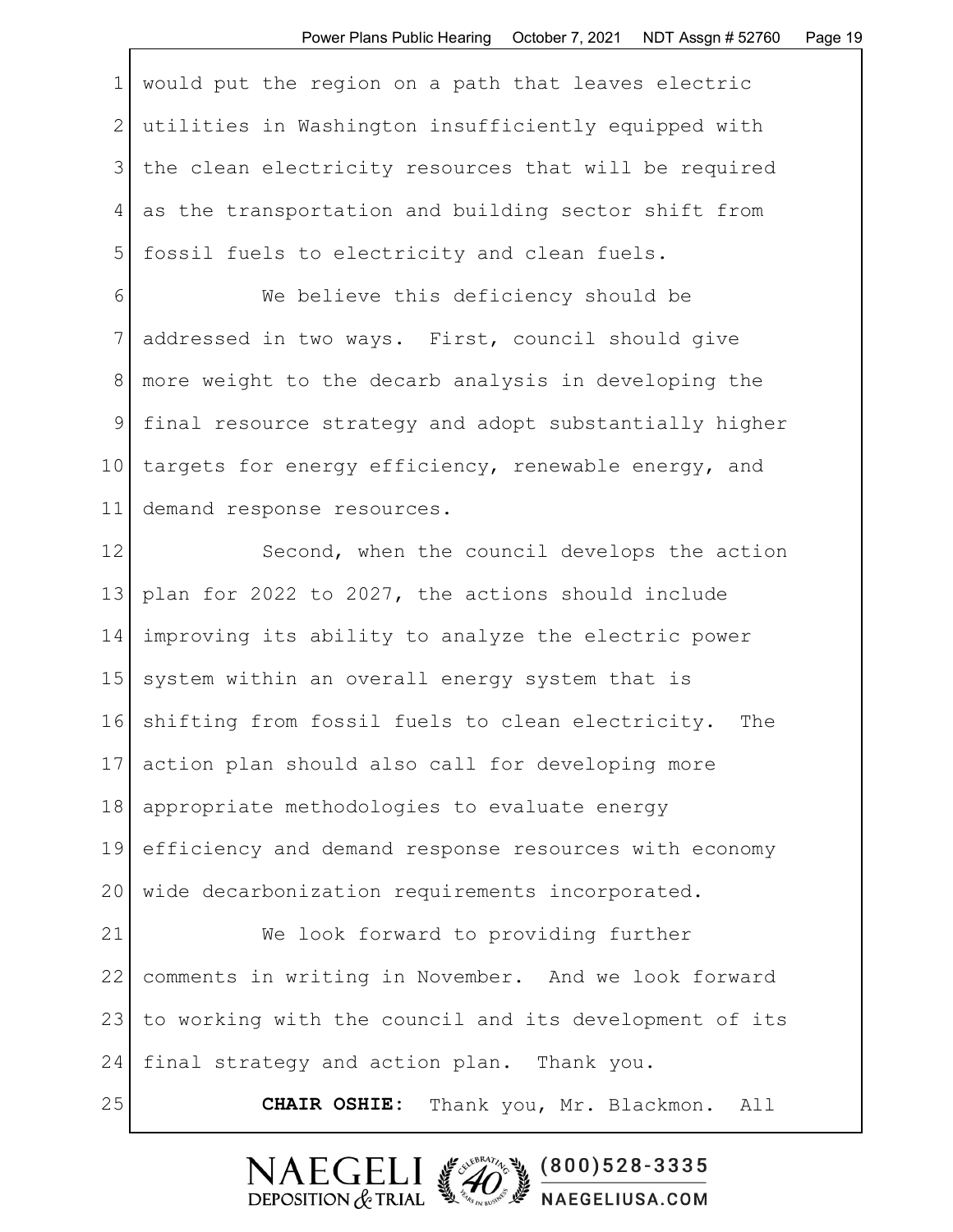1 right. Our second speaker this afternoon is Mike is 2 it Shapley, Shapley? 3 **MR. MADRON:** Member Oshie, I do not see Mr. 4 Shapley currently connected. I've unmuted all the 5 phone lines. 6 **CHAIR OSHIE:** Okay. Why don't we move to 7 the  $-$ - move to the next speaker, Chad. 8 **MR. MADRON:** Okay. We'll keep an eye on it 9 and hopefully he'll turn up. 10 **CHAIR OSHIE:** Okay. Our next speaker is 11 Robert Vadas. 12 **MR. VADAS:** Can you hear me? 13 **MR. MADRON:** Yes, sir, we can. 14 **CHAIR OSHIE:** And, yeah, and if you can -- 15 **MR. VADAS:** Okay. 16 **CHAIR OSHIE:** -- again, just state your 17 | name, spell your last name, and please state the 18 organization that you may be affiliated with. 19 **MR. VADAS:** My name is Robert Vadas, V as in 20 Victor, a-d-a-s and I'm just here to represent myself 21 as an independent environmental scientist. 22 I -- my main concern kind of rifts off the 23 first speaker, but the  $-$  or the responder. But,  $24$  anyway, one of the  $-$  as  $-$  as electric cars become 25 more important in the region which they undoubtedly

> $(800)528 - 3335$ DEPOSITION  $&$  TRIAL **EN EVELY BUSIT FIGELIUSA.COM**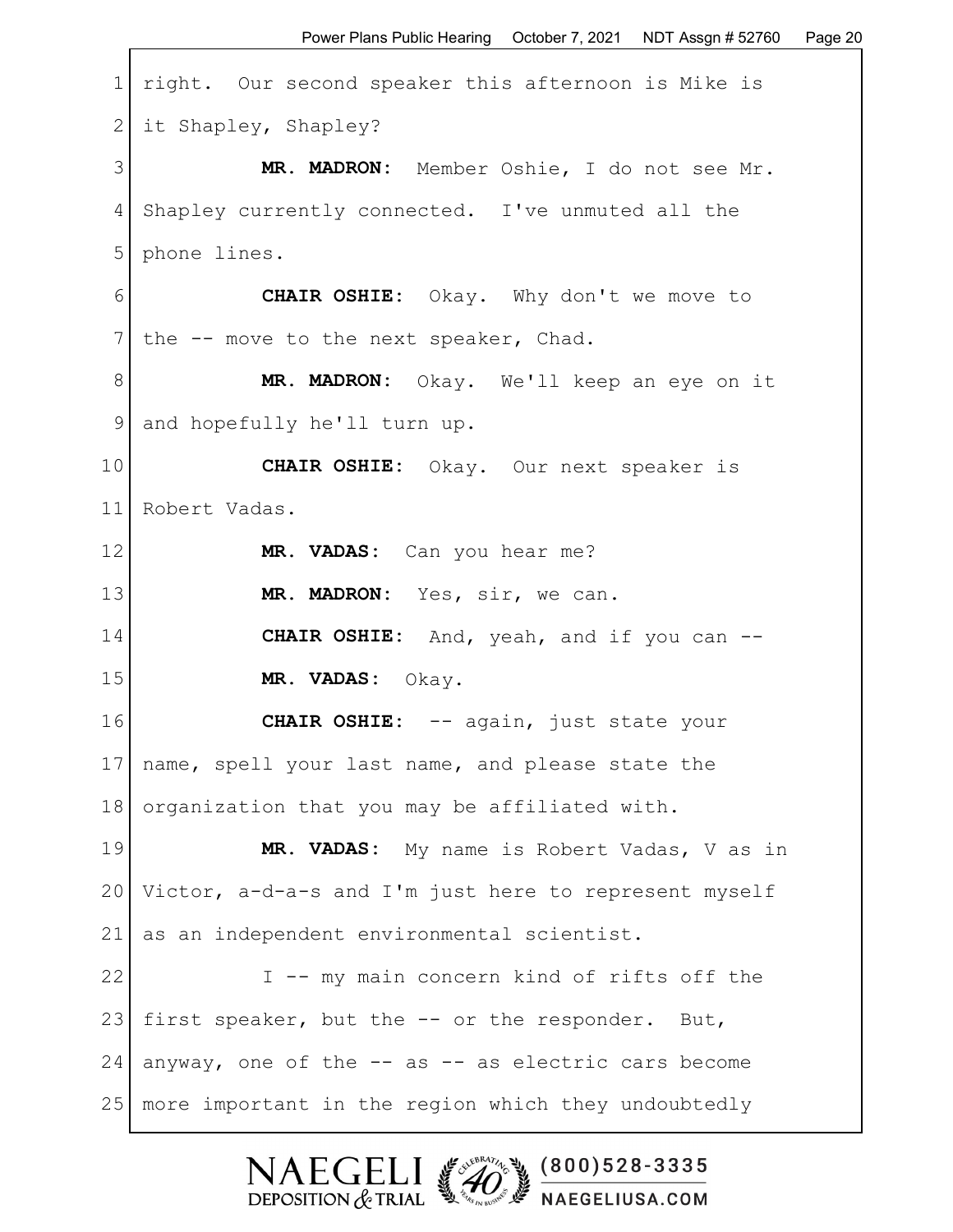1 are going to, you know, there's going to be a  $-$  a big 2 demand on energy that way.

3 and I know there's at least one in I think 4 it's in Eugene, Oregon now they have solar powered 5 electric car charges. Because right now like it -- 6 like I  $-$  like I'm in the system of pungent sound 7 energy who are still using coal.

8 and I know a lot of people who are driving 9 electric cars think that they're being totally eco, 10 but a lot of that energy is coming from dams, the 11 hydropower which, of course, has a lot of fish impacts 12 and -- and still from coal and other forms of fossil 13 fuels.

14 I think if we're going to have a progressive 15 electric card infrastructure, we need -- we do need 16 solar powered or I don't know if it's possible to have 17 | wind power. But, in any case, we need alternate 18 energy to be powering the electric car charges. And 19 that's my comment.

20 CHAIR OSHIE: All right. Thank you, Mr. 21 Vadas. So our next speaker is Mr. Keith Kueny.

22 **MR. MADRON:** Unmuted the phones again. Are 23 you there? I guess he's not connected either right  $24$  now.

25 **CHAIR OSHIE:** All right. So, Chad, we'll

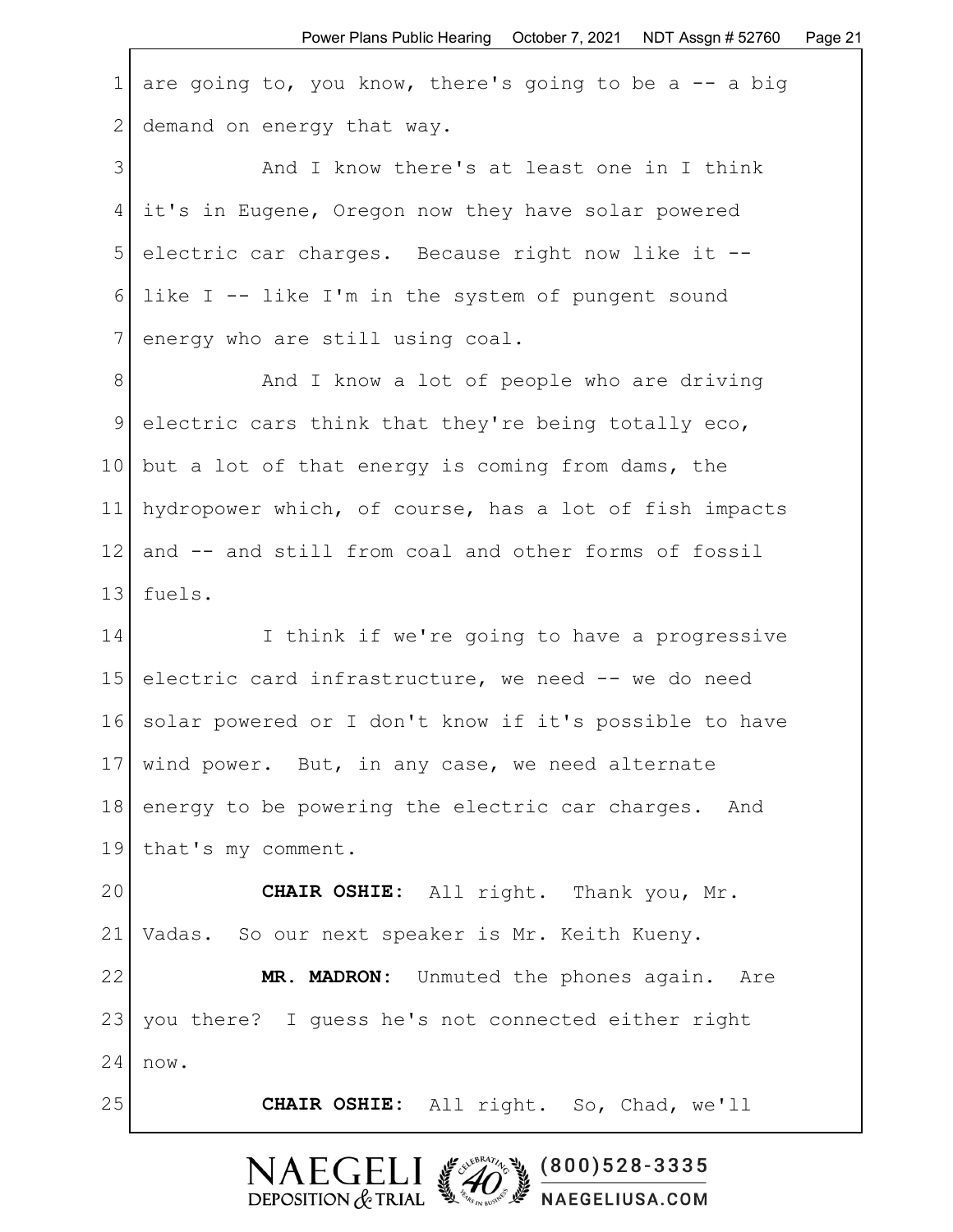1 just move him down the list and we'll  $--$  we'll return  $2$  if we need to.

3 So our next speaker is Brian Grunkemeyer. 4 So, Mr. Grunkemeyer, would you please if you're 5 available, please begin your testimony with your name, 6 spell your last name and the organization that you are 7 maybe affiliated with.

8 **MR. GRUNKEMEYER:** Thank you, Commissioner. 9 My name is Brian Grunkemeyer, G-r-u-n-k-e-m-e-y-e-r. 10 I am the founder and CEO of FlexCharging, an electric 11 vehicle demand flexibility aggregator.

12 We shift EB charging to the best time of day 13 for the utility to save carbon emissions and money. 14 We're based in Redmond, Washington and we are doing 15 business with utilities in Utah, California, and 16 Australia.

17 So when I glanced at the plan, I was a 18 little bit confused by the modest amounts of demand 19 response in the plan. I actually do think demand 20 response should decline, but it needs to be replaced 21 with demand flexibility. BR might callable only six 22 | times per year during emergencies.

23 We think utilities should get people to 24 shift load to the best time of day every day by 25 default without any of the automated parts of -- of

DEPOSITION  $&$  TRIAL

 $(800)528 - 3335$ 

NAEGELIUSA.COM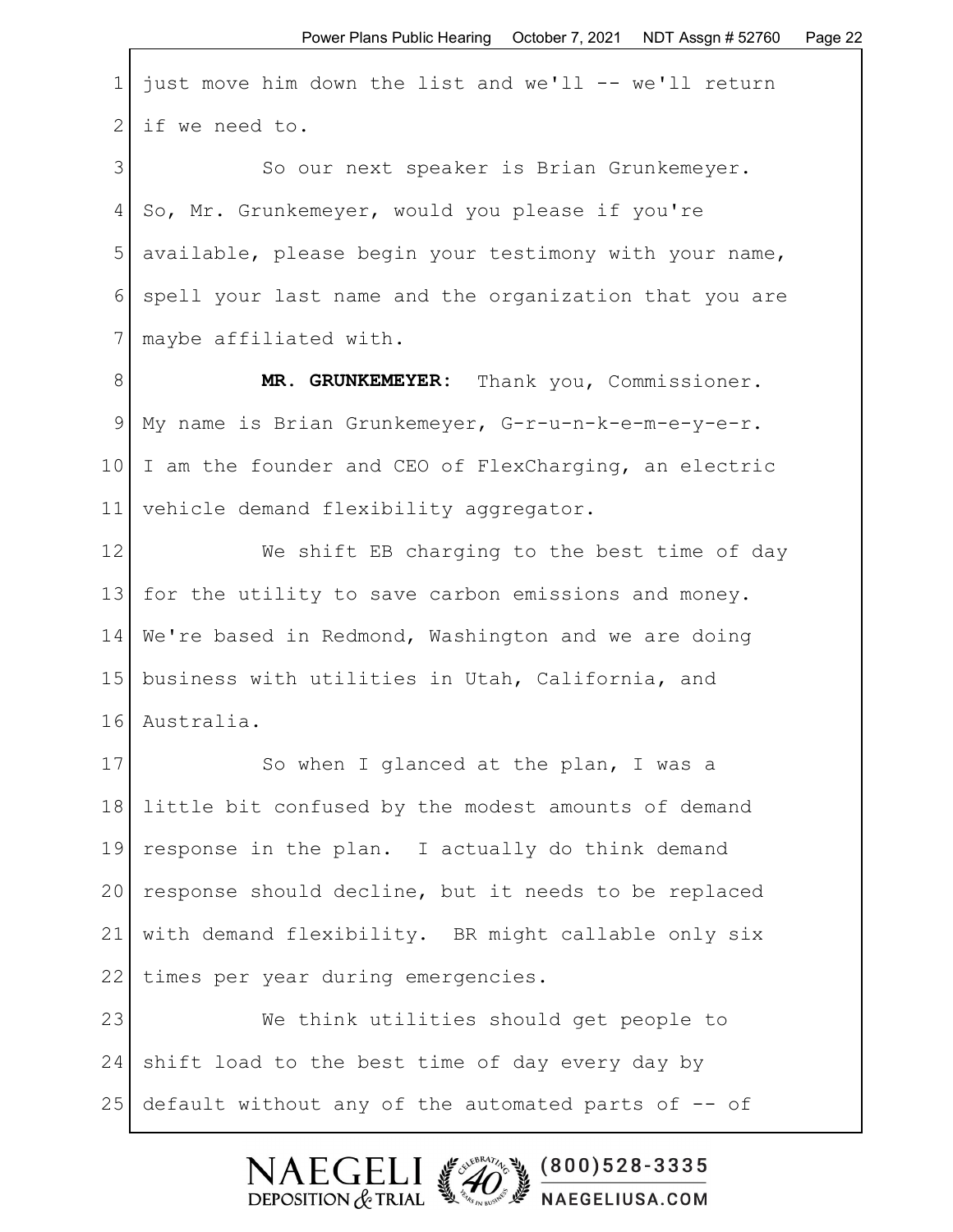1 demand response. If you've already made that 2 conceptual leap, great. But I didn't get that from my 3 | reading of the plan today.

4 I believe there's substantial potential for 5 demand flexibility in the northwest using electric 6 vehicles and smart hot water heaters. But to make 7 this easier to ramp up, we actually need some market 8 innovation on the business side. Aggregation is hard 9 especially with the way that many of the RFPs are 10 structured.

11 With some utility programs, you need to pay 12 all of the customers to sign up before you can even 13 bid on a project to a utility. That risks a lot of 14 capital for an unpredictable amount of time.

15 In California, Marin Clean Energy now MCE, 16 I've created a demand flex market to make this easier. 17 Demand flexibility providers get a reasonably well 18 understood incentive if you perform. And there are no 19 penalties for missed projections. So this pivoted the 20 entire B to B sales process from a multi-year process 21 down to something that only took 10 days.

22 And we then needed to focus on the B to C 23 aspects. We could then bring customers into this 24 program as our marketing efforts allowed. And this 25 was a great modeling for implementing a program

> $(800)528 - 3335$ ECEI DEPOSITION  $&$  TRIAL NAEGELIUSA.COM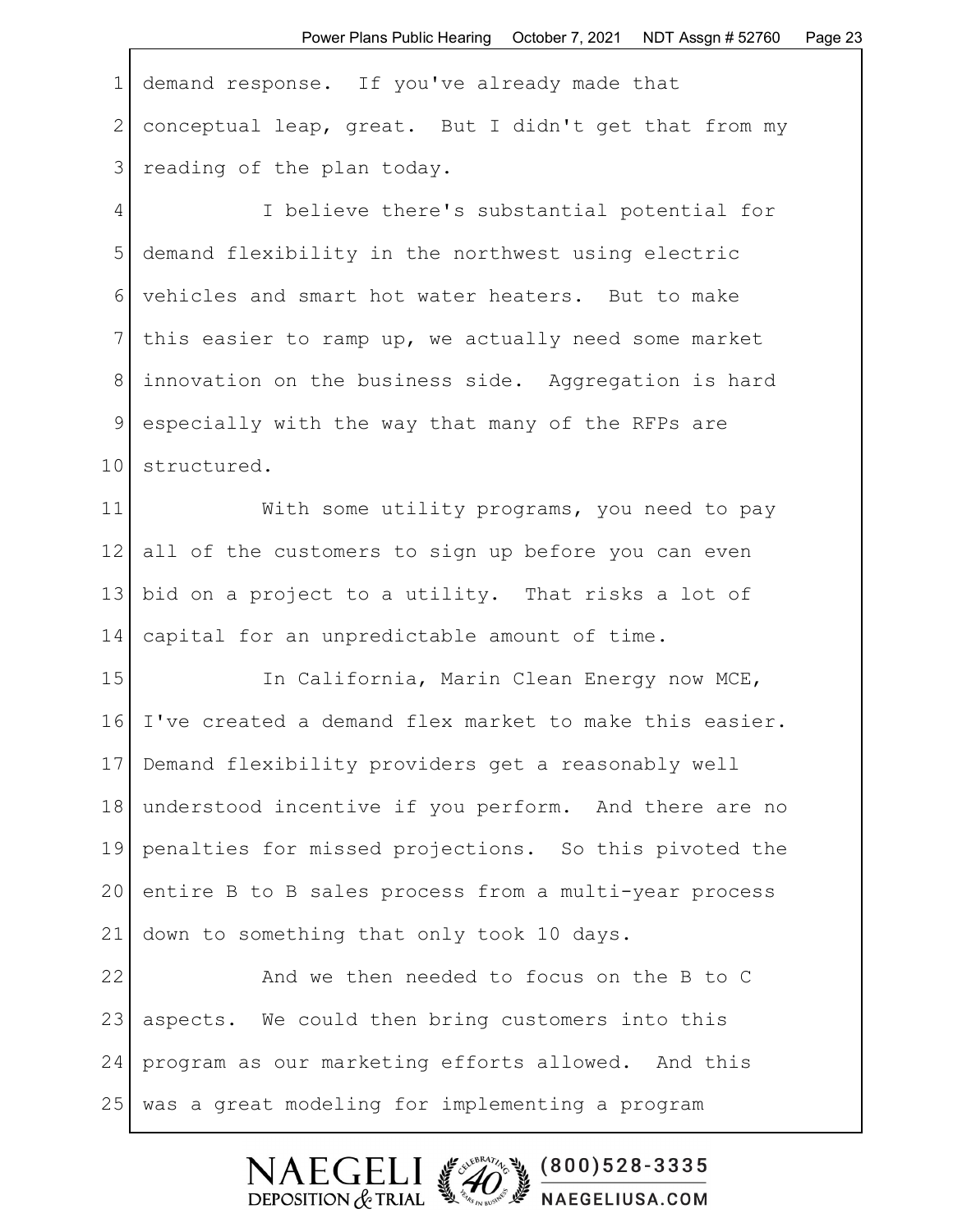1 without taken enormous financial risk or an 2 aggregated. Business model innovation like this is 3 | necessary to help get the right things done.

4 Lastly, on the resource adequacy side, I 5 strongly recommend that you ask questions of your 6 staff about transmission capacity during wildfires. 7 Be creative. At the level of what you'd see in a 8 disaster movie, say that wildfires take up both of our 9 cross-cascade transmission lines for two weeks during 10 a summer heatwave, can keep the lights on in Western 11 Washington with the six gas plants we've got on this 12 side of the mountains and with imports from the I-5 13 corridor? Maybe.

14 If a fire destroys The Dalles in Oregon, 15 does all of Oregon and California lose power? I don't 16 know. I think these questions are worth asking. And 17 I'm sure that Montana and Idaho have similar 18 transmission bottlenecks in certain areas.

19 I'm not saying these are high probability 20 scenarios, but ask your talented staff to model the 21 truly extreme events that last for a week or two, 22 maybe not wires alternatives are sufficient, but if we 23 | need a new transmission start building now. Thank  $24$  you.

25 **CHAIR OSHIE:** All right. Thank you, Mr.

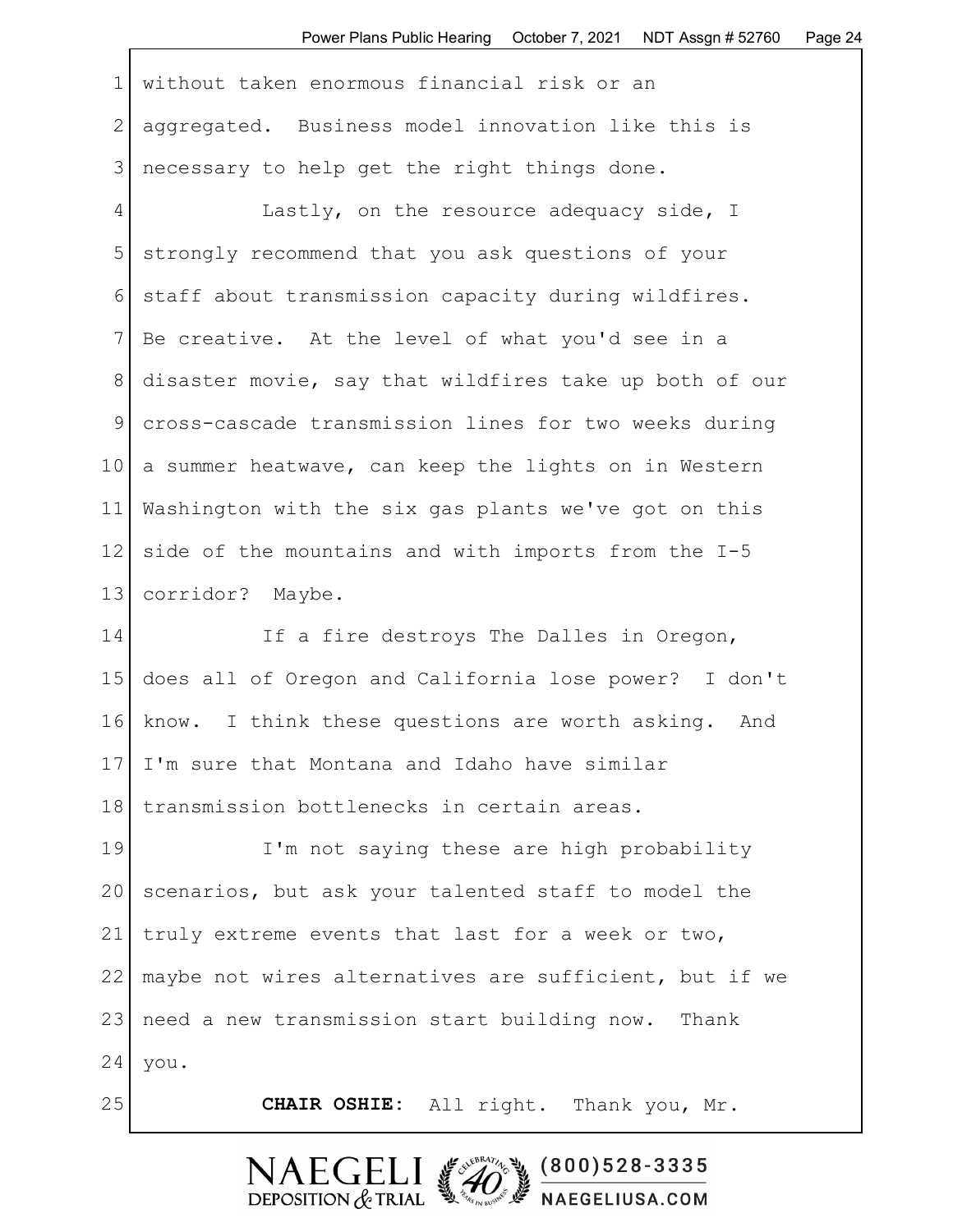1 Grunkemeyer. Our next speaker this afternoon is Mr. 2 Tony Usibelli. So, Mr. Usibelli, go ahead and -- and 3 state your name and spell your last name and state the 4 organization that you may be affiliated with.

5 **MR. USIBELLI:** Good afternoon, Commissioner 6 Oshie and -- and other members of the council. My 7 name is Tony Usibelli. That's spelled U-s-i-b-e-l-l-8 | i. I'm speaking here this afternoon as a private 9 citizen who has been involved in energy program and 10 energy policy work since actually before the adoption 11 of the Power Act in 1980.

12 I want to echo one of the comments that was 13 made earlier certainly praising the council for its 14 continuing quality of its overall analysis of the 15 region electricity system. And, in particular, wanted 16 to note that it's encouraging that the council 17 continues to improve and expand on its analysis of the 18 impacts of climate change on both, the demand and on 19 the supply side.

20 It is also heartening to see the council 21 more explicitly recognizing issues around equity 22 within our system. As many of you are probably 23 familiar, issues of social justice and equity have 24 become significantly more important in our decisions 25 around our energy system.

> $\mathsf{F}\mathsf{C}\mathsf{F}$  $(800)528 - 3335$ DEPOSITION  $&$  TRIAL NAEGELIUSA.COM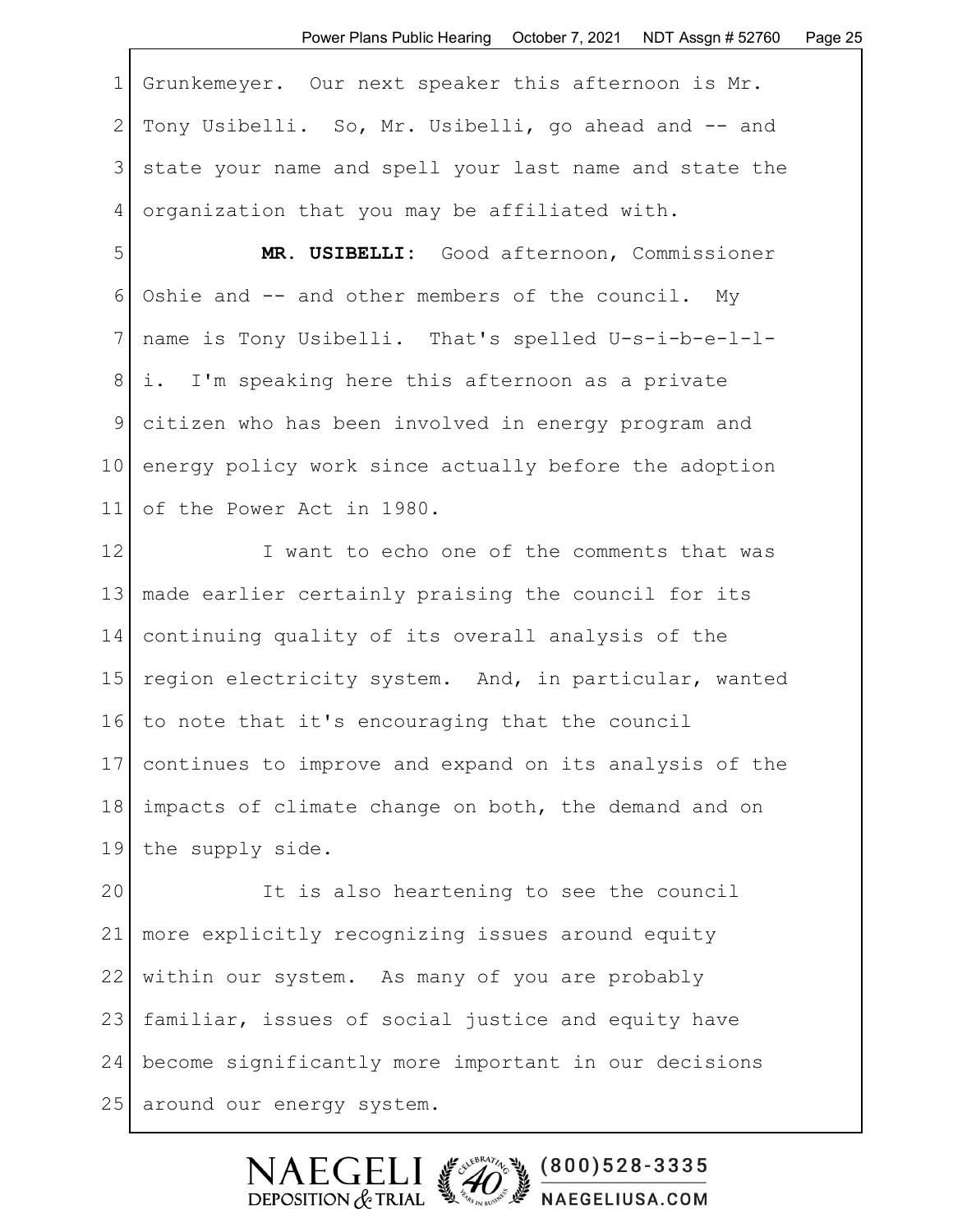1 and it is encouraged that the council has at 2 least begun to work in that area. I look forward to 3 the council continuing to do significantly more work 4 in that area, both, in recognition within the plan and 5 as you move forward with the implementation aspects of 6 it.

7 and I would also in the accommodation side, 8 I would also praise the council for their discussion 9 around research and development. I think we all know 10 that the rate of change within our electricity system, 11 both, on demand technologies and on supply 12 | technologies is probably accelerating. And it is 13 encouraging to see the council continuing to call for 14 additional engagement in that area.

15 I'd like to conclude, though, a little bit 16 with some things that I think that the plan could be 17 improved on. The plan clearly lays out that we are in 18 an era of major transformation, a new paradigm driven 19 by low carbon and, particularly, no carbon supply and 20 energy systems on the one hand, and likely the massive 21 electrification of our entire economy.

22 And the plan further goes on to acknowledge 23 | that that represents new sets of risks and new types 24 of uncertainty. I believe that council recognizes 25 | that, but could do more in adoption of a final plan in

> \$ 000) 528-3335  $FCF$ DEPOSITION  $&$  TRIAL **WE NAEGELIUSA.COM**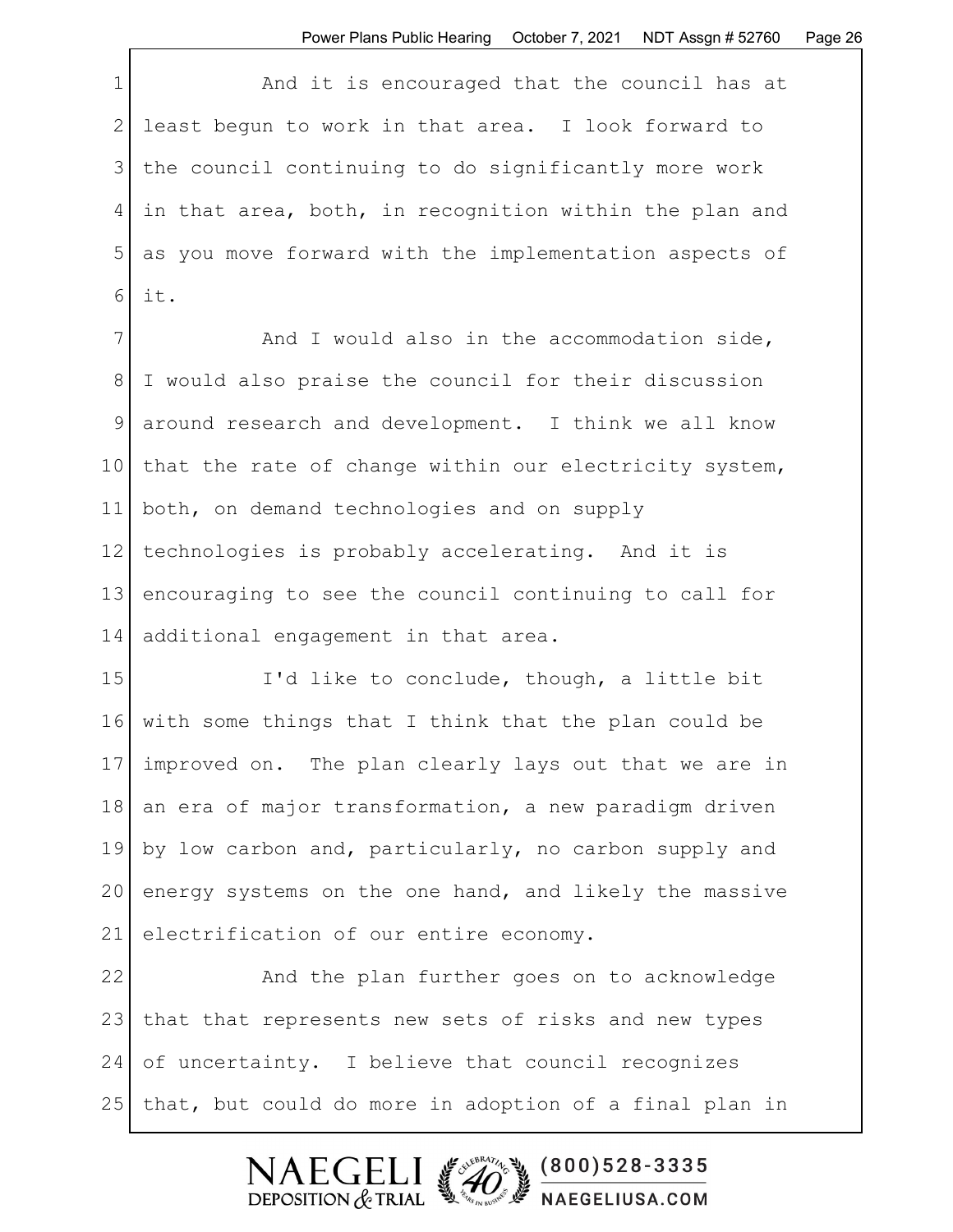1 ways that would help to more effectively mitigate 2 those risks and uncertainties on both the demand side 3 and the supply side.

4 I would note one area in particular related 5 to policy. And that is I would like to see the 6 council take a careful look at the currently proposed 7 funding and legislation in Congress related to 8 infrastructure. It seems reasonably likely that one 9 or both of the massive multi-trillion dollar 10 infrastructure investment bills will pass, perhaps, 11 prior to even the final comment period on the draft.

12 **And I believe that council should take a** 13 careful look at the implications of those for 14 infrastructure and energy and climate development in 15 the Northwest. They have the possibility of really 16 transforming our energy and climate systems on a 17 scale. Comparable to that, we  $-$  we saw resulting 18 from the New Deal. And our region certainly has a 19 long history of reaping the benefits of those 20 investments in the New Deal.

21 And, finally, as has also been mentioned 22 earlier, I would strongly urge the council to take a 23 much sharper pencil to its analysis and the goals that 24 it has set forward in the areas of, both, energy 25 efficiency and demand response. I won't echo comments

 $(800)528 - 3335$ 

NAEGELIUSA.COM

FGELI

DEPOSITION  $&$  TRIAL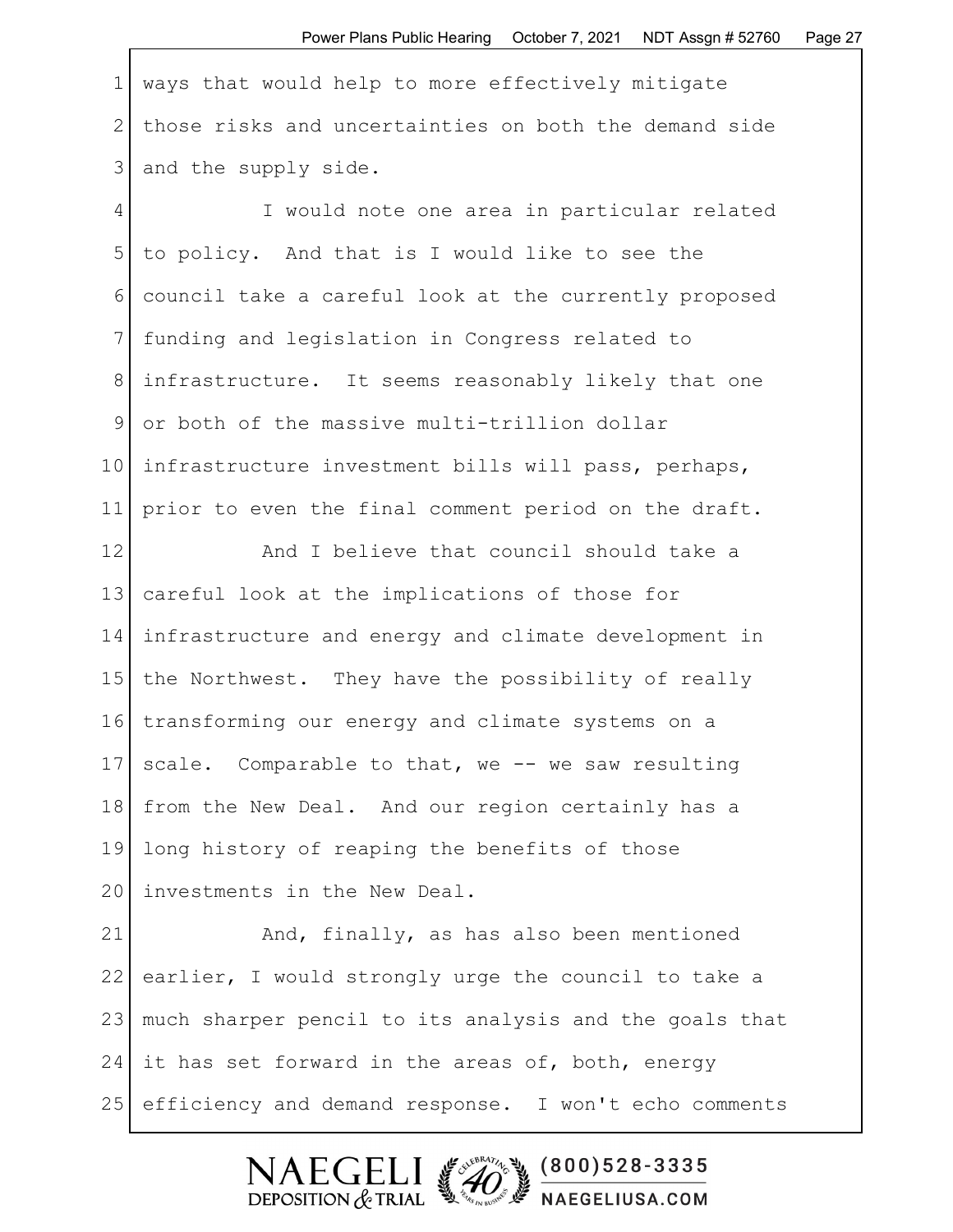1 made by some previous commenters here.

2 But I would note that, both, energy 3 efficiency and demand management really present 4 additional ability for our energy system to be more 5 resilient. In particular, I think you may undervalue 6 the benefits of newly insulated homes and businesses, 7 retrofits, and more aggressive codes in equipment 8 | standards that would allow many of our structures and 9 -- and differences to periods of supply disruption at 10 relative low costs.

11 I think there could be more potential in the 12 area of demand response to beyond just conservation 13 production and time and use rates. And I would echo 14 the comments made by Brian who was prior to the 15 related to the potential risks of transmission 16 constraints that may limit some of the supply options 17 | that you laid forth. With that, I'll conclude my 18 comments. Thank you.

19 **CHAIR OSHIE:** All right. Thank you, Mr. 20 Usibelli. All right. Our next -- next speaker is Mr. 21 Richard is it Voget or Voget? 22 MR. VOGET: It's Voget. Can you hear me? 23 **CHAIR OSHIE:** Yes, sir. Can you please 24 state -- spell your last name for the court reporter 25 and identify the organization that you may be

DEPOSITION  $&$  TRIAL

SERVERATION OF

 $(800)528 - 3335$ 

NAEGELIUSA.COM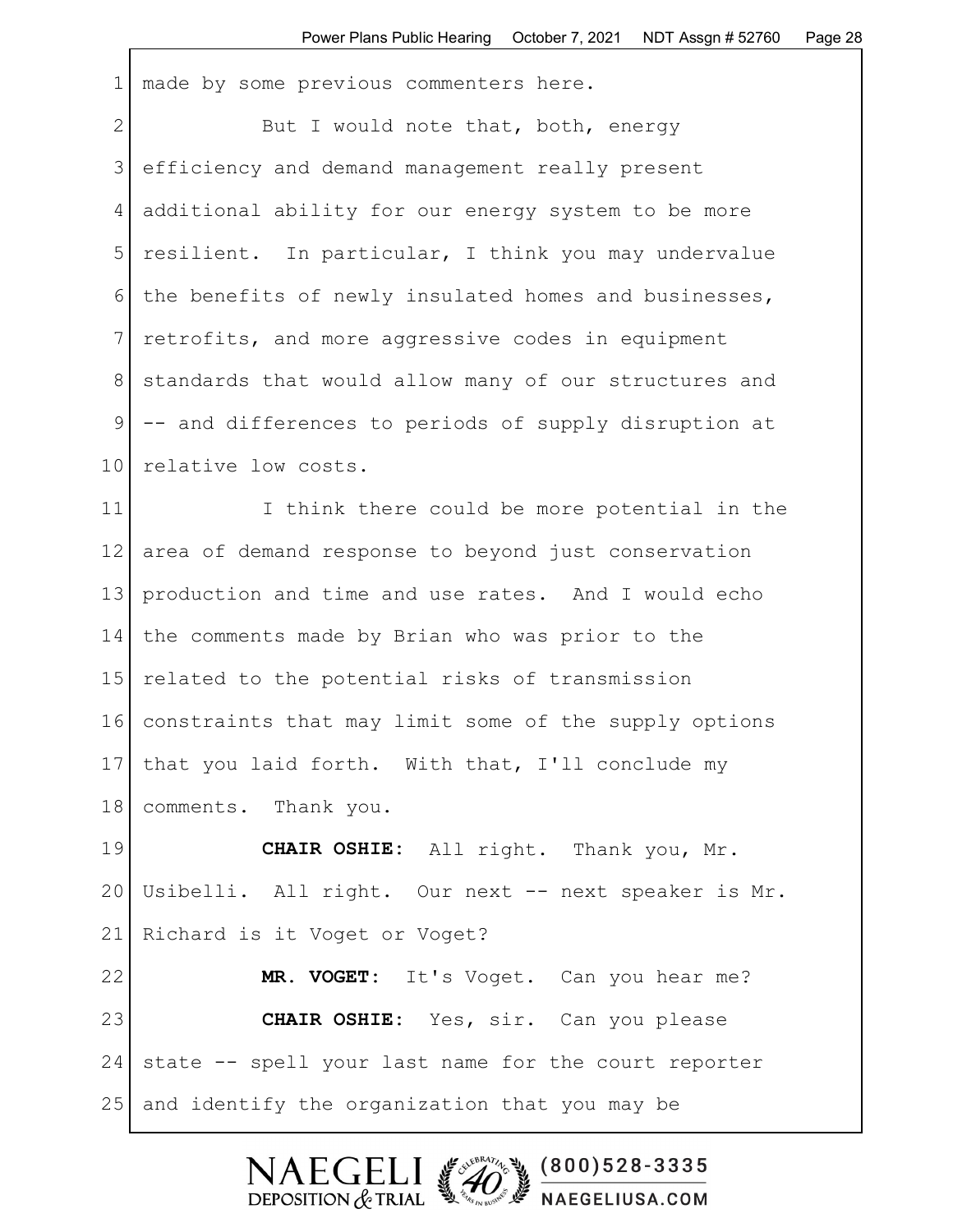1 associated with.

2 **MR. VOGET:** Richard Voget, that's V as in 3 Victor, o-g-e-t. I live in Seattle. Organizations 4 I'm affiliated with are the Sierra Club and the Green 5 Team at Keystone Church where we're fighting climate 6 change as much as we can.

7 The science is clear, climate change is real 8 and failure to fully address a problem is to knowingly 9 inflict death, harm, and destruction. Your role 10 should be to decarbonize power as rapidly as possible.

11 Although the draft plan includes a pathways 12 to decarbonization scenario, the recommendations were 13 not incorporated into the action plan or resource 14 strategy. The pathways to decarbonization scenario as 15 | a more balanced resource strategy including 16 substantially more energy efficiency, demand response, 17 storage, and additional renewable energy.

18 I saw that climate change models were 19 incorporated into your analysis. But as climate 20 change was only used to show how higher temperatures 21 would affect hydropower and increased peak demand, you 22 missed a key effect of climate change, namely, the 23 influx of climate refugees.

24 With demand increasing due to population 25 growth, this is not the time to have the Draft Plan

> $(800)528 - 3335$ DEPOSITION  $&$  TRIAL NAEGELIUSA.COM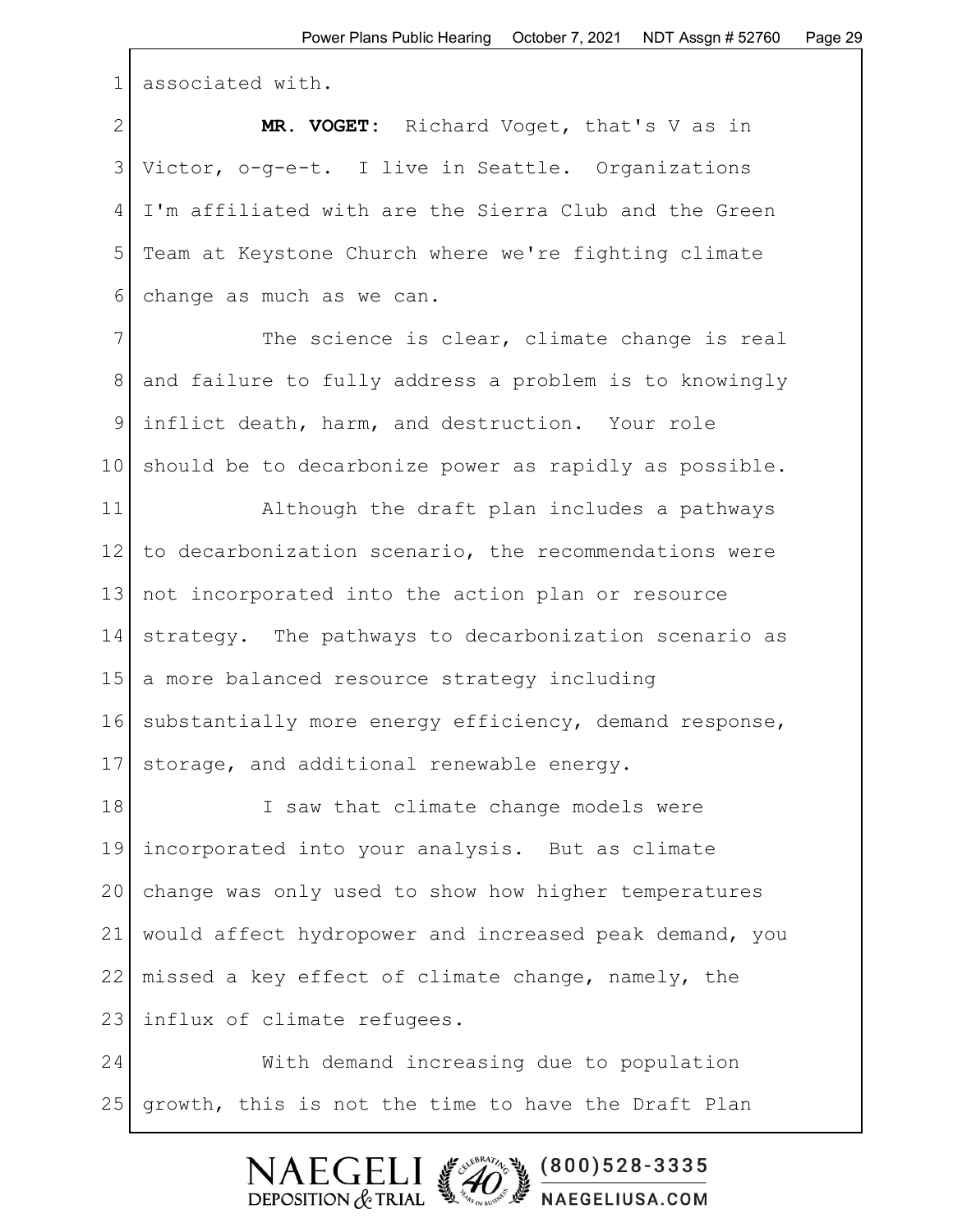1 adopt a diminished role for energy efficiency in the 2 region during the action plan period. More people 3 using less energy per person means the utilities can 4 still manage the power supply.

5 Energy efficiency programs are popular with 6 customers, provide significant employment and local 7 economic benefits and are critical to implementing 8 climate policy. Reducing BPA's share of the regional 9 target from 42 percent to 36 percent is unfair to 10 customers of small rural utilities since many rural 11 areas rely on BPA's program as their only source of 12 funding for energy efficiency.

13 This report adopts a range for energy 14 efficiency. The low end of the range cuts the energy 15 efficiency target in half from the seventh plan. The 16 top end of the range, though lower than the seventh 17 plan, still maintains a trajectory of energy 18 efficiency program budgets.

19 What can't be allowed to happen is you adopt 20 the low end of the range and then reduce funding for 21 energy efficiency. Funding should be increased to 22 match increased population growth and certainly not 23 decreased.

24 Another short coming of the plan is it does 25 | not include any energy storage despite the fact that

## $\mathsf{FCFT}$  $(800)528 - 3335$ DEPOSITION  $&$  TRIAL NAEGELIUSA.COM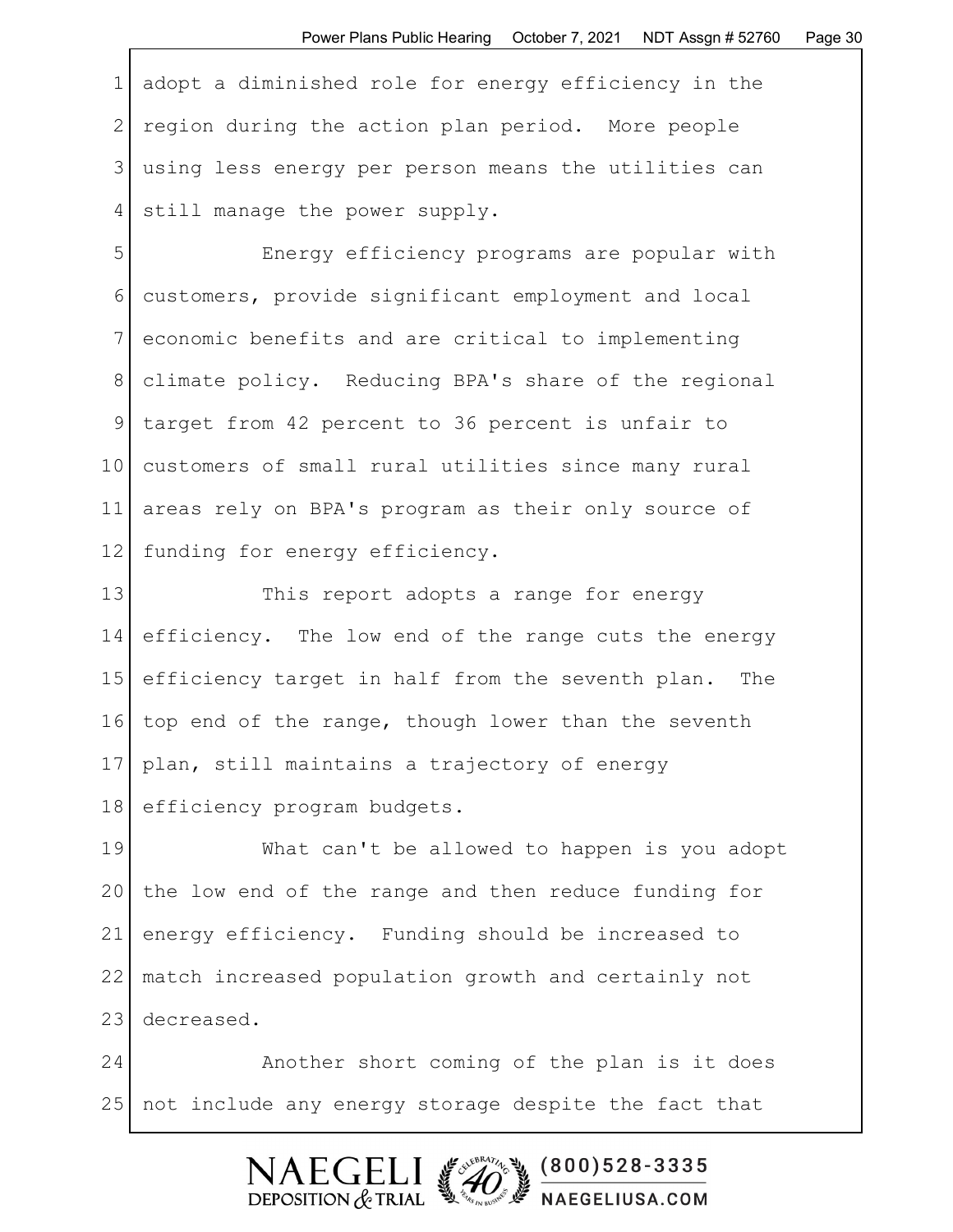1 renewables and storage systems are already under 2 development in the region. And that concludes my 3 remarks. Thank you for letting me speak. 4 **CHAIR OSHIE:** Certainly. Thank you, Mr. 5 Voget. Our next speaker will be Mr. Steinke. 6 **MR. STEINKE:** Good evening, everyone. Can 7 you hear me? 8 **CHAIR OSHIE:** Yes, sir. So, if you could 9 please spell your last name for the -- the court 10 reporter for the record and  $-$  and then any 11 affiliation you have with an organization that you may 12 be representing. 13 **MR. STEINKE:** My last name is Steinke, S-t-14 e-i-n-k-e. And let me know if I need to reorient my 15 | mic, so you can hear it well. 16 I'm a retired physics teacher representing 17 Climate Action of Southwest Washington and a very 18 active member in the Sierra Club and Washington 19 Environmental Council Washington Conservation Voters 20 and Columbia River Keeping. 21 Ever since the oil embargos and the nuclear 22 debates of the 70s, it has seemed to me that utilities 23 and owners of commercial properties have been and 24 still are blind to energy waste. The same commercial 25 properties I saw back then with perimeter lights on

> $(800)528 - 3335$ DEPOSITION  $&$  TRIAL NAEGELIUSA.COM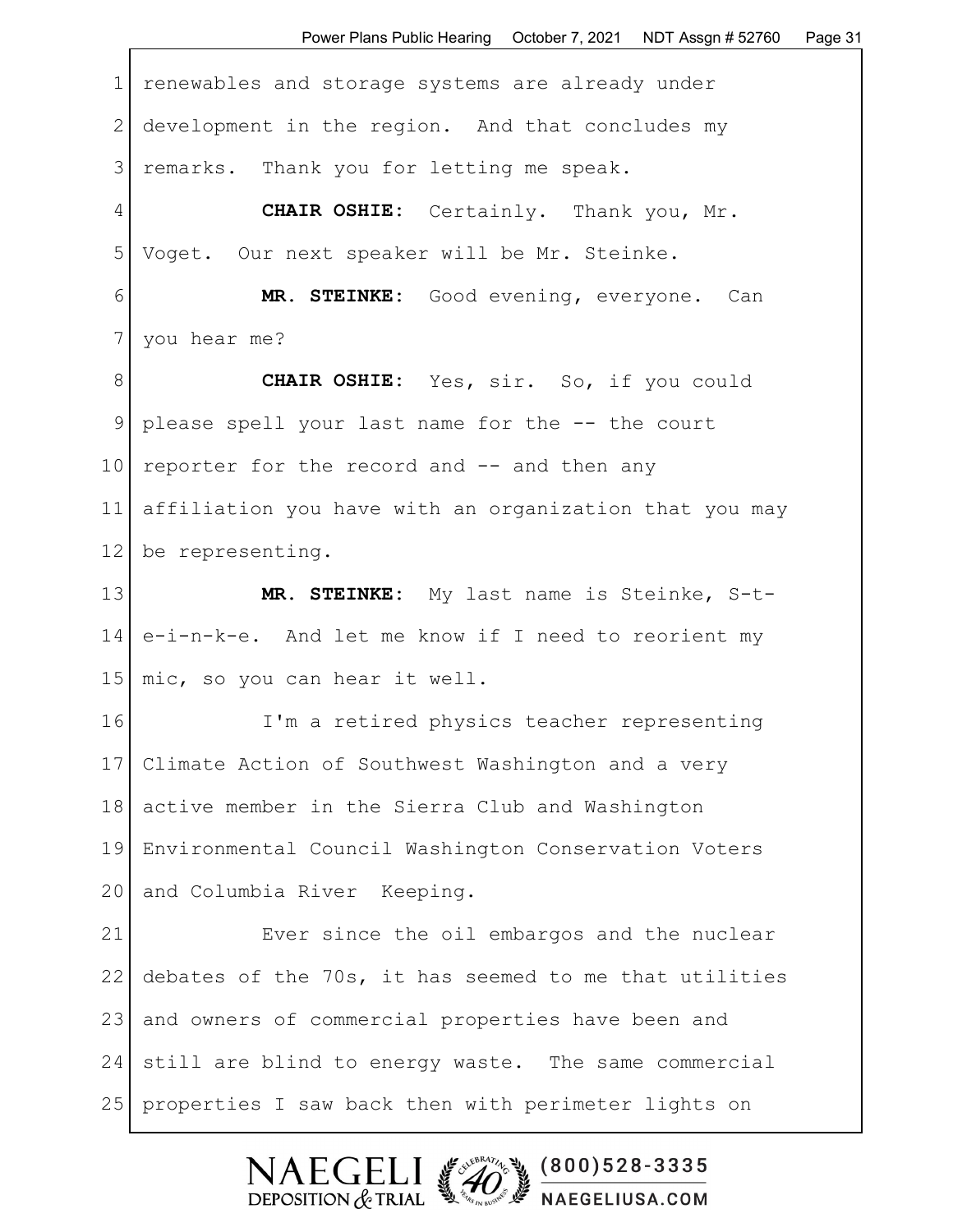1 all day every day still leave them on all day and 2 every day even during a heatwave and even when the 3 pipeline in British Columbia breaks.

4 I urge you to model a more complete rollout 5 of energy efficiency. The low-hanging fruit keeps 6 growing back because new construction and because the 7 owners of commercial properties have no incentive to 8 invest in energy efficiency when they build because 9 | they won't be paying the bills.

10 and even if they wanted to borrow for 11 conservation measures later on, the loan obligation 12 stays with them even when they sell the building which 13 then becomes a financial barrier to conservation.

14 Energy efficiency makes everything else 15 easier. For 50 years, I've pointed out energy waste 16 and commercial properties to my wife. She always says 17 | "Don't tell me, I can't do anything about it." Even 18 | though some utility commissioners tout energy 19 conservation, when I ask them to provide examples of 20 energy waste, they can't provide an answer because 21 they don't see energy waste even when it's right in 22 front of them. It's like I need to take them on a 23 tour around town. 24 I notice abundant energy waste even in

25 Seattle and Portland. Managers of commercial

 $(800)528 - 3335$ DEPOSITION  $&$  TRIAL NAEGELIUSA.COM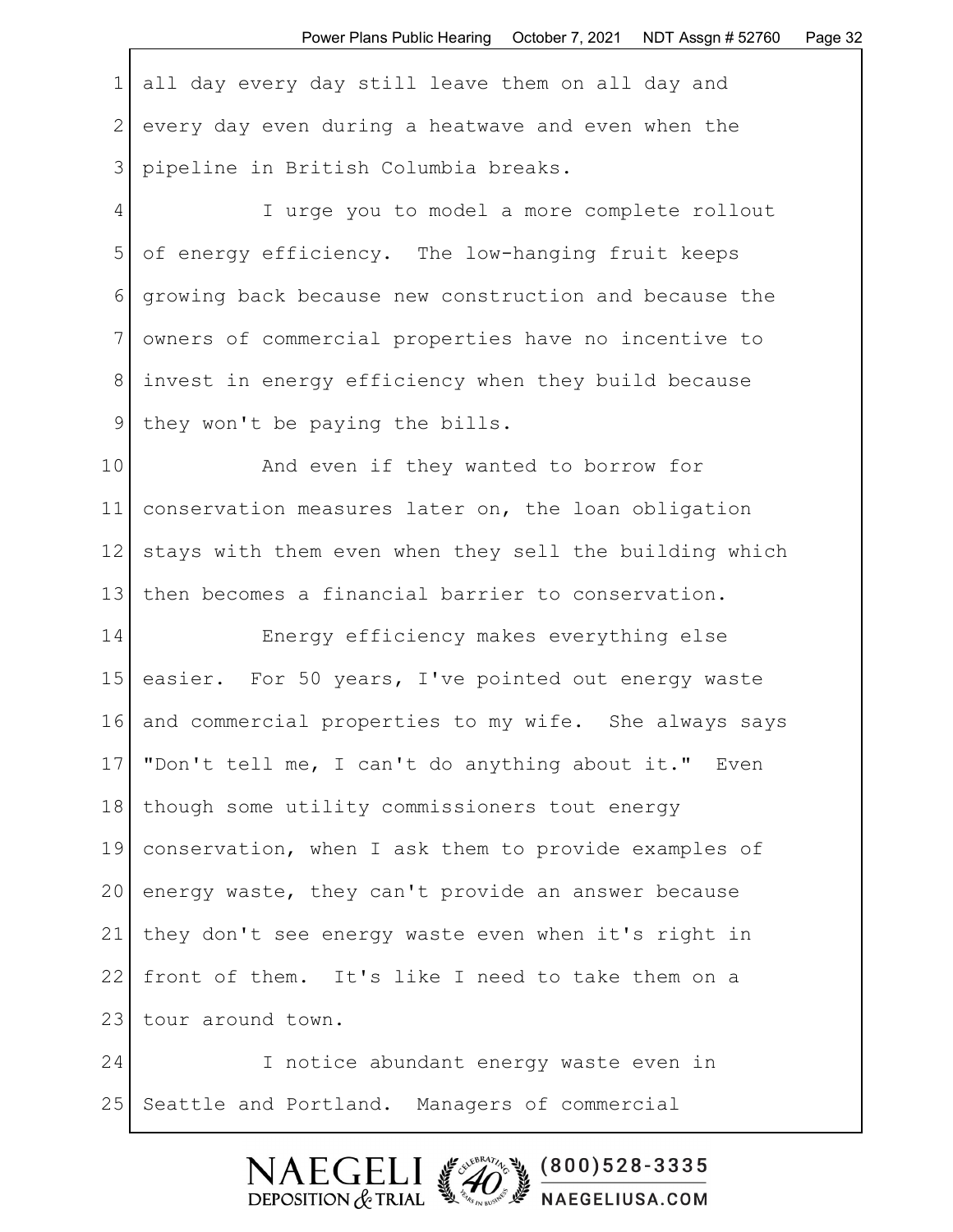1 properties have no incentive to turn off the light 2 switch.

3 Regarding electric vehicles, change happens 4 more slowly than we think it should and then it 5 happens more quickly than we thought it could. Your 6 five-year plan needs to recognize that the transition 7 to electric vehicles will be much more aggressive 8 after 2026, but we need to get ready now. Tesla plans 9 to be a merchant generator in Texas.

10 It plans to aggregate the energy stored in 11 batteries during off-peak hours. And allows willing 12 owners to resell the energy to the market when demand 13 is high. Make a model of that opportunity.

14 Utilities need to invest in energy waste. 15 Need to make inventories of energy waste in that 16 commercial sector. The more we invest in energy 17 efficiency, the easier everything will be.

18 I urge you to model a more ambitious plan 19 for our efficiency and recommend ways to finance it 20 such as a commercial property assessed for clean 21 energy and resilience also known as CPACER.

22 And we'll have more written comments, but 23 I've added some right now since we have a little bit 24 more time.

25 I -- I echo what Brian Grunkemeyer said

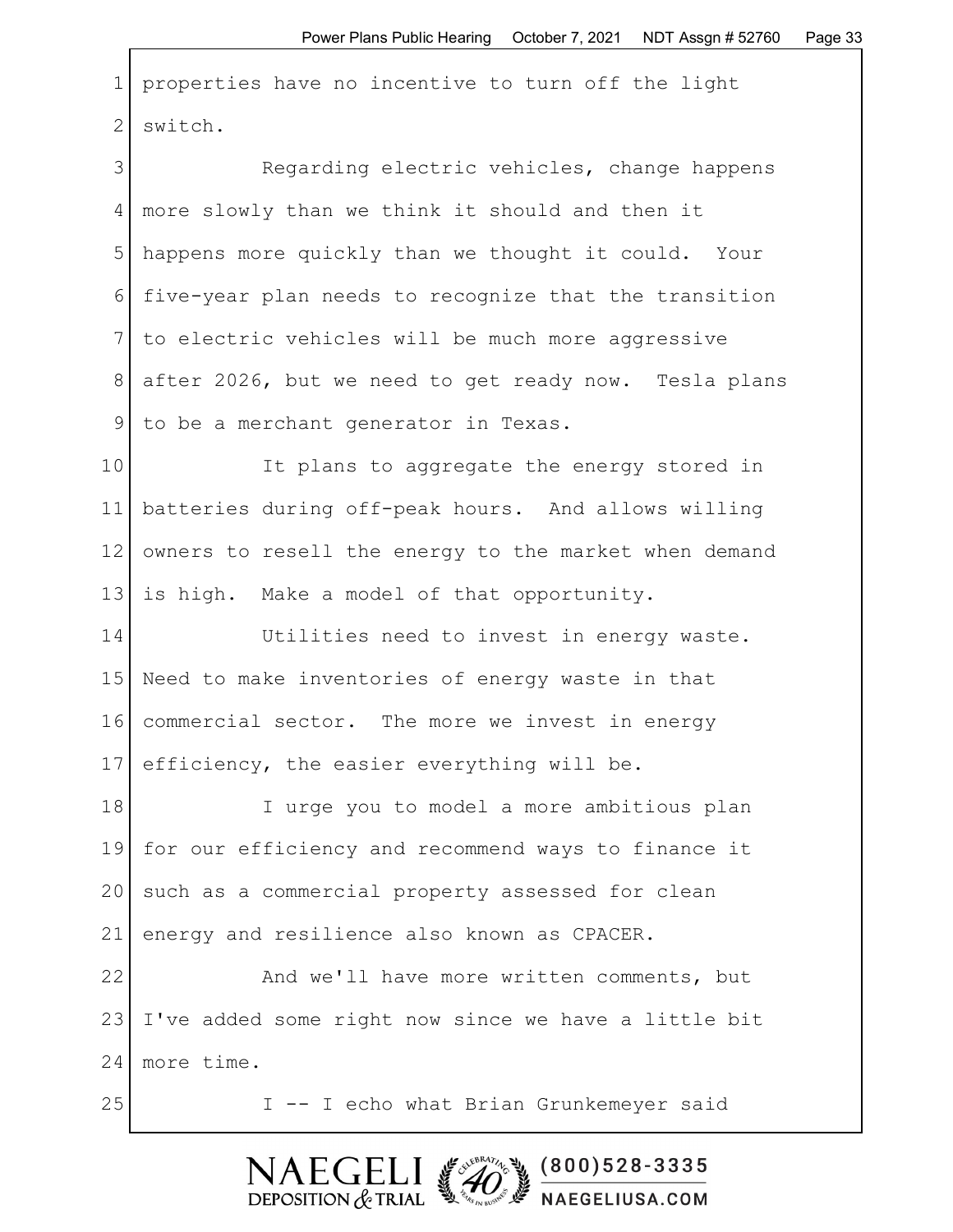|            | 1 about flex charging. If you don't have that or       |
|------------|--------------------------------------------------------|
|            | 2 something like it, a commercial property owner might |
| $\lceil$ 3 | have to install a transformer and plugs, live plugs,   |
|            | to charge every car in his parking lot all at once.    |
| 5          | But some of them don't need it all at once, then flex  |
| 6          | charging allows them to distribute that demand.        |

7 And I noticed there was inconsistency in 8 your report about the need for electrification. On 9 one hand you said that  $-$  that the high fuel cell, 10 hydrogen for fuel cells could require that you double 11 the BPA power system. But then on the other hand you 12 say electric vehicles and hydrogen for electric 13 vehicle transmission, those two combined would, I 14 think, at most 900 megawatts which is not consistent 15 with what BPA produces.

 $16$  And I urge you to  $-$  to also match the city 17 and the state goals on reducing emission. And the 18 City of Vancouver is committed to reaching the state 19 goals on -- on emissions reduction or exceed them.

20 And integrate the pathway to decarbonization 21 within your planning, put more time into demand 22 response and distributed energy resources. And you 23 didn't put a value on resilience. Distributed energy 24 resources may cost more to install, but they save 25 money on transportation and they provide resilience

> NAEGELI #20 800)528-3335 NAEGELIUSA.COM DEPOSITION  $&$  TRIAL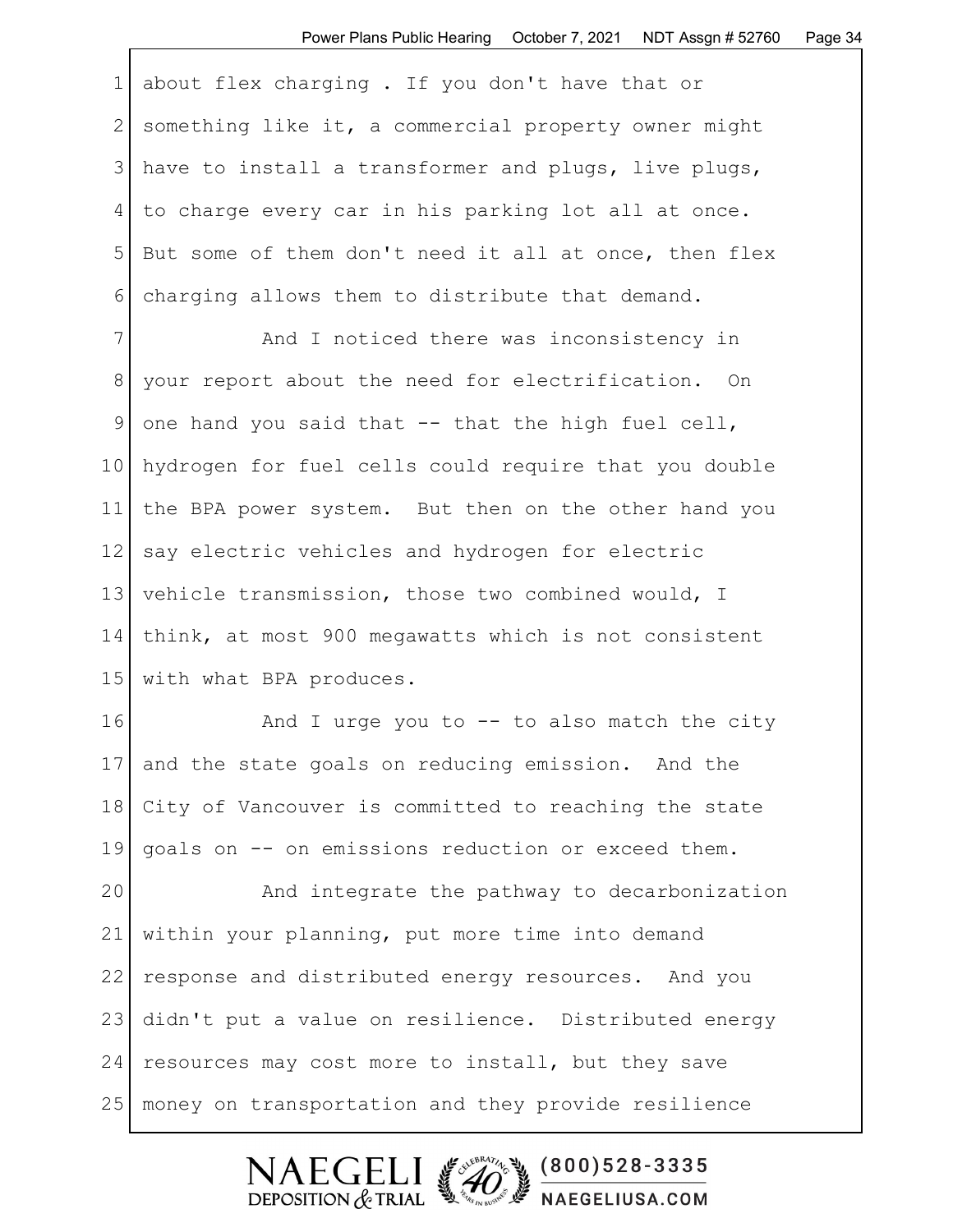1 which could be modeled in your planning.

2 So thank you very much. And my wife Alona 3 is right here with me to testify. And she represents 4 other organization.

5 CHAIR OSHIE: All right. Thank you, Mr. 6 Steinke. So, Alona, if you would like to state your 7 name for the record, spell your last name. I know it 8 seems repetitive, but we'll do it that way. And then 9 any affiliation you have or organization that you 10 represent this afternoon. So please go ahead.

11 **MS. STEINKE:** Good evening. Thank you. My 12 name is Alona Steinke, A-l-o-n-a S-t-e-i-n-k-e. I'm a 13 registered nurse retired after a 43-year career. I'm 14 a member of, both, Washington and Oregon Physicians 15 for Social Responsibility and also active in the 16 Sierra Club.

17 I'm commenting because the combustion of 18 anything has significant adverse effects on public 19 health. I urge you to adopt a more ambitious plan for 20 renewable energy.

21 The cost of solar is falling so fast that 22 the international energy agency can't keep up. The 23 price that they forecast for 2040 was reached last 24 | year.

25 According to Wright's Law, the cost of a new

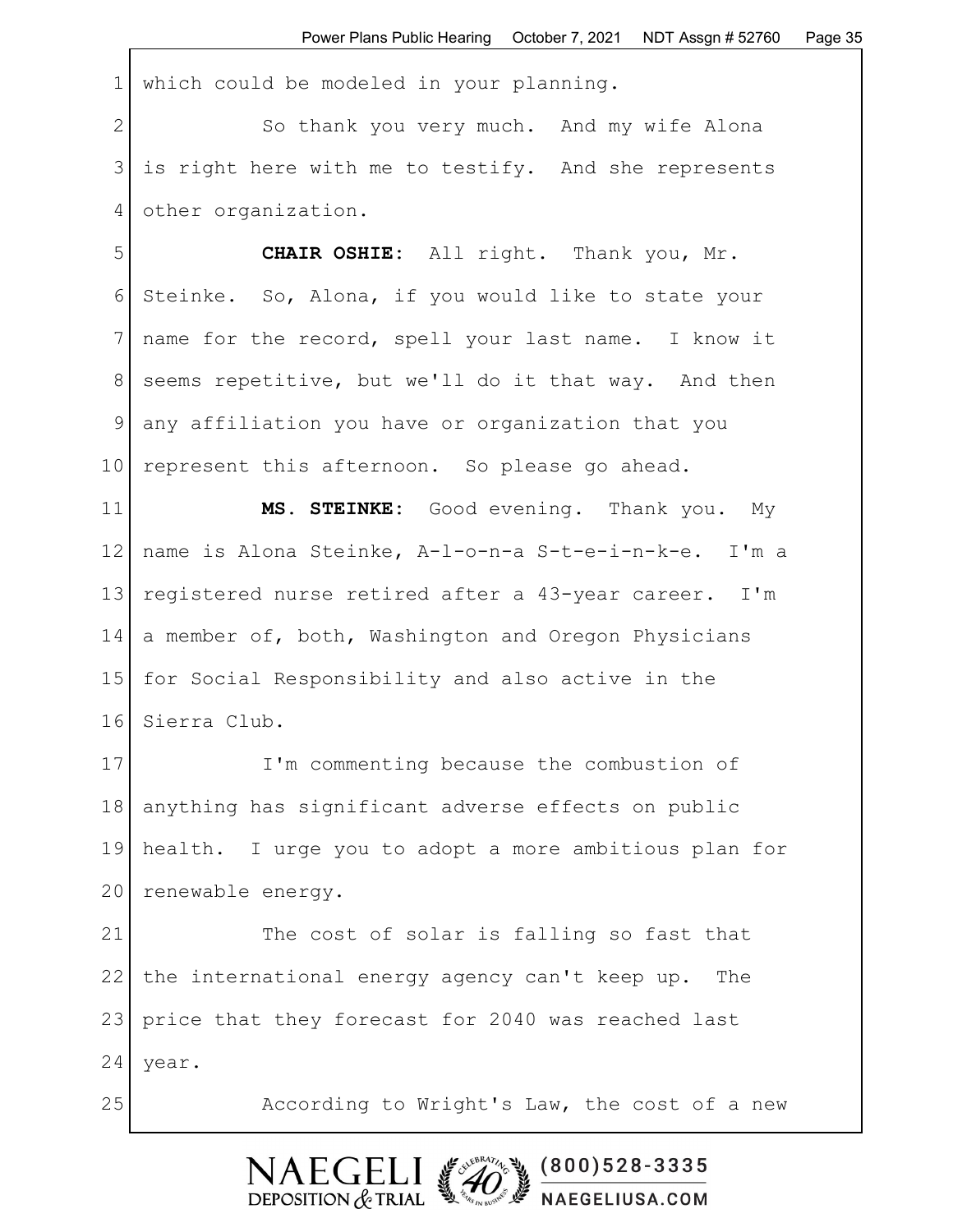1 technology drops a fixed percentage every time the 2 number installed is double. For solar panels, the 3 fixed dropped is between 30 and 40 percent. With EV 4 batteries, the drop is 18 percent.

5 A week ago, the state building code council 6 voted to move forward to public comment a proposal to 7 require heat pumps whenever a building permit is 8 needed. That would reduce adverse health impacts and 9 bring in increased demand for electric energy. I 10 don't believe that your forecast take that into 11 account.

12 The forecast for renewable energy are not 13 much better than what the utilities and private 14 industry are already planning to do. A more ambitious 15 plan for conservation and renewables is necessary to 16 provide for heat pumps and EVs as well as for the 17 likelihood that the dams on the lower Snake River will 18 be removed.

19 More conservation and more renewables means 20 less gas will be burned which means heathier air. 21 Fossil gas in buildings is now the fastest growing 22 source of carbon pollution in the state emitting 23 hazardous pollutants, both, indoors and outdoors. 24 House Bill 1091, the Clean Fuel Plan, has 25 been quantified into the RCWs and rule making has

> SUEBRATIN S  $(800)528 - 3335$ DEPOSITION  $&$  TRIAL NAEGELIUSA.COM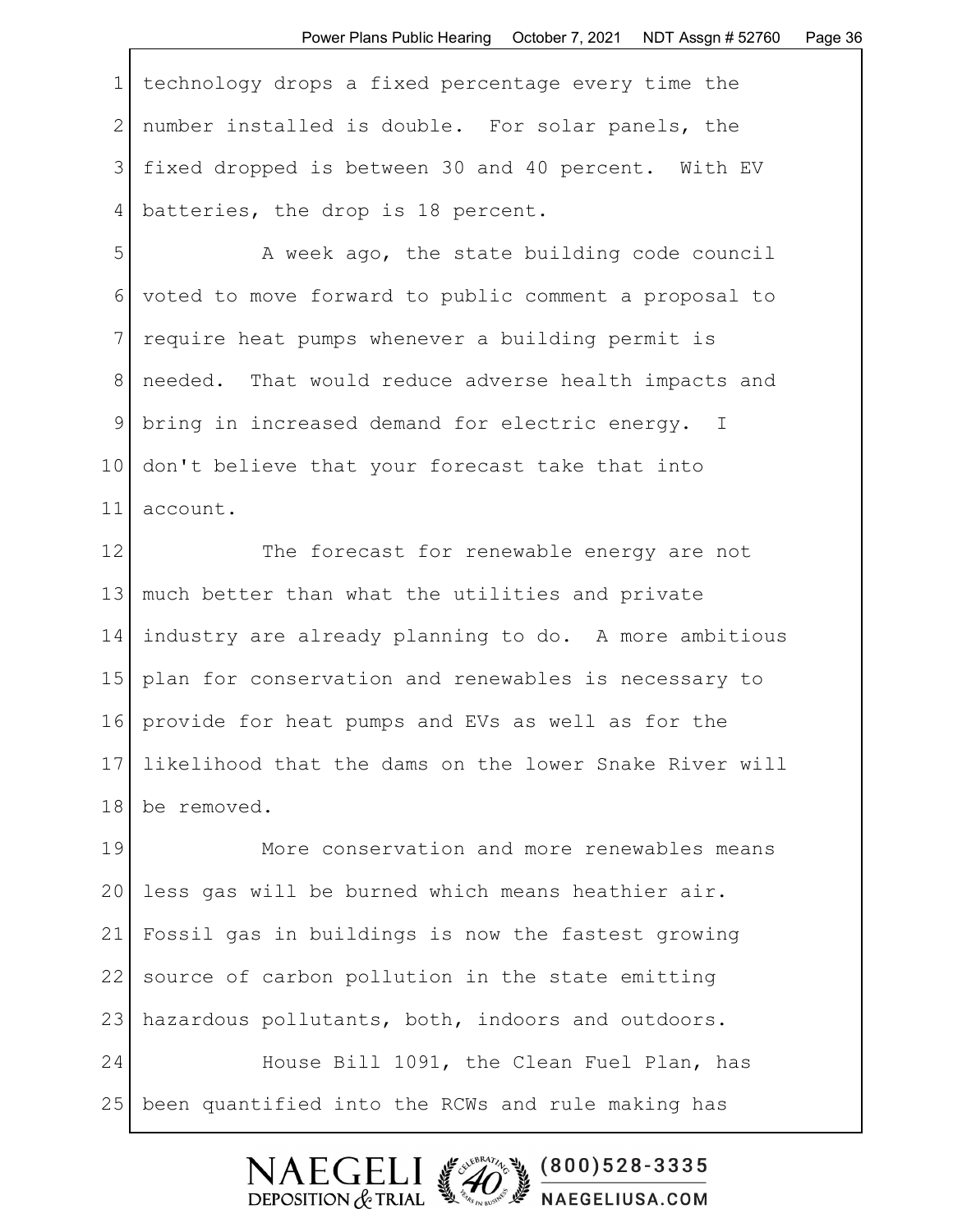| $\mathbf 1$     | begun. We need to be ready. We need a more ambition    |
|-----------------|--------------------------------------------------------|
| $\mathbf{2}$    | plan. Thank you for the opportunity to speak.          |
| 3               | <b>CHAIR OSHIE:</b> Thank you very much. All           |
| 4               | right. Our next speaker is Heather Nicholson.          |
| 5               | MS. NICHOLSON: Good evening. Am I audible              |
| 6               | to everyone?                                           |
| 7               | CHAIR OSHIE: Yes. Yes.                                 |
| 8               | MS. NICHOLSON: Oh, thank you.                          |
| 9               | CHAIR OSHIE: Please -- please spell your               |
| 10 <sub>1</sub> | last name and any organizations you may be affiliated  |
| 11              | with. Others may want to mute.                         |
| 12              | MS. NICHOLSON: Sure, think. Okay. I am                 |
| 13              | Heather Nicholson, N-i-c-h-o-l-s-o-n. So, good         |
| 14              | evening. And to begin I'd like to thank everyone for   |
| 15              | all of the hard work that's gone into power planning   |
| 16              | and for communicating all of that work. I'll express   |
| 17              | my concerns, but I -- I just also wanted to extend my  |
| 18              | appreciation during a very dynamic time.               |
| 19              | So, sorry, I should have mentioned. I'm a              |
| 20              | Washington State resident and rate payer. That's the   |
| 21              | basis that I'm submitting my comment on this evening.  |
| 22              | So as a rate payer, I can't feel confident             |
| 23              | about whether the power system we're getting is        |
| 24              | economical when the costs involved in producing        |
| 25              | hydropower are omitted from the planning process.<br>Ι |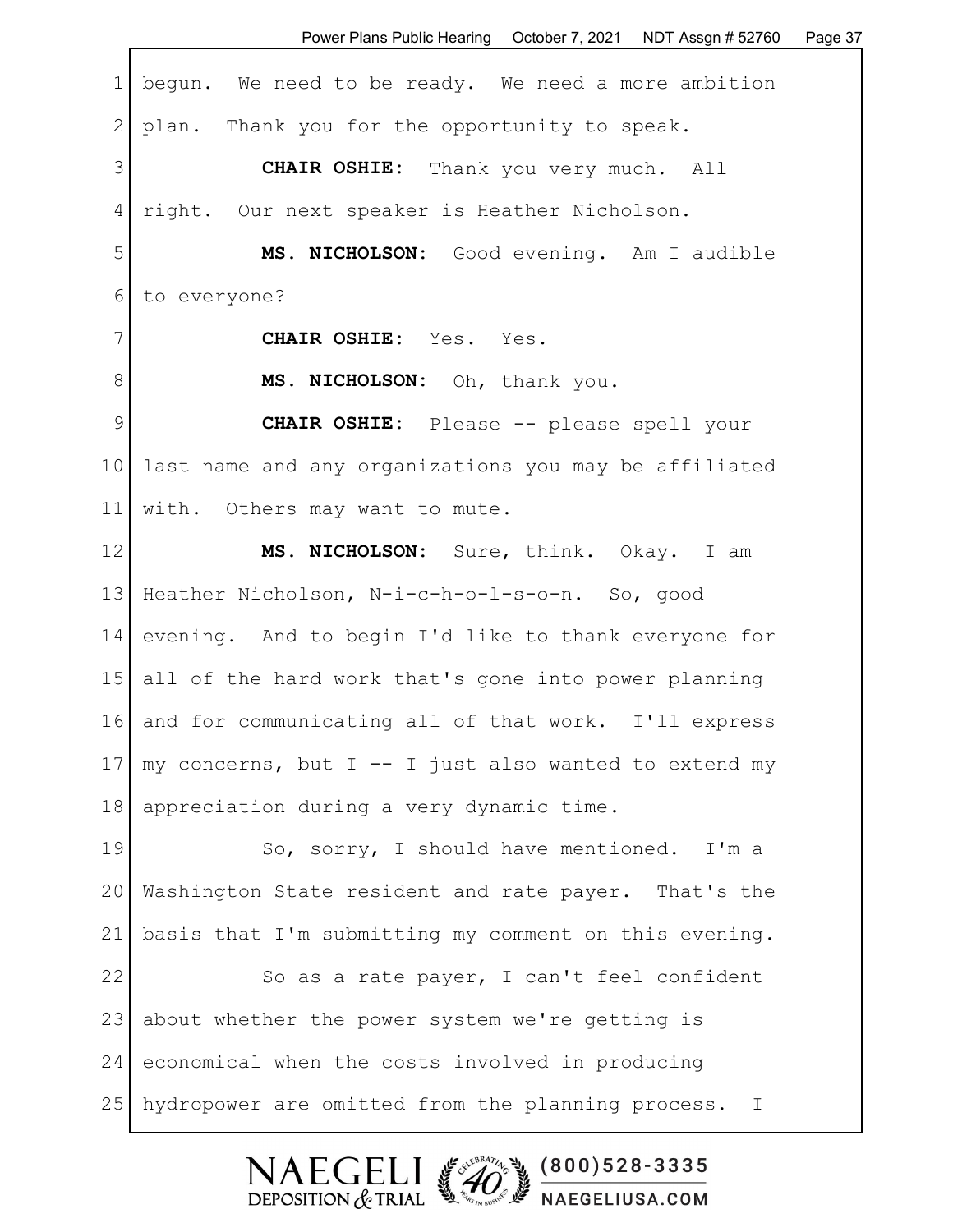1 don't see how it's possible to achieve a least cost 2 system without that component. As a rate payer, this 3 is very perplexing and of great concern to me.

4 And as everyone knows, Snake River wild 5 salmon and steelhead and the southern resident killer 6 whales who rely on the salmon are imperil. These 7 species must be restored immediately. And everyone 8 wants it done. The region is in a crisis mode over -- 9 over it.

10 Breaching the lower Snake River dams will 11 eliminate the adverse effects that are jeopardizing 12 the fish. And with the core ocean conditions from 13 climate change affecting the fish, it's imperative to 14 provide the best possible river conditions for the 15 fish to protect them and to restore them.

16 So, given this reality, it's -- it's quite 17 hard to imagine that the Northwest Power Act actually 18 prohibits the council from analyzing the retirement of 19 the lower Snake River dams as it says in the Draft 20 Plan. These fish -- these species are a blink away 21 from extinction. So if the Act really doesn't 22 provision for protecting these species under the 23 current circumstances, then something needs to be 24 revisited before work on this plan continues. 25 And with the extensive work that staff is

 $(800)528 - 3335$ 

NAEGELIUSA.COM

**NAEGE** 

DEPOSITION  $&$  TRIAL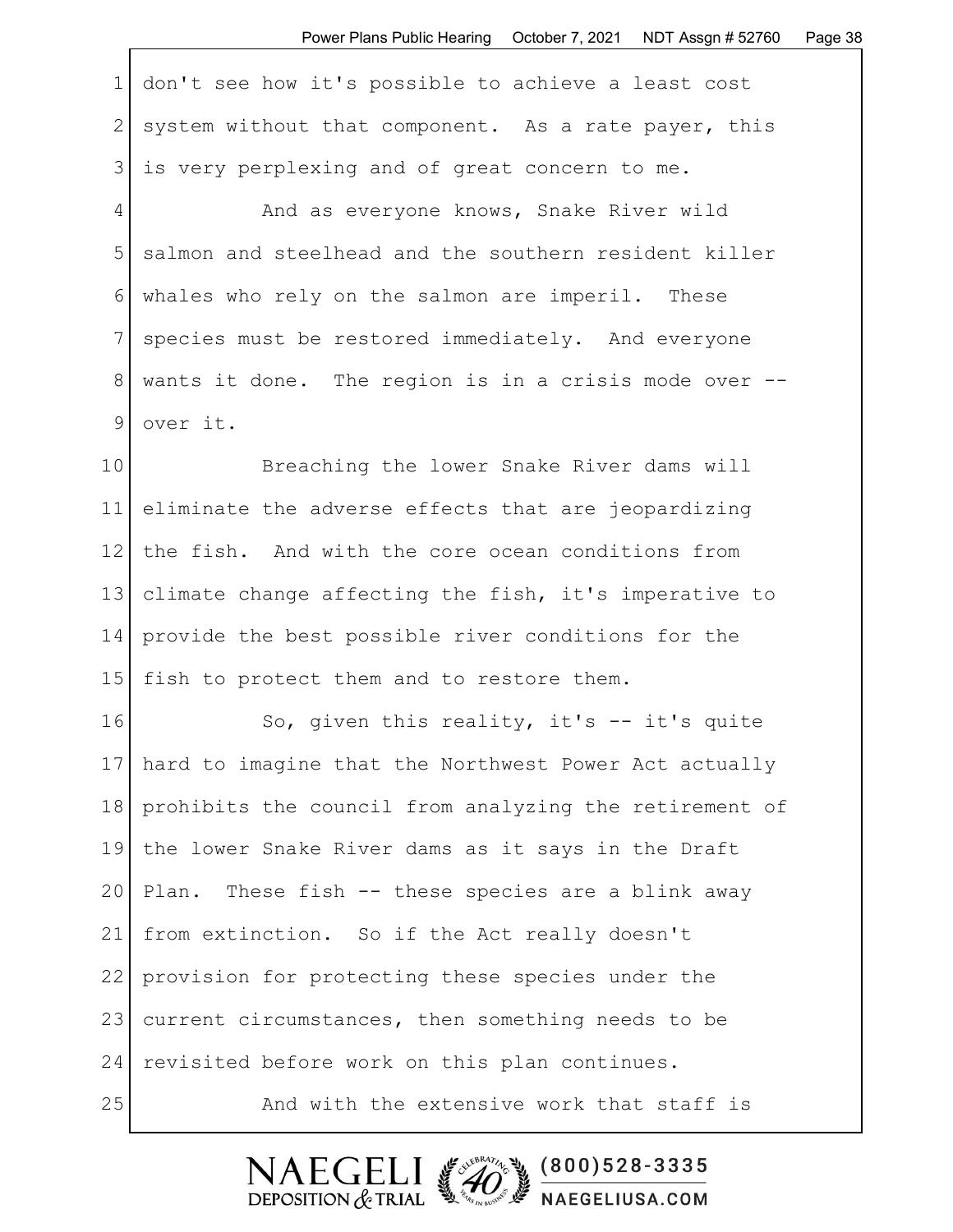| 1              | doing and has done on the path to decarbonization,           |
|----------------|--------------------------------------------------------------|
| 2 <sup>1</sup> | modeling outcomes without including the methane              |
| 3              | emissions of hydro rents counter to regional and             |
| 4 <sup>1</sup> | broader efforts and the hard work on the part of many.       |
| 5              | I don't feel that it's in the best interest                  |
| $6 \mid$       | of the public and efforts to deal with climate change        |
|                | $7$ to exclude the $-$ - the greenhouse gas emissions caused |
|                | $8$ by the $-$ the hydropower reservoirs. This methane       |
| 9 <sup>1</sup> | really has to be included in the 2021 Power Plan. So         |
|                | 10 I'll conclude with -- with those concerns this            |

11 evening. And thank you very much to all and to all 12 your hard work. Thank you.

13 | MR. MADRON: Member Oshie, you are muted. 14 You are muted right now.

15 **CHAIR OSHIE:** There we go. I was trying to  $16$  -- the echo was -- I didn't know if it was coming from 17 me or not so.

18 | MR. MADRON: No, it was from a different 19 line. As I was hunting it, they figured it out and 20 | muted before I could. So the race is always on. I 21 think we're okay now.

22 So next speaker Mr. Jim Waddell. Mr. 23 Waddell, if you could spell your last name for the 24 record and state any affiliation you may have with an 25 | organization.

> 2000 13 28-3335 EGELI. DEPOSITION  $&$  TRIAL **We are the MAEGELIUSA.COM**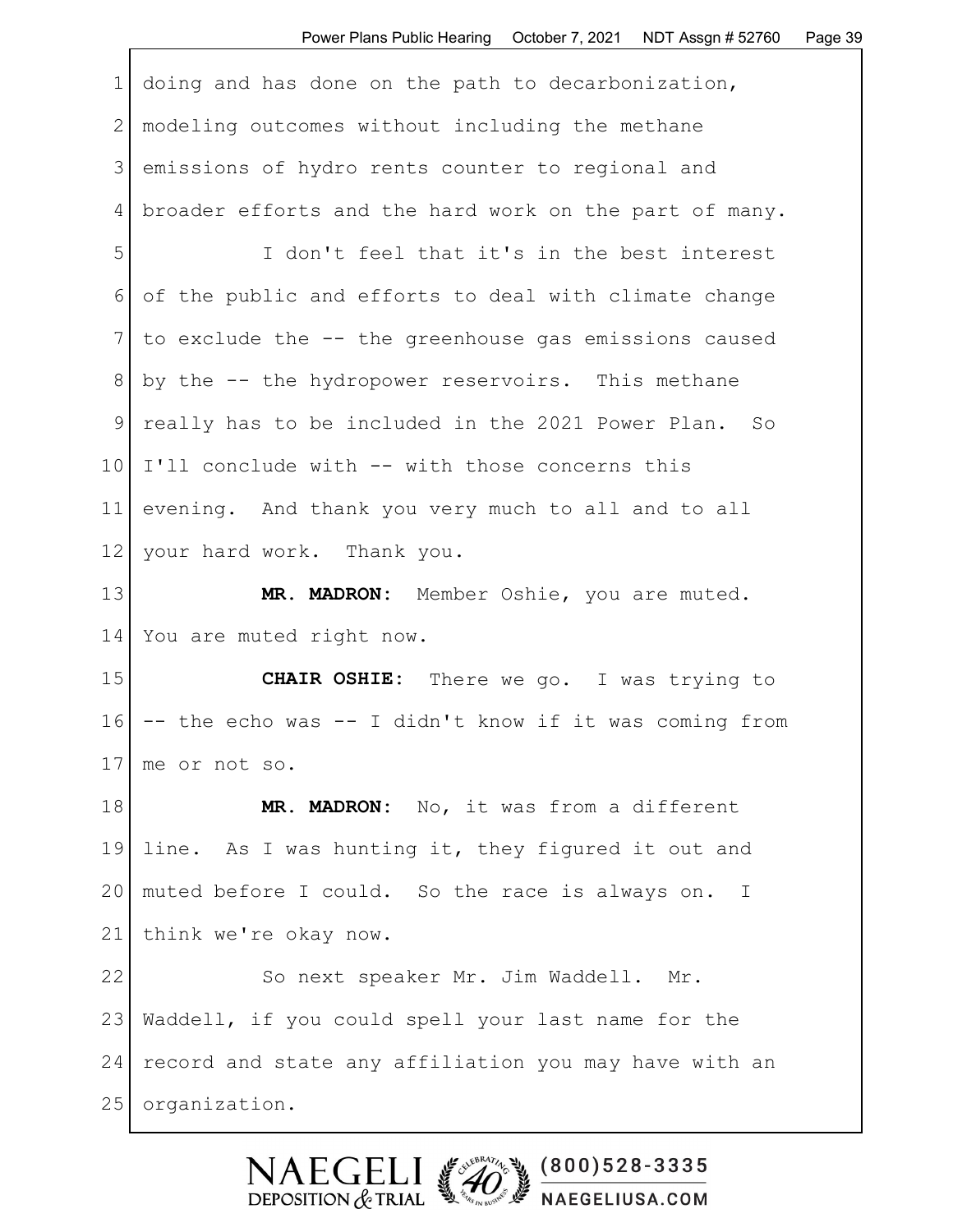1 **MR. WADDELL:** Thank you, Member Oshie. My 2 name is Jim Waddell, W-a-d-d-e-l-l. I am a retired -- 3 I'm a civil engineer retired from the US Army Corps of 4 Engineers. And I was a deputy district engineer in 5 | Walla Walla.

6 I was in charge of operating the Snake River 7 dams, McNary Rorschach dams for several years. I 8 also was the lead on a \$33 million feasibility study 9 in the EIS to look into the efficiency of the 10 economics and biological aspects of keeping the Snake 11 River dams enrichments. So I have a deep background  $12$  in the cost and operation and the impacts of those  $13$  dams.

14 I'm also a public utility commissioner 15 currently in the state of Washington, but I'm not 16 representing that in any way or capacity in my 17 comments. These are my individual comments.

18 I'm also the founder of Dam Sense, an 19 organization that was created to, basically, 20 articulate and present government data that reflects 21 on the economics and biological conditions of the 22 lower Snake River dams.

23 So, I'd like to start with, basically, 24 pointing out, I think, you guys have developed a 25 really powerful and incredible model. Millions of

DEPOSITION  $&$  TRIAL

 $(800)528 - 3335$ 

NAEGELIUSA.COM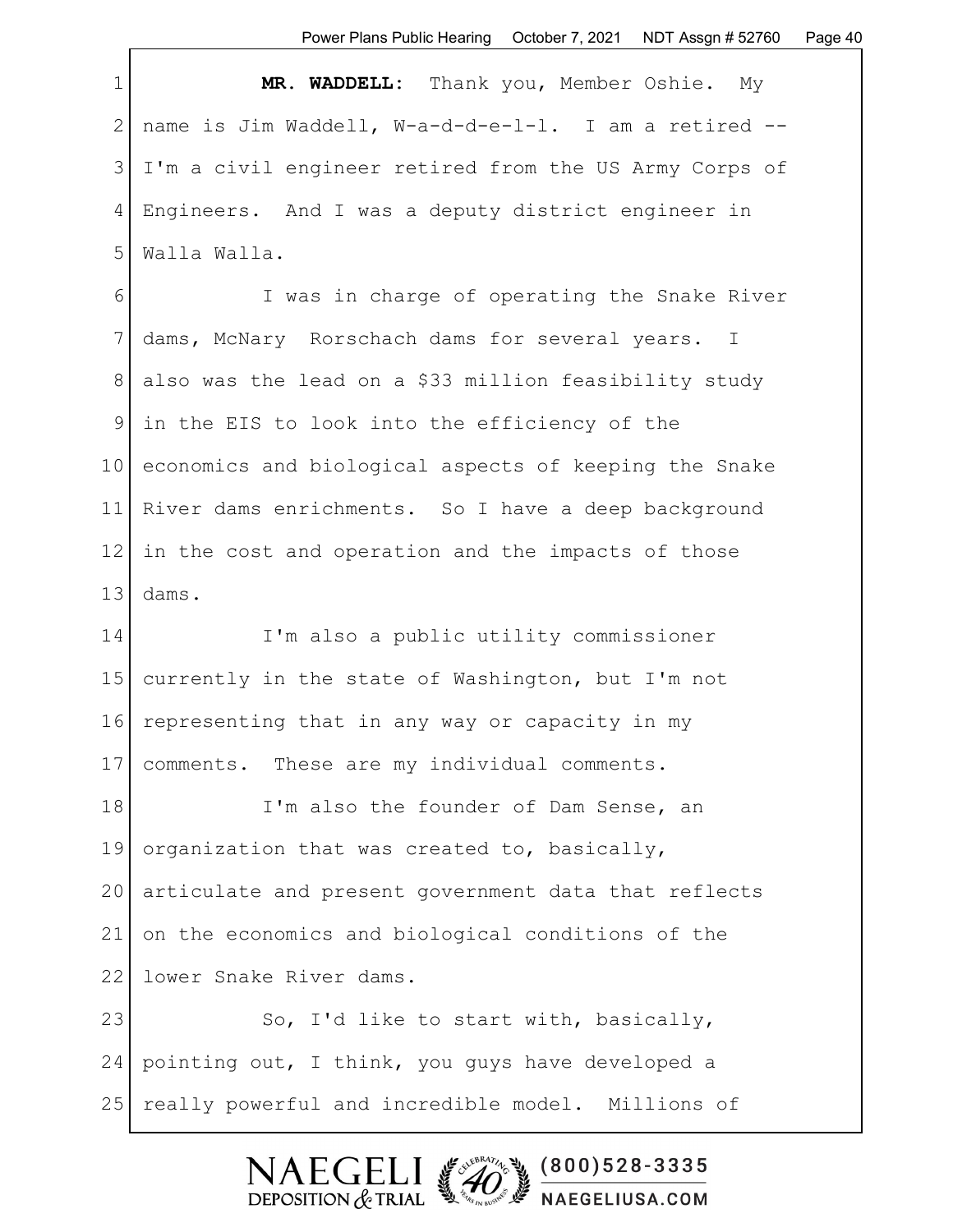1 rate payer dollars have been spent in the development 2 of this model.

3 In the two years of pressing the buttons on 4 that model and every data, you've looked carefully at 5 a whole bunch of scenarios. You've analyzed the -- 6 the cost and benefits or the cost, basically, of the 7 early retirement of coal plants.

8 You've looked at energy efficiency in great 9 depth and so forth. But you've avoided one of the 10 most important things that you said in your opening 11 slides that's in the Power Act is that the federal 12 hydrosystem is supposed to also be economical.

13 Now, we don't -- you can't know that if you 14 haven't analyzed the cost of each of the dams in the 15 system and understand which ones are producing and 16 which cost per megawatt hour and so forth. Without 17 that information, we really don't know whether the -- 18 | the system is economical and so forth.

19 We also, based on my experience and all the 20 recent documentation, you're not -- you're not willing 21 to address the early retirement of the Snake River 22 dams. That's no different than looking at the early 23 retirement of coal plants.

24 They didn't -- the coal industry didn't call 25 you up and say, would you please model early

> FCF  $(800)528 - 3335$ DEPOSITION  $&$  TRIAL NAEGELIUSA.COM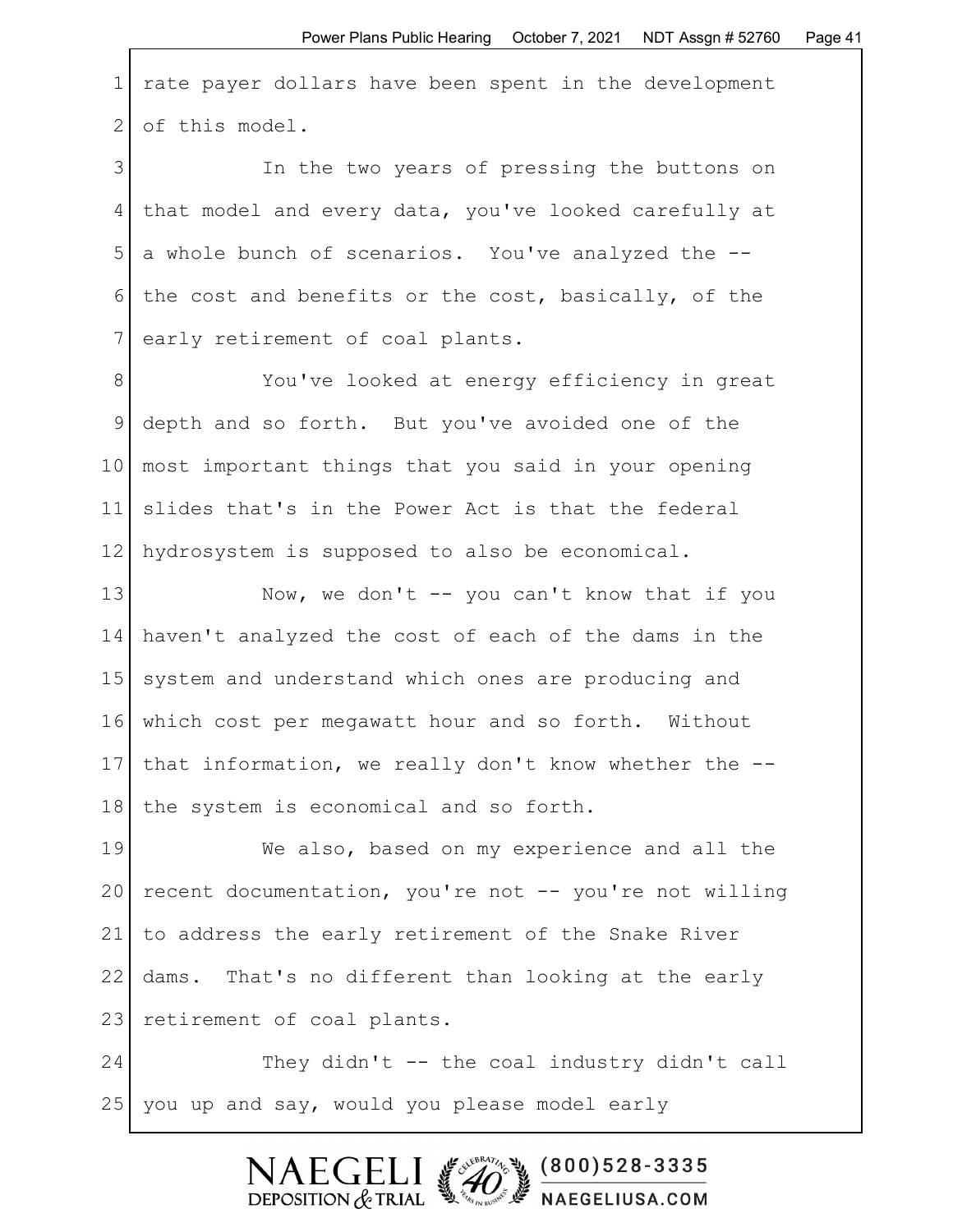1 retirements no more than the corp has, you know, said 2 the same thing about the lower Snake dams, but you did 3 it.

4 So I would just like to, you know, point out 5 that this is a necessary ingredient because its rate 6 payers and -- and customers ebonical power go into the 7 negotiations of the 2028 contracts, we basically have 8 | nothing but this plan.

9 And -- and while I've been a big defender of 10 your among my colleagues, I still am, you know, 11 sitting here providing these comments and say we -- we 12 wholly and adequate in terms of our economic 13 understanding of the hydrosystem as we march into 14 these -- this period of negotiations and commitments 15 that we, our rate payers and utilities must make 16 regarding BPA's cost and their ability to deliver 17 | power versus other forms of power.

18 And, so, you know, I honestly believe that 19 the Power Plan should have been the instrument 20 particular at this point, critical point in history, 21 as we move forward with these contracts to have some 22 document that, basically, we can rely on to, you know, 23 | the full effect of the hydrosystem and renewables and 24 -- and the early retirement of fossil fuels. So 25 | thanks for allowing me to make these comments.

> $(800)528 - 3335$  $\mathsf{F}\mathsf{C}\mathsf{F}$ DEPOSITION  $&$  TRIAL NAEGELIUSA.COM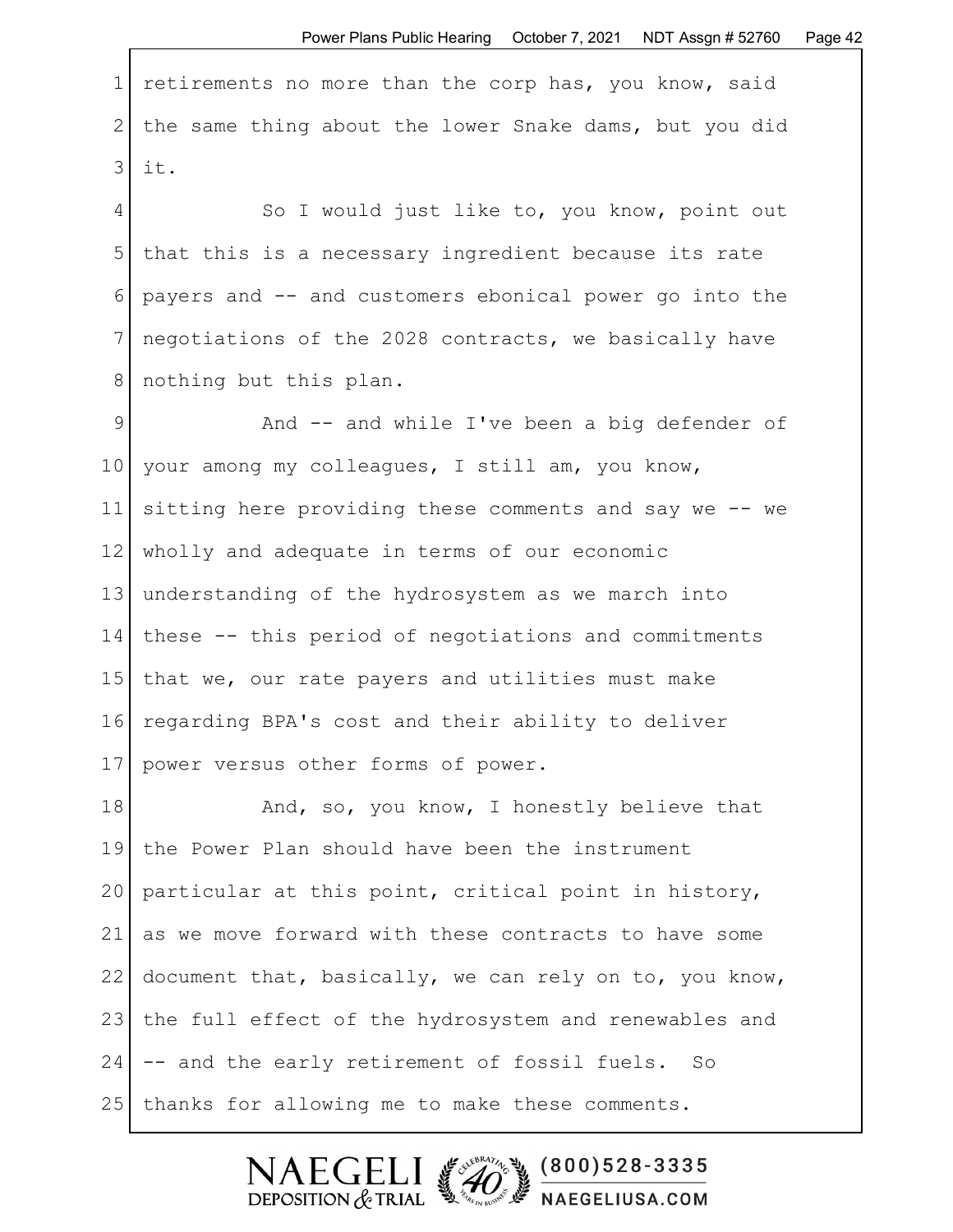1 **CHAIR OSHIE:** All right. Thank you, Mr. 2 Waddell. Our next speaker is Skip Dise, Dise. 3 **MR. DISE:** Hi. Yes, thank you very much for 4 the opportunity to speak. My name is Skip Dise-, D-i-5 s-e. I'm the vice president of product management at 6 Clean Power Research. We are a software and 7 technology provider to the energy industry and we're 8 | located in Kirkland, Washington. 9 In my role at Clean Power Research, I work 10 directly with over 60 US-based electric utilities and 11 over 200 multi-national energy developers and 12 | owner/operators. 13 I wanted to share to this council and to 14 this plan that through this work, I've learned 15 firsthand the economic and technological benefits that 16 distributed energy resources or DERs can bring to this 17 current energy transition and overall process of 18 creating modernization. So, these for definition sake 19 would include assets like distributed solar, storage, 20 like vehicles, their associated charging 21 infrastructure and building electrification. 22 From what I seen in the plan, I want to 23 recommend that stakeholders and authors more strongly 24 consider and include the value that the DERs have and



25 | the associated innovation that they are leaning on the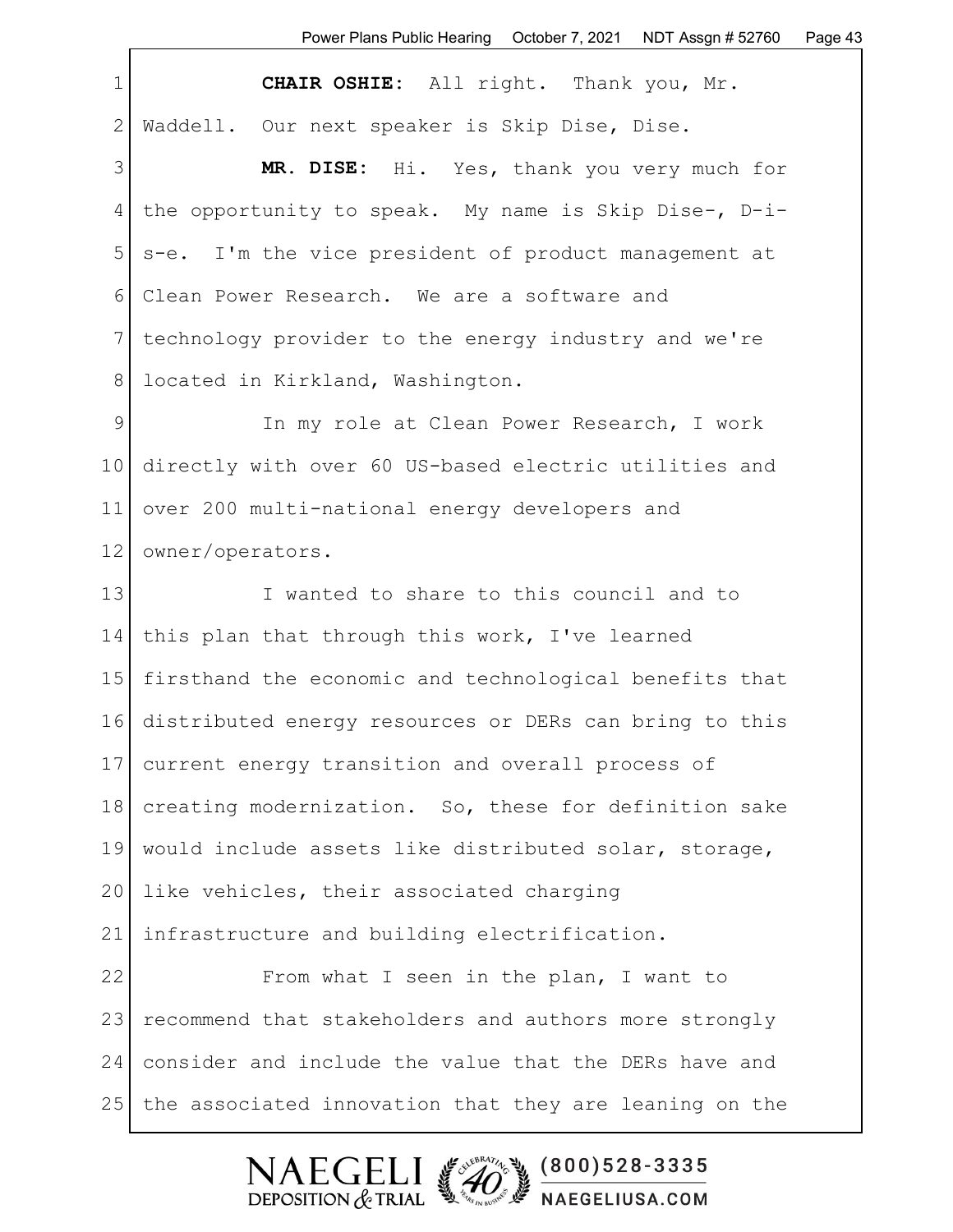1 distribution system and all of those benefits that can 2 be brought to our region.

3 First, we know that the commercial demand 4 for these technologies is going to just continue to 5 grow. And that means that the relative capacity of 6 DERs and -- and the energy that they provide to the 7 | grid will only increase year over year.

8 Second, the role that DERs have on -- on 9 being a non-wires alternative in support of great 10 resiliency and reality is well known. So, as a result 11 of both this expected growth and well-known ability to 12 provide value at all levels of the grid, I recommend 13 careful consideration at this time in stage of DER 14 development. And the result will be that we are 15 ensuring the path that our Northwest Region takes is 16 as efficient economical and equitable as possible.

17 Also, given the relative -- relatively low-18 level of regional deployment of DERs in our Northwest 19 Region, this gives the plan authors as well as other 20 stakeholders the opportunity to provide input and -- 21 and learn directly from other regions of the country 22 | that have successfully demonstrated transitions to 23 higher DER penetrations. Thank you very much for the 24 opportunity to provide comment.

25 **CHAIR OSHIE:** All right. Thank you. Our

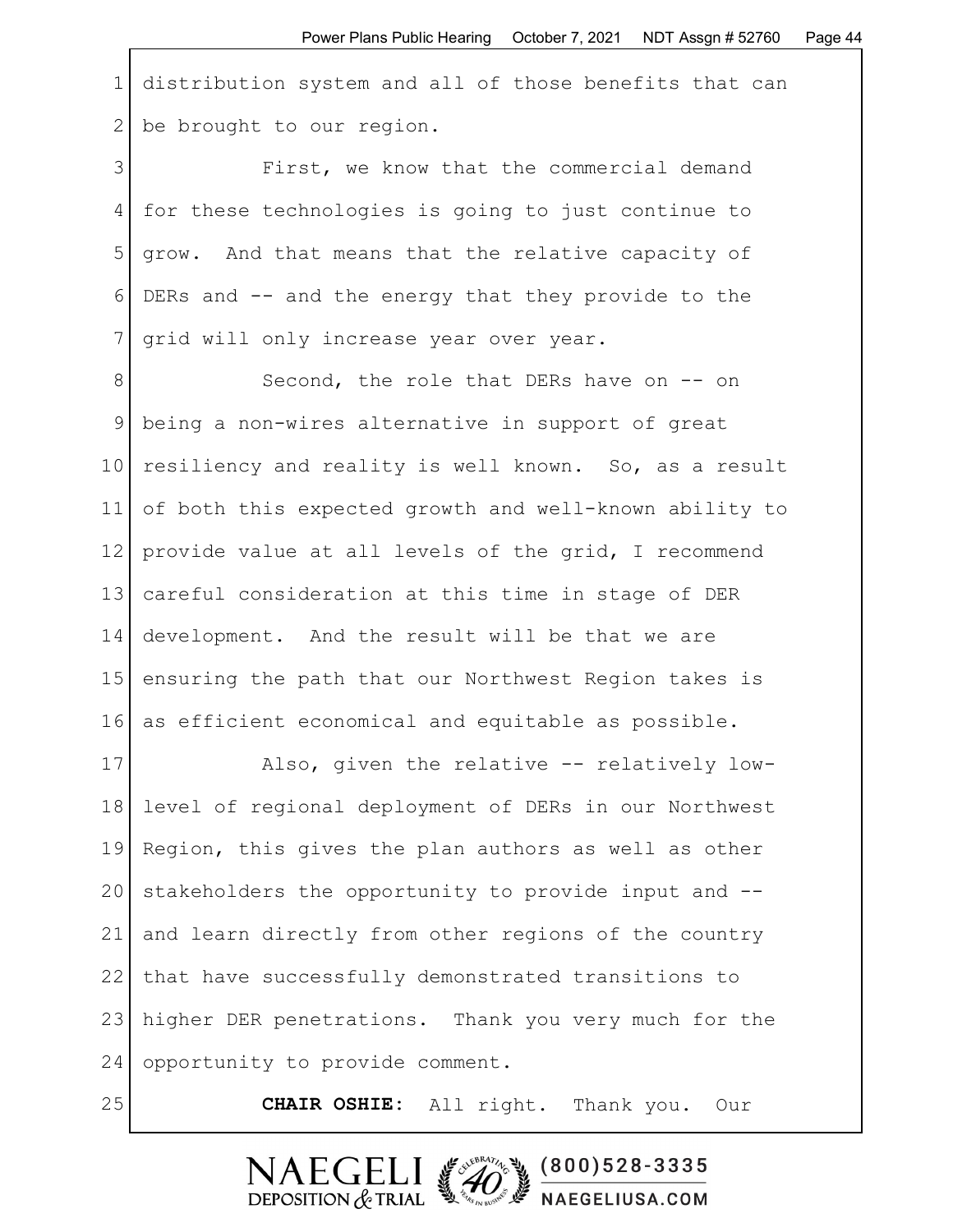1 next speaker this evening is Bill Will. Mr. Will, are 2 you available?

3 **MR. WILL:** Yes, I'm here. Can you hear me? 4 I think I'm unmuted.

5 **CHAIR OSHIE:** Yes, sir. So if you could 6 just spell your last name for the record and any 7 identifying -- any affiliation you have for your 8 | testimony tonight, please.

9 **MR. WILL:** Will, W-i-l-l, I'm representing 10 Washington Solar Energy Industries Association. I 11 have a couple of brief comments. I'll echo some of 12 | the -- first of all, I'd like to thank the council for 13 | the many months of work that went into this process 14 and appreciate the opportunity to provide some input.

15 I'd echo some of the comments that we've 16 heard earlier with a couple of the concerns with the 17 Draft -- 2021 Draft Power Plan.

18 Number one is the retreat from the council's 19 longstanding focus on energy efficiency measures, 20 they're going to be increasingly important as we move 21 on to the rest of the decade and into the 2030s and 22 the 2040s when we're trying to reach the goal of 23 decarbonizing the electric grid in Washington and 24 Oregon and potentially across the entire country. 25 So we can't retreat from the goal of using

DEPOSITION  $&$  TRIAL

 $(800)528 - 3335$ 

NAEGELIUSA.COM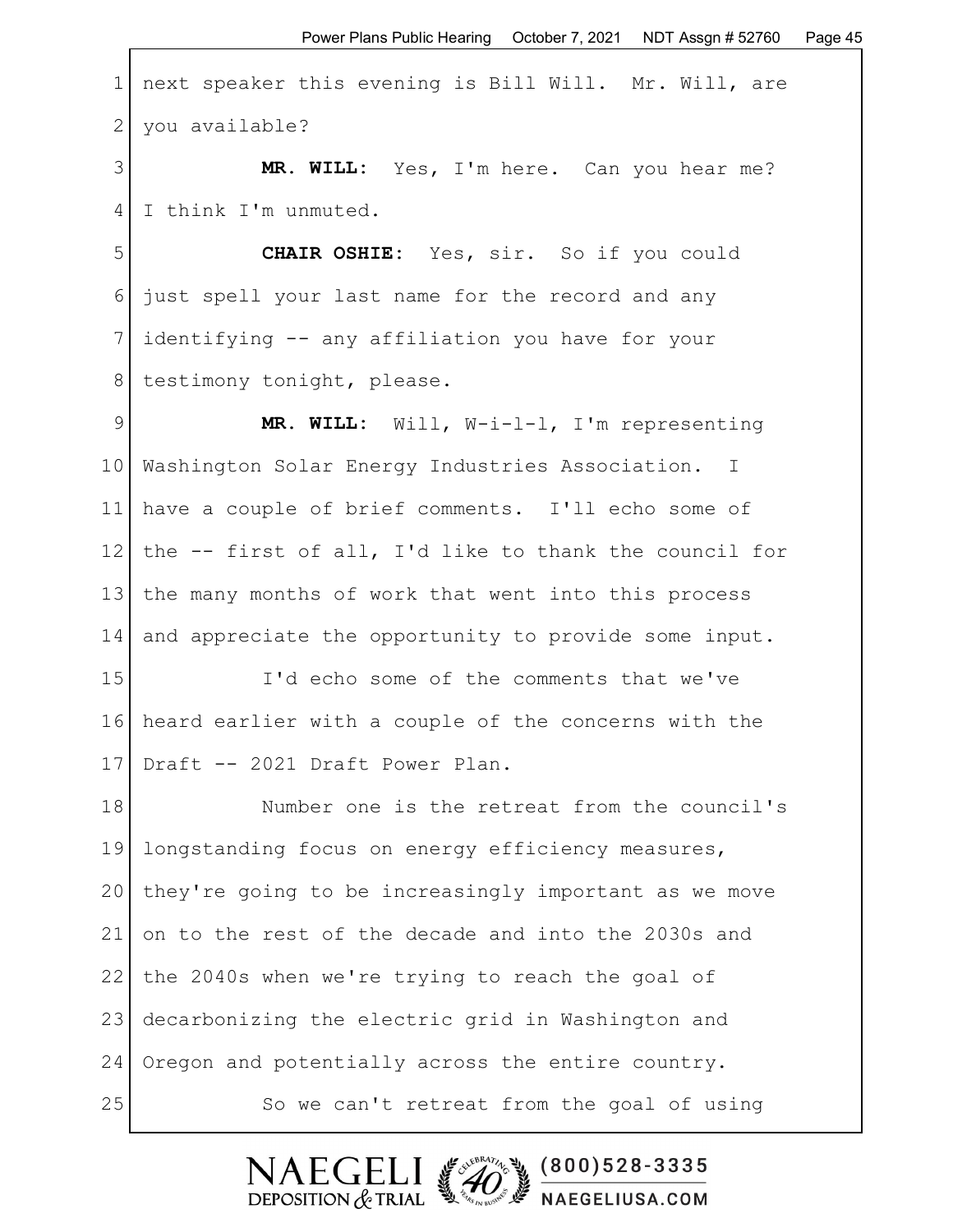| $\mathbf 1$   | the electrical resources, what we have as efficiently   |
|---------------|---------------------------------------------------------|
| $\mathbf{2}$  | as possible. That needs to remain a priority.           |
| 3             | I also want to address something that Mr.               |
| 4             | Blackmon noted in its opening comments. The 2021        |
| 5             | Washington State Energy Strategy that was crafted last  |
| 6             | year over an extensive public process projects that     |
| 7             | electrical load in Washington State could potentially   |
| 8             | double by 2045 $--$ this is the carbon $--$ carbon-free |
| $\mathcal{G}$ | target -- date due the widespread electrification of    |
| 10            | transportation and building sectors.                    |
| 11            | That means we're going to need all of the               |
| 12            | resources available to meet those goals. We're going    |
| 13            | to need lots more renewable energy including blocks of  |
| 14            | rooftop solar paired with storage which has tremendous  |
| 15            | advantages to the grid as some other speakers noted.    |
| 16            | We're going to need new transmission resources. We're   |
| 17            | going to need demand response. We're going to need      |
| 18            | the whole package.                                      |
| 19            | And my final comment is an early speaker                |
| 20            | mentioned the resource modeling and how that's          |
| 21            | evolved. I would also ask the council to continue       |
| 22            | work on more advanced resource modeling or              |
| 23            | supercomputer modeling that's been rolled out in the    |
| 24            | last several years that can digest transmission load,   |
| 25            | all -- all of the factors that go into the grid down    |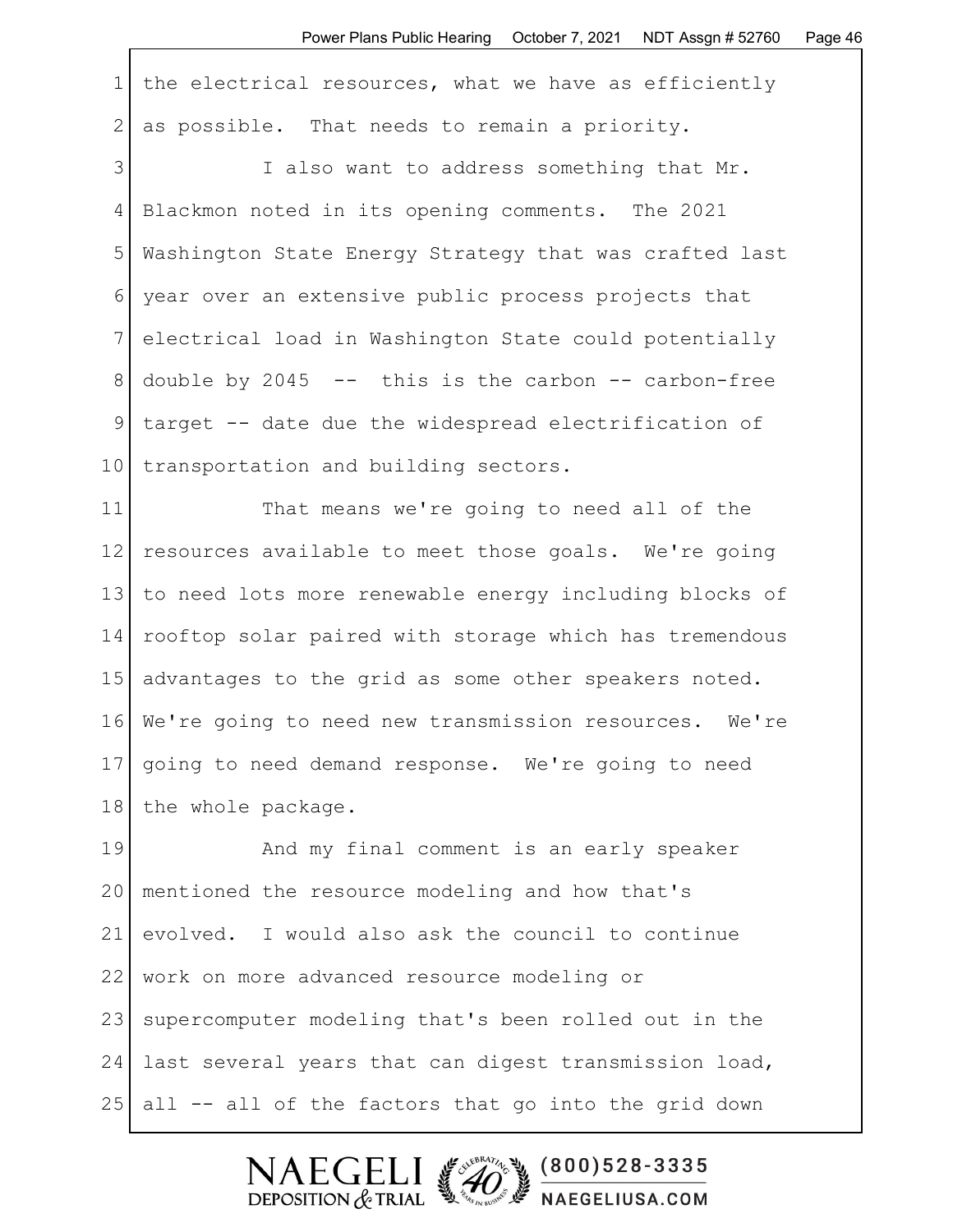1 to a very granular neighborhood level and determine 2 the best places to deploy, distribute energy resources 3 and storage and bring all of those ancillary methods 4 to the grid. 5 So, again, thank you for your work and thank 6 you for the opportunity to comment this evening. 7 | **CHAIR OSHIE:** Thank you. 8 Our next speaker is Pamela Ng. Pamela, I 9 think you're on the phone. Chad, you can assist as 10 necessary. 11 **MS. NG:** Hello. 12 | MS. MADRON: You're unmuted. Yeah, we can 13 hear you. 14 **MS. NG:** Great, thank you. This is Pamela 15  $\sqrt{a}$ , last name spelled  $N-q$ . And I'm so impressed --16 thank you for the commission to do all this work. And 17 I'm so impressed with the plan. And I've plowed 18 through some of it. 19 I am a retired acupuncturist. And I've been 20 an environmentalist for  $40$  -- over  $40$  years only 21 recently more active on  $--$  on that. So and I'm so 22 glad I can talk and hear. And I'm so impressed that 23 | I'm given five minutes instead of two minutes like the 24 Seattle meeting on -- on Duwamish Land in Seattle.  $25$  So, the one  $-$  I have some notes here. And

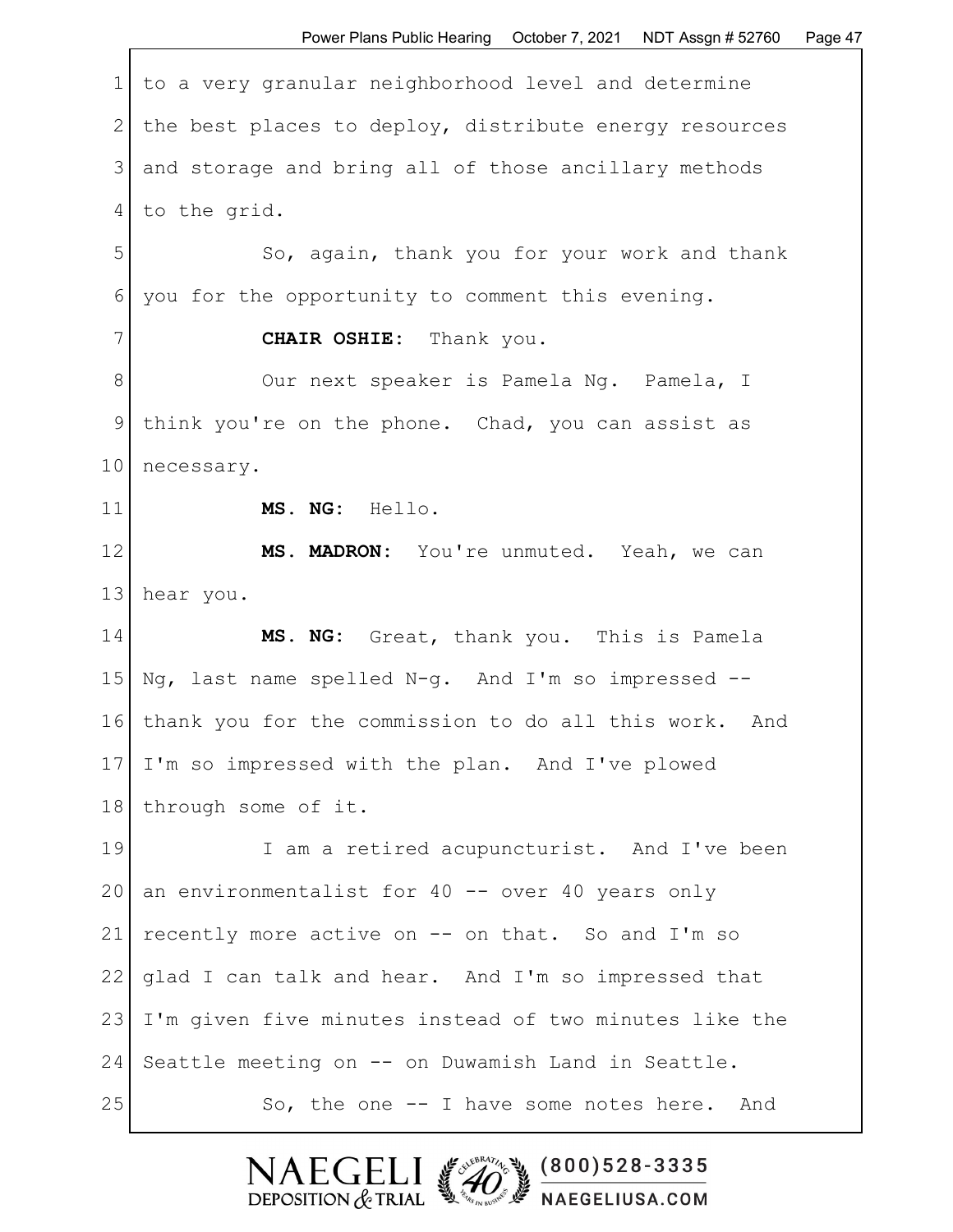| $1$ I just -- just thinking about what is the main thing I |
|------------------------------------------------------------|
| 2 really want to $--$ to impression on the commission.     |
| The renewable resources as mentioned, natural gas,         |
| 4 methane, hydrogen. Of course we know about solar, we     |
| 5 know about wind.                                         |

6 I'd like the commission to -- the 7 councilmembers to jump out of that because the 8 renewable resources really picking up and we know a 9 lot more now. So maybe we can do, you know, think 10 about a tunnel  $--$  tunnel for waterfall, a tidal  $--$ 11 tidal -- turbines and stuff like that.

12 But I'm a little bit concerned about when --13 when you talk about renewable resources, you would 14 include natural gas and hydrogen fuels. Natural gas, 15 the -- the production process is rather devastating to 16 the environment. So, that I would love to look at as 17 a viable renewable resource.

18 And the other one is the hydrogen fuels. 19 Hydrogen takes a lot of energy to split the hydrogen 20 from oxygen. And so that would not be a really good 21 renewable resource. And, okay, so that's renewable 22 resource.

23 And methane, burning methane, some people 24 say that is a transition to zero emission. But the  $-$ - $25$  the thing is after methane is burned, the carbon stays

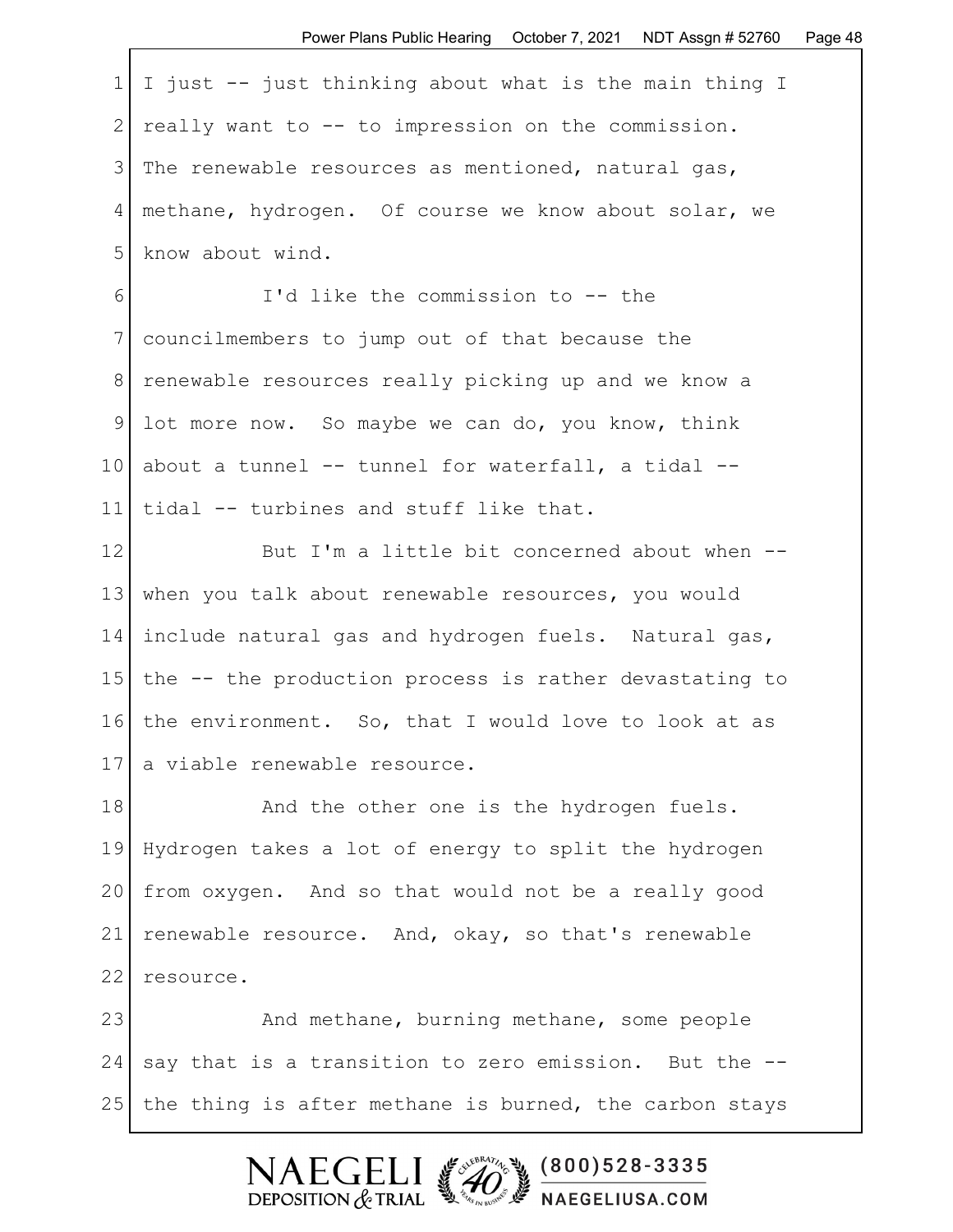1 in the  $-$ - stays in the environment for 10, 12, 15 2 years, whereas, burning coals carbondiox, that only 3 stays in the air for a couple of years max. So, 4 that's the difference. And so I would not rate 5 methane, burning methane as a clean renewable 6 fesource.

7 And then the next point I want to make is 8 with the buildings, I thought Govenor Inslee passed 9 into law yet last year, I believe, building codes for 10 new buildings and also for building renovation, 11 remodeling. So, I think those should be -- should be 12 included and we need to look at that. So that's for 13 buildings.

14 And for the cost benefit analysis, the cost 15 really need to include the pollution that's in the 16 production process of any of the -- of any of the 17 renewable resources even solar making -- making the 18 solar panels. Making them cost -- needs a lot of 19 trace minerals. And it's -- produces pollution also. 20 **CHAIR OSHIE:** So, Ms. Ng, you have about -- 21 you have a few seconds left here. 22 **MS. NG:** Okay. 23 **CHAIR OSHIE:** You've got about 15 seconds 24 remaining so. 25 **MS. NG:** Okay. Thank you. The cost for --

DEPOSITION  $&$  TRIAL

 $(800)528 - 3335$ 

NAEGELIUSA.COM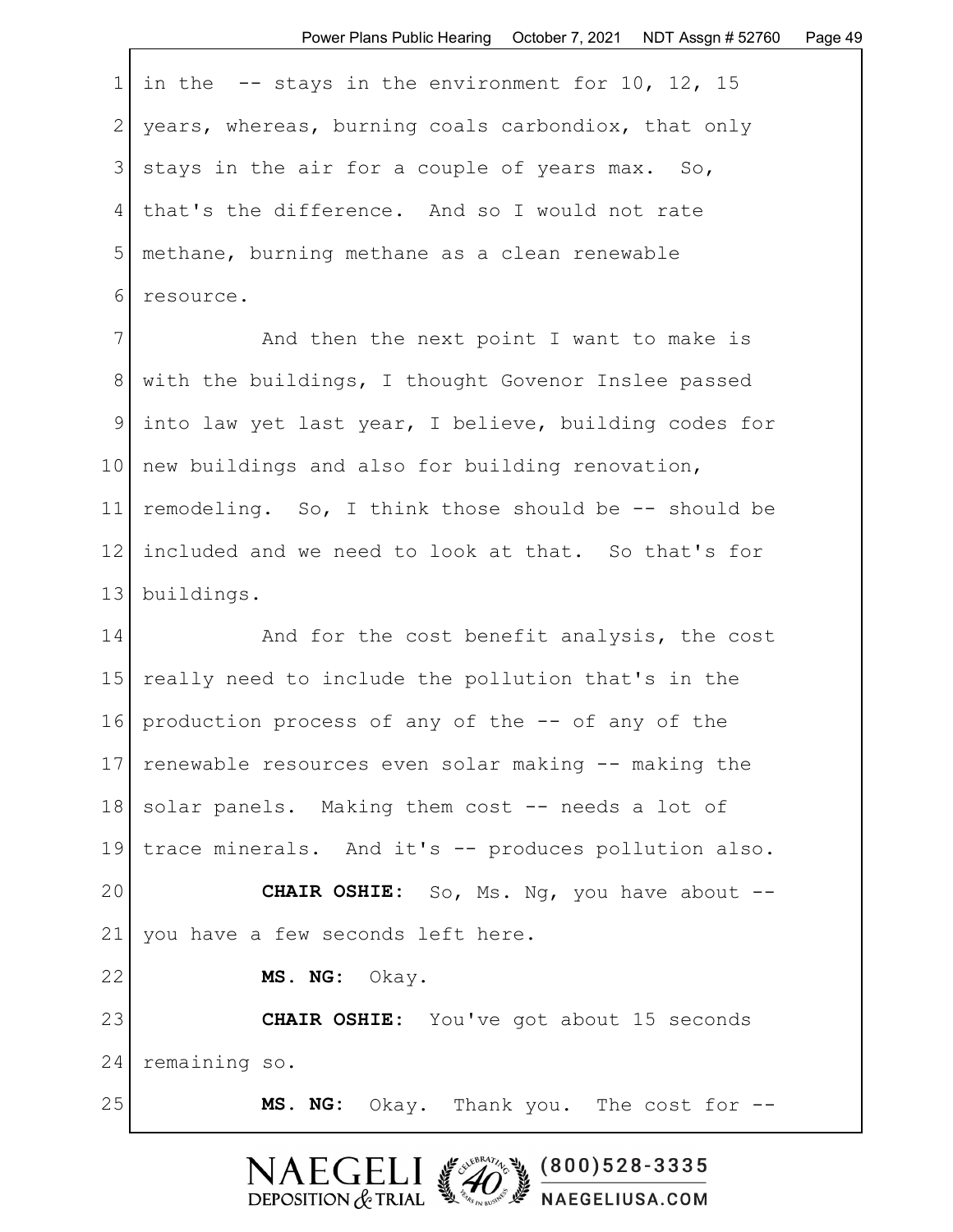1 for doing anything I think needs to include the 2 destruction of the environment. So I think that those 3 Snake River dams should be taken down. So, yeah, 4 destruction is very important. Thank you. Thank you. 5 **CHAIR OSHIE:** You're very welcome. Thank 6 you. 7 All right. We have two speakers left. And 8 | we have -- also call on Cathryn, I guess, is it Chudy? 9 **MS. CHUDY:** It's Cathryn -- Cathryn Chudy. 10 **CHAIR OSHIE:** Chudy. Okay. Thank you, Ms. 11 Chudy. So, if you could please spell your last name 12 and then if you have -- if you're affiliated with an 13 organization that you're representing here tonight, 14 please state that and proceed with your testimony. 15 **MS. CHUDY:** Thank you. My name is Cathryn 16 Chudy, C-h-u-d-y. I'm representing myself, but I'm 17 also affiliated with the Sierra Club, with Columbia 18 Riverkeeper, with the Oregon Conservancy Foundation, 19 and the Alliance for Community Engagement which is a 20 coalition of organizations here in Vancouver, 21 Washington. 22 I appreciate that the council has used a 23 climate-adjusted baseline with global climate models 24 down scaled to the Northwest. 25 The past year of local climate disasters,

> $(800)528 - 3335$ DEPOSITION  $&$  TRIAL NAEGELIUSA.COM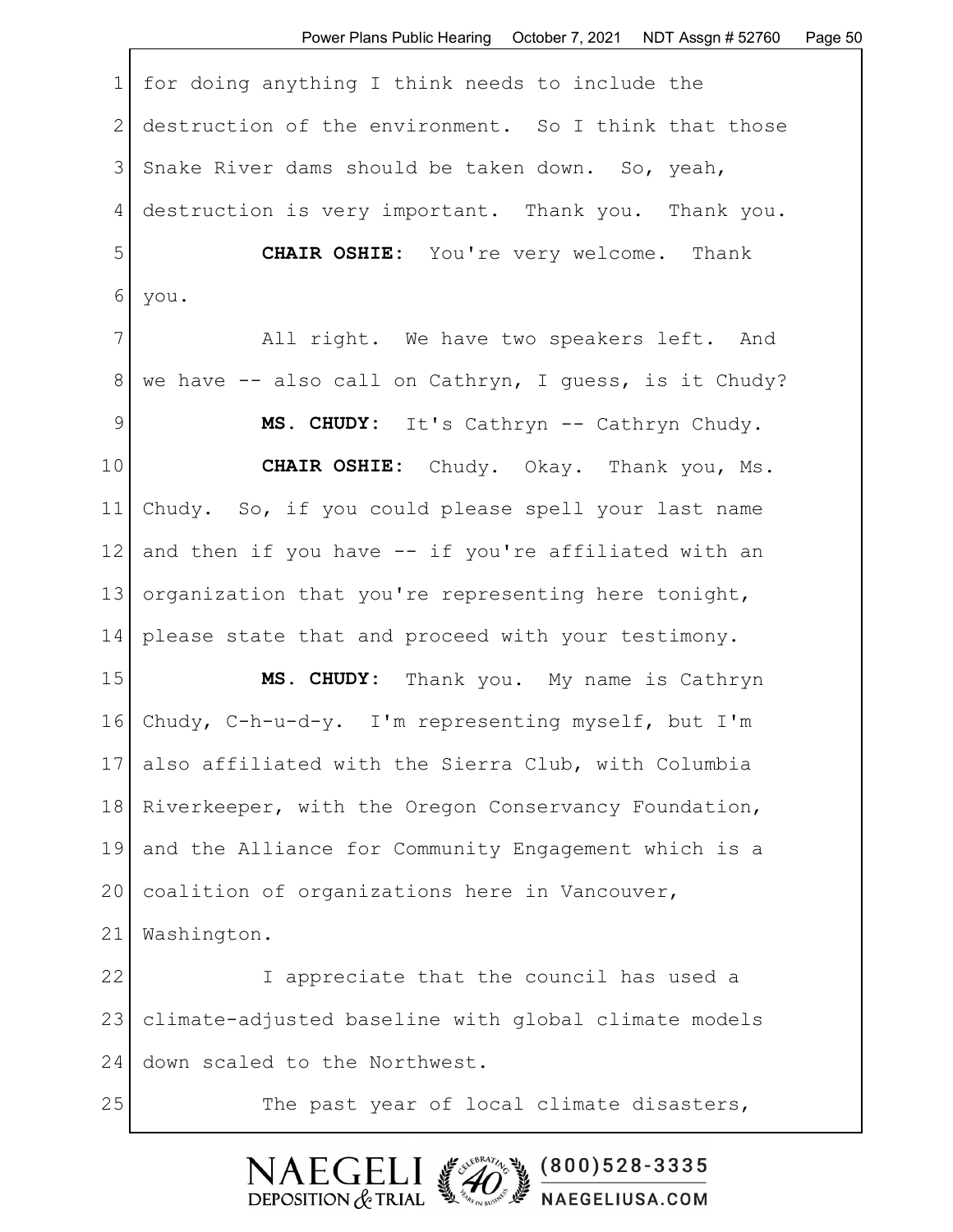1 underscores the urgency of addressing those impacts 2 aggressively and equitably to protect and serve all 3 who live here as well as those who come after us. I 4 believe the draft plan as written falls short of 5 recognizing and responded adequately to this urgency.

6 I am greatly concerned that the proposed 7 Draft Plan adopts a reduced role for energy efficiency 8 in our region setting a significantly lower target for 9 energy efficiency compared to the seventh plan at 10 reducing Bonneville's share of the regional target.

11 Rural customers depend on Bonneville Power 12 to fund efficiency programs which makes reducing their 13 obligation and equity issue. It makes no sense when 14 we in the Northwest are already on track to meet the 15 high end of the energy efficiency target to alter the 16 positive course we are on and shift down and away from 17 the momentum we have built for something so critical 18 to our energy future.

19 Energy conservation, as a reminder, is the 20 effort made to reduce the consumption of energy by 21 using less. Your council is named Northwest Power and 22 Conservation Council. And it seems you betray that 23 name by relegating energy efficiency to a reduced role 24 in your draft plan. And I would like to see that 25 changed.

> $(800)528 - 3335$ DEPOSITION  $&$  TRIAL NAEGELIUSA.COM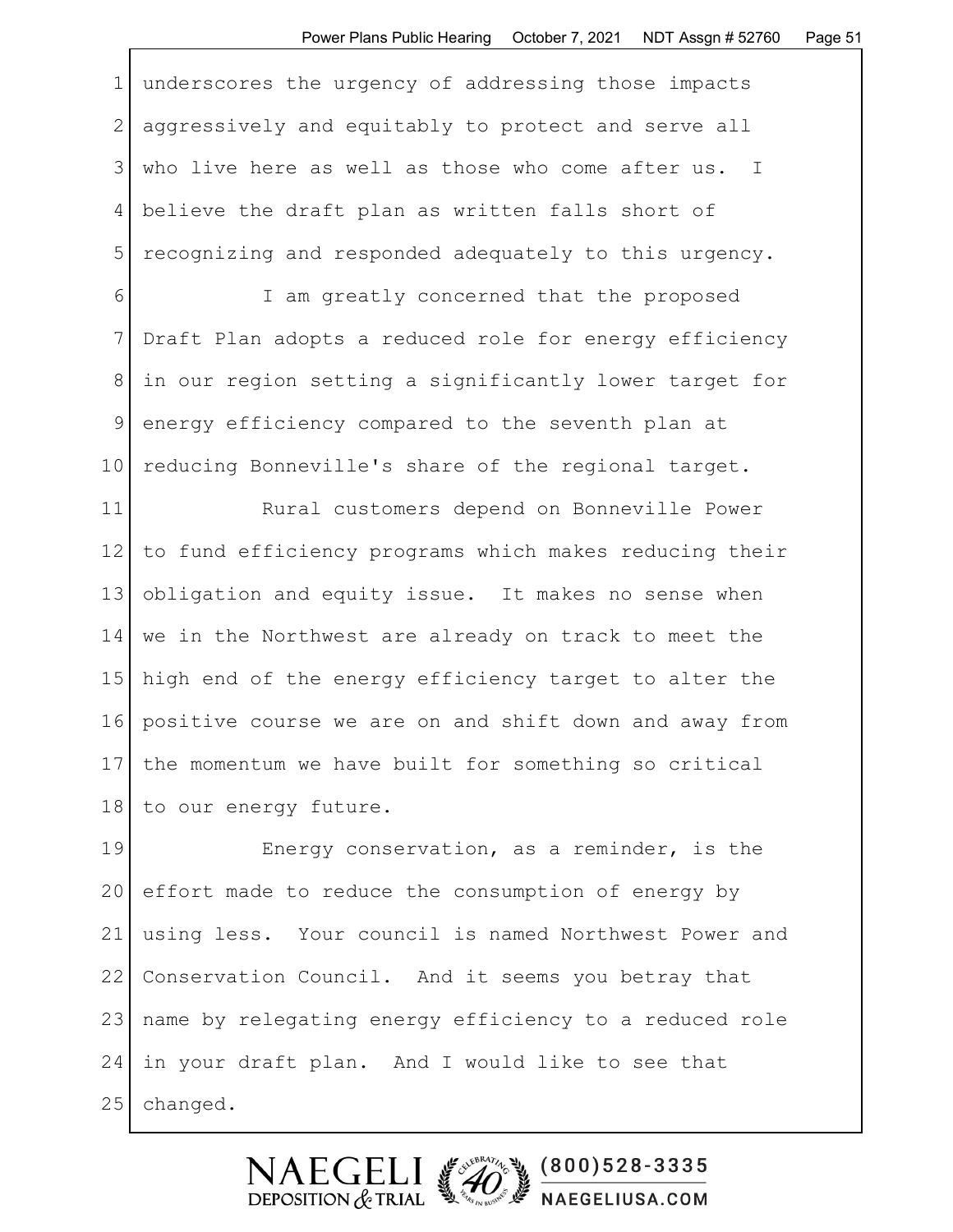| $\mathbf 1$  | It's well known that we, in the Northwest,            |
|--------------|-------------------------------------------------------|
| $\mathbf{2}$ | enjoy utility rates and bills that have been the      |
| 3            | lowest in the country. As so many of us are           |
| 4            | struggling to meet the economic impacts of the        |
| 5            | pandemic we need to continue pursuing at least as     |
| 6            | much, if not more ways, to leverage energy efficiency |
| 7            | programs. That we, as customers support, that we now  |
| 8            | provide employment in local economic benefits and our |
| 9            | key means to ensure that equitable climate policy is  |
| 10           | being implemented.                                    |
| 11           | As a customer of Clark PUD in Vancouver,              |
| 12           | Washington, I have joined many other customers in     |
| 13           | urging our commissioners to direct their staff to     |
| 14           | pursue clean energy technologies that are already     |
| 15           | available and cost effective in the region,           |
| 16           | especially, demand response, energy storage and       |
| 17           | renewable and storage systems.                        |
| 18           | We have advocated customer-side resources,            |
| 19           | distributed generation and electrification as         |
| 20           | aggressive decarbonization goals in Washington and    |
| 21           | Oregon are being set into place in response to the    |
| 22           | impacts of catastrophic climate change in order to    |
| 23           | reduce greenhouse gas emissions as well as providing  |
| 24           | resilience.                                           |
| 25           | I encourage the council to improve the Draft          |

Г

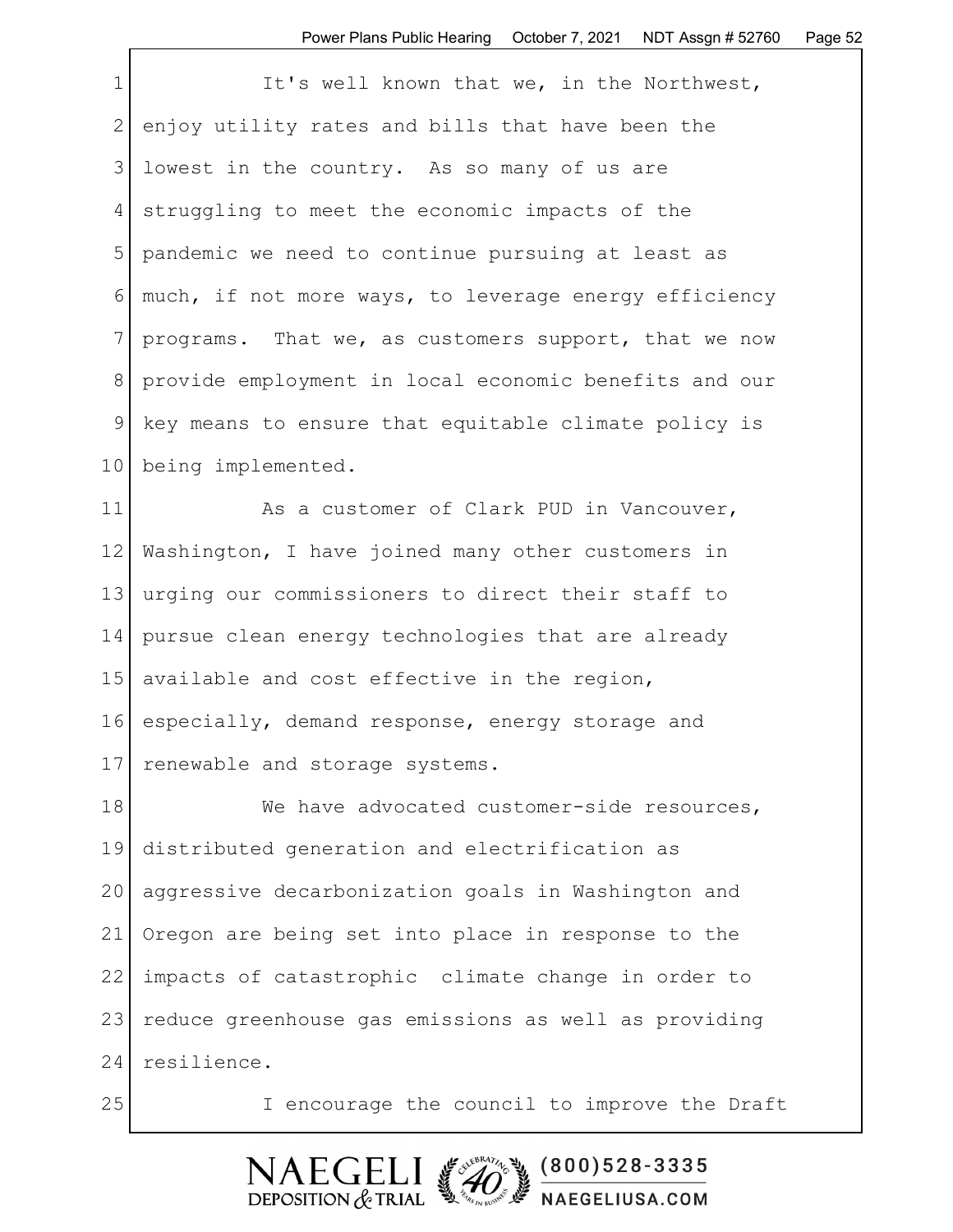1 Plan to better reflect our need for these priorities 2 with a more balanced resource strategy. These 3 priorities keep us building rather than stalling our 4 momentum for a truly clean reliable and fair power 5 system. 6 Thank you for the opportunity to speak. 7 **CHAIR OSHIE:** Thank you. Our next speaker 8 is Lauren McCloy. Ms. McCloy, are you -- are you 9 available? 10 | MS. MCCLOY: I am. Can you hear me. 11 **CHAIR OSHIE:** Yes, we can. 12 | MS. MCCLOY: Oh, great. Thanks a lot. 13 **CHAIR OSHIE:** Yes, thank. If you can -- 14 **MS. MCCLOY:** Good evening, councilmembers. 15 **CHAIR OSHIE:** Please spell your last name 16 for the record, please. Thank you. 17 **CHAIR OSHIE:** Yes, sir. Lauren McCloy, M-c-18 c-l-o-y. And I am here as the policy director for the 19 Northwest Energy Coalition. 20 First, I just want to congratulate the 21 council and the council's staff on the release of the 22 Draft 2021 Northwest Power Plan with the disruption 23 caused by the pandemic and the transition to remote 24 work, we know it's been challenging to keep the work

25 on this plan on schedule.

 $(800)528 - 3335$ DEPOSITION  $&$  TRIAL **F** NAEGELIUSA.COM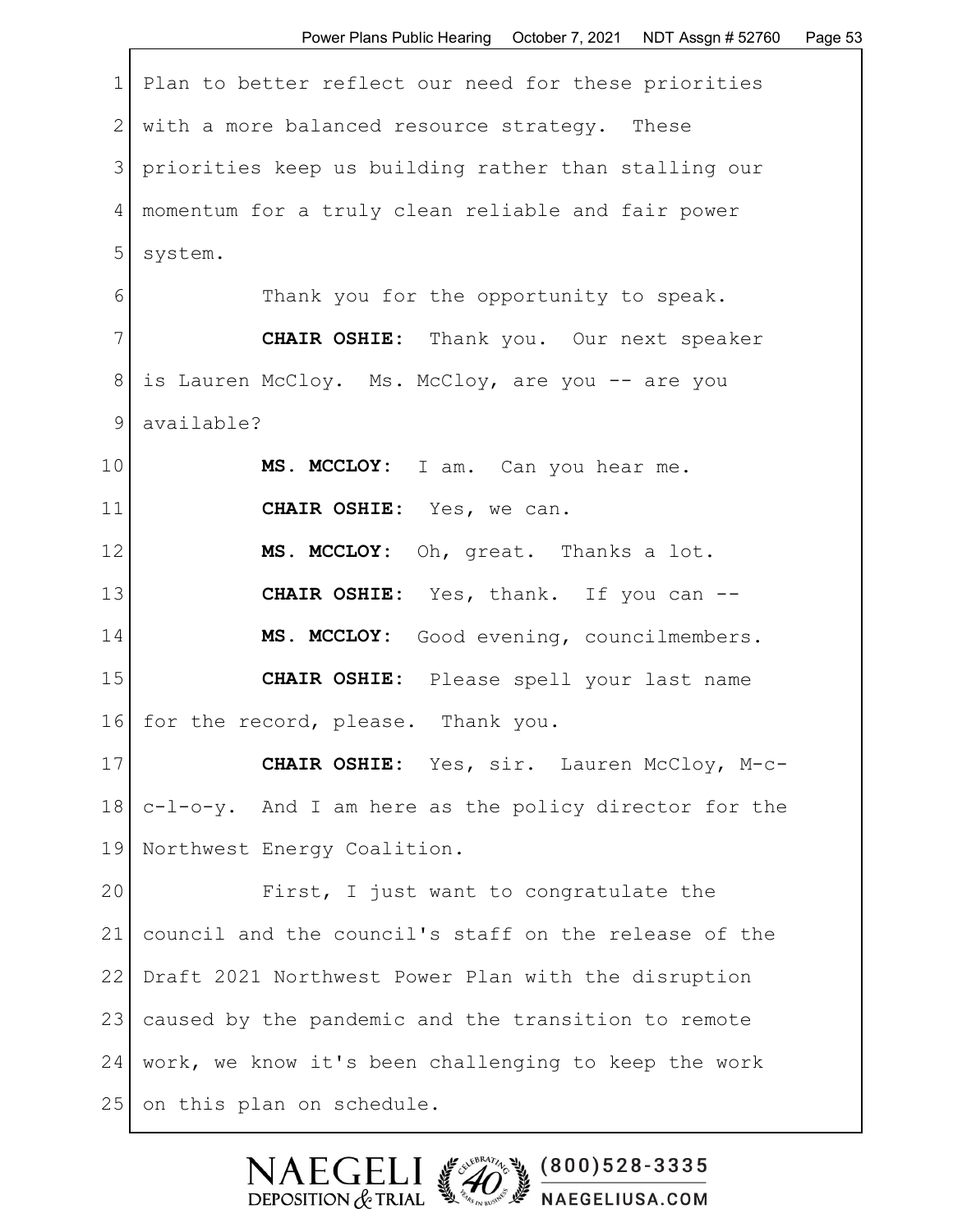1 and we acknowledge that the council had to 2 make some tough decisions in order to prioritize its 3 work and still meet its obligation to release a plan 4 in early 2021.

5 I also want to express appreciation for the 6 format and accessibility of these public comment 7 hearings. Providing this opportunity for public 8 participation is an important part of the council's 9 process. So thank you for making this happen while 10 | we're still in a pandemic.

11 As you've heard from many of the previous 12 | speakers, we agree that the 2021 Plan comes at a 13 critical time for the region when we need solutions 14 now that are going to put the region on a pathway to 15 transform the electricity system over the next 20 16 years.

17 This draft includes some notable progress on 18 renewable energy, understanding the impacts of climate 19 change, and incorporating equity considerations under 20 power planning.

21 We're pleased to see the climate-adjusted 22 baseline adopted in this plan informed by consultation 23 | with climate scientists and incorporating elements 24 from three different climate models.

DEPOSITION  $&$  TRIAL

25 As we know, climate change is already

 $(800)528 - 3335$ 

NAEGELIUSA.COM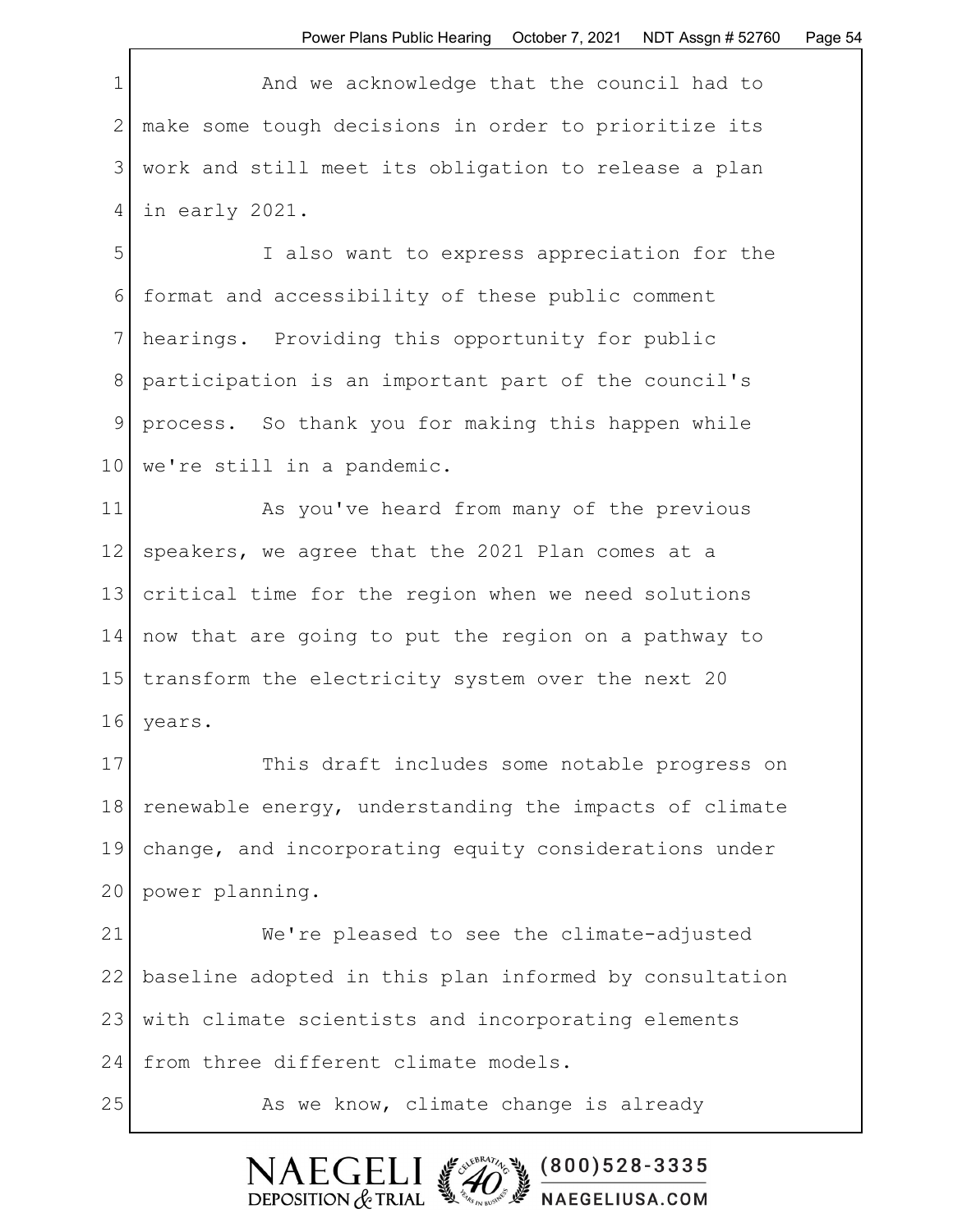1 affecting our region and has already started to shift 2 monthly Northwest hydropower and increase peak demand 3 with an overall shift towards summer peaks and more 4 extreme hot and cold weather events.

5 It's important that we have all our regional 6 power planning to be more forward looking given these 7 impacts and we commend the council for this important 8 | innovation which will be valuable for the region.

9 We're also pleased to see diversity, equity, 10 and inclusion discussed in the plan. We support the 11 draft recommendation that the region can be in a 12 series of workshops to investigate existing equity 13 data and perform a gap analysis to identify areas 14 where further research and data are needed with the 15 goal to develop a regional framework to improve future 16 power planning analysis. We would encourage the 17 council or one of its advisory committees to play a 18 more active role in supporting broader incorporation 19 of equity into the council's work going forward.

20 However, we do have some concerns about the 21 resource strategy proposed in this plan. The 22 Northwest had long been a leader in energy efficiency, 23 one of the major reasons utility rates and bills are 24 among the lowest in the country.

25 Since the Northwest Power and Conservation

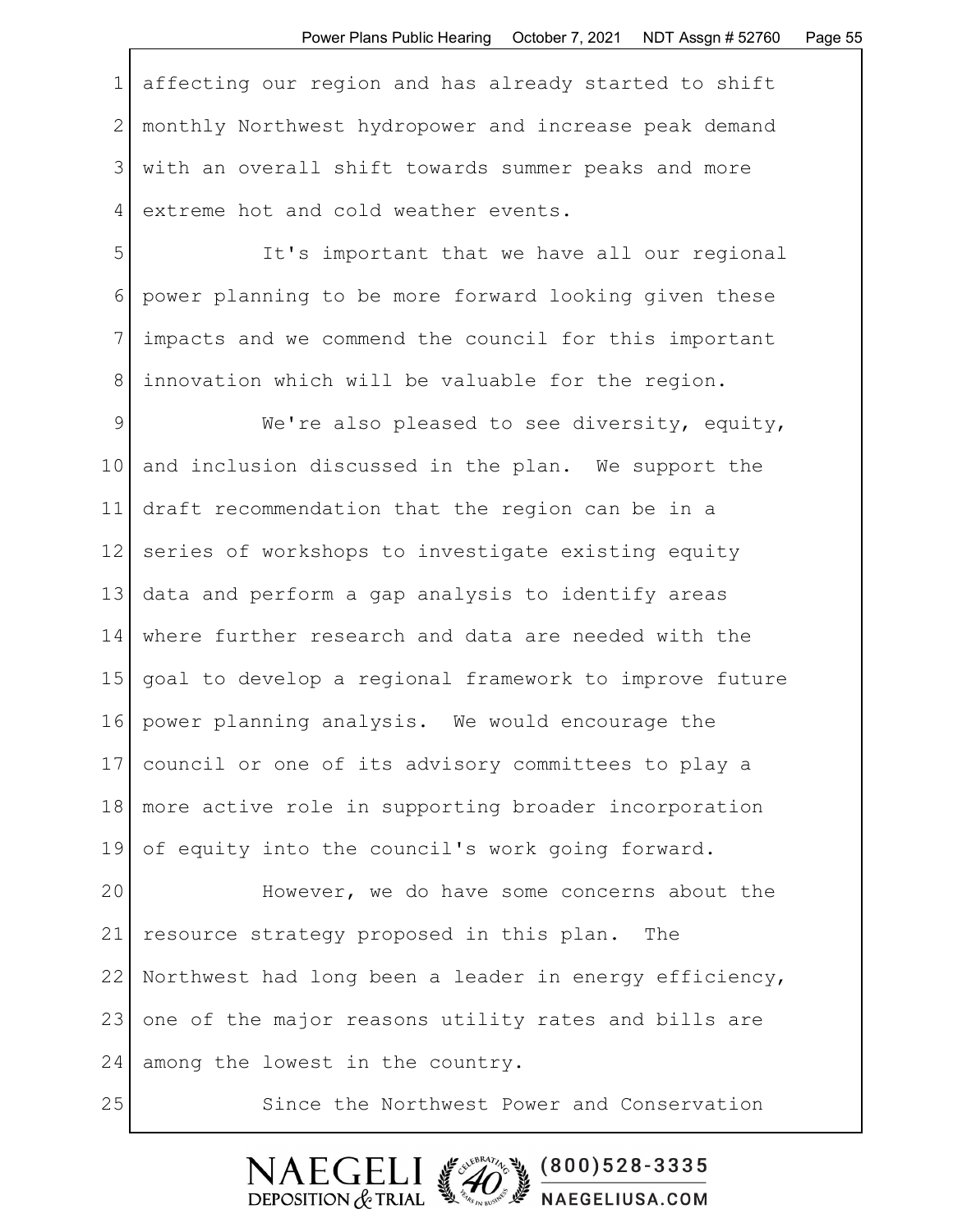1 Act went into effect, over 7,000 megawatts of energy 2 efficiency has been achieved, making it our second 3 largest resource behind hydropower.

4 If I were concerned that this plan appears 5 to back away from energy efficiency as the preferred 6 resource for the region, we would encourage the 7 council to adopt a target of at least 1,000 average 8 megawatts, the high-end of the range proposed in this 9 plan to at least maintain current budgets and program 10 capabilities.

11 In the near term, the council should also 12 consider revisiting its cost effectiveness methodology 13 to account for the full value of energy efficiency and 14 a decarbonized economy.

15 We're particularly concerned about the Draft 16 Plan's proposal to reduce DPA's share of the regional 17 energy efficiency target. This reduction in DPA's 18 | share could affect DPA's ability to provide applicable 19 programs as required under the Power Act.

20 We're also concerned that this change in the 21 council's longstanding policy with allocating 42 22 percent of the regional target to Bonneville occurred 23 | without public consultation or deliberation and is not 24 supported by the materials provided with the Draft  $25$ | Plan.

> $(800)528 - 3335$ DEPOSITION  $&$  TRIAL NAEGELIUSA.COM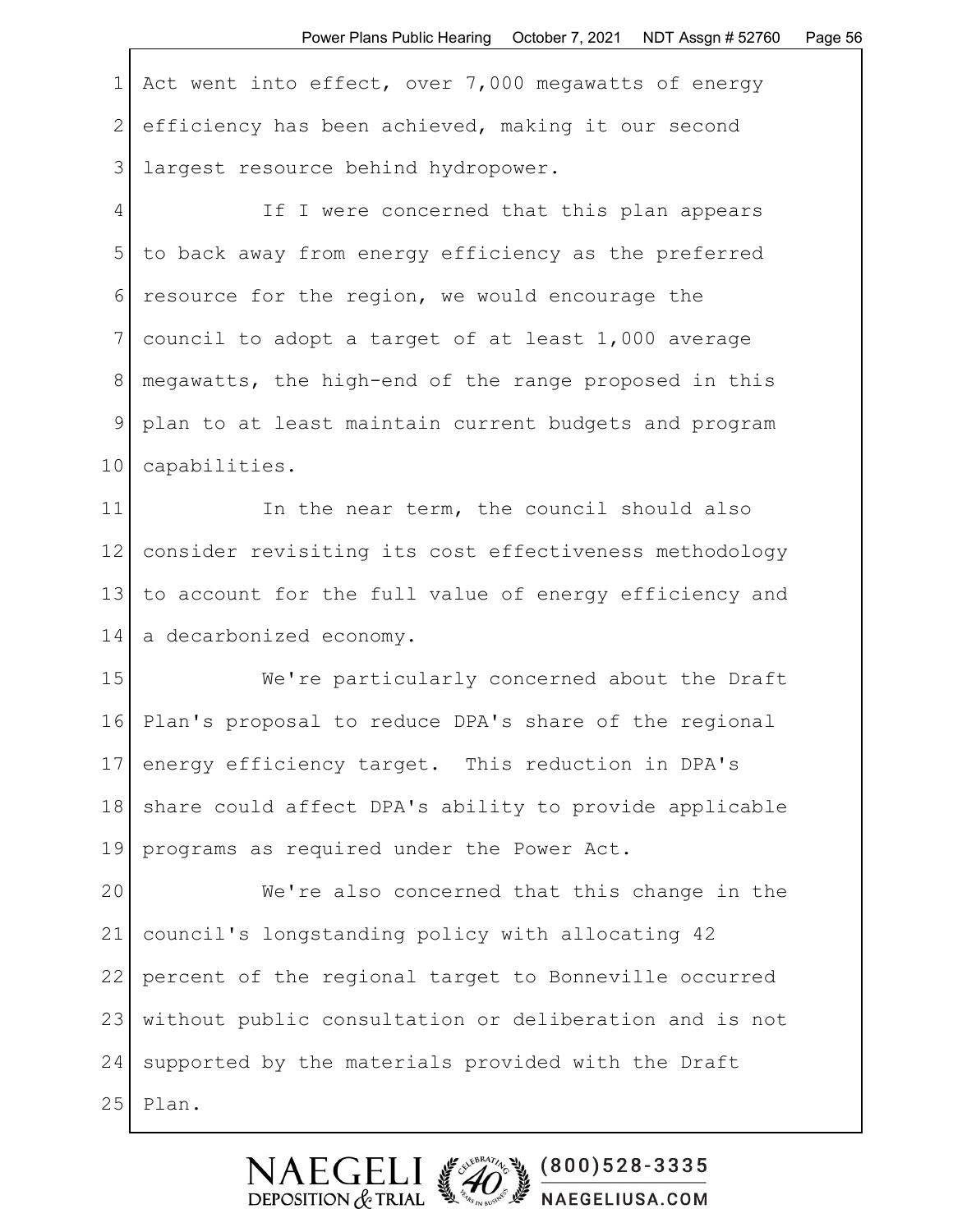|                | The level of demand response and the lack of          |
|----------------|-------------------------------------------------------|
| 2              | energy storage in the Northwest represented in the    |
| 3 <sup>1</sup> | resource strategy is also disappointing. We think     |
| 4              | that the target for demand response should be more    |
| 5              | aligned with the analysis conducted by the demand     |
| 6              | response advisory committee which found significantly |
|                | higher demand response potential.                     |

8 And it also conflicts with what we're seeing 9 on the ground in utility integrated resource plans in 10 the region where utilities are finding significant 11 value in a variety of demand response measures beyond 12 time-of-use rates and distribution voltage reduction.

13 While the draft plan includes a soft 14 recommendation that the region look at energy storage, 15 a lack of energy storage in the resource strategy, 16 particularly energy storage paired with renewals in 17 hybrid applications is also a notable shortcoming 18 worth a revisit.

19 The energy storage cost assumptions used in 20 the regional portfolio model are based on public data 21 from 2019. And since then, the cost of solar plus 22 storage systems, in particular, have fallen by about a 23 third.

24 I think the council should consider updating 25 | its cost assumptions for energy storage and

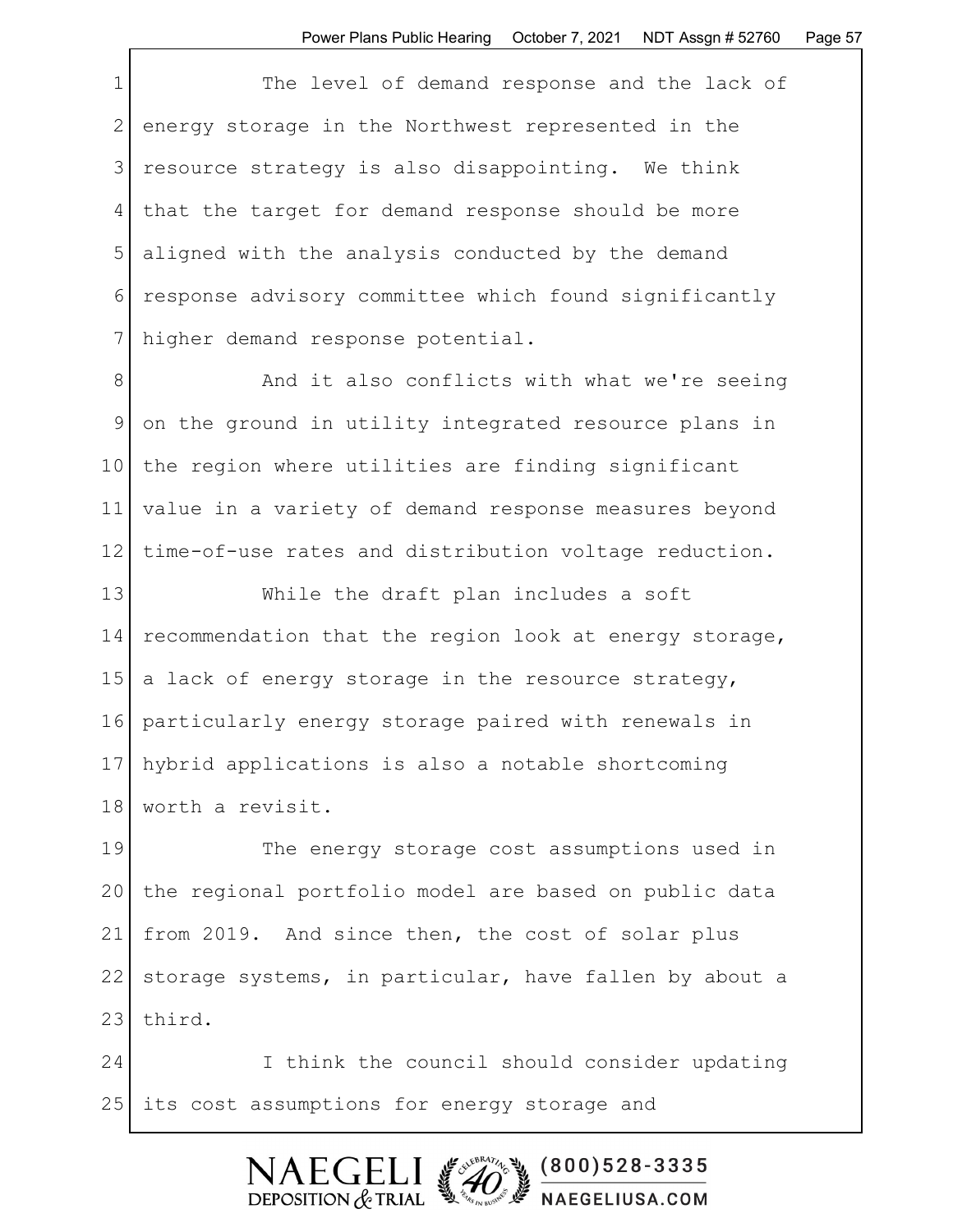1 investigate a longer strategy of updating the regional 2 portfolio model to better reflect the value of 3| flexibility of a broad portfolio of clean energy 4 resources.

5 And, finally, we are disappointed that the 6 council did not continue to refine the pathways to 7 decarbonization scenario in the draft plan. Much work 8 was -- has been done to establish Washington's 9 decarbonization pathway including the Washington State 10 energy strategy and the Northwest decarbonization 11 study among others.

12 and while the council had an opportunity to, 13 you know, build on these efforts in the regional plan, 14 it decided to -- declined to do so for the 2021 Plan. 15 Nevertheless, we feel that the resource strategy 16 represented by the council's decarbonization scenario  $17$  is, you know, a better representation of where the 18 region needs to go since it includes more energy 19 efficiency, a demand response, energy storage, and 20 renewable energy.

21 We would encourage more consideration of 22 this analysis in the final resource strategy and the 23 action plan and support the recommendations by the 24 Department of Commerce on this point.

25 So in conclusion, we think that the council

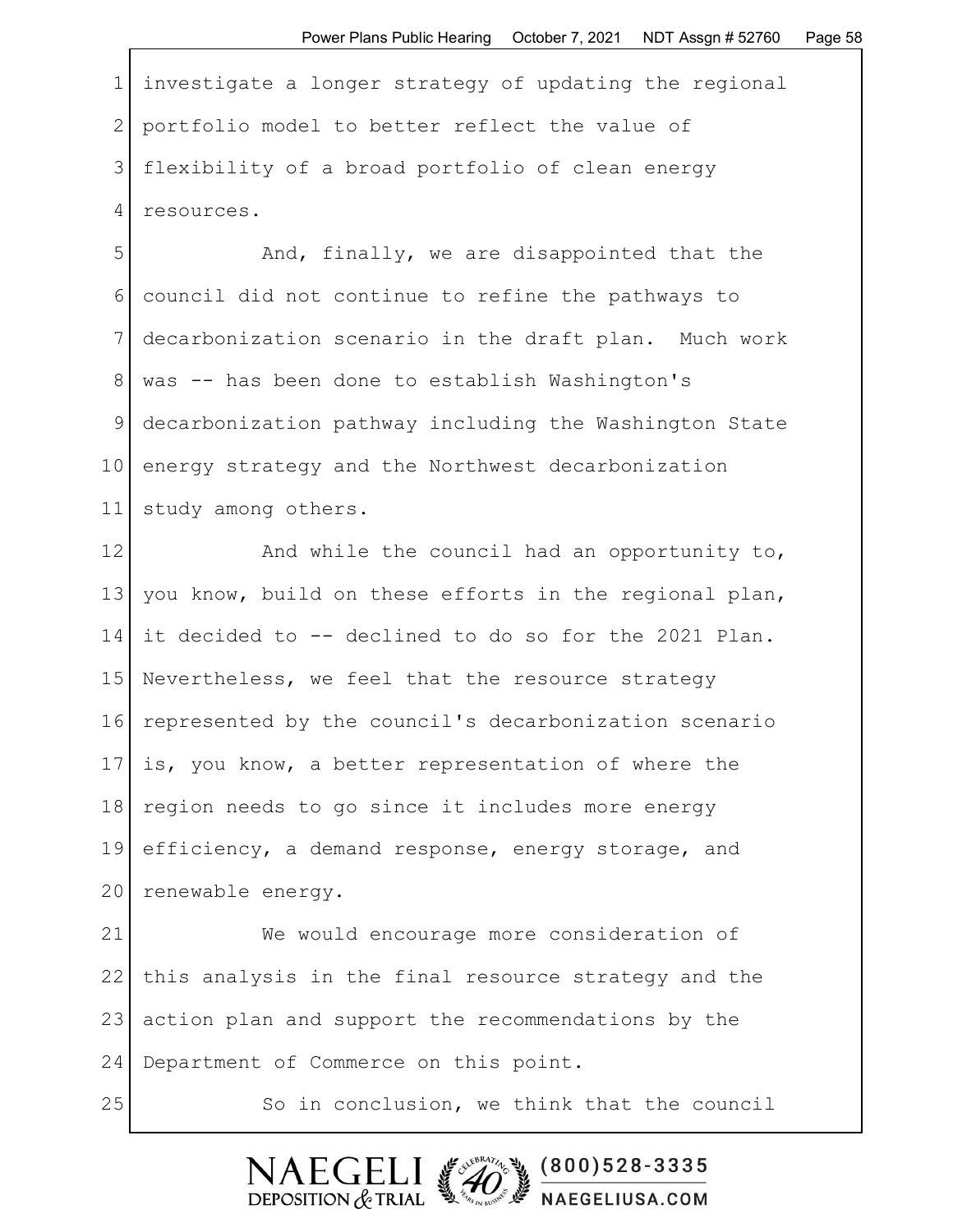| $\mathbf 1$     | should revisit several aspects of the draft before     |
|-----------------|--------------------------------------------------------|
| 2               | finalizing the Power Plan and we're to stay to core on |
| 3               | energy efficiency, continue BPA's leadership role in   |
| 4               | the region, and strengthen its recommendations         |
| 5               | pertaining to demand response storage and storage plus |
| 6               | renewables, distributed generation and other side --   |
| 7               | other customer-sided resources.                        |
| 8               | And, finally, we urge the council to                   |
| $\mathcal{G}$   | carefully consider what next steps it can take in the  |
| 10              | action plan to help state's utilities and the          |
| 11              | stakeholder's meet aggressive departmentalization      |
| 12 <sup>°</sup> | goals in Washington and Oregon.                        |
| 13              | Thank you so much for the opportunity to               |
| 14              | comment tonight.                                       |
| 15              | CHAIR OSHIE: Thank you, Ms. McCloy. All                |
| 16              | right, Chad, is there anyone else have signed up to    |
| 17              | testify this evening?                                  |
| 18              | MR. MADRON:<br>Mr. Oshie, we had a few close           |
|                 |                                                        |

19 calls, but no. Someone signed up for the wrong 20 hearing, but we got that corrected. And so  $I'm$ 21 unmuting the phone lines in case there's someone we 22 have not called on. All the people who have signed up 23 online have been called forward. Is there anyone on  $24$  the phone who, perhaps, didn't get a chance to sign up 25 yet or would like to speak? I guess not.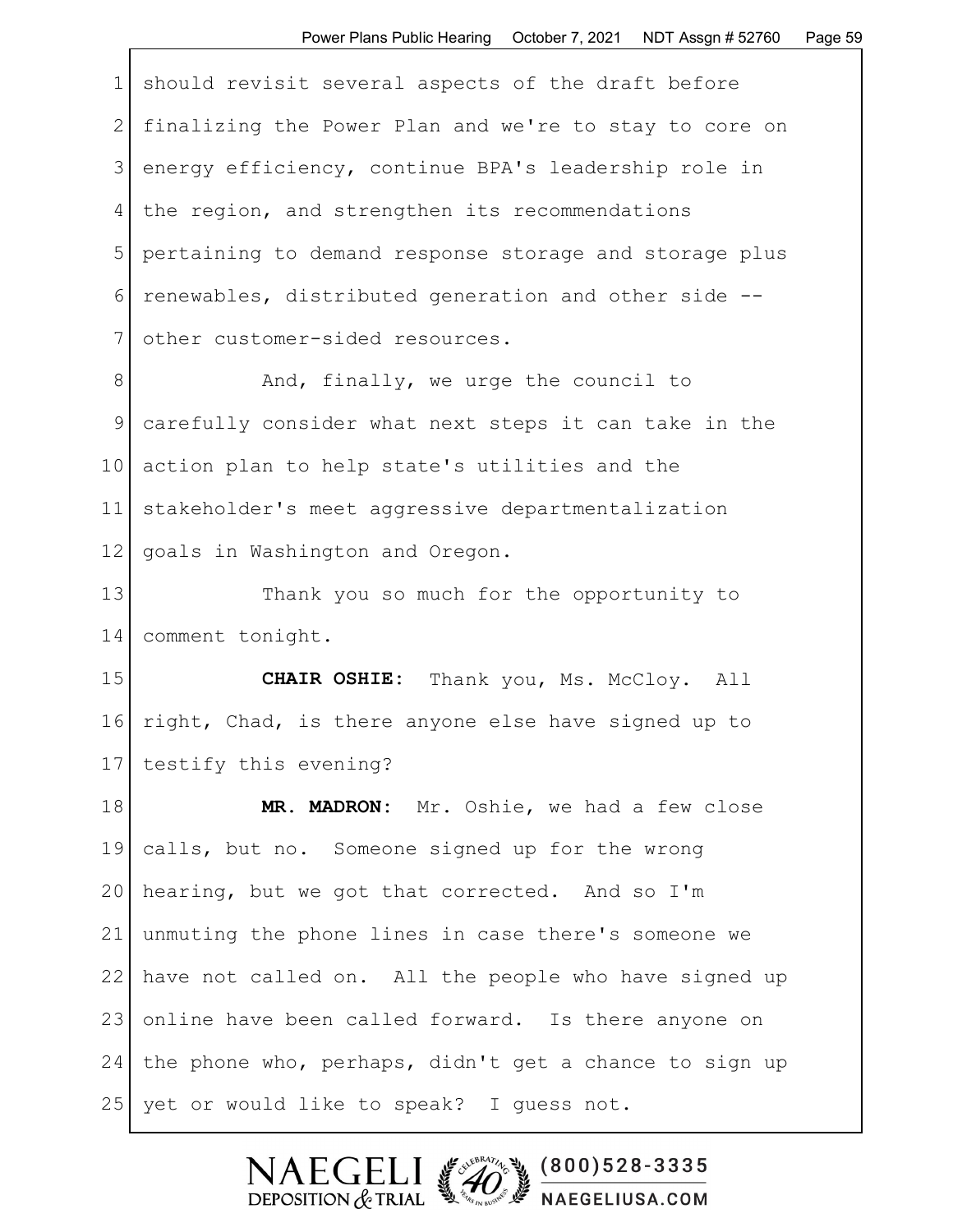Power Plans Public Hearing October 7, 2021 NDT Assgn # 52760 Page 60

| $\mathbf 1$     | CHAIR OSHIE: Okay. Well, why don't we take             |
|-----------------|--------------------------------------------------------|
| 2               | a break here. Why don't we just make it -- let's       |
| 3               | return at 6:45.                                        |
| 4               | MR. MADRON: Okay.                                      |
| 5               | <b>CHAIR OSHIE:</b> And we'll see if we have           |
| 6               | anyone else. For those who may still be on listening,  |
| 7 <sup>1</sup>  | we have, you know, we will keep the hearing open until |
| 8               | 7 p.m. We're going to be in recess now until 6:45.     |
| 9               | We'll come back to see if there's anyone else that     |
| 10 <sub>1</sub> | would like to testify.                                 |
| 11              | I'd just to like to, you know, remind                  |
| 12              | everyone that even if you testified tonight, if you'd  |
| 13              | like to submit written comments you may do so. And     |
| 14              | we'll cover that. And at the end of this hearing,      |
| 15              | you'll see the email address there for all of you to - |
| 16              | - to use if you -- if you'd like doing so. All right.  |
| 17              | With that $--$                                         |
| 18              | MR. VADAS: Sir.                                        |
| 19              | CHAIR OSHIE: Yes, sir.                                 |
| 20              | MR. MADRON: Yes.                                       |
| 21              | MR. VADAS: I spoke already, but is there               |
| 22              | any chance if there's time for -- to say -- make more  |
| 23              | comments that happen to be talked about yet?           |
| 24              | CHAIR OSHIE: Is this Mr. Vadas?                        |
| 25              | MR. VADAS: Yes.                                        |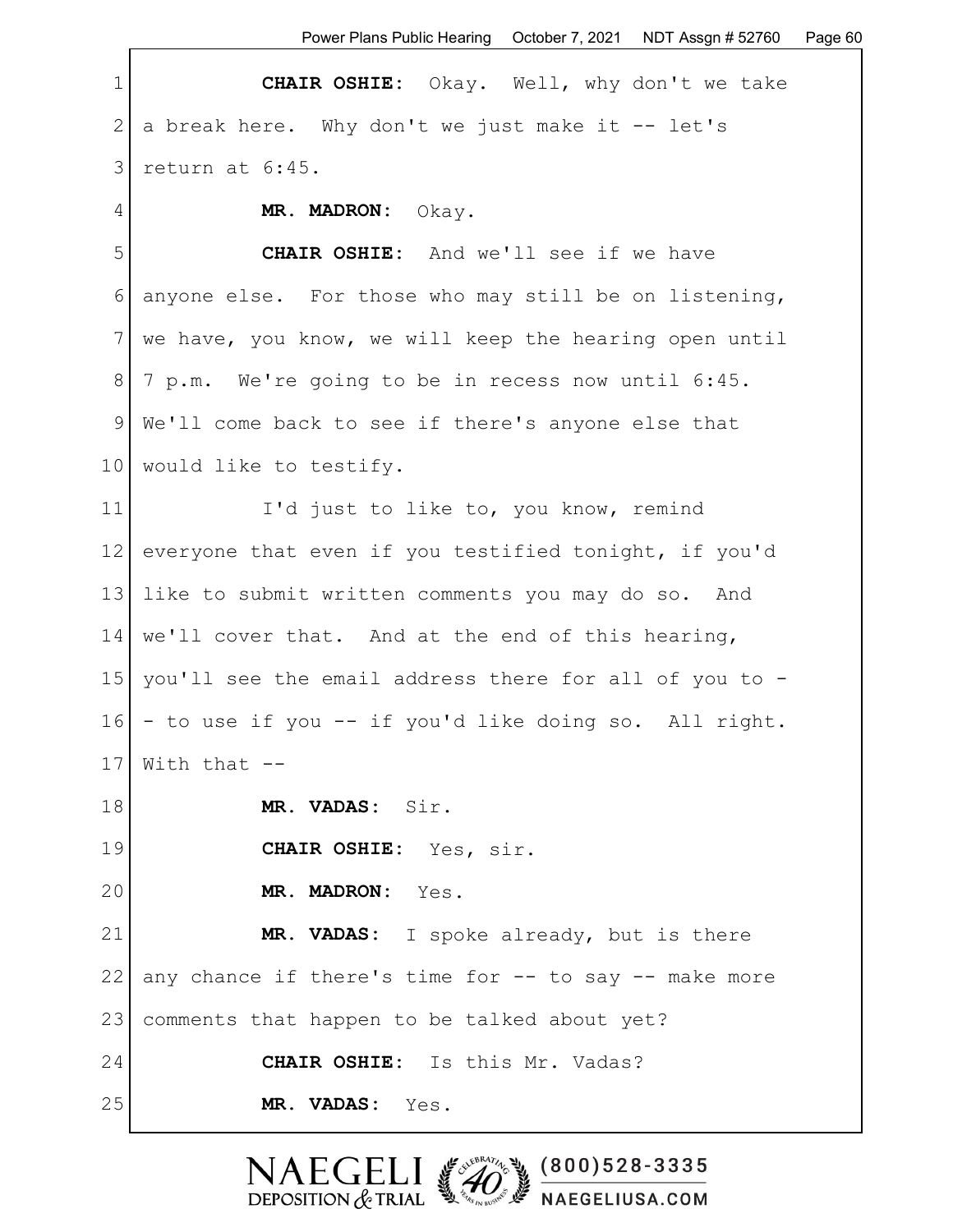1 **CHAIR OSHIE:** Well, what would you like a 2 couple more minutes? 3 **MR. VADAS:** Sure. Yeah, I was shorter than 4 I wanted to be. I don't know, but do you want me to 5 say something right now? 6 **CHAIR OSHIE:** Sure. 7 **CHAIR OSHIE:** Now is the time, so please. 8 **MR. VADAS:** Okay. All right. 9 **CHAIR OSHIE:** So you'll have about -- give 10 you two more minutes here to finish your thoughts. 11 **MR. VADAS:** My name, yeah, my name is, 12 again, is Robert Vadas, V as in Victor, a-d-a-s. I'm 13 actually a resident of Olympia, Washington. And, 14 again, my comments are independent. 15 What I want to add especially in light of, 16 you know, seeing the, you know, the Planet of the 17 Humans documentary, what we really need our -- and I 18 have solar panels on my house now. 19 But a lot of people cannot afford them and - $20$  - and could use some help. I mean, instead of, like, 21 you know, totally destroying desert habitat with, you 22 know, solar panels all over the place, you know, as 23 portrayed in that documentary. It would be better to 24 put solar panels on every house because that's already 25 developed infrastructure.

> $(800)528 - 3335$ DEPOSITION  $&$  TRIAL NAEGELIUSA.COM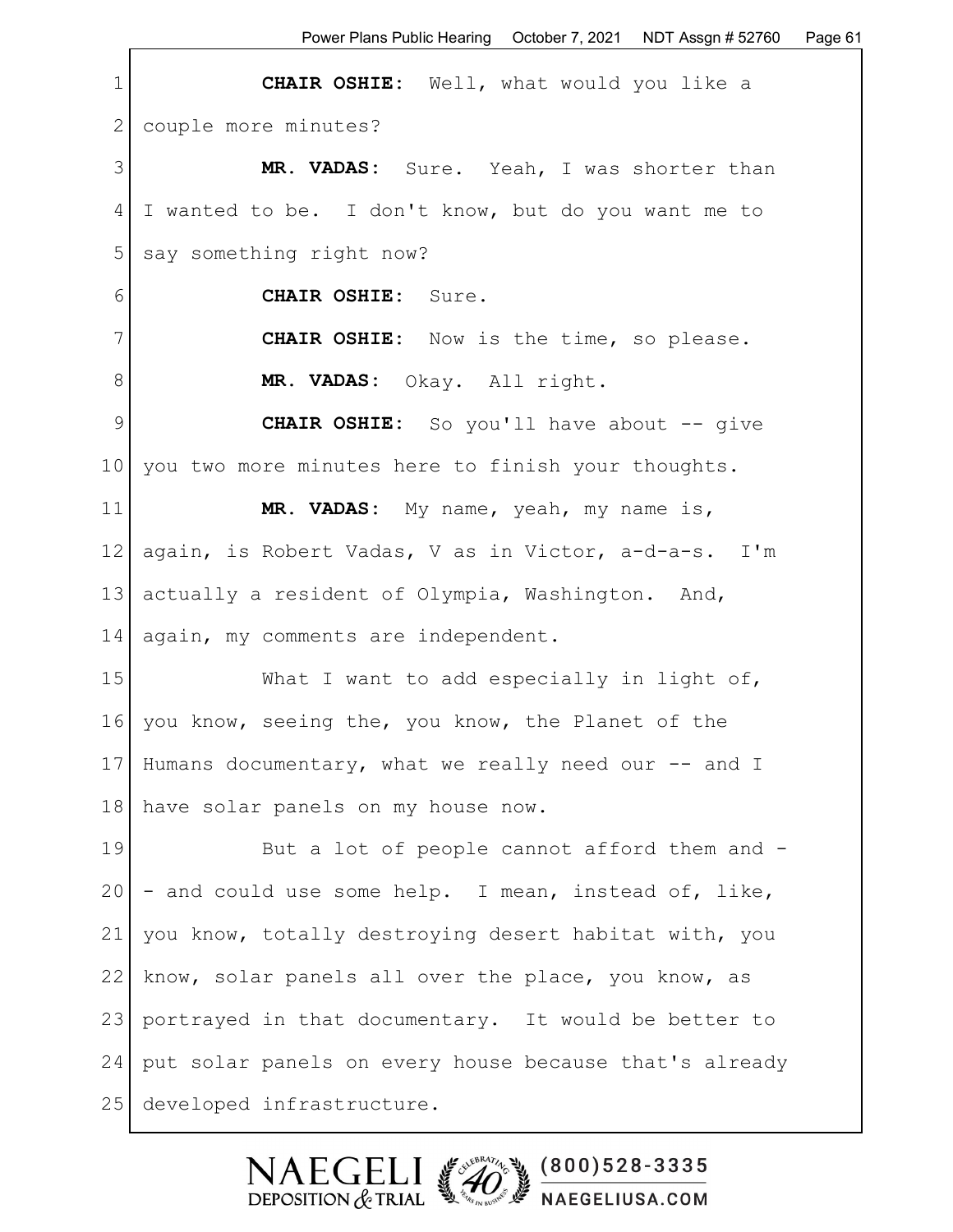1 It's already tied into the grid. I mean, to 2 | me it seems that's really the better way to make this 3 into, you know, big, you know, big bloated kind of 4 | industry approach to alternate energies.

5 And I -- I will quickly reiterate what 6 others  $-$  a couple of the speakers have said, a few 7 | note. The lower Snake River dams, you know, are 8 probably on their way out. They don't produce a lot 9 of energy anyway. And then -- and the salmon -- the 10 southern resident orca whales are important.

11 And so we do have the energy to replace 12 | that, you know, that the energy produced by those dams 13 and I would love to see the council try to work 14 towards that as, you know, until that is possible, 15 whatever they can do to facilitate that. Thank you 16 again for my extra comments.

17 **CHAIR OSHIE:** You're welcome. All right. 18 It looks like -- so if there -- I don't want to 19 discourage extra comments, but everyone had some time 20 here to offer their comments. You do have a chance to 21 submit written comments. We'll take one more. I 22 believe there's  $-$  I see a hand up. Chad, can you  $-$ 23 **MR. MADRON:** Yes, Mr. Steinke, you're 24 unmuted. 25 **MR. STEINKE:** Thank you.

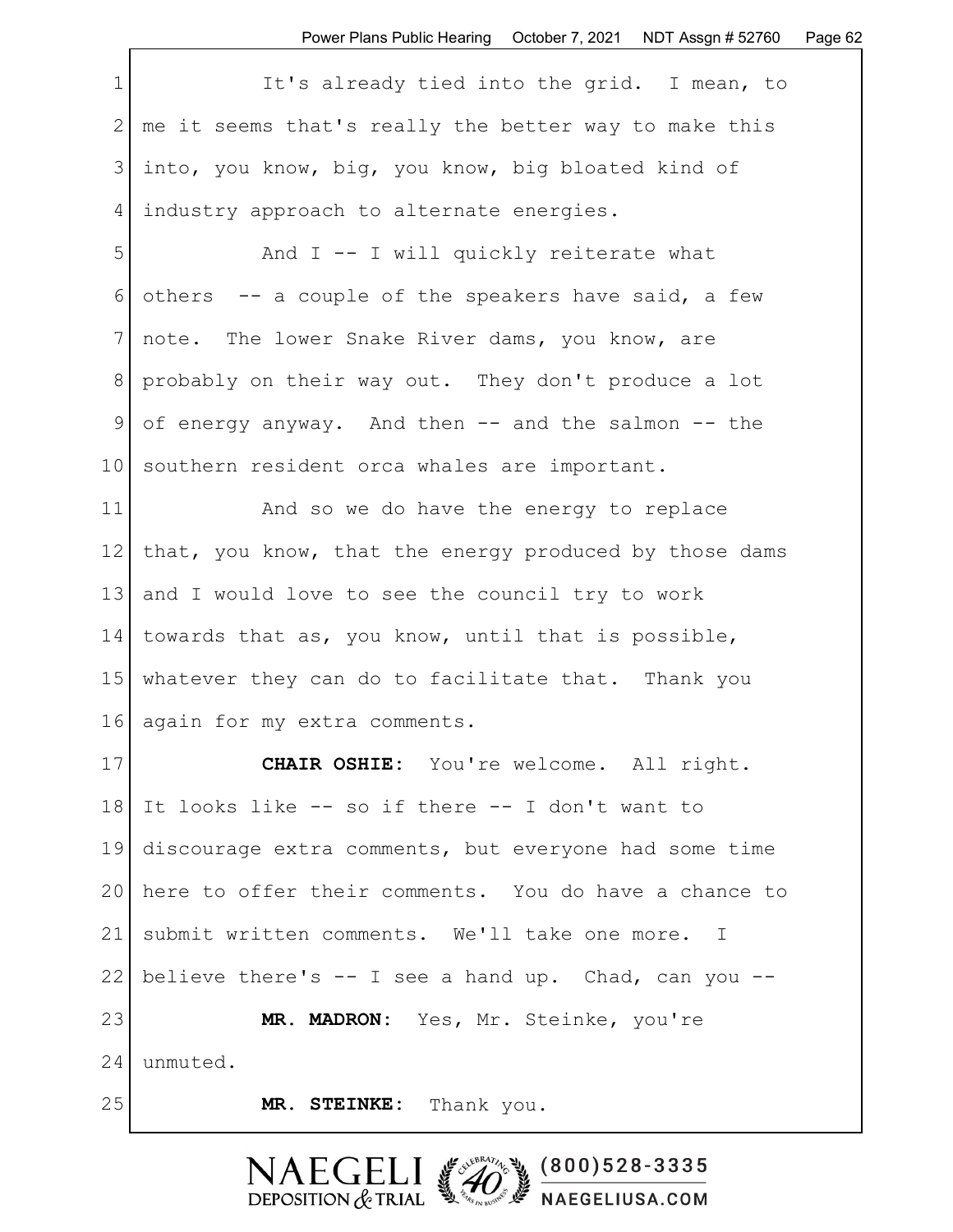1 **CHAIR OSHIE:** I'll give you two minutes,  $2$ | sir.

3 **MR. STEINKE:** Thank you. This is Don 4 Steinke. One of the common arguments made for fossil 5 fuels is made by the gas industry. And they are 6 always saying what about when there's a blackout? 7 People need a dual system of energy.

8 And so I would like to recommend that you 9 model various systems -- various ways to deal with -- 10 | with blackouts. And I think one system I like is to 11 have propane tanks stored safely and only used when -- 12 when there's a blackout.

13 As one of the models for resilience when 14 there's a blackout and I guess you could say that's a 15 form of storage too.

16 **And back in 1965 what got me interested in** 17 this was a headline in Popular Mechanics. It had a 18 picture of a home in Coos Bay, Oregon where the guy 19 said he used heat from his roof. He piped it down to 20 a bin of rocks in his basement in a septic tank, 21 basically, full of washed drain rock. And he took the 22 heat from his roof and he used it to warm the rocks. 23 And then when needed, he used the warm rocks

24 to heat his house. And he only needed to supplement 25 | that with -- with 7 gallons of fossil fuel per year

**NAEGELI** 

DEPOSITION  $&$  TRIAL

SUEBRAZIL NO

 $(800)528 - 3335$ 

**A** NAEGELIUSA.COM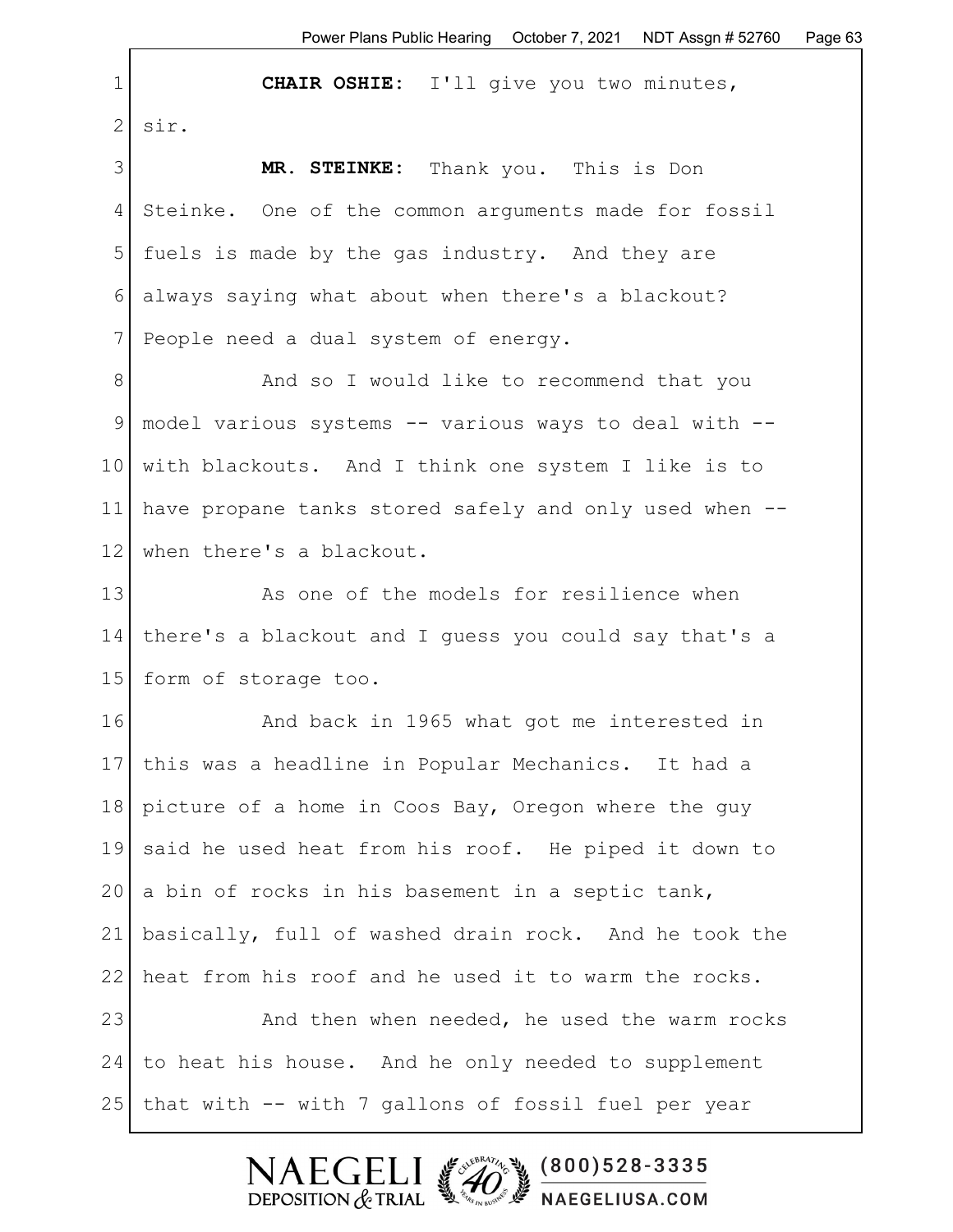| $\mathbf 1$    | including his swimming pool. And it would actually     |
|----------------|--------------------------------------------------------|
| 2              | cool his house in the summertime because he reversed   |
| 3              | the process.                                           |
| 4              | Well, I would like you to model various                |
| 5              | forms of energy storage such as that and -- and like a |
| 6              | gravity storage. So those are my new comments. Thank   |
| $7\phantom{.}$ | you very much for the opportunity to speak a second    |
| 8              | time. Thank you.                                       |
| $\mathcal{G}$  | CHAIR OSHIE: You're welcome, Mr. Steinke.              |
| 10             | Okay. We're -- we'll go ahead and take a break until   |
| 11             | 6:50 and we'll return at that point. And so we are on  |
| 12             | recess until 6:50, Chad. I see you've got the note     |
| 13             | up. And we'll be -- we'll return and we will reopen    |
| 14             | the hearing at that time to see if anyone else has --  |
| 15             | has comments to give the -- to give the council.       |
| 16             | (Recess taken.)                                        |
| 17             | CHAIR OSHIE: Chad.                                     |
| 18             | MR. MADRON: Hello, there.                              |
| 19             | <b>CHAIR OSHIE:</b> Hello. Has anyone signed up        |
| 20             | to testify at this point?                              |
| 21             | MR. MADRON: I'm double checking a few                  |
| 22             | spots, but, no, I do not believe so.                   |
| 23             | CHAIR OSHIE: All right. Well, I'm going to             |
| 24             | reconvene the hearing for the purpose of putting on    |
| 25             | the record that we will be taking -- we'll be in       |

Г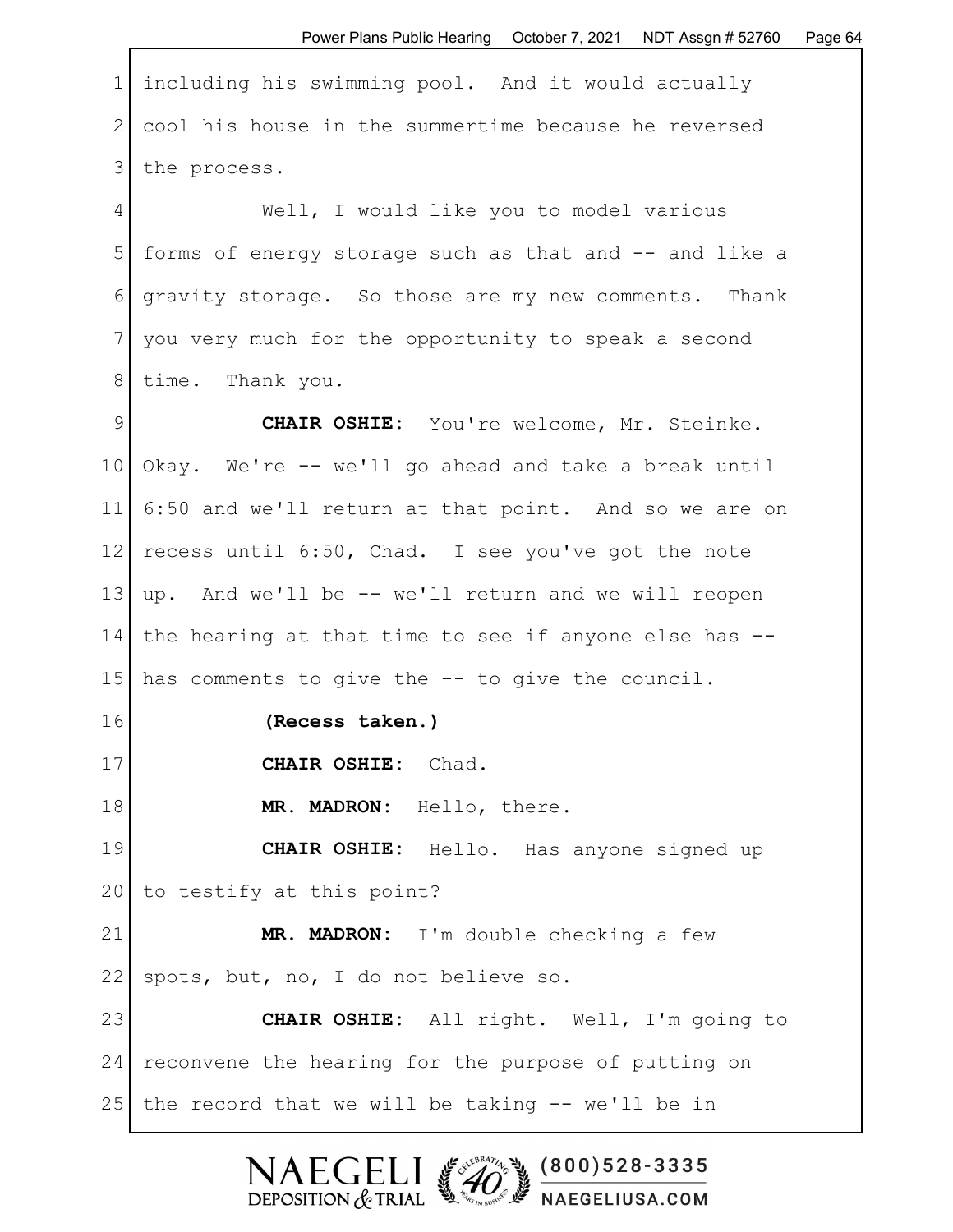3 everybody. And I will confirm with you at Chad that 4 no one has signed up as a speaker --

5 **MR. MADRON:** Sure.

6 **CHAIR OSHIE:** In the time that we were in 7 recess.

8 MR. MADRON: Let me just check one thing. 9 There was one caller muted. If there's anybody who 10 could hear my voice who wanted to speak tonight and 11 did not have a chance to sign up, please let us know 12 either by calling out, sending  $-$  or sending an email 13 or signing up via the form that's shown on the screen 14 here. Thank you.

15 **CHAIR OSHIE:** All right. So we'll be in 16 recess until 6:55. Thank you, everyone.

17 **(Recess taken.)**

18 **CHAIR OSHIE:** For the purpose of going into 19 a further recess until 6:59. And at that point, if 20 there are no further speakers, we will  $-$  we will end 21 | the hearing this evening. So we're in recess until 22 6:59.

23 **(Recess taken.)** 24 CHAIR OSHIE: Well, I just want to thank 25 everybody for -- for participating in today's hearing.

> $(800)528 - 3335$ DEPOSITION  $&$  TRIAL NAEGELIUSA.COM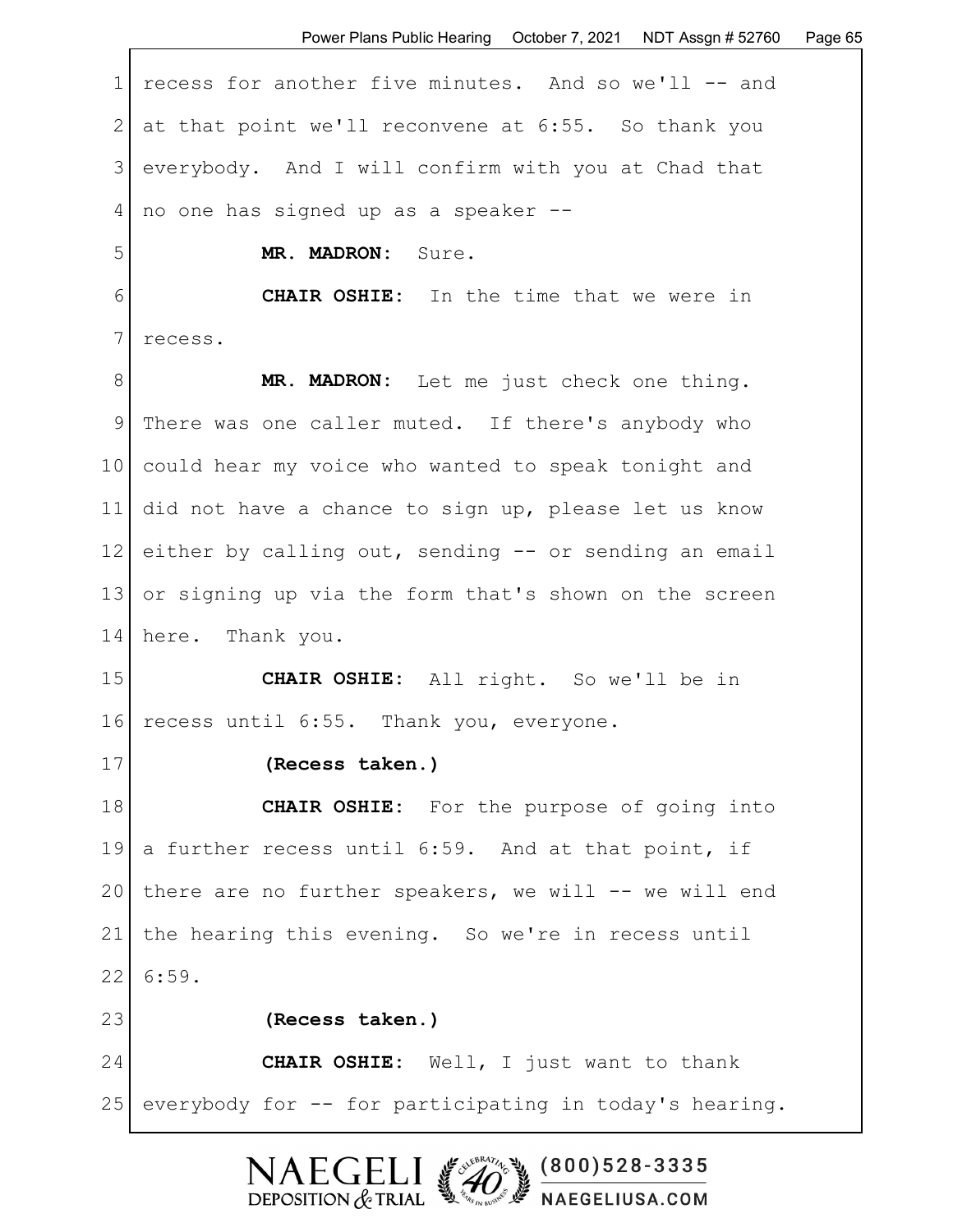1 I want to thank the members for your time. And it's 2 always good to hear the testimony of the public when 3 it comes to important matters, of course, like the 4 Power Plan.

5 And it is -- it's a key to -- the input of 6 the public is a key to the work that is done by the 7 council and we very much appreciate it at all levels, 8 whether tonight during the advisory meetings or 9 monthly meetings or at any other opportunity that we 10 have to share ideas and share thoughts. So with that, 11 everyone thanks again and this hearing is now 12 adjourned. 13 MR. MADRON: Thank you. 14 15 16 17 18 19 20 21 22 23 24 25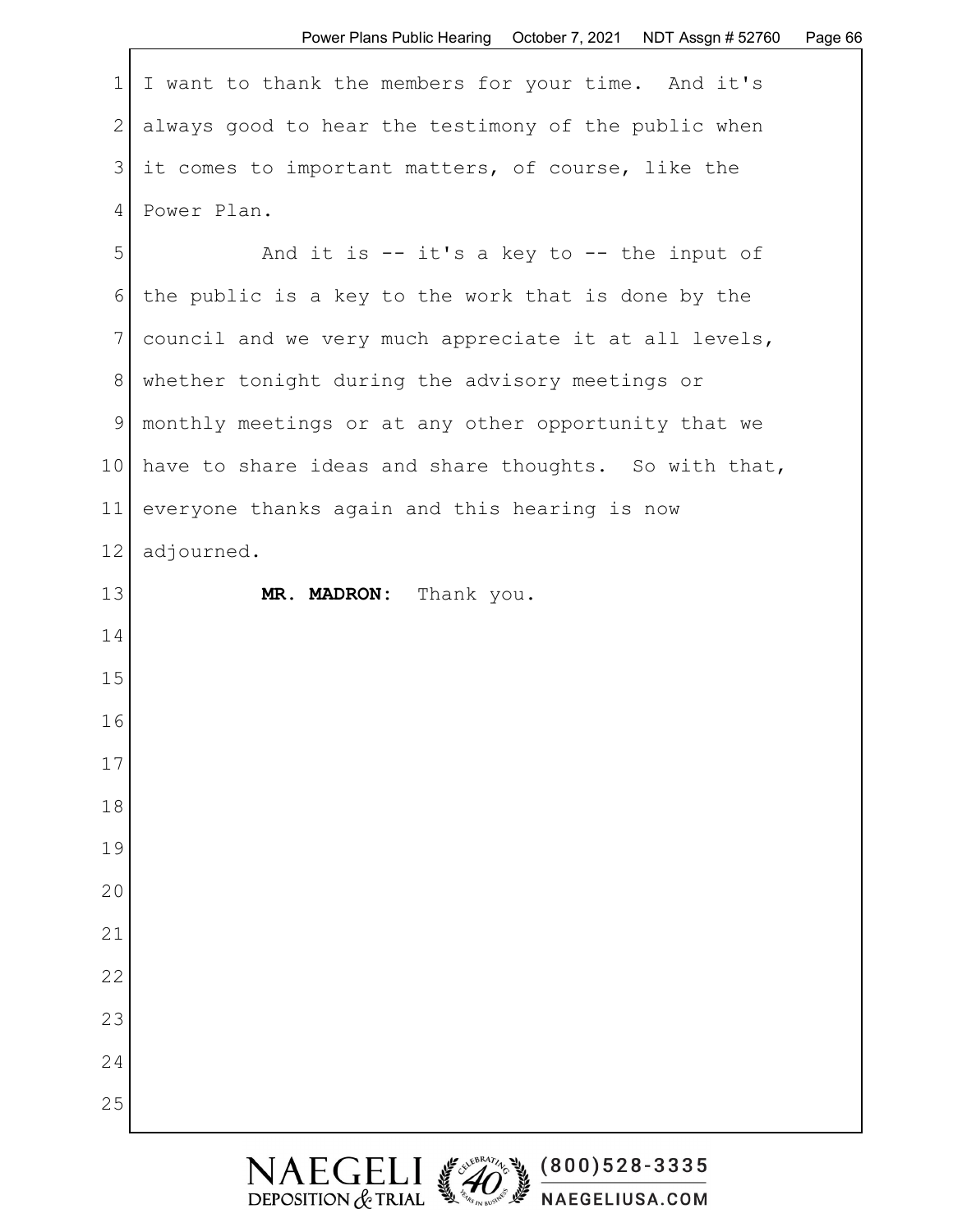| $\mathbf 1$ | i vww i iano i avio i ivaniy<br>n uyu ur<br>CERTIFICATE  |  |  |  |  |
|-------------|----------------------------------------------------------|--|--|--|--|
| $\sqrt{2}$  |                                                          |  |  |  |  |
| 3           | I, Kayla Broden, do hereby certify that I reported       |  |  |  |  |
| 4           | proceedings adduced in the foregoing matter and that the |  |  |  |  |
| 5           | foregoing transcript pages constitutes a full, true,     |  |  |  |  |
| 6           | and accurate record of said proceedings to the best of   |  |  |  |  |
| 7           | my ability.                                              |  |  |  |  |
| 8           |                                                          |  |  |  |  |
| $\mathsf 9$ | I further certify that I am neither related to           |  |  |  |  |
| 10          | counsel or any part to the proceedings nor have any      |  |  |  |  |
| 11          | interest in the outcome of the proceedings.              |  |  |  |  |
| 12          |                                                          |  |  |  |  |
| 13          | IN WITNESS HEREOF, I have hereunto set my hand this      |  |  |  |  |
| 14          | 12th day of November, 2021.                              |  |  |  |  |
| 15          |                                                          |  |  |  |  |
| 16          |                                                          |  |  |  |  |
| 17          |                                                          |  |  |  |  |
| 18          |                                                          |  |  |  |  |
| 19          |                                                          |  |  |  |  |
| 20          |                                                          |  |  |  |  |
| 21          |                                                          |  |  |  |  |
| 22          | /S/<br>Kayla Broden                                      |  |  |  |  |
| 23          |                                                          |  |  |  |  |
| 24          |                                                          |  |  |  |  |
| 25          |                                                          |  |  |  |  |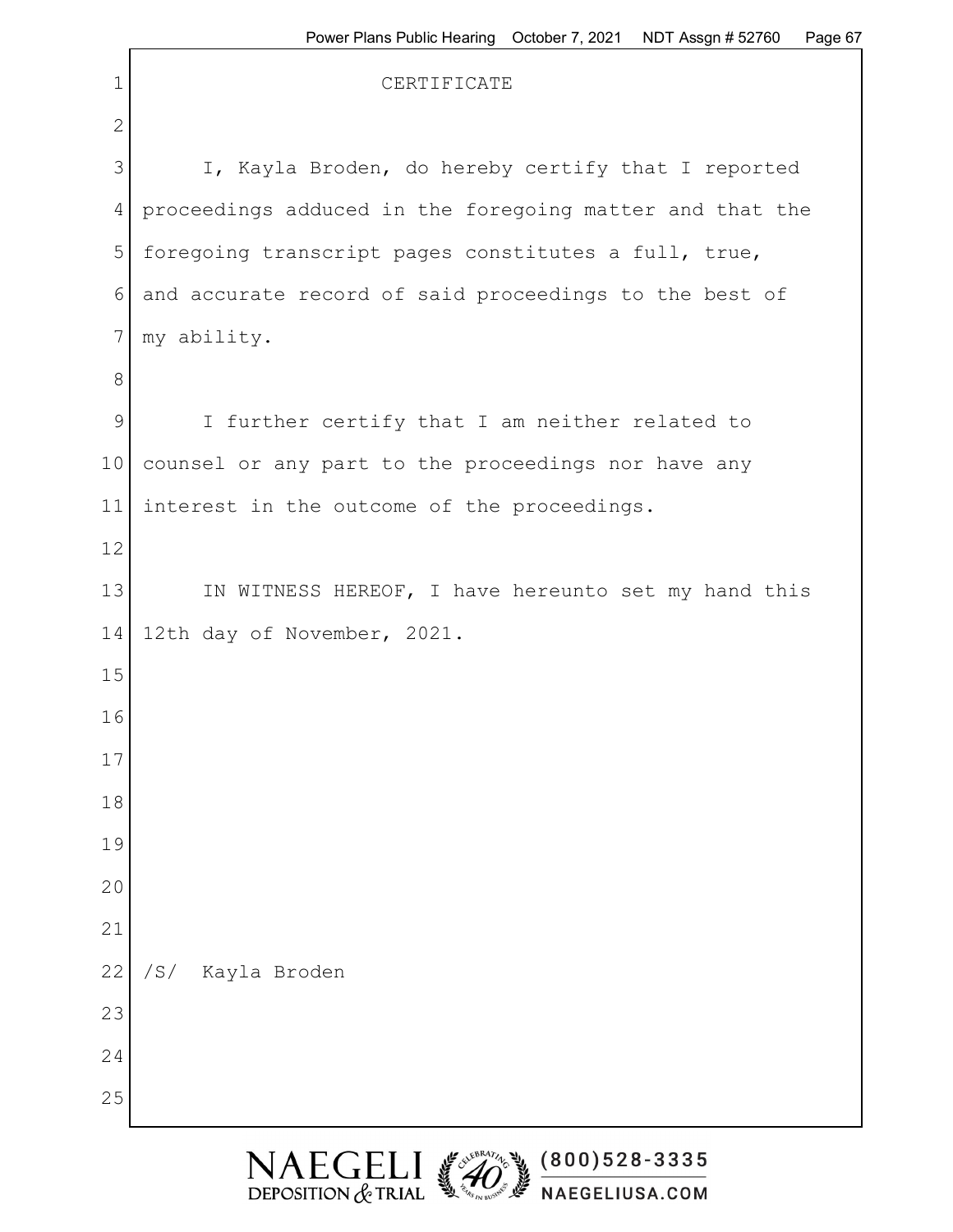|                                | Power Plans Public Hearing | October 7, 2021     | NDT Assgn # 52760   Page 68 |
|--------------------------------|----------------------------|---------------------|-----------------------------|
| \$                             | $5:4$ 5:16                 | 60:8                | $4:25$ 5:3                  |
| $$33$ 40:8                     | $9:25$ $10:21$             | $6:50$ $64:11$      | accessibility               |
|                                | $17:1$ $17:15$             | 64:12               | 54:6                        |
| Q                              | 39:9 45:17<br>46:453:22    | 6:5565:2            | accommodation               |
| $@n-w-c-o-u-$                  | 54:4 54:12                 | 65:16               | 26:7                        |
| $n-c-i-1$ .<br>org 15:24       | 58:14                      | 6:5965:19           | According                   |
|                                | 2022 19:13                 | 65:22               | 35:25                       |
| $\mathbf{1}$                   | 2026 33:8                  | 60 43:10            | account 36:11               |
| $1,000$ 13:8                   | 2027 13:13                 |                     | 56:13                       |
| 56:7                           | 19:13                      | 7                   | $accounts$ 12:6             |
| 10 23:21 49:1                  | 2028 42:7                  | 72:66:20<br>7:560:8 | $achieve$ $38:1$            |
| 100 17:3                       | 2030s 45:21                | 63:25               | achieved 56:2               |
| 1091 36:24                     | 2040 35:23                 | $7,000$ 56:1        | achieving                   |
| 12 49:1                        |                            | 7,200 12:18         | 17:6                        |
| 14th 8:12                      | 2040s 45:22                | $700$ 13:8          | acknowledge                 |
| 15 49:1 49:23                  | 2045 46:8                  |                     | $26:22$ 54:1                |
| 18 17:2                        | $21 \t5:8$                 | <b>70s</b> 31:22    | acknowledges                |
| $17:4$ 36:4                    | 3                          | 750 13:8            | $17:14$ $18:7$              |
| 1965 63:16                     | $3,500$ 13:9               | 8                   | acquisition                 |
| 1970s 10:4                     | 30 36:3                    | 8 6:21              | 18:15 18:15                 |
| 1980 10:8                      | 3630:9                     |                     | across 45:24                |
| 25:11                          |                            | 9                   | Act $4:7$                   |
| 1990 14:1                      | 4                          | 900 34:14           | $10:8$ $10:13$              |
|                                | 40 36:3 47:20              |                     | 10:18<br>25:11              |
| 19th $5:2$ $5:4$               | 47:20                      | А                   | 38:17                       |
| $\overline{2}$                 | 42 30:9 56:21              | $abide$ 6:16        | 38:21                       |
| 2,000 18:23                    | 43-year 35:13              | ability 16:14       | 41:11 56:1                  |
| $20 \t12:23$                   |                            | 19:14 28:4<br>42:16 | 56:19                       |
| 54:15                          | 5                          | 44:11 56:18         | action                      |
| 200 43:11                      | 5:002:7                    | able $7:3$          | 16:19                       |
| 2001 13:4                      | 50 $32:15$                 | abundant            | 19:12                       |
|                                | 55 $12:6$                  | 32:24               | 19:17<br>19:24              |
| 2019 17:4<br>57:21             |                            | accelerating        | 29:13 30:2                  |
|                                | 6                          | 26:12               | 31:17                       |
| $2021$ $2:1$<br>$2:6$ 3:19 5:2 | 6:45 60:3                  | accepting           | 58:23 59:10                 |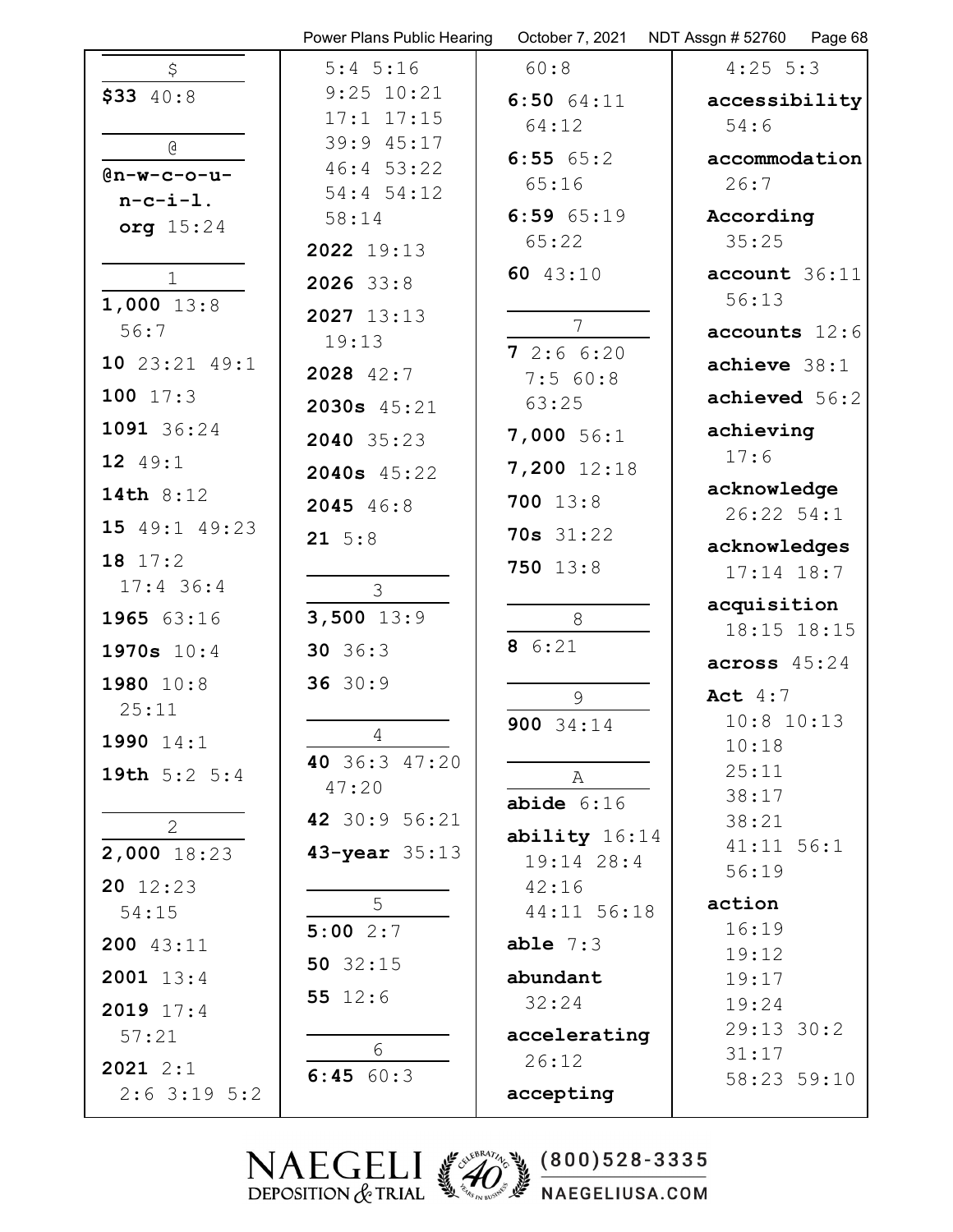|                       | Power Plans Public Hearing | October 7, 2021 NDT Assgn #52760 | Page 69                 |
|-----------------------|----------------------------|----------------------------------|-------------------------|
| actions 19:13         | adequately                 | 39:24 45:7                       | 56:21                   |
| active                | $17:22$ 51:5               | afford 61:19                     | <b>allow</b> $15:20$    |
| 31:18                 | adjourned                  | afternoon                        | 28:8                    |
| 35:15                 | 66:12                      | $3:16$ $15:13$                   | allowed $23:24$         |
| $47:21$ 55:18         | administrativ              | $20:1$ $25:1$                    | 30:19                   |
| actively 2:24         | $e$ 4:21                   | $25:5$ 25:8                      | allowing                |
| actual 12:7           | adopt $19:9$               | 35:10                            | 42:25                   |
| actually              | 30:1 30:19                 | agency 35:22                     | allows                  |
| $22:19$ $23:7$        | 35:19 56:7                 | aggregate                        | $33:11$ $34:6$          |
| 25:10                 | adopted 10:24              | 33:10                            | Alona $35:2$            |
| 38:17                 | 54:22                      | aggregated                       | $35:6$ 35:12            |
| $61:13$ $64:1$        | adoption                   | 24:2                             |                         |
| acupuncturist         | 25:10 26:25                |                                  | $A-1$ -o-n-a<br>35:12   |
| 47:19                 |                            | Aggregation<br>23:8              |                         |
| $a-d-a-s$ 20:20       | adopts<br>$30:13$ $51:7$   |                                  | already                 |
| 61:12                 |                            | aggregator                       | $2:20$ 3:22             |
|                       | advanced                   | 22:11                            | $7:19$ 8:4              |
| add 8:6 61:15         | 46:22                      | aggressive                       | 14:16 23:1              |
| added $33:23$         | advantages                 | 14:328:7                         | 31:1 36:14              |
| addition 4:25         | 46:15                      | 33:7 52:20                       | 51:14                   |
| 12:11 12:15           | adverse 35:18              | 59:11                            | 52:14<br>$54:25$ $55:1$ |
| additional            | 36:8 38:11                 | aggressively                     | 60:21                   |
| $4:23$ 15:23          | advisory                   | 51:2                             | $61:24$ $62:1$          |
| 26:14 28:4            | $55:17$ $57:6$             | ago 8:9                          | alter $51:15$           |
| 29:17                 | 66:8                       | $17:2$ 36:5                      |                         |
| additions             | advocated                  | ahead $2:16$                     | alternate               |
| 18:18                 | 52:18                      | $9:25$ 25:2                      | 21:1762:4               |
|                       |                            | 35:10 64:10                      | alternative             |
| address<br>29:8 41:21 | affect<br>29:21 56:18      | air 36:20                        | 44:9                    |
| 46:3 60:15            |                            | 49:3                             | alternatives            |
|                       | affecting                  |                                  | 24:22                   |
| addressed             | $38:13$ $55:1$             | align $17:16$                    | $am$ 22:10 37:5         |
| $16:19$ $19:7$        | affiliated                 | aligned $57:5$                   | $37:12$ 40:2            |
| addressing            | $20:18$ 22:7               | aligns $17:15$                   | 42:10                   |
| 51:1                  | $25:4$ 29:4                | <b>Allen</b> 5:24                | 47:1951:6               |
| adequacy $24:4$       | 37:10                      | Alliance                         | 53:10 53:18             |
| adequate              | $50:12$ $50:17$            | 50:19                            | ambition 37:1           |
| 10:11                 | affiliation                |                                  | ambitious               |
| 11:22 42:12           | $31:11$ $35:9$             | allocating                       | 33:18                   |
|                       |                            |                                  |                         |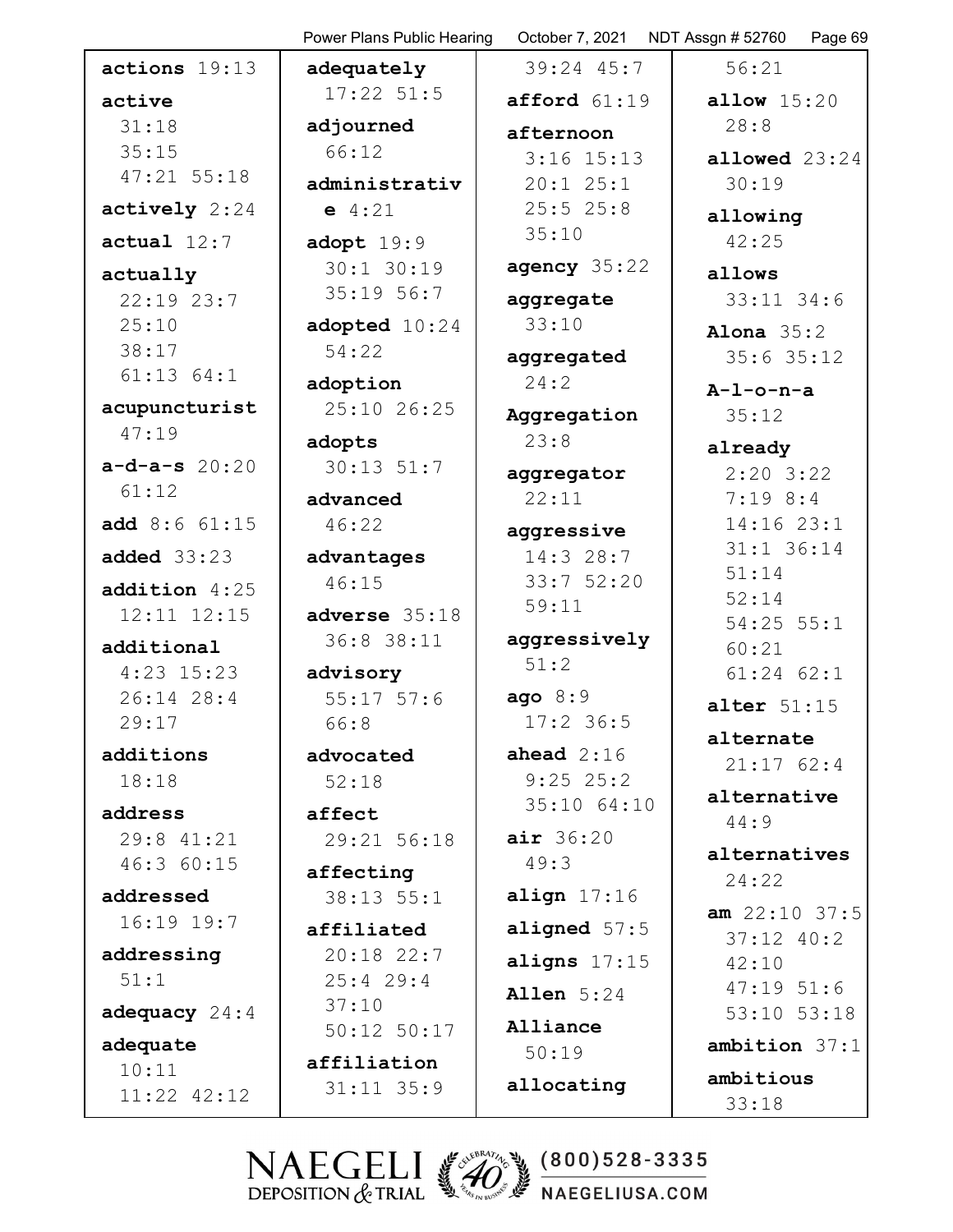|                           | Power Plans Public Hearing | October 7, 2021   | NDT Assgn # 52760   Page 70         |
|---------------------------|----------------------------|-------------------|-------------------------------------|
| 35:19 36:14               | 64:19                      | 40:20             | available                           |
| among $42:10$             | anything                   | aspects 23:23     | 13:10                               |
| 55:24 58:11               | $3:4$ 32:17                | 26:5 40:10        | 14:14 22:5                          |
| amount                    | $35:18$ $50:1$             | 59:1              | 45:2 46:12                          |
| 16:11                     | anyway                     | assessed          | $52:15$ $53:9$                      |
| 18:20 23:14               | $20:24$ 62:9               | 33:20             | average $12:18$                     |
| amounts 22:18             | appear 6:25                | assessing         | 13:856:7                            |
| analysis                  | appears 17:20              | 16:13             | avoided $41:9$                      |
| $17:19$ $18:1$            | 56:4                       | assessment        | aware $3:1$                         |
| 18:3 18:11                | applicable                 | 17:15             | away $11:9$                         |
| 18:22 19:8                | 56:18                      | assets $43:19$    | 38:20                               |
| 25:14<br>25:17            | applications               | assist $47:9$     | $51:16$ 56:5                        |
| 27:23                     | 57:17                      | associated        | $\mathbf B$                         |
| 29:19                     | appreciate                 | 29:1 43:20        | background                          |
| 49:14                     | 16:12                      | 43:25             | $2:19$ 14:24                        |
| 55:13                     | 45:14                      | Association       | 40:11                               |
| $55:16$ $57:5$            | 50:2266:7                  | 45:10             | balanced                            |
| 58:22                     | appreciation               | assumptions       | 11:25                               |
| analytical                | $37:18$ 54:5               | 57:19 57:25       | $29:15$ 53:2                        |
| 17:12                     | approach 12:1              | assure $10:10$    | barking $3:4$                       |
| analyze 19:14             | 62:4                       | attendance        | barrier 32:13                       |
| analyzed $41:5$           | appropriate                | 9:10              |                                     |
| 41:14                     | 18:9 19:18                 |                   | <b>based</b> $22:14$<br>41:19 57:20 |
| analyzing                 | approved 10:8              | attended<br>15:25 |                                     |
| 38:18                     | area $2:20$                |                   | baseline<br>13:19                   |
| ancillary                 | $15:17$ 26:2               | attending<br>9:15 | 50:23 54:22                         |
| 47:3                      | 26:4 26:14                 |                   |                                     |
| answer $32:20$            | 27:428:12                  | audible 37:5      | basement<br>63:20                   |
| anticipate                | areas $24:18$              | audio $2:14$      |                                     |
| 12:23 13:23               | 27:24                      | Australia         | basically<br>$10:4$ 40:19           |
|                           | $30:11$ $55:13$            | 22:16             | $40:23$ $41:6$                      |
| anybody $65:9$            | arguments                  | authorized        | $42:7$ $42:22$                      |
| anyone $3:23$             | 63:4                       | 10:13             | 63:21                               |
| $6:22$ 7:25               | Army $40:3$                | authors 43:23     | <b>basis</b> $37:21$                |
| $8:15$ 9:2                | arrived 9:6                | 44:19             |                                     |
| $9:10$ 59:16<br>59:2360:6 |                            | automated         | batteries                           |
| 60:9 64:14                | articulate                 | 22:25             | $33:11$ $36:4$                      |
|                           |                            |                   |                                     |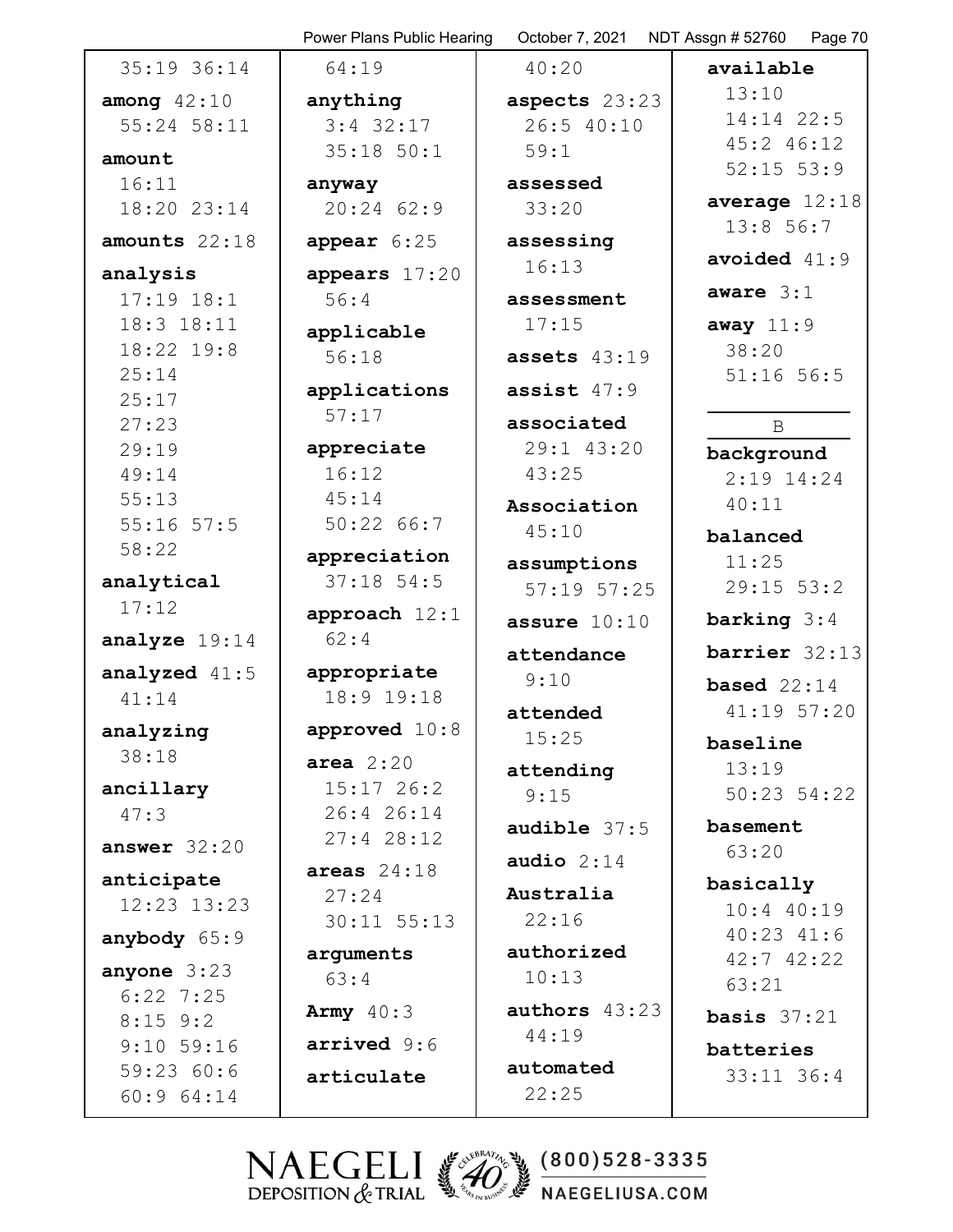|                            | Power Plans Public Hearing | October 7, 2021             | NDT Assgn # 52760<br>Page 71 |
|----------------------------|----------------------------|-----------------------------|------------------------------|
| <b>Bay</b> 63:18           | better                     | Bonneville's                | $32:8$ 58:13                 |
| become                     | $36:13$ $53:1$             | 51:10                       | building 19:4                |
| 10:25                      | 58:2 58:17                 | borrow $32:10$              | 24:23                        |
| 20:24 25:24                | 61:2362:2                  | bottlenecks                 | $32:12$ 36:5                 |
| becomes $32:13$            | beyond                     | 24:18                       | 36:7 43:21                   |
| becoming                   | 28:12 57:11                | bottom $2:21$               | 46:10 49:9<br>49:10 53:3     |
| 11:16                      | <b>bid</b> 23:13           | box $2:19$                  |                              |
| begin $14:25$              | bigger                     |                             | buildings                    |
| $15:5$ 22:5                | $11:11$ $11:11$            | <b>BPA</b> 34:11<br>34:15   | 36:21 49:8<br>49:10 49:13    |
| 37:14                      | <b>Bill</b> 36:24          |                             |                              |
| beginning                  | 45:1                       | BPA's $30:8$<br>30:11       | built $10:5$                 |
| 15:2                       | bills $27:10$              | $42:16$ 59:3                | 13:13 51:17                  |
| begun $26:2$               | 32:952:2                   |                             | bunch $14:13$                |
| 37:1                       | 55:23                      | <b>BR</b> 22:21             | 41:5                         |
| behind $2:12$              | <b>bin</b> $63:20$         | Breaching                   | burned                       |
| 56:3                       | biological                 | 38:10                       | 36:20 48:25                  |
| believe                    | 40:10 40:21                | <b>break</b> $60:2$         | burning 48:23                |
| $5:25$ 19:6                | bit $22:18$                | 64:10                       | 49:2 49:5                    |
| 23:4 26:24                 | 26:15                      | breaks $32:3$               | business                     |
| 27:12                      | 33:23 48:12                | Brian $22:3$                | $4:2$ 22:15<br>23:824:2      |
| 36:10                      | Blackmon 16:5              | 22:9 28:14                  |                              |
| $42:18$ $49:9$             | $16:7$ 19:25               | 33:25                       | businesses                   |
| $51:4$ 62:22<br>64:22      | 46:4                       | brief $5:14$                | 28:6                         |
| <b>Ben</b> 9:8 9:23        | $B-L-a-c-k-m-$             | $9:5$ $9:25$<br>45:11       | buttons 41:3                 |
|                            | $o-n 16:8$                 |                             | $\mathsf{C}$                 |
| benefit $49:14$            | <b>BLACKMON</b> 16:6       | bring $11:21$<br>14:1 15:19 | California                   |
| benefits                   | <b>blackout</b> 63:6       | 23:23:36:9                  | 22:15                        |
| 27:1928:6                  | 63:12 63:14                | $43:16$ $47:3$              | 23:15 24:15                  |
| 30:741:6<br>$43:15$ $44:1$ | blackouts                  | British 32:3                | callable                     |
| 52:8                       | 63:10                      |                             | 22:21                        |
| Ben's $9:11$               | blind $31:24$              | broad $58:3$                | caller $65:9$                |
| best $22:12$               | blink $38:20$              | broader<br>39:4 55:18       | camera $2:23$                |
| 22:24                      | <b>bloated</b> $62:3$      | brought $44:2$              | cameras                      |
| 38:14 39:5                 | blocks $46:13$             | budgets 30:18               | $2:24$ 6:8                   |
| 47:2                       | Bonneville                 | 56:9                        | cap $17:9$                   |
| betray $51:22$             | 51:11 56:22                | build $12:21$               | capabilities                 |
|                            |                            |                             |                              |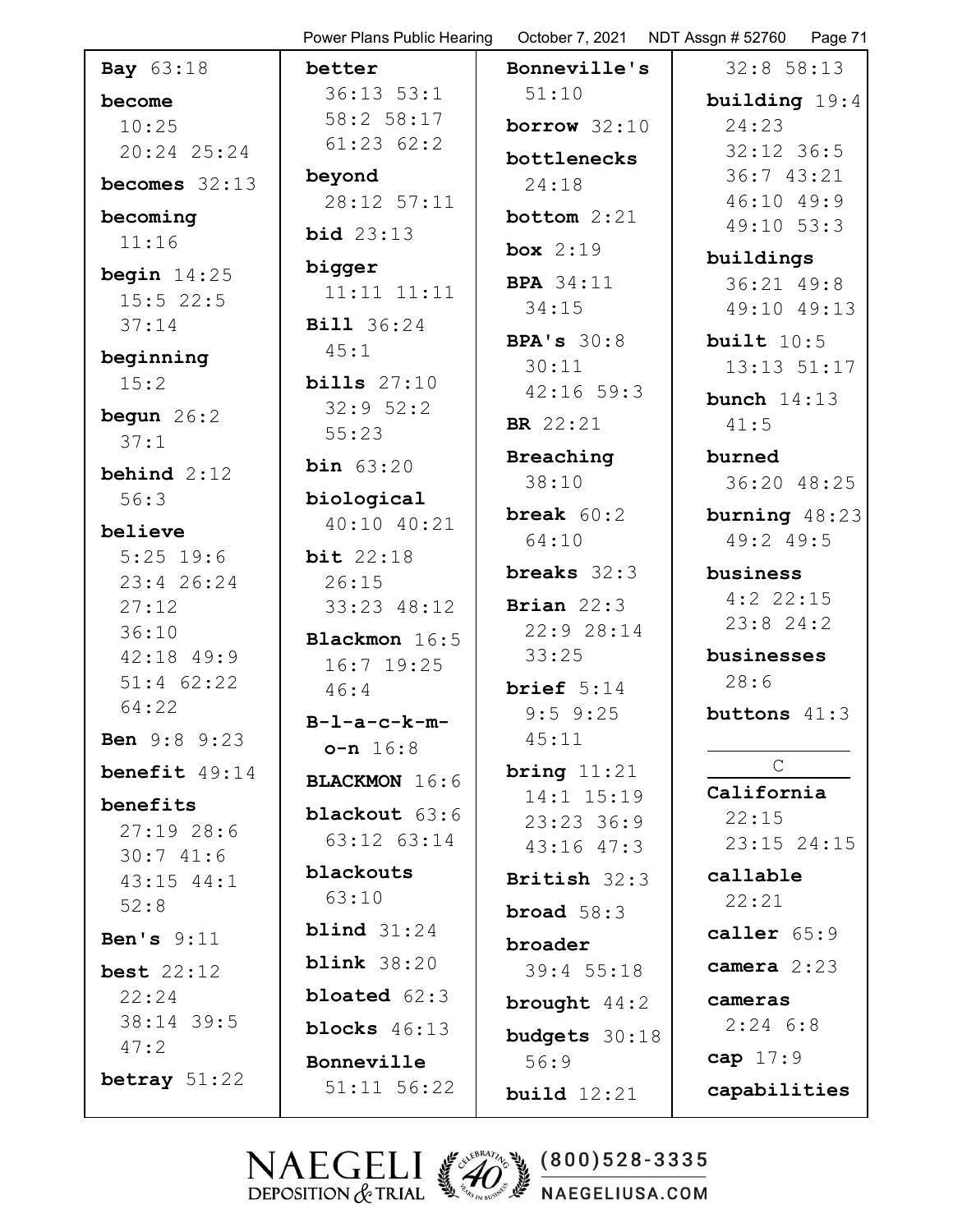|                 | Power Plans Public Hearing | October 7, 2021 | NDT Assgn # 52760   Page 72 |
|-----------------|----------------------------|-----------------|-----------------------------|
| 56:10           | cell 34:9                  | $50:10$ $53:7$  | charge $34:4$               |
| capacity 12:5   | cells $34:10$              | 53:11           | 40:6                        |
| 24:640:16       | CEO 22:10                  | 53:13           | charges                     |
| 44:5            |                            | 53:15           | 21:521:18                   |
| capital $23:14$ | certain $24:18$            | 53:17           | charging                    |
|                 | certainly                  | 59:15 60:1      | 22:12 34:1                  |
| car $21:5$      | $9:16$ $9:20$              | 60:5 60:19      | 34:6 43:20                  |
| $21:18$ 34:4    | $11:6$ $11:23$             | $60:24$ $61:1$  |                             |
| carbon $17:8$   | $12:9$ $14:8$              | $61:6$ $61:7$   | check $2:19$                |
| 17:20           | 25:13                      | $61:9$ $62:17$  | $7:22$ 7:24                 |
| 22:13           | 27:18                      | $63:1$ $64:9$   | 7:2565:8                    |
| 26:19           | $30:22$ $31:4$             | 64:17           | checking                    |
| 26:19           | <b>Chad</b> 2:11 3:8       | 64:19           | 64:21                       |
| 36:22 46:8      | $3:21$ 6:3 6:4             | $64:23$ $65:6$  | Chudy $50:8$                |
| 48:25           | $7:24$ 20:7                | 65:15           | 50:950:10                   |
| carbondiox      | $21:25$ 47:9               | 65:18 65:24     | $50:11$ $50:16$             |
| 49:2            | 59:16                      | challenge       |                             |
|                 | 62:22                      | 17:11           | $C-h-u-d-y$                 |
| carbon-free     | 64:12                      | challenging     | 50:16                       |
| 46:8            | $64:17$ $65:3$             | 53:24           | CHUDY 50:9                  |
| card 21:15      |                            |                 | 50:15                       |
| career 35:13    | <b>Chair</b> $3:8 \ 6:4$   | chance          | Church $29:5$               |
|                 | 6:77:15                    | 59:24           |                             |
| careful         | $7:16$ $7:24$              | 60:22           | circulated                  |
| 27:627:13       | $8:19$ $9:1$ $9:4$         | $62:20$ $65:11$ | 4:20                        |
| 44:13           | $9:22$ 14:19               | change          | circumstances               |
| carefully       | 19:2520:6                  | 16:14           | 38:23                       |
| $41:4$ 59:9     | 20:10                      | 25:18           | citizen 25:9                |
| cars $20:24$    | 20:14                      | $26:10$ 29:6    |                             |
| 21:9            | 20:16                      | 29:729:18       | citizens 9:19               |
| case $21:17$    | 21:20                      | 29:20           | $city$ 34:16                |
|                 | 21:25                      | $29:22$ 33:3    | 34:18                       |
| 59:21           | 24:25                      | $38:13$ 39:6    | civil $40:3$                |
| cases $13:19$   | 28:19                      | 52:22           | Clark $52:11$               |
| catastrophic    | 28:23 31:4                 | 54:19           |                             |
| 52:22           | $31:8$ 35:5                | 54:25 56:20     | clean $10:24$               |
| Cathryn         | $37:3$ $37:7$              | changed $51:25$ | $17:3$ $18:12$              |
| 50:8 50:9       | $37:9$ 39:15               |                 | $18:13$ $19:3$              |
| 50:950:15       | $43:1$ $44:25$             | changes $12:8$  | 19:5 19:16                  |
|                 | $45:5$ $47:7$              | changing        | 23:15                       |
| caused 39:7     | 49:20                      | 16:15           | 33:20                       |
| 53:23           | 49:23 50:5                 |                 | 36:24 43:6                  |
|                 |                            |                 |                             |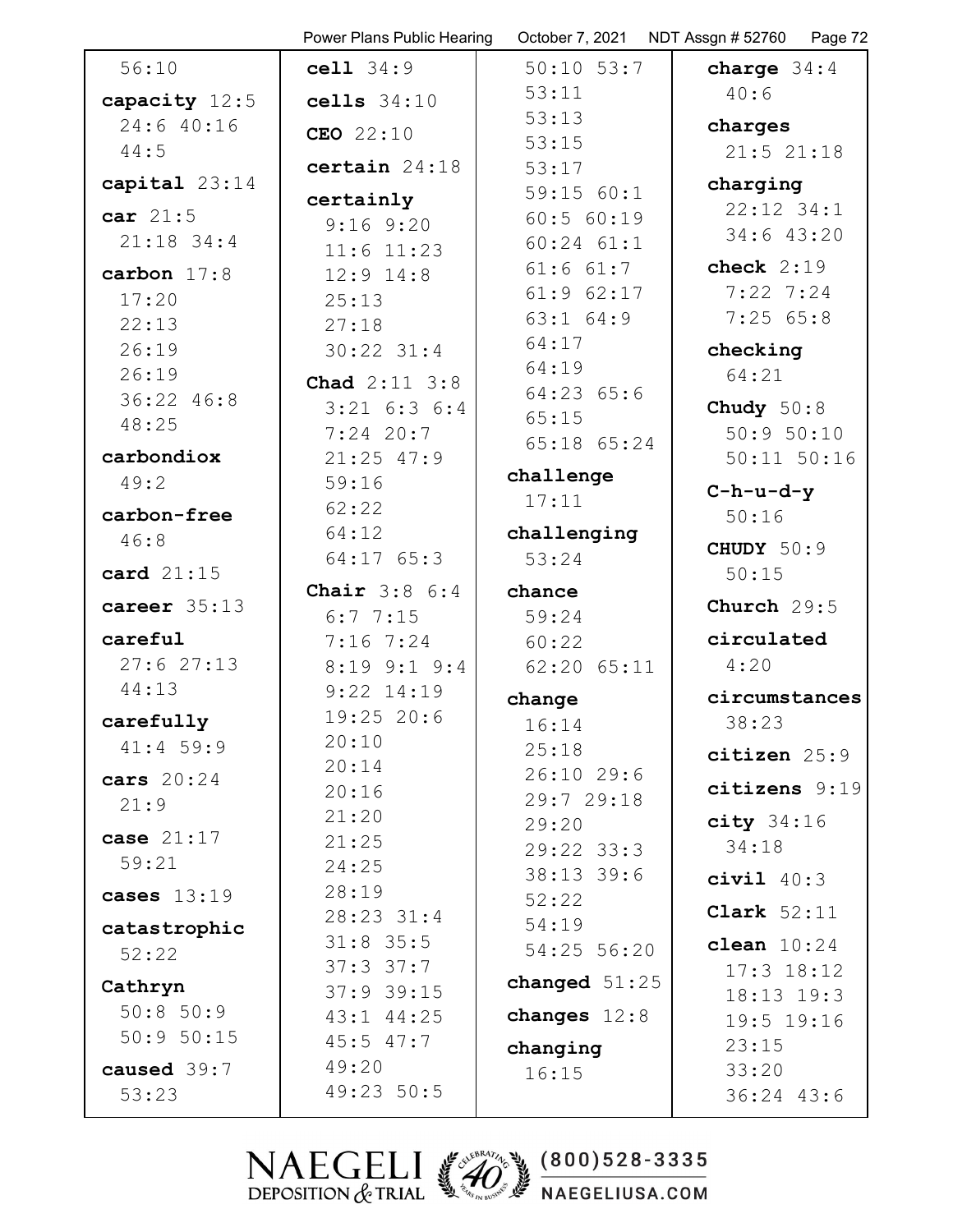|                 | Power Plans Public Hearing | October 7, 2021 | NDT Assgn # 52760<br>Page 73 |
|-----------------|----------------------------|-----------------|------------------------------|
| 43:949:5        | 50:20 53:19                | 46:19 47:6      | $31:24$ 32:7                 |
| $52:14$ $53:4$  | coals $49:2$               | 54:6 59:14      | 32:16                        |
| 58:3            |                            | commenters      | 32:25                        |
| clear $29:7$    | co-chairing                | 28:1            | 33:16                        |
|                 | 3:15                       |                 | $33:20$ $34:2$               |
| clearly         | code $6:14$                | commenting      | 44:3                         |
| 15:626:17       | $6:17$ 36:5                | 35:17           | commission                   |
| climate $16:13$ | codes $28:7$               | comments 4:15   | $47:16$ $48:2$               |
| 16:22           | 49:9                       | $5:1 \ 5:3$     | 48:6                         |
| 16:24           |                            | 5:55:15         |                              |
| 25:18           | cogeneration               | $8:21$ 9:9      | commissioner                 |
| 27:14           | 12:11                      | 15:23           | $22:8$ 25:5                  |
| 27:1629:5       | cold $55:4$                | 19:22           | 40:14                        |
| 29:7 29:18      | colleagues                 | 25:12           | commissioners                |
| 29:19           | 42:10                      | 27:25           | $32:18$ $52:13$              |
| 29:22           | collected                  | 28:14           | commitments                  |
| 29:23 30:8      |                            | 28:18           | 42:14                        |
| 31:17           | 14:11                      | 33:22           |                              |
| 38:13 39:6      | Columbia                   | 40:17           | committed                    |
| 50:23           | $31:20$ $32:3$             | 40:17           | 34:18                        |
| $50:25$ $52:9$  | 50:17                      | 42:11           | committee                    |
| 52:22           | combined 13:7              | 42:25           | 57:6                         |
| 54:18           | 34:13                      | 45:11           | committees                   |
| 54:23           | combustion                 | $45:15$ $46:4$  | 55:17                        |
| 54:24 54:25     | 35:17                      | 60:13           | common $11:1$                |
| climate-        |                            | 60:23           |                              |
| adjusted        | comes $12:4$               | 61:14           | 63:4                         |
| $50:23$ $54:21$ | 54:12 66:3                 | 62:16           | communicating                |
|                 | coming $2:18$              | 62:19           | 37:16                        |
| climb $12:25$   | $11:5$ $12:10$             | 62:20           | Community                    |
| climbing $13:3$ | 13:22                      | $62:21$ $64:6$  | 50:19                        |
| close $59:18$   | 21:10                      | 64:15           | Comparable                   |
| $c-1-o-y$ 53:18 | 30:24 39:16                | comments@       | 27:17                        |
|                 | commend 55:7               | 15:24           |                              |
| Club $29:4$     |                            | comments@nwco   | compared 51:9                |
| 31:18           | comment                    |                 | comparison                   |
| 35:16 50:17     | $4:14$ 5:15                | uncil.orgl      | 17:25                        |
| coal $11:2$     | 14:16                      | 5:17            | complete 32:4                |
| 21:721:12       | 21:19                      | Commerce 16:9   |                              |
| 41:741:23       | $27:11$ 36:6               | 58:24           | component                    |
| 41:24           | $37:21$ $44:24$            | commercial      | 38:2                         |
| coalition       |                            | 31:23           | comprehensive                |
|                 |                            |                 |                              |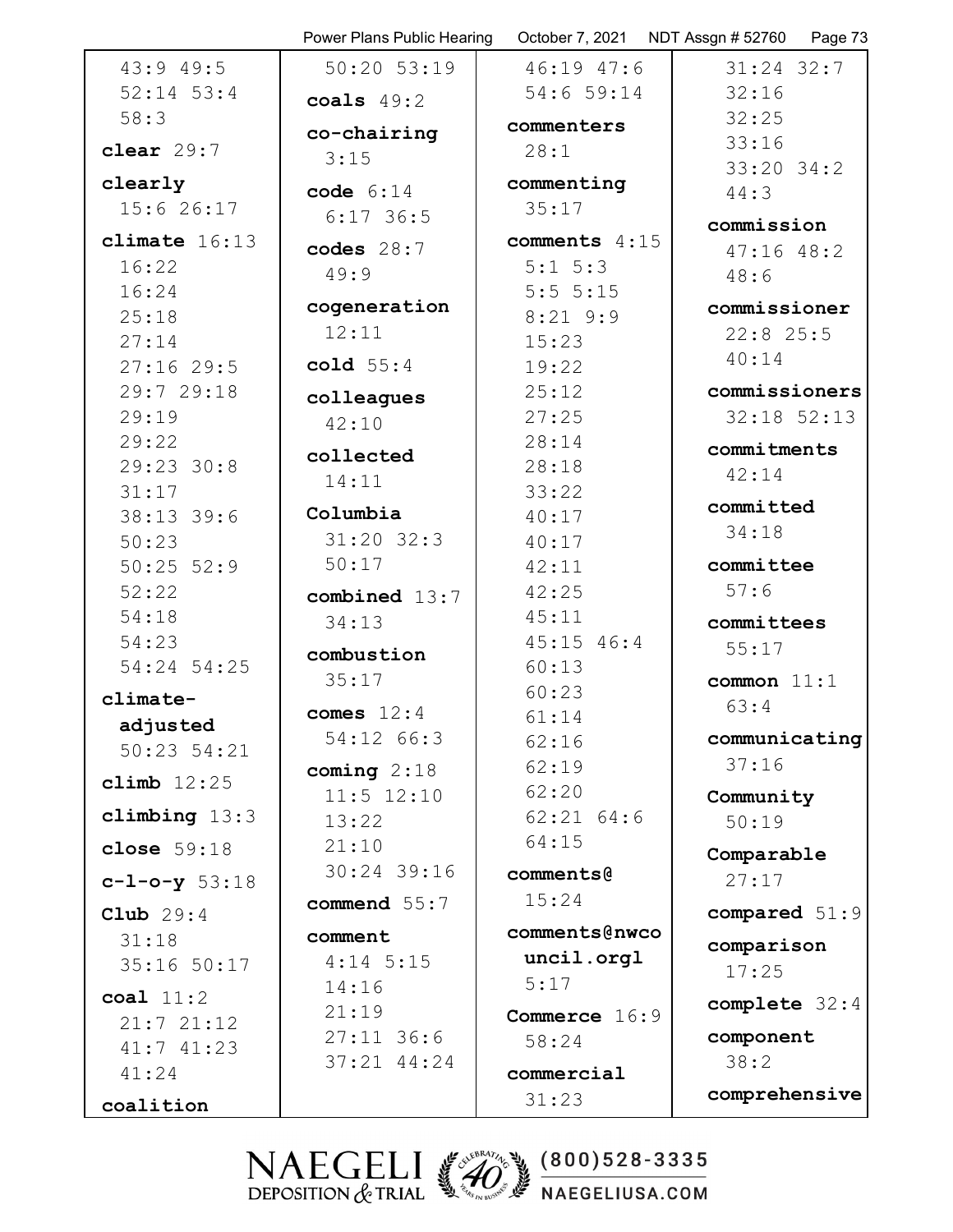|                        | Power Plans Public Hearing | October 7, 2021    NDT Assgn # 52760 | Page 74                          |
|------------------------|----------------------------|--------------------------------------|----------------------------------|
| 18:1                   | 65:3                       | $6:14$ 34:14                         | 11:16                            |
| conceptual             | conflicts                  | constraints                          | $13:11$ $18:7$                   |
| 23:2                   | 57:8                       | 28:16                                | 34:24                            |
| concern 20:22          | confused                   | construction                         | 35:21                            |
| 38:3                   | 22:18                      | 32:6                                 | $35:25$ $38:1$<br>$40:12$ $41:6$ |
| concerned              | congratulate               | consultation                         | 41:6 41:14                       |
| 48:12 51:6             | 53:20                      | 54:22 56:23                          | 41:16                            |
| 56:4 56:15             | Congress 10:7              | consumption                          | 42:16                            |
| 56:20                  | 27:7                       | 51:20                                | 49:14                            |
| concerns               |                            |                                      | 49:14                            |
| 16:18                  | connected<br>$7:18$ 20:4   | continue $44:4$<br>$46:21$ 52:5      | 49:18                            |
| 37:17                  | 21:23                      | 58:659:3                             | 49:25                            |
| 39:10                  |                            |                                      | 52:15                            |
| 45:16 55:20            | Conservancy                | continues                            | 56:12                            |
| conclude               | 50:18                      | 14:9 25:17                           | 57:19                            |
| $7:5$ 17:24            | conservation               | 38:24                                | $57:21$ $57:25$                  |
| 26:15                  | 4:74:8                     | continuing                           | costing $10:6$                   |
| 28:17 39:10            | 28:12                      | $25:14$ 26:3                         | costs 28:10                      |
| concludes              | 31:19                      | 26:13                                | 37:24                            |
| 31:2                   | 32:11                      | contracts                            | council                          |
|                        | 32:13                      | 42:7 42:21                           | $2:11$ $3:11$                    |
| conclusion             | 32:19                      | controls 3:3                         | $3:13$ 4:7                       |
| 17:21 58:25            | 36:15                      |                                      | 4:104:14                         |
| conditions             | 36:19                      | converting<br>14:4                   | $4:23$ $4:25$                    |
| 38:12                  | 51:19                      |                                      | 5:65:19                          |
| 38:14 40:21            | 51:22 55:25                | $\text{cool}$ $64:2$                 | 10:13                            |
| conduct                | consider                   | Coos $63:18$                         | 10:14                            |
| $6:15$ $6:17$          | 43:24                      | core $38:12$                         | 10:18                            |
| 10:14                  | 56:12                      | 59:2                                 | 12:19                            |
| conducted              | $57:24$ 59:9               | corp $42:1$                          | 15:21                            |
| $6:14$ 57:5            | consideration              |                                      | $16:10$ $19:7$                   |
| conducting             | 44:13 58:21                | Corps $40:3$                         | 19:12                            |
| 4:14                   | consideration              | correct 2:13                         | 19:23 25:6                       |
|                        | 54:19                      | corrected                            | 25:13                            |
| conference             | considered                 | 59:20                                | 25:16                            |
| 3:21                   | 5:6                        | corridor                             | 25:20 26:1                       |
| confident              | consistency                | 24:13                                | 26:326:8                         |
| 37:22                  | 16:21                      |                                      | 26:13                            |
| $\texttt{confirm}$ 7:6 |                            | cost 10:15                           | 26:24 27:6<br>27:12              |
|                        | consistent                 | 11:15                                |                                  |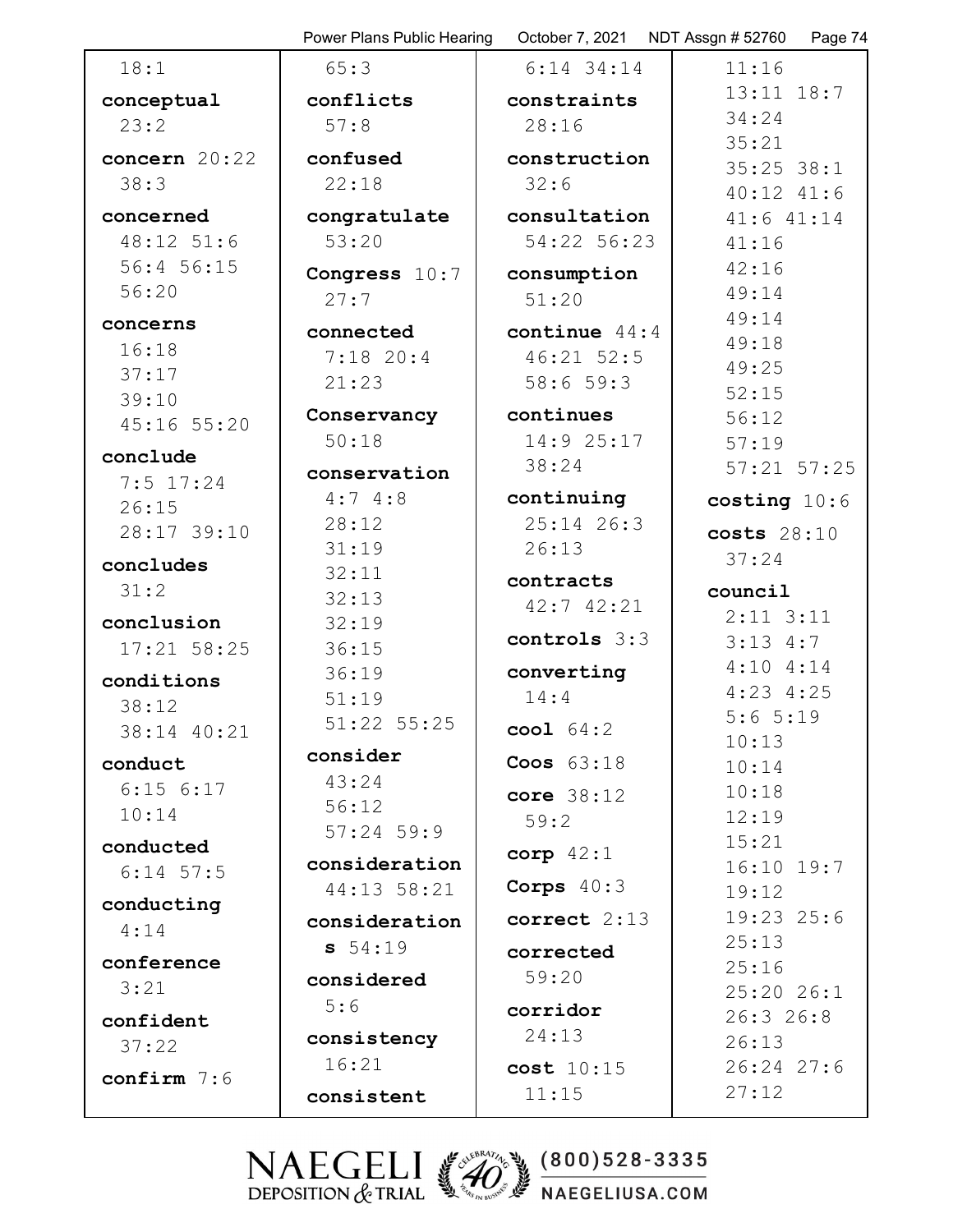|                   | Power Plans Public Hearing |                | October 7, 2021    NDT Assgn # 52760    Page 75 |
|-------------------|----------------------------|----------------|-------------------------------------------------|
| 27:22             | $61:2$ $62:6$              | customer-side  | decade $11:4$                                   |
| $31:19$ 36:5      | course                     | 52:18          | 45:21                                           |
| 38:18             | $14:15$ $15:3$             | customer-      | decarb                                          |
| 43:13             | $21:11$ 48:4               | sided $59:7$   | 17:19                                           |
| 45:12             | 51:1666:3                  |                | $17:20$ $18:2$                                  |
| 46:21             |                            | cuts $30:14$   | 18:22 19:8                                      |
| 50:22             | court $15:8$               |                |                                                 |
| 51:21             | 15:11                      | $\mathbb D$    | decarbonizati                                   |
| 51:22             | 28:24 31:9                 | Dalles $24:14$ | on $17:18$                                      |
| 52:25             | cover $60:14$              | Dam 40:18      | 17:21                                           |
| $53:21$ $54:1$    | covers $5:25$              | dams $21:10$   | 17:25                                           |
| 55:755:17         | <b>CPACER</b> 33:21        | 36:17          | 18:10                                           |
| 56:756:11         |                            | 38:10          | 19:20                                           |
| $57:24$ 58:6      | crafted 46:5               | 38:19 40:7     | 29:12                                           |
| 58:12             | created 23:16              | 40:7 40:11     | 29:14                                           |
| $58:25$ 59:8      | 40:19                      | 40:13          | 34:20 39:1                                      |
| 62:13             | creating                   | 40:22          | $52:20$ 58:7                                    |
| 64:15 66:7        | 43:18                      | 41:14          | 58:9 58:10                                      |
| Councilmember     |                            | $41:22$ $42:2$ | 58:16                                           |
| 16:6              | creative $24:7$            | 50:362:7       | decarbonize                                     |
| councilmember     | crisis $13:5$              | 62:12          | 29:10                                           |
| $s$ 4:21          | 38:8                       | data $17:1$    | decarbonized                                    |
| 16:748:7          | critical 30:7              | $40:20$ $41:4$ | 56:14                                           |
| 53:14             | 42:20                      | 55:13          | decarbonizing                                   |
|                   | $51:17$ $54:13$            | 55:14 57:20    | 45:23                                           |
| council's         | cross-cascade              |                |                                                 |
| $3:19$ $3:24$     | 24:9                       | date $46:9$    | decarbs $17:23$                                 |
| $5:11 \quad 6:14$ |                            | dates $11:5$   | decided 58:14                                   |
| $6:24$ 16:13      | current 38:23              | day 11:18      | decision 5:7                                    |
| $17:25$ $18:3$    | $43:17$ 56:9               | 22:12          | decisions                                       |
| 18:745:18         | currently                  | 22:24          | $10:9$ 16:17                                    |
| $53:21$ $54:8$    | 20:427:6                   | $22:24$ $32:1$ | $25:24$ 54:2                                    |
| 55:19             | 40:15                      | $32:1$ $32:1$  |                                                 |
| 56:21 58:16       | customer                   | 32:2           | decline 22:20                                   |
| counter 39:3      | 52:11                      |                | declined                                        |
| country 44:21     |                            | days $23:21$   | 58:14                                           |
| $45:24$ 52:3      | customers                  | deal 27:18     | decreased                                       |
| 55:24             | 10:623:12<br>23:23:30:6    | $27:20$ 39:6   | 30:23                                           |
| couple            | $30:10$ 42:6               | 63:9           |                                                 |
| 45:11             | $51:11$ $52:7$             | death 29:9     | decreasing                                      |
| $45:16$ $49:3$    | 52:12                      | debates 31:22  | 11:14                                           |
|                   |                            |                | deep $17:20$                                    |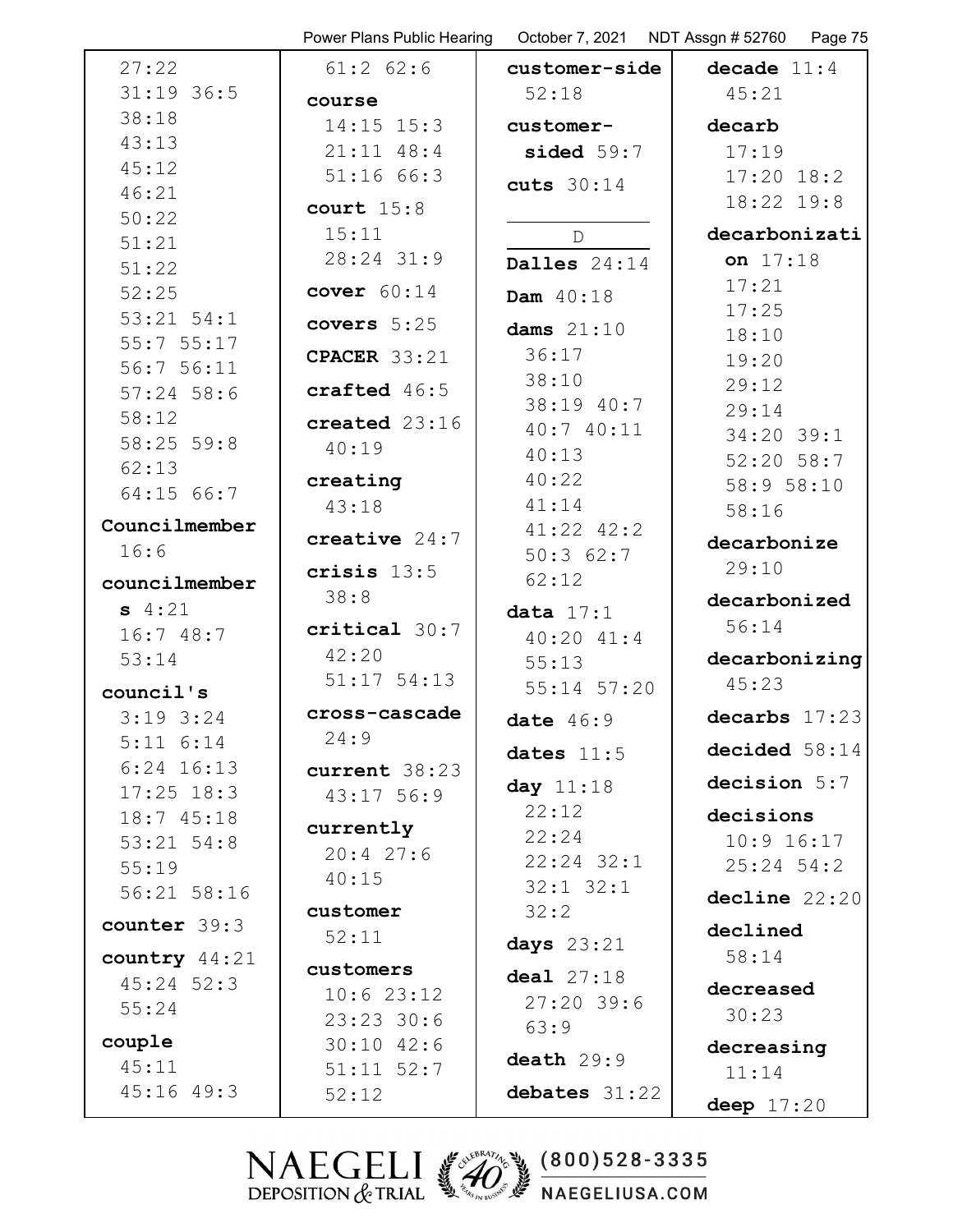| $17:23$ $18:4$<br>18:9 40:11 |  |
|------------------------------|--|
| deeper $17:7$                |  |
| default 22:25                |  |
| defender 42:9                |  |
| deficiency                   |  |
| 19:6                         |  |
| definition                   |  |
| 43:18                        |  |
| deliberation                 |  |
| 56:23                        |  |
| deliver 42:16                |  |
|                              |  |
| demand                       |  |
| 10:16                        |  |
| 12:24 13:3<br>13:11          |  |
| 18:15                        |  |
| 18:20                        |  |
| 18:23                        |  |
| 19:11                        |  |
| 19:19 21:2                   |  |
| 22:11                        |  |
| 22:18                        |  |
| 22:19                        |  |
| 22:21 23:<br>1               |  |
| 23:5 23:16                   |  |
| 23:17                        |  |
| 25:18                        |  |
| 26:11 27:2                   |  |
| 27:25 28:3                   |  |
| 28:12                        |  |
| 29:16                        |  |
| 29:21                        |  |
| 29:24                        |  |
| 33:12 34:6                   |  |
| 34:21 36:9                   |  |
| 44:3 46:17                   |  |
| $52:16$ $55:2$               |  |
| $57:1$ $57:4$                |  |

Power Plans Public Hearing October 7, 2021 NDT Assgn # 52760 Page 76 57:5 57:7 57:11 58:19 59:5 **demonstrated** 44:22 **Department** 16:9 58:24 **departmentali zation** 59:11 **departmentiza tion** 10:24 **depend** 51:11 **Depending** 7:8 **deploy** 47:2 **deployable** 13:11 **deployment** 44:18 **depth** 41:9 **deputy** 40:4 **DER** 44:13 44:23 **DERs** 43:16 43:24 44:6 44:8 44:18 **desert** 61:21 **despite** 30:25 **destroying** 61:21 **destroys** 24:14 **destruction** 29:9 50:2 50:4 **determine** 47:1

**devastating** 48:15

**develop** 4:8 55:15

**developed** 17:1 40:24 61:25

**developers** 43:11

**developing** 19:8 19:17

**development** 18:14 19:23 26:9 27:14 31:2 41:1 44:14

**developments** 17:14

**develops** 19:12 **Devlin** 5:21 **devoted** 5:16 **D-i** 43:4 **dialed** 7:7 **difference**

49:4 **differences**

28:9 **different**

10:22 39:18 41:22 54:24 **digest** 46:24 **diminished** 30:1 **direct**

10:14 52:13 **directly**

43:10 44:21

**director** 53:18

**directs** 10:18

**disappointed** 58:5

**disappointing** 57:3

**disaster** 24:8

**disasters** 50:25

**discourage** 62:19

**discussed** 55:10

**discussion** 26:8

**Dise** 43:2 43:2 43:3 43:4

**dispatch** 11:16

**disruption** 28:9 53:22

**distribute** 34:6 47:2

**distributed** 34:22 34:23 43:16 43:19 52:19 59:6 **distribution**

44:1 57:12

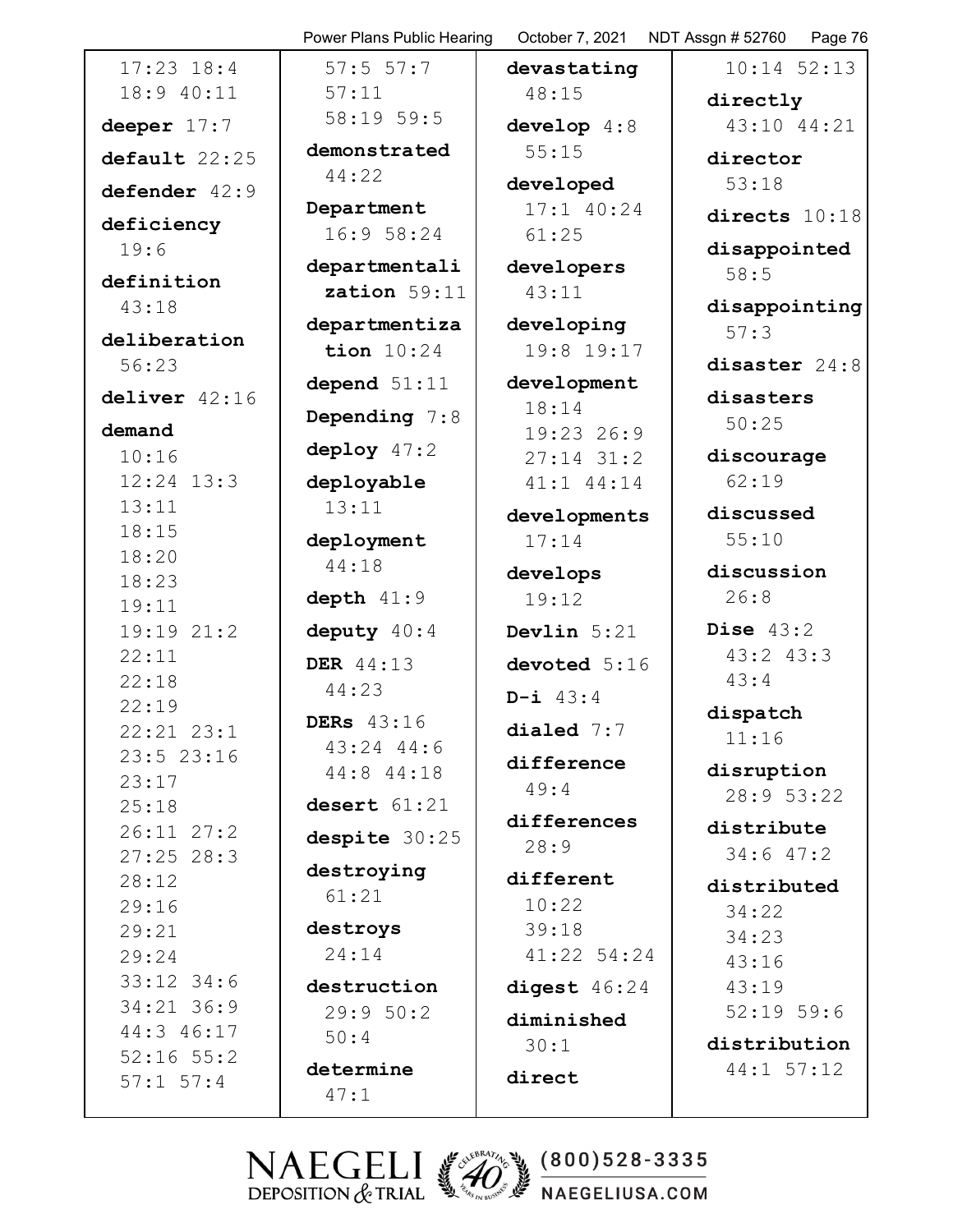|                      | Power Plans Public Hearing | October 7, 2021 | NDT Assgn # 52760<br>Page 77 |
|----------------------|----------------------------|-----------------|------------------------------|
| district 40:4        | 27:11                      | $27:22$ 45:16   | effective                    |
| diversity            | 29:11                      | early $8:17$    | 18:752:15                    |
| 55:9                 | 29:25                      | $8:23$ 41:7     | effectively                  |
| document             | 38:19                      | 41:21           | 27:1                         |
| 14:14 42:22          | 45:17                      | 41:22           | effectiveness                |
|                      | $45:17$ $51:4$             | 41:25           | 56:12                        |
| documentary          | $51:7$ $51:24$             | 42:24           |                              |
| $61:17$ $61:23$      | 52:25                      | 46:1954:4       | effects 35:18                |
| documentation        | 53:22                      | easier 23:7     | 38:11                        |
| 41:20                | 54:17                      | 23:16           | efficiency                   |
| documents            | 55:11                      | $32:15$ $33:17$ | 10:17                        |
| 14:12                | 56:15                      | EB $22:12$      | 12:17                        |
| $\log 3:4$           | 56:24<br>$57:13$ 58:7      |                 | $12:19$ $13:9$               |
|                      | 59:1                       | ebonical $42:6$ | 18:8 18:14                   |
| $dollar$ 27:9        |                            | echo $25:12$    | 18:20                        |
| dollars              | drain $63:21$              | 27:25           | 19:10                        |
| $10:6$ $41:1$        | driven                     | 28:13           | 19:19                        |
| Don 63:3             | $11:13$ 26:18              | 33:25           | $27:25$ 28:3                 |
| done 9:8 24:3        | driving $11:17$            | 39:16           | 29:16 30:1<br>$30:5$ 30:12   |
| 38:8 39:1            | 21:8                       | 45:11 45:15     | 30:14                        |
| 58:8 66:6            | drop $36:4$                | eco $21:9$      | 30:15                        |
| double               | dropped 36:3               | economic 30:7   | 30:18                        |
| 18:19                |                            | 42:12           | $30:21$ $32:5$               |
| $34:10$ 36:2         | drops $36:1$               | $43:15$ 52:4    | 32:8 32:14                   |
| 46:8 64:21           | dual $63:7$                | 52:8            | 33:17                        |
| Douglas $5:20$       | due $4:18$                 | economical      | 33:19 40:9                   |
|                      | $29:24$ 46:9               | $10:11$ $11:3$  | 41:8 45:19                   |
| <b>DPA's</b> 56:16   | during $4:1$               | 37:24           | $51:7$ $51:9$                |
| 56:17 56:18          | $7:1$ 16:1                 | 41:12           | 51:12                        |
| draft $2:10$         | $22:22$ $24:6$             | $41:18$ $44:16$ | 51:15                        |
| $3:19$ 4:13          | 24:930:2                   | economics       | $51:23$ $52:6$               |
| $4:15$ 5:1 5:5       | $32:2$ $33:11$             | $40:10$ $40:21$ | $55:22$ 56:2                 |
| $5:8$ 5:9 5:16       | $37:18$ 66:8               | economy $19:19$ | 56:5 56:13<br>56:17          |
| 16:12                | Duwamish                   | 26:21 56:14     | 58:19 59:3                   |
| 16:21                | 47:24                      |                 |                              |
| $16:24$ 17:3         |                            | economywide     | efficient                    |
| $18:4$ 18:6<br>18:16 | dynamic 37:18              | $17:5$ $17:9$   | $10:11$ $11:3$               |
| 18:19                |                            | effect          | 44:16                        |
| 18:21 18:25          | $\mathbf E$                | 29:22           | efficiently                  |
|                      | earlier 25:13              | 42:23 56:1      | 46:1                         |
|                      |                            |                 |                              |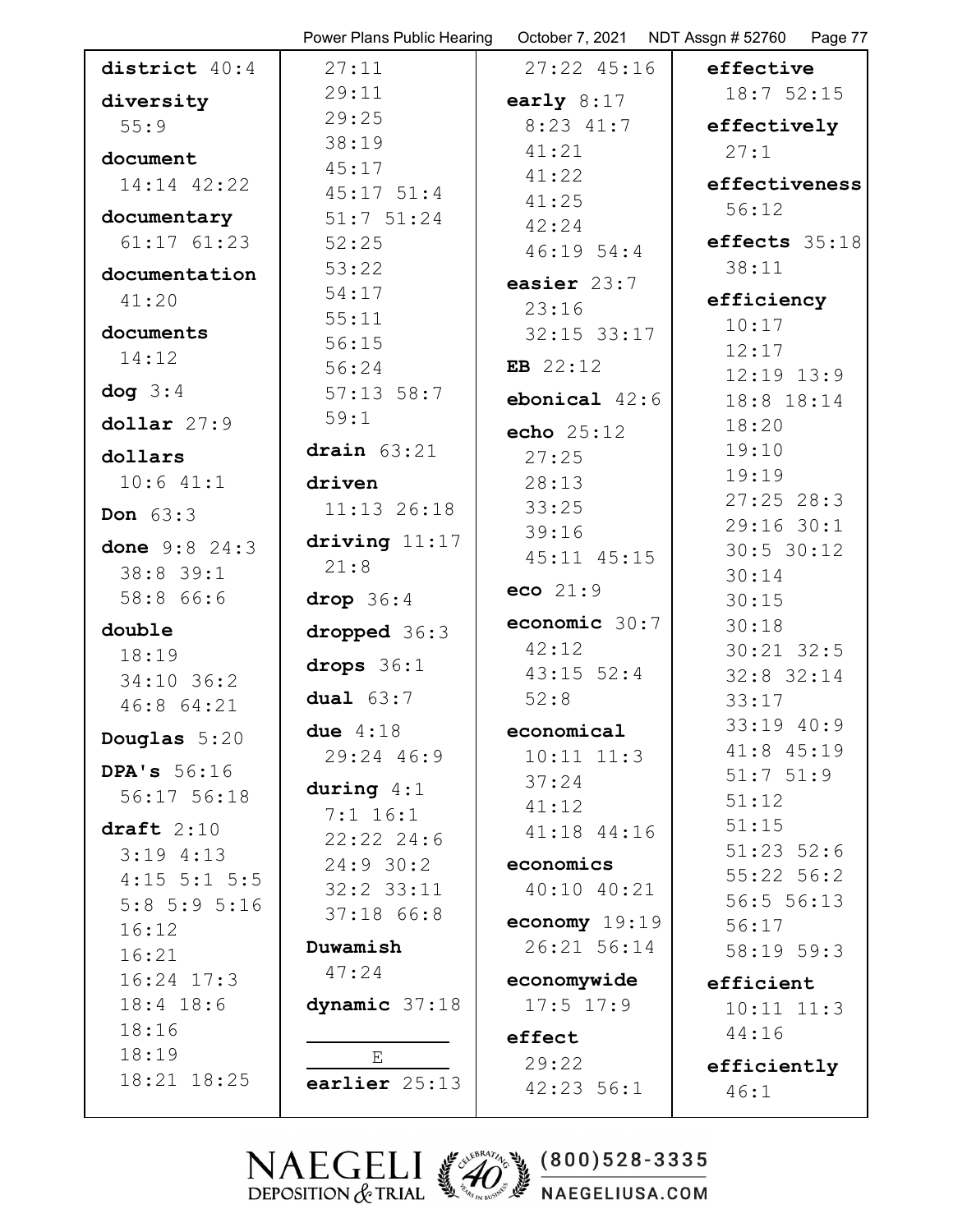|                | Power Plans Public Hearing | October 7, 2021 | NDT Assgn # 52760<br>Page 78 |
|----------------|----------------------------|-----------------|------------------------------|
| effort $51:20$ | 38:11                      | 25:16 26:13     | $32:8$ 32:14                 |
| efforts 16:16  | else $8:15$ $9:2$          | energies $62:4$ | 32:15                        |
| $23:24$ 39:4   | 32:14                      |                 | 32:18                        |
| 39:6 58:13     | 59:1660:6                  | energy<br>10:14 | 32:20                        |
| $e-i-n-k-e$    | 60:964:14                  | 10:16           | 32:21                        |
| 31:14          | email $60:15$              | 10:24           | 32:24                        |
|                | 65:12                      | $11:12$ $12:3$  | 33:10                        |
| EIS 40:9       |                            | $12:5$ $12:7$   | 33:12                        |
| either $9:9$   | embargos                   | 12:16           | 33:14                        |
| 21:23 65:12    | 31:21                      | 12:17           | 33:15                        |
| electric       | emergencies                | 12:18           | 33:16                        |
| $4:9$ 13:3     | 22:22                      | $12:22$ $13:4$  | 33:21                        |
| 13:17          | emission 17:7              | $13:9$ $16:8$   | 34:22                        |
| $13:20$ $14:8$ | 34:17 48:24                | 16:21           | 34:23                        |
| 19:1 19:14     |                            | $16:23$ $17:5$  | 35:20                        |
| $20:24$ 21:5   | emissions                  | 18:8 18:11      | $35:22$ 36:9                 |
| 21:921:15      | 13:16                      | 18:14           | 36:12 41:8                   |
| 21:18          | 13:19                      | 18:20           | 43:7 43:11                   |
| $22:10$ $23:5$ | 13:21<br>13:22             | 19:10           | 43:16                        |
| 33:33:7        | $13:24$ $14:3$             | 19:10           | $43:17$ $44:6$               |
| 34:12          | $14:7$ $14:9$              | 19:15           | 45:10<br>45:19 46:5          |
| 34:12 36:9     | $17:8$ 17:9                | 19:18 21:2      | 46:13 47:2                   |
| 43:10 45:23    | $18:5$ 22:13               | 21:721:10       | 48:19 51:7                   |
| electrical     | $34:19$ 39:3               | 21:18           | $51:9$ $51:15$               |
| 46:1 46:7      | 39:752:23                  | $23:15$ $25:9$  | 51:18                        |
| electricity    | emitting                   | 25:10           | 51:19                        |
| $11:9$ $12:4$  | 36:22                      | 25:25           | 51:20                        |
| 12:16          |                            | 26:20           | $51:23$ $52:6$               |
| $12:24$ $17:4$ | employment                 | 27:14           | 52:14                        |
| 18:12 19:3     | 30:652:8                   | 27:16           | 52:16                        |
| 19:5 19:16     | enacted                    | $27:24$ 28:2    | 53:19                        |
| 25:15          | $17:4$ $17:7$              | 28:4 29:16      | 54:18                        |
| 26:10 54:15    | $17:8$ 17:9                | 29:17 30:1      | $55:22$ $56:1$               |
| electrificati  | encourage                  | $30:3$ 30:5     | 56:556:13                    |
| on 26:21       | 52:25                      | 30:12           | $56:17$ $57:2$               |
| 34:8 43:21     | $55:16$ 56:6               | 30:13           | 57:14                        |
| 46:9 52:19     | 58:21                      | 30:14<br>30:17  | 57:15                        |
|                | encouraged                 | 30:21           | 57:16                        |
| elements       | 26:1                       | 30:25           | 57:19                        |
| 54:23          |                            | $31:24$ 32:5    | $57:25$ 58:3                 |
| eliminate      | encouraging                |                 | 58:10                        |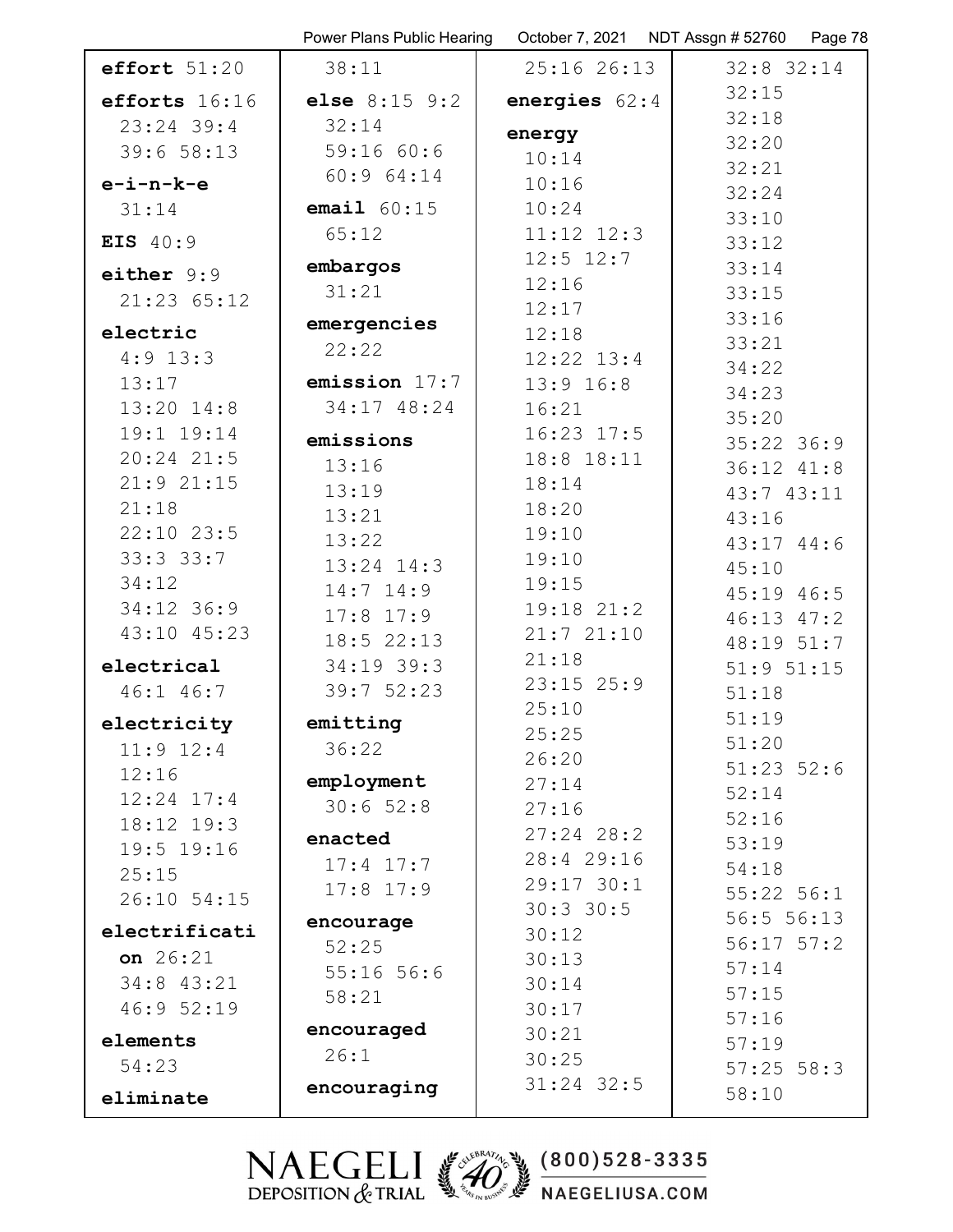|                 | Power Plans Public Hearing | October 7, 2021 NDT Assgn # 52760 | Page 79             |
|-----------------|----------------------------|-----------------------------------|---------------------|
| 58:18           | 51:2                       | 65:1666:11                        | extensive           |
| 58:19           | equity                     | everyone's                        | 38:25 46:6          |
| 58:20 59:3      | 16:17                      | 15:18                             | extinction          |
| 62:9 62:11      | 25:21                      | everything                        | 38:21               |
| $62:12$ $63:7$  | 25:23                      | $32:14$ $33:17$                   | extra $62:16$       |
| 64:5            | 51:13                      | evolved $46:21$                   | 62:19               |
| engaged $4:10$  | $54:19$ 55:9               |                                   | extreme $24:21$     |
| engagement      | 55:12 55:19                | <b>EVs</b> 36:16                  | 55:4                |
| 26:14 50:19     | <b>era</b> $26:18$         | examples                          |                     |
| engineer $40:3$ | especially                 | 32:19                             | eye $20:8$          |
| 40:4            | 16:12 23:9                 | exceed $34:19$                    | $\mathbf{F}$        |
| Engineers       | $52:16$ $61:15$            | exclude 39:7                      | faces $6:8$         |
| 40:4            | establish $7:9$            | excuse $15:7$                     | facilitate          |
| enjoy $52:2$    | 58:8                       | exist $10:3$                      | 62:15               |
| enormous 24:1   | Eugene $21:4$              | existing                          | <b>fact</b> 30:25   |
| enrichments     | <b>EV</b> $36:3$           | 55:12                             | factors 46:25       |
| 40:11           | evaluate                   | expand $25:17$                    | failure 29:8        |
| ensure $52:9$   | 19:18                      | expect 6:16                       |                     |
| ensuring        | evening                    | $12:25$ $13:16$                   | fair $53:4$         |
| 44:15           | $31:6$ 35:11               | expected                          | fallen $57:22$      |
| entire          | $37:5$ 37:14               | 13:18 44:11                       | falling 35:21       |
| 23:20           | 37:21                      |                                   | falls $51:4$        |
| 26:21 45:24     | 39:11 45:1<br>47:653:14    | expecting<br>13:13                | familiar            |
| environment     | 59:17 65:21                | expensive                         | 25:23               |
| 48:16 49:1      | events                     | 11:16                             | fashion 8:2         |
| 50:2            | 24:21 55:4                 | experience                        | <b>fast</b> 35:21   |
| environmental   | everybody                  | 41:19                             | fastest 36:21       |
| 16:16           | $9:14$ 15:19               | explained                         |                     |
| $20:21$ $31:19$ | 65:3 65:25                 | 17:22                             | feasibility<br>40:8 |
| environmental   | everyone                   |                                   |                     |
| ist 47:20       | 3:96:12                    | explicitly<br>25:21               | federal $10:10$     |
| equipment       | 15:10                      |                                   | 41:11               |
| 28:7            | 15:12                      | express 37:16                     | feel 37:22          |
| equipped 19:2   | $15:15$ 31:6               | 54:5                              | 39:5 58:15          |
| equitable       | $37:6$ 37:14               | extend $37:17$                    | fellow $3:16$       |
| 44:16 52:9      | 38:4 38:7                  | extended                          | 5:19                |
|                 | $60:12$ $62:19$            | 16:25                             | fighting 29:5       |
| equitably       |                            |                                   |                     |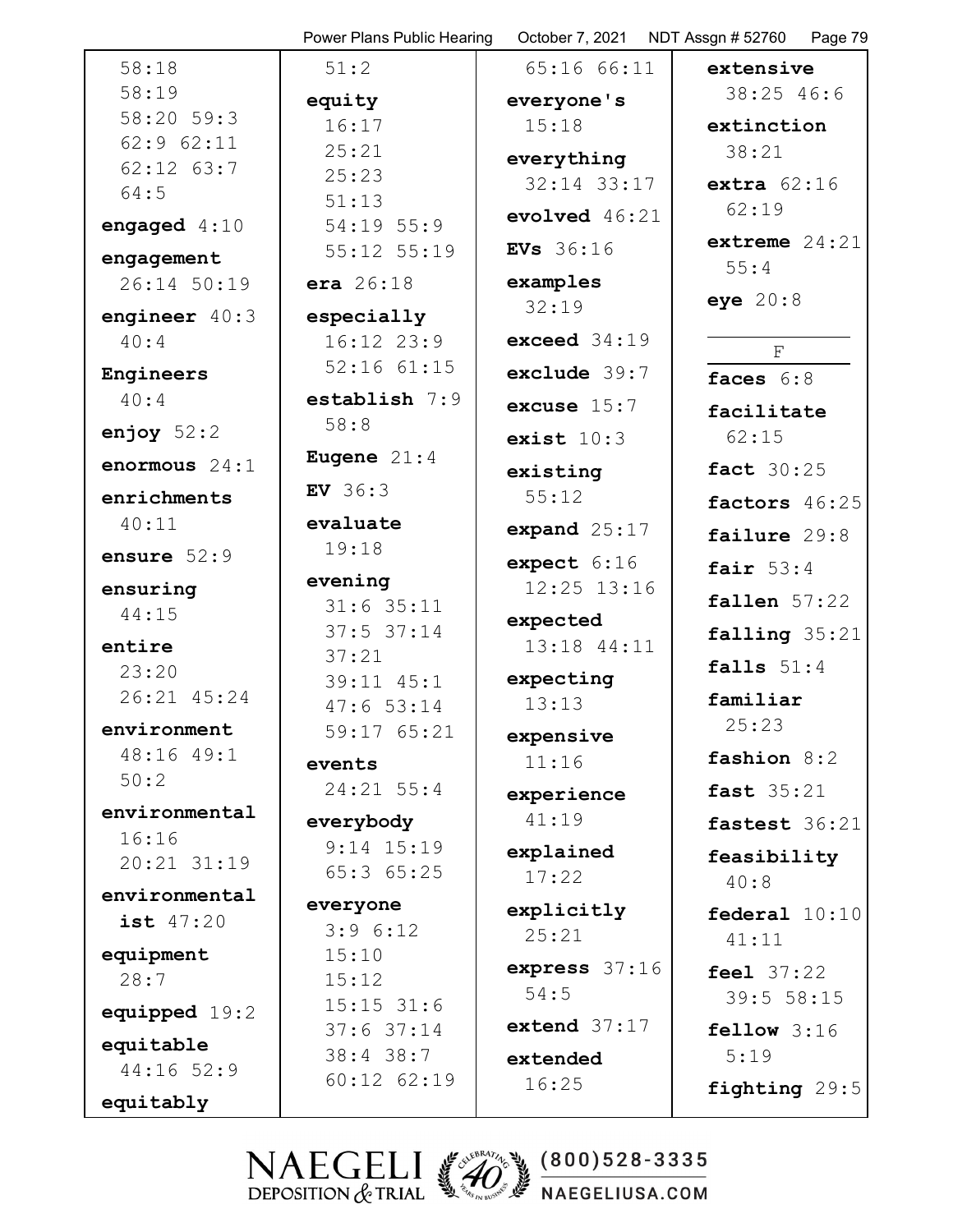|                          | Power Plans Public Hearing   | October 7, 2021       | NDT Assgn # 52760<br>Page 80 |
|--------------------------|------------------------------|-----------------------|------------------------------|
| figured 39:19            | 36:3                         | 11:10                 | 30:20 30:21                  |
| final $5:7$              | flat $13:2$                  | 18:12 19:5            | future                       |
| 16:19                    | flex $23:16$                 | 19:16                 | $10:16$ $12:1$               |
| 17:13                    | $34:1$ 34:5                  | 21:12                 | $13:16$ $14:7$               |
| $17:24$ 19:9             | FlexCharging                 | 36:21<br>$42:24$ 63:4 | 51:18 55:15                  |
| 19:24                    | 22:10                        | 63:25                 |                              |
| 26:25                    |                              |                       | G                            |
| 27:11                    | flexibility<br>22:11         | Foundation            | gallons 63:25                |
| 46:19 58:22              | $22:21$ $23:5$               | 50:18                 | gap 55:13                    |
| finalizing               | $23:17$ 58:3                 | founder $22:10$       | gas $12:11$                  |
| 59:2                     |                              | 40:18                 | $17:6$ 18:5                  |
| finally $27:21$          | focus $16:20$<br>23:22 45:19 | framework             | 24:11                        |
| 58:5559:8                |                              | 55:15                 | 36:20                        |
| finance $33:19$          | focused 10:15                | frequently            | 36:21 39:7                   |
| financial                | 10:16                        | 13:11                 | 48:3 48:14                   |
| 24:1 32:13               | folks $2:23$                 | front $32:22$         | 48:14                        |
| finding $57:10$          | 7:18                         | frozen $17:2$         | 52:2363:5                    |
|                          | forecast                     |                       | general                      |
| finish $61:10$           | $13:18$ $14:5$               | fruit $32:5$          | $2:17$ 12:2                  |
| fire $24:14$             | 35:23                        | fuel $17:8$           | generally                    |
| first $4:2$              | 36:10 36:12                  | 34:9 34:10            | 13:3                         |
| $16:3$ $16:3$            | form $63:15$                 | 36:24 63:25           | generated                    |
| 19:7 20:23               | 65:13                        | fueled $11:2$         | 12:7                         |
| 44:3 45:12               | format $54:6$                | fuels $11:10$         | generates                    |
| 53:20                    | forms $21:12$                | 18:12                 | 12:15                        |
| firsthand                | 42:1764:5                    | $18:13$ $19:5$        | qeneration                   |
| 43:15                    | forth $13:6$                 | 19:5 19:16            | $11:9$ $11:10$               |
| fish $21:11$             | 28:1741:9                    | 21:13<br>42:24        | 11:12                        |
| 38:12                    | $41:16$ $41:18$              | 48:14                 | $11:21$ $12:4$               |
| 38:13                    | forward                      | 48:18 63:5            | 12:10                        |
| 38:15 38:20              | $9:16$ $9:20$                | full $15:7$           | 12:21                        |
| <b>five</b> $4:9$ $7:18$ | 14:17                        | 15:22                 | $52:19$ 59:6                 |
| $10:19$ $11:1$           | 19:21                        | 42:23                 | generator                    |
| $14:6$ $15:15$           | $19:22$ $26:2$               | 56:13 63:21           | 33:9                         |
| $47:23$ $65:1$           | 26:527:24                    | fully 29:8            | gentlemen                    |
| five-year                | $36:6$ $42:21$               |                       | 16:2                         |
| 33:6                     | 55:655:19<br>59:23           | fund $51:12$          | getting                      |
| fixed $36:1$             |                              | funding               | 13:737:23                    |
|                          | fossil                       | 27:730:12             |                              |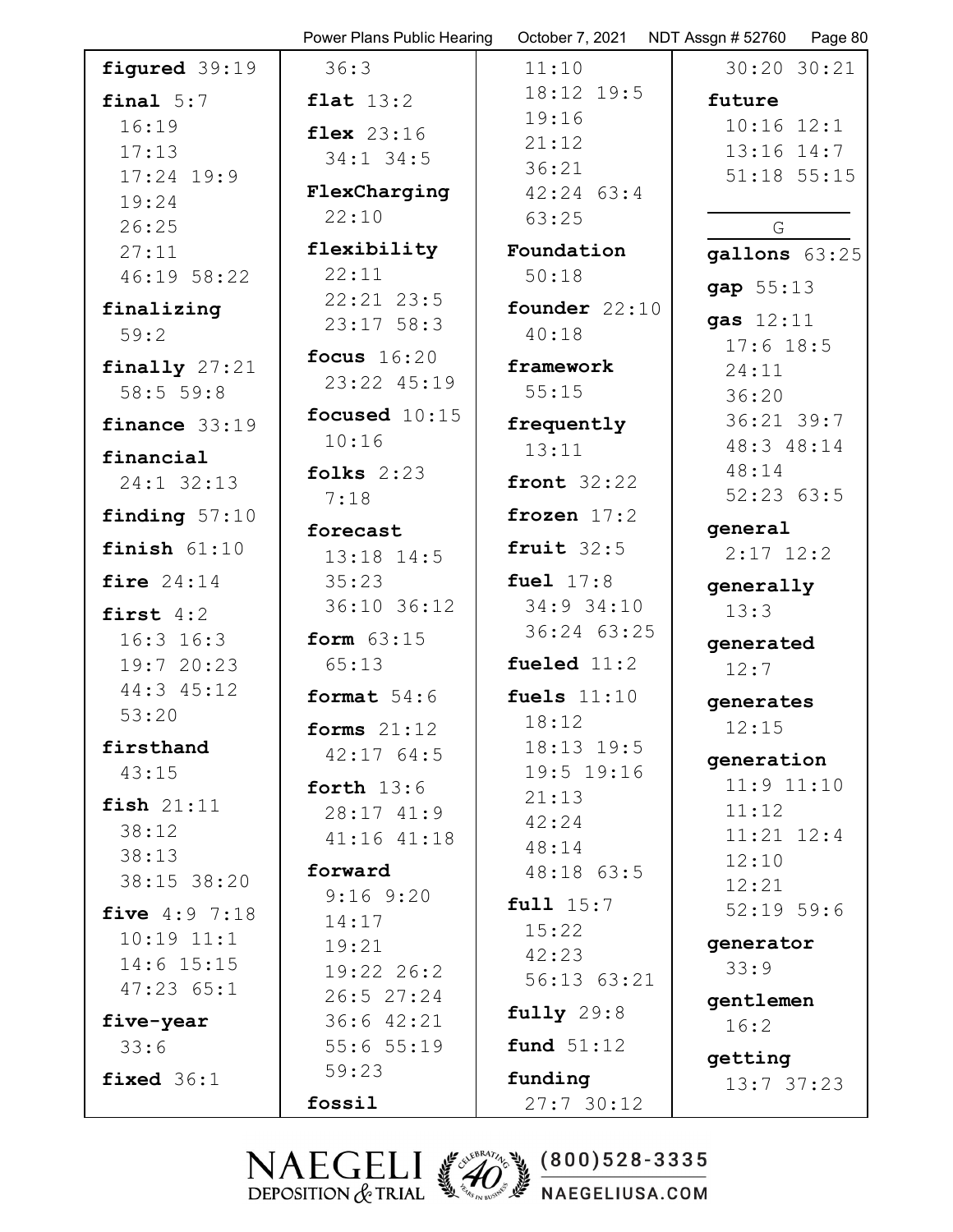|                           | Power Plans Public Hearing | October 7, 2021 | NDT Assgn # 52760<br>Page 81 |
|---------------------------|----------------------------|-----------------|------------------------------|
| given $38:16$             | greenhouse                 | 30:15           | $4:5$ 4:15                   |
| 44:17                     | $17:6$ 18:5                | hand $26:20$    | $4:17$ $4:18$                |
| $47:23$ 55:6              | 39:752:23                  | 34:9 34:11      | $4:20$ 6:17                  |
| gives $10:9$              | grid $44:7$                | 62:22           | $6:18$ $6:20$                |
| 44:19                     | 44:12                      | happen $11:7$   | $6:24$ 7:2 7:5               |
| giving                    | 45:23                      | $30:19$ 54:9    | $9:15$ $9:16$                |
| $13:23$ $16:4$            | 46:15                      | 60:23           | 14:17 16:1                   |
|                           | $46:25$ $47:4$             |                 | 59:20 60:7                   |
| glad 47:22                | 62:1                       | happens         | 60:14                        |
| glanced 22:17             | Grob $5:20$                | 33:33:3         | 64:14                        |
| Glenn $16:4$              |                            | hard $16:23$    | 64:24                        |
| 16:7                      | ground $57:9$              | $23:8$ 37:15    | 65:21                        |
| global 50:23              | grow $44:5$                | $38:17$ 39:4    | 65:25 66:11                  |
|                           | growing                    | 39:12           | <b>hearings</b> $4:24$       |
| goal 45:22<br>45:25 55:15 | $32:6$ 36:21               | harm $29:9$     | 54:7                         |
|                           | growth                     | haven't $41:14$ | heartening                   |
| goals $10:24$<br>27:23    | 13:22                      | hazardous       | 25:20                        |
| 34:17                     | 29:25                      | 36:23           | heat $36:7$                  |
| 34:19                     | 30:22 44:11                | headed $14:7$   | 36:16                        |
| 46:12                     | Grunkemeyer                |                 | 63:19                        |
| 52:20 59:12               | $22:3$ 22:4                | headline        | 63:22 63:24                  |
|                           | 22:925:1                   | 63:17           | heaters 23:6                 |
| gone 37:15                | 33:25                      | health          | Heather                      |
| GoToMeeting               | $G-r-u-n-k-e-$             | $35:19$ 36:8    | $37:4$ 37:13                 |
| $3:21 \ 7:4$              | $m-e-y-e-r$                | hear $3:4$      | heathier                     |
| Govenor 49:8              | 22:9                       | 14:23           | 36:20                        |
| government                | <b>GRUNKEMEYER</b>         | 15:18           |                              |
| 40:20                     | 22:8                       | 20:12           | heatwave                     |
|                           |                            | $28:22$ $31:7$  | 24:10 32:2                   |
| granular $47:1$           | guess $6:8$                | $31:15$ 45:3    | <b>held</b> $2:5$ $3:20$     |
| gravity $64:6$            | 21:23 50:8                 | 47:13           | 4:17                         |
| qreat $5:24$              | 59:25 63:14                | 47:22           | he'1120:9                    |
| $6:10$ $8:14$             | guy 3:17 9:14              | 53:10           | Hello 2:9 8:8                |
| $9:3$ 23:2                | $9:22$ $63:18$             | $65:10$ $66:2$  | 47:11                        |
| $23:25$ 38:3              | guys $40:24$               | heard $45:16$   | 64:18 64:19                  |
| $41:8$ $44:9$             |                            | 54:11           |                              |
| $47:14$ 53:12             | H                          | hearing         | help 24:3<br>$27:1$ 59:10    |
| $grealty 51:6$            | habitat 61:21              | $2:10$ 3:10     | 61:20                        |
| Green $29:4$              | half $15:17$               | $3:19$ $3:20$   |                              |
|                           |                            | $3:25$ 4:1 4:3  | helping                      |
|                           |                            |                 |                              |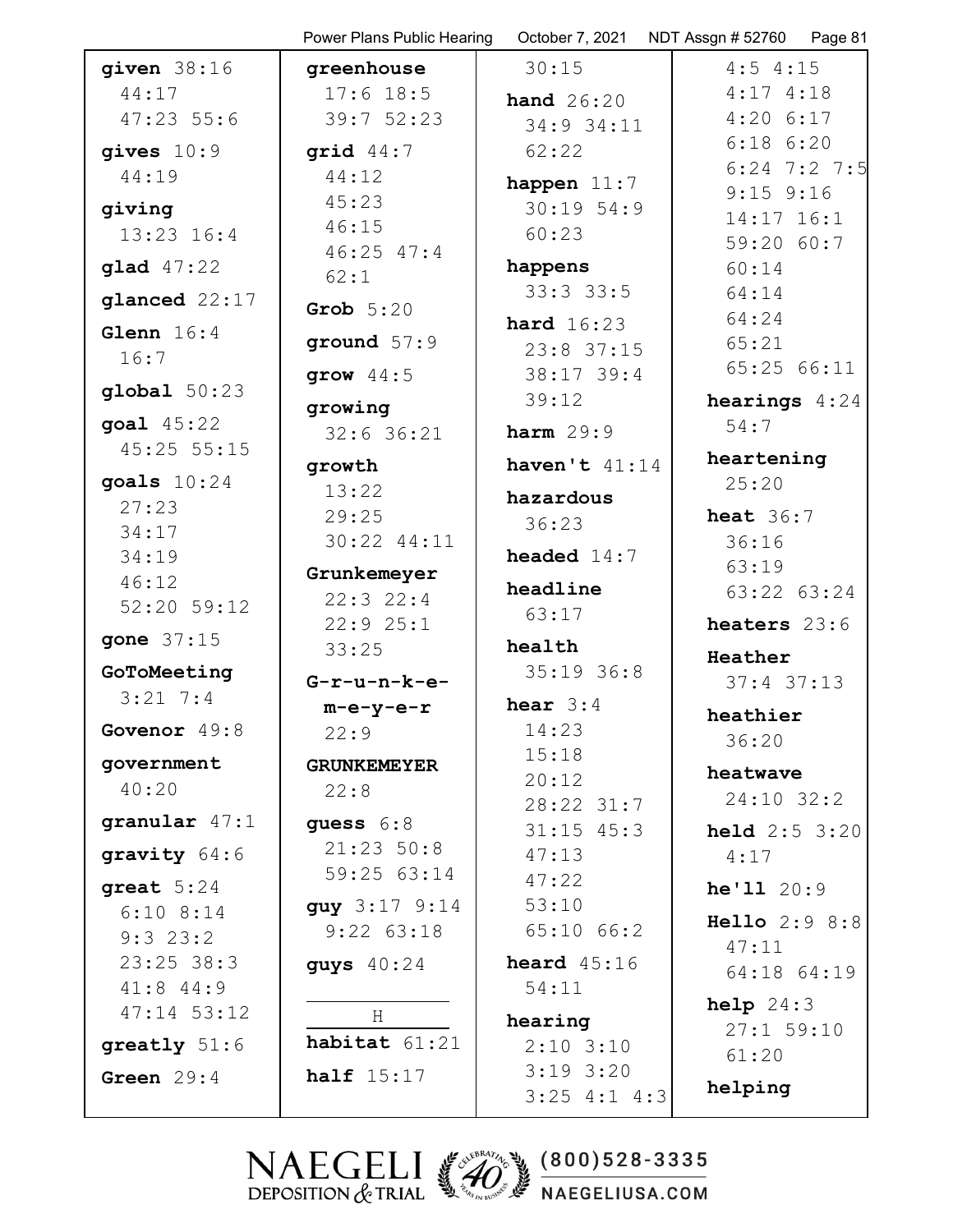|                          | Power Plans Public Hearing | October 7, 2021         | NDT Assgn # 52760<br>Page 82 |
|--------------------------|----------------------------|-------------------------|------------------------------|
| $2:12$ $2:13$            | hybrid $57:17$             | $2:19$ 5:2              | $40:12$ $51:1$               |
| he's 21:23               | hydro $12:14$              | $5:12$ $6:18$           | $52:4$ $52:22$               |
| Hi 43:3                  | 39:3                       | 28:17                   | 54:18 55:7                   |
| high $24:19$             | hydroelectric              | 37:16                   | imperative                   |
| $33:13$ $34:9$           | $12:4$ $12:9$              | 39:10                   | 38:13                        |
| 51:15                    | hydrogen                   | $45:11$ $63:1$          | $imperi1$ 38:6               |
|                          | 34:10                      | $I'm$ 2:11 3:14         | implement                    |
| high-end $56:8$          | 34:12 48:4                 | $3:15$ 5:22             | 11:23                        |
| higher                   | 48:14                      | $6:11$ $8:9$ $9:4$      |                              |
| 14:10 19:9               | 48:18                      | $15:2$ 16:2             | implementatio                |
| 29:20                    | 48:19 48:19                | 16:8 20:20              | $n \ 26:5$                   |
| 44:23 57:7               |                            | 21:624:17               | implemented                  |
| history 27:19            | hydropower                 | 24:19 25:8              | 52:10                        |
| 42:20                    | 21:11                      | 29:4 31:16              | implementing                 |
|                          | 29:21                      | 35:12                   | $23:25$ 30:7                 |
| hold 4:23                | $37:25$ 39:8               | 35:13                   |                              |
| home $63:18$             | 55:2 56:3                  | 35:17                   | implications                 |
| homes $28:6$             | hydrosystem                | 37:19                   | 27:13                        |
| honestly                 | $12:6$ $41:12$             | $37:21$ $40:3$          | importance                   |
| 42:18                    | 42:13 42:23                | 40:14                   | 9:18                         |
|                          |                            | 40:15<br>$40:18$ $43:5$ | important                    |
| hope $16:18$             | Ι                          | $45:3$ $45:4$           | $9:21$ 20:25                 |
| hopeful $7:10$           | $I - 5$ 24:12              | 45:9 47:15              | 25:24                        |
| hopefully                | $I'd$ 3:9                  | 47:17                   | 41:10                        |
| 7:1020:9                 | $3:11$ $9:8$               | 47:21                   | 45:20 50:4                   |
| HOSTED $2:2$             | 15:5 26:15                 | 47:22                   | 54:8 55:5                    |
|                          | 37:14                      | 47:23                   | 55:762:10                    |
| <b>hot</b> $23:6$ $55:4$ | 40:23                      | 48:12                   | 66:3                         |
| hour $8:9$               | 45:12                      | 50:16                   | Importantly                  |
| 41:16                    | $45:15$ $48:6$             | 50:16                   | 5:4                          |
| hours $6:20$             | 60:11                      | 59:20                   | imports $24:12$              |
| 33:11                    | Idaho $5:24$               | 61:12                   |                              |
| house $36:24$            | $6:10$ 24:17               | 64:21 64:23             | impressed<br>47:15           |
| 61:18                    | ideas $66:10$              | imagine 38:17           | $47:17$ $47:22$              |
| 61:24                    |                            |                         |                              |
| 63:24 64:2               | identify                   | immediately<br>38:7     | impression                   |
| huge $12:14$             | 28:25 55:13                |                         | 48:2                         |
|                          | identifying                | impacts 16:13           | improve 25:17                |
| Humans $61:17$           | 45:7                       | 17:12                   | $52:25$ $55:15$              |
| hunting 39:19            | $I'11$ 2:16                | 21:11                   | improved                     |
|                          |                            | $25:18$ 36:8            |                              |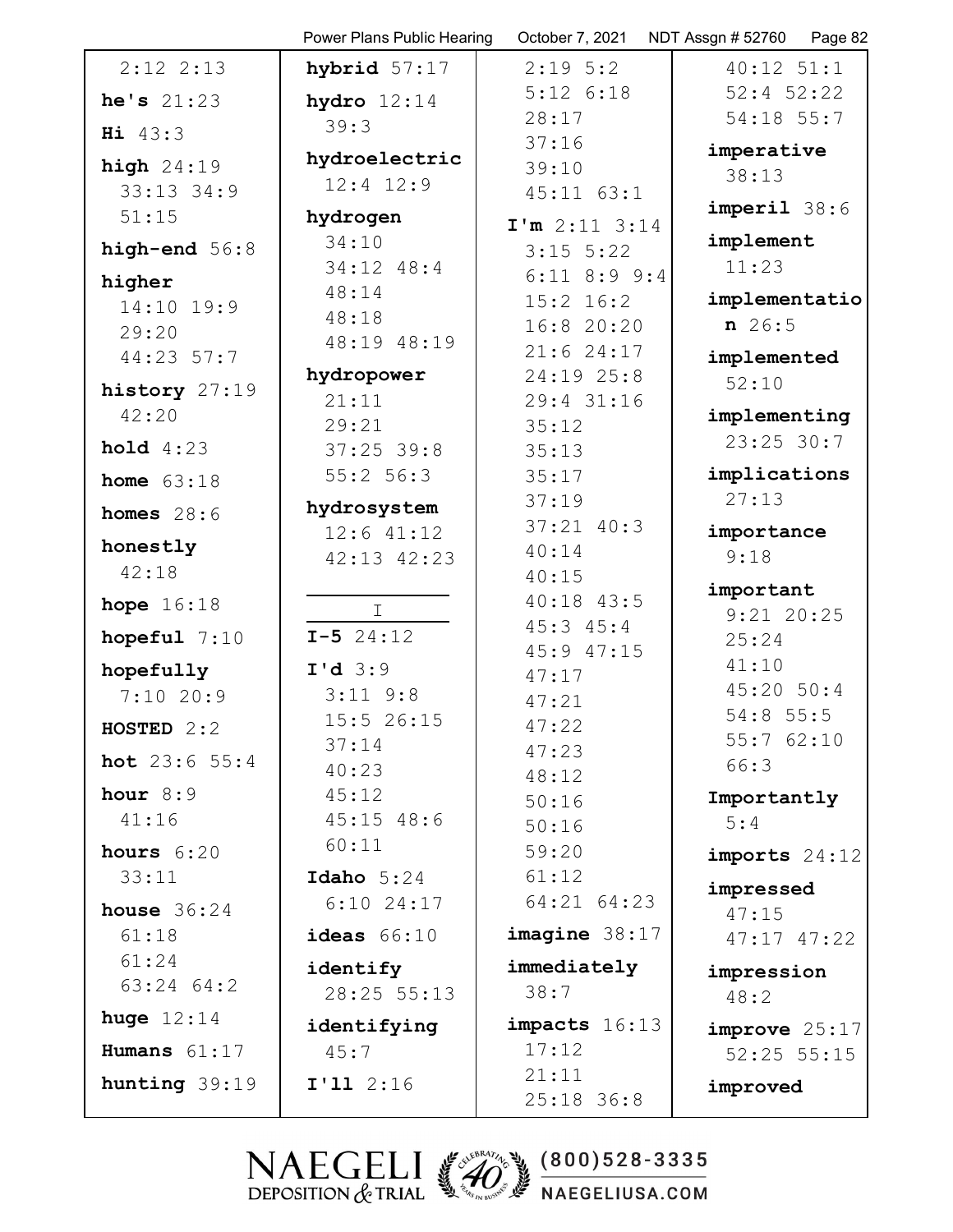|                 | Power Plans Public Hearing | October 7, 2021       | NDT Assgn # 52760<br>Page 8 |
|-----------------|----------------------------|-----------------------|-----------------------------|
| 26:17           | increase                   | 27:10                 | 33:15                       |
| improving       | $12:24$ 44:7               | 27:14                 | invest $17:9$               |
| 16:14 19:14     | 55:2                       | 43:21 61:25           | $32:8$ 33:14                |
| incentive       | increased                  | ingredient            | 33:16                       |
| $23:18$ 32:7    | 29:21                      | 42:5                  | investigate                 |
| 33:1            | 30:21                      | $initial$ 16:15       | $55:12$ $58:1$              |
| include 19:13   | $30:22$ 36:9               | innovation            | investment                  |
| 30:25           | increasing                 | 23:824:2              | 27:10                       |
| 43:19           | 29:24                      | $43:25$ 55:8          |                             |
| 43:24           | increasingly               |                       | investments                 |
| 48:14           | 11:20 45:20                | $input$ 9:20<br>44:20 | 10:527:20                   |
| 49:15 50:1      | incredible                 | 45:14 66:5            | invite 9:8                  |
| included 39:9   | 40:25                      |                       | involved 25:9               |
| 49:12           |                            | Inslee $49:8$         | 37:24                       |
|                 | independent                | install               | issue $51:13$               |
| includes        | 20:21 61:14                | 34:3 34:24            |                             |
| 29:11           | indicates                  | installed             | issues                      |
| 54:17           | 18:22                      | 36:2                  | $25:21$ $25:23$             |
| $57:13$ $58:18$ | individual                 | instead $47:23$       | I've 4:2 20:4               |
| including 5:9   | 40:17                      | 61:20                 | 23:16                       |
| 29:15 39:2      | Individuals                |                       | 32:15                       |
| 46:13 58:9      | 7:3                        | instrument            | $33:23$ $42:9$              |
| 64:1            |                            | 42:19                 | 43:14                       |
| inclusion       | indoors 36:23              | insufficientl         | 47:17 47:19                 |
| 55:10           | Industries                 | y 19:2                |                             |
| inconsistency   | 45:10                      | insulated             | J                           |
| 34:7            | industry                   | 28:6                  | Jeff $5:24$                 |
| inconsistent    | 36:14                      | integrate             | jeopardizing                |
| 18:4            | 41:24 43:7                 | 34:20                 | 38:11                       |
|                 | $62:4$ $63:5$              |                       | Jim 6:9 39:22               |
| incorporate     | inflict 29:9               | integrated            | 40:2                        |
| 16:16           |                            | 57:9                  | joined $5:19$               |
| incorporated    | $influx$ 29:23             | interest 3:10         | 52:12                       |
| 19:20           | information                | 39:5                  |                             |
| 29:13 29:19     | $5:8$ 15:23                | interested            | jump 48:7                   |
| incorporating   | 41:17                      | $8:1$ 14:17           | jurisdictions               |
| 17:11           | informed                   | 63:16                 | 18:9                        |
| 54:19 54:23     | 54:22                      | international         | justice 16:16               |
| incorporation   | infrastructur              | 35:22                 | 25:23                       |
| 55:18           | $e$ 21:15 27:8             | inventories           |                             |
|                 |                            |                       |                             |

Page 83

 $(800)528 - 3335$ NAEGELI (20 NAEGELIUSA.COM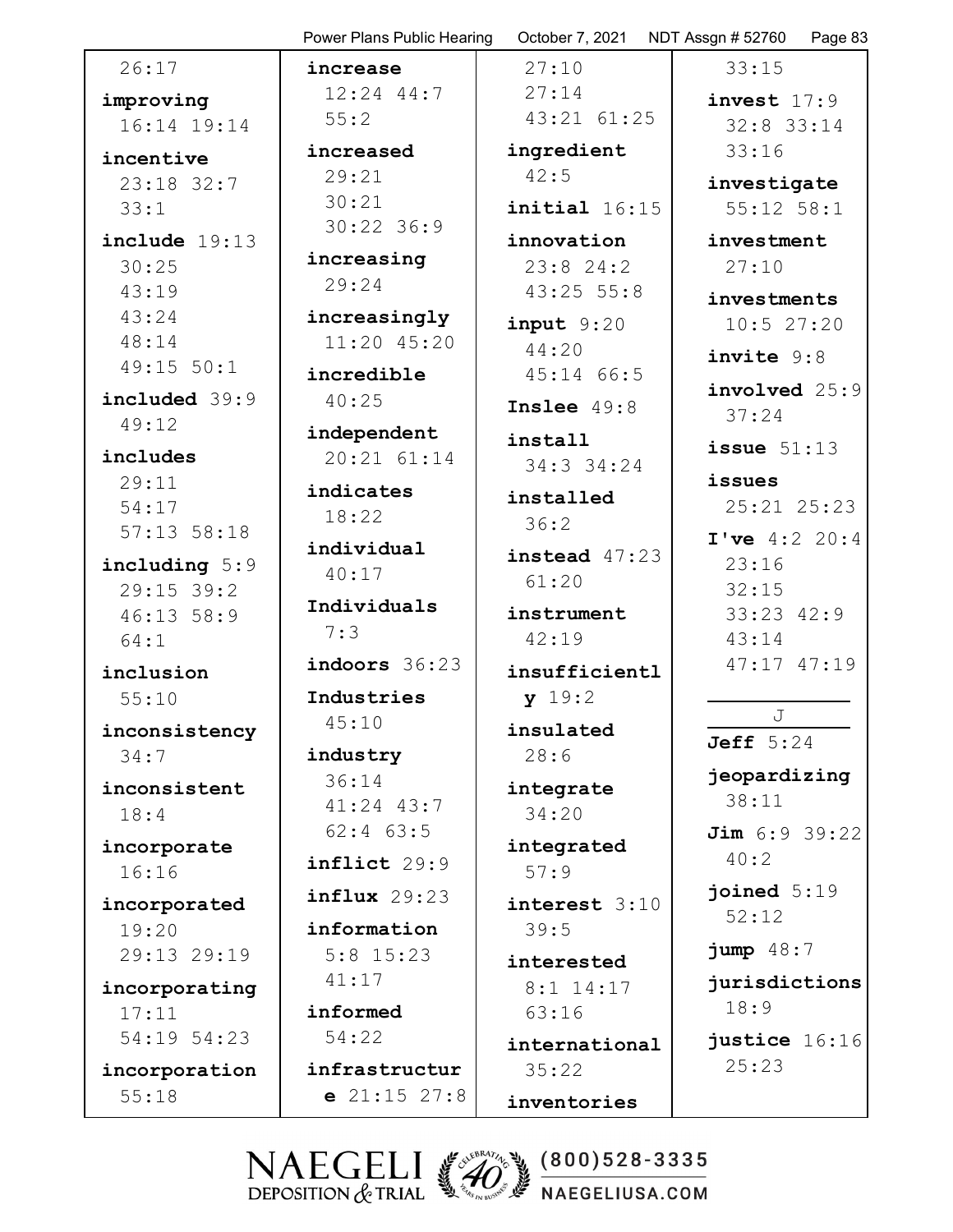|                             | Power Plans Public Hearing    | October 7, 2021        | NDT Assgn # 52760<br>Page 84 |
|-----------------------------|-------------------------------|------------------------|------------------------------|
|                             | $39:23$ 45:6                  | less $11:16$           | 60:6                         |
| К                           | 46:5 46:24                    | $30:3$ 36:20           | little                       |
| Keith $21:21$               | $47:15$ 49:9                  | 51:21                  | 22:18                        |
| key 29:22                   | $50:11$ $53:15$               | let's 7:24             | 26:15                        |
| 52:966:5                    | Lastly $24:4$                 | 60:2                   | 33:23 48:12                  |
| 66:6                        | later $32:11$                 | letting 31:3           | live $29:3$                  |
| Keystone 29:5               | latest $4:10$                 | level 13:25            | $34:3$ $51:3$                |
| killer 38:5                 | Lauren $53:8$                 | $14:10$ 24:7           | <b>load</b> $22:24$          |
| Kirkland 43:8               | 53:17                         | 44:18 47:1             | 46:7 46:24                   |
| knowingly                   | <b>law</b> $17:4$             | 57:1                   | $Ioan 32:11$                 |
| 29:8                        | 17:16                         | levels                 | local 30:6                   |
| known $4:6$                 | $17:17$ $18:6$                | 44:12 66:7             | $50:25$ $52:8$               |
| 33:21                       | $35:25$ 49:9                  | <b>leverage</b> $52:6$ | located $43:8$               |
| $44:10$ 52:1                | laws $17:12$                  | light $33:1$           | location                     |
| Kueny $21:21$               | lays $26:17$                  | 61:15                  | 14:24                        |
| Kujala 9:8                  | lead $40:8$                   | lights                 | long 27:19                   |
| 9:24                        | leader $55:22$                | 24:10 31:25            | 55:22                        |
| Kujula 14:19                | leadership                    | likelihood             | longer 11:3                  |
|                             | 59:3                          | 36:17                  | 58:1                         |
| L                           |                               | likely $18:8$          | longstanding                 |
| <b>lack</b> 16:21           | <b>leaning</b> $43:25$        | 26:20 27:8             | 45:19 56:21                  |
| $57:1$ $57:15$              | $\text{leap } 23:2$           | limit 7:13             | <b>lose</b> $24:15$          |
| ladder $8:24$               | learn $44:21$                 | 28:16                  | lot 11:18                    |
| ladies $16:2$               | <b>learned</b> $43:14$        | limited 18:2           | 14:1 14:11                   |
| <b>laid</b> 28:17           | least $13:9$                  | limits 7:9             | 21:821:10                    |
| Land $47:24$                | 13:18                         | $17:7$ $17:8$          | 21:11                        |
| laptop $14:22$              | $17:13$ $21:3$<br>$26:2$ 38:1 | line 39:19             | $23:13$ $34:4$               |
| large $11:24$               | 52:5 56:7                     | lines 20:5             | 48:9 48:19<br>49:18          |
|                             | 56:9                          | 24:9 59:21             | 53:12                        |
| largest 56:3                | leave $2:23$                  | link 5:15              | $61:19$ $62:8$               |
| last $11:1$                 | 8:178:23                      | 14:15                  | <b>lots</b> 46:13            |
| $15:8$ 17:4<br>$20:17$ 22:6 | 32:1                          | list $2:15$            | <b>love</b> $48:16$          |
| $24:21$ $25:3$              | leaves $19:1$                 | 6:258:6                | 62:13                        |
| 28:24 31:9                  | 1ed 10:4                      | $8:10$ $8:11$          |                              |
| $31:13$ $35:7$              |                               | $8:12$ 15:3            | low 13:11<br>$17:8$ 26:19    |
| 35:23 37:10                 | legislation                   | 22:1                   | 28:10                        |
|                             | 27:7                          | listening              |                              |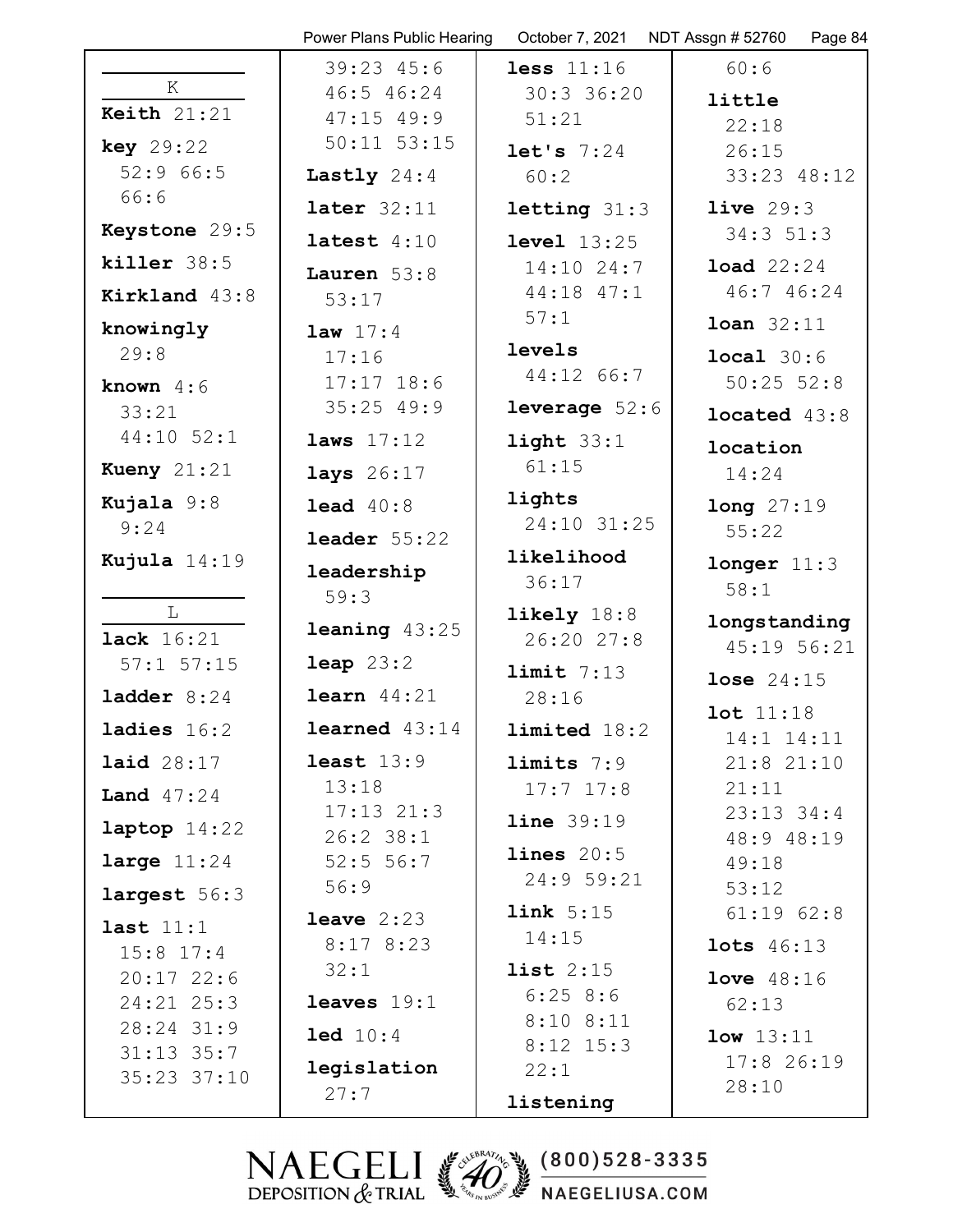|                     | Power Plans Public Hearing | October 7, 2021  | NDT Assgn #52760 Page 85 |
|---------------------|----------------------------|------------------|--------------------------|
| 30:14               | 55:23                      | 37:10            | 41:16                    |
| 30:20 44:17         | $man$ 2:12                 | 37:11            | megawatts                |
| lower $14:7$        | manage $30:4$              | 39:2460:6        | $12:18$ $13:9$           |
| 30:16               |                            | 60:13            | 13:10                    |
| 36:17               | management                 | maybe $10:22$    | 18:23                    |
| 38:10               | 28:3 43:5                  | 22:724:13        | 34:14 56:1               |
| 38:19               | manager $16:8$             | 24:22 48:9       | 56:8                     |
| $40:22$ $42:2$      | Managers                   | $M-c$ 53:17      | member $3:6$             |
| $51:8$ 62:7         | 32:25                      | McCloy $53:8$    | $3:13$ $3:16$            |
| lowest $52:3$       | $march$ 42:13              | $53:8$ $53:10$   | $5:20$ $5:21$            |
| 55:24               | Marin $23:15$              | 53:12            | $5:23$ $6:2$ $6:2$       |
| low-hanging         |                            | 53:14            | $6:5$ $6:5$ $8:18$       |
| 32:5                | mark 16:15                 | $53:17$ $59:15$  | $9:13$ $9:24$            |
|                     | market                     | <b>MCE</b> 23:15 | $14:18$ 20:3             |
| М                   | $11:19$ 23:7               | McNary 40:7      | 31:18                    |
| Madron 2:9          | 23:16 33:12                |                  | 35:14<br>39:13 40:1      |
| $2:11$ 6:2 6:5      | marketing                  | mean $61:20$     |                          |
| $7:15$ 7:17         | 23:24                      | 62:1             | members                  |
| 8:38:11             | massive $12:20$            | means $30:3$     | $5:19$ $5:25$            |
| $8:15$ $8:18$       | 26:20 27:9                 | 36:19            | 9:9.9:10<br>25:666:1     |
| 9:2 20:3            | match 30:22                | 36:20 44:5       |                          |
| 20:8 20:13<br>21:22 | 34:16                      | $46:11$ 52:9     | mention $7:17$           |
| 39:13               | material                   | measures         | mentioned                |
| 39:18               | 14:11 14:13                | 32:11            | $3:22$ $27:21$           |
| 47:12               |                            | $45:19$ $57:11$  | 37:19                    |
| 59:18 60:4          | materials<br>$5:10$ 56:24  | Mechanics        | 46:20 48:3               |
| 60:20               |                            | 63:17            | merchant 33:9            |
| 62:23               | matters 66:3               | meet $10:15$     | methane                  |
| 64:18               | $max$ 49:3                 | 12:22            | $39:2$ 39:8              |
| 64:21 65:5          | $may$ 3:25 5:14            | 46:12            | 48:4 48:23               |
| 65:8 66:13          | $7:1 \ 7:1$                | $51:14$ $52:4$   | 48:23                    |
| $main$ 20:22        | 7:7.7:9.7:13               | 54:3 59:11       | 48:25 49:5               |
| 48:1                | $7:13$ $7:18$              | meeting $2:4$    | 49:5                     |
| maintain            | $7:19$ 15:22               | $3:15$ $3:15$    | methodologies            |
| $13:25$ 56:9        | 16:25                      | $5:20$ $6:13$    | 19:18                    |
| maintains           | $20:18$ 25:4               | $15:11$ $47:24$  | methodology              |
| 30:17               | 28:5 28:16                 | meetings 66:8    | 56:12                    |
| major $26:18$       | 28:25<br>31:11 34:24       | 66:9             | methods $47:3$           |
|                     |                            | megawatt         |                          |
|                     |                            |                  |                          |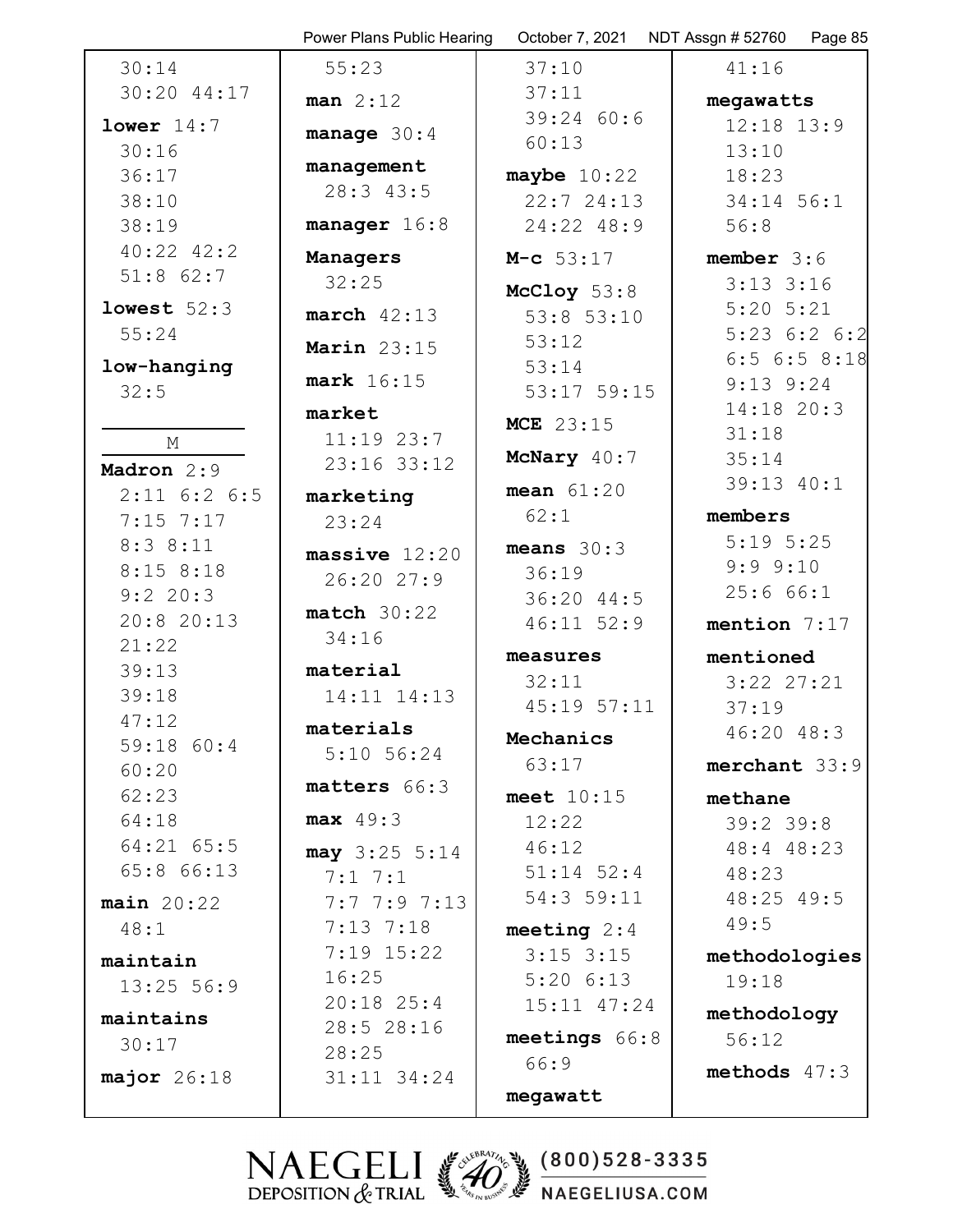|                            | Power Plans Public Hearing |                  | October 7, 2021 NDT Assgn #52760 Page 86 |
|----------------------------|----------------------------|------------------|------------------------------------------|
| mic 31:15                  | 54:24 63:13                | 14:21 37:11      | <b>NICHOLSON</b>                         |
| Michael 6:9                | modernization              | muted 39:13      | $37:5$ 37:8                              |
| middle 11:18               | 43:18                      | 39:14            | 37:12                                    |
| Mike $20:1$                | modest $22:18$             | 39:2065:9        | Nonetheless                              |
|                            | moment $9:4$               | myself           | 18:2                                     |
| Milburn 6:5<br>6:9         | momentum                   | 20:20 50:16      | non-wires                                |
|                            | $51:17$ 53:4               |                  | 44:9                                     |
| millicon 40:8              |                            | $\mathbf N$      | nor 17:22                                |
| $millions$ 10:6            | money $22:13$<br>34:25     | namely 29:22     | Norman $3:17$                            |
| 40:25                      |                            | natural 12:11    | $9:13$ $9:14$                            |
| minerals                   | Montana<br>5:216:9         | 48:3 48:14       | northwest                                |
| 49:19                      | 24:17                      | 48:14            | $3:20$ 4:6 4:7                           |
| minutes $15:15$            |                            | necessary        | $5:9$ $9:19$                             |
| 47:23                      | monthly<br>55:266:9        | $7:10$ 24:3      | $10:1$ $10:6$                            |
| $47:23$ $61:2$             |                            | $36:15$ 42:5     | $10:7$ 12:3                              |
| $61:10$ $63:1$             | months $17:2$              | 47:10            | 23:527:15                                |
| 65:1                       | $17:5$ 45:13               | negotiations     | 38:17<br>44:15                           |
| missed                     | Mountain 6:21              | $42:7$ $42:14$   | 44:18                                    |
| 23:19 29:22                | mountains                  | neighborhood     | 50:24                                    |
| mistakes 10:4              | 24:12                      | 47:1             | 51:14                                    |
| mitigate 27:1              | move $8:24$                | $neither$ 17:22  | $51:21$ $52:1$                           |
| mode $38:8$                | 20:620:7                   | Nevertheless     | 53:19                                    |
| model 16:14                | $22:1$ 26:5                | 58:15            | $53:22$ $55:2$                           |
| 24:2 24:20                 | 36:6 42:21<br>45:20        | newly 28:6       | 55:22                                    |
| $32:4$ 33:13               |                            | Ng 8:8 8:21      | $55:25$ $57:2$<br>58:10                  |
| 33:18                      | movie $24:8$               | $47:8$ $47:15$   |                                          |
| $40:25$ $41:2$             | $multi-$                   | 49:20            | northwestcoun                            |
| 41:4 41:25                 | national                   | $N - q$ 47:15    | cil.org 5:12<br>15:25                    |
| $57:20$ $58:2$<br>63:964:4 | 43:11                      | NG 8:8 8:14      |                                          |
|                            | multi-                     | 8:168:25         | notable $54:17$<br>57:17                 |
| modeled 35:1               | trillion                   | 47:11            |                                          |
| modeling                   | 27:9                       | 47:14            | note $10:16$                             |
| $23:25$ 39:2               | multi-year                 | 49:22 49:25      | $13:17$ $18:6$<br>$25:16$ $27:4$         |
| 46:20<br>46:22 46:23       | 23:20                      | Nicholson        | 28:262:7                                 |
|                            | municipalitie              | $37:4$ $37:13$   | 64:12                                    |
| models                     | s 10:23                    | $N-i-c-h-o-1-$   | noted $46:4$                             |
| 29:18 50:23                | $mute$ 3:2                 | $s$ -o-n $37:13$ | 46:15                                    |
|                            |                            |                  |                                          |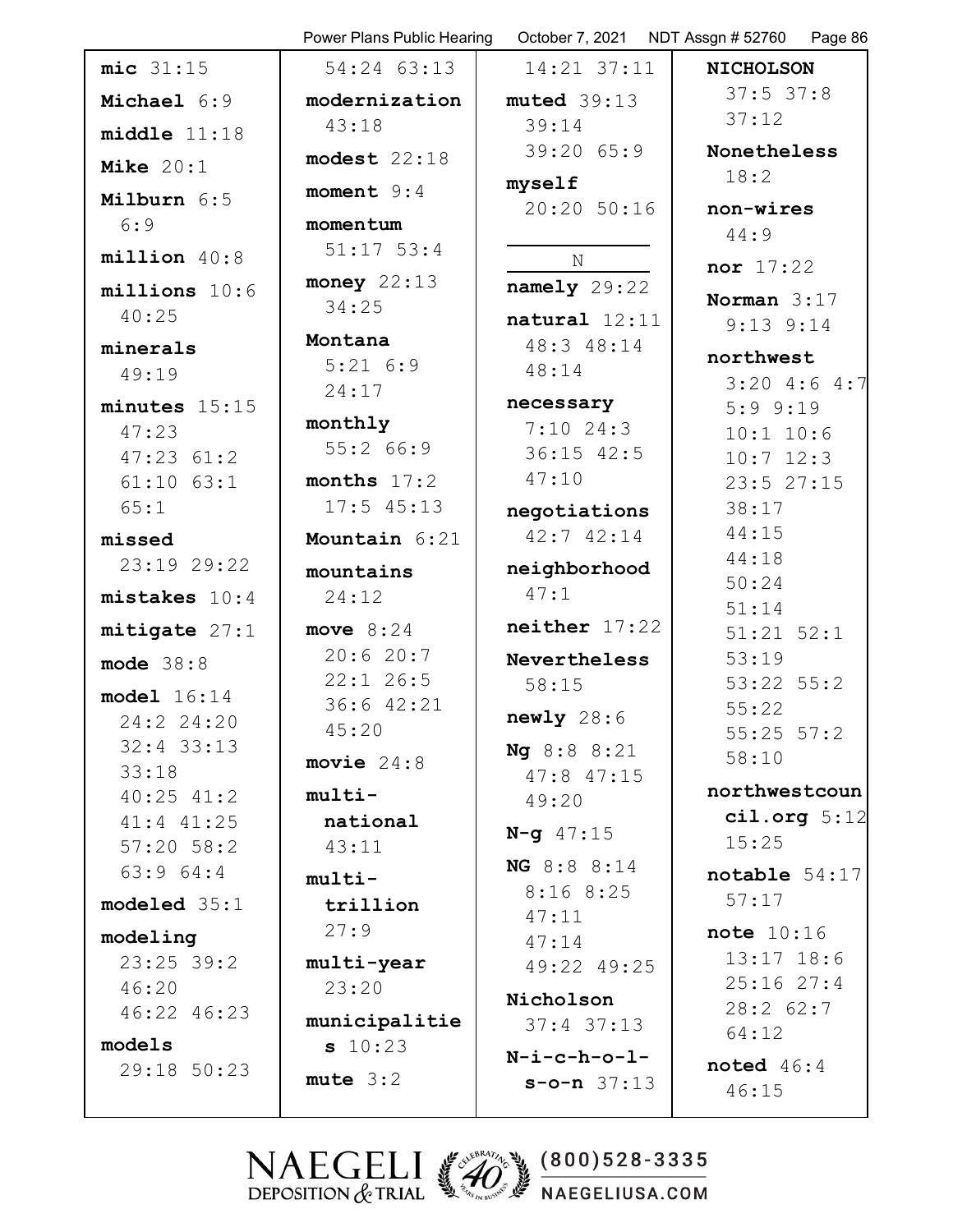|                            | Power Plans Public Hearing       | October 7, 2021      | NDT Assgn #52760 Page 87        |
|----------------------------|----------------------------------|----------------------|---------------------------------|
| notes $47:25$              | 39:21                            | $21:4$ 24:14         | 49:23 50:5                      |
| nothing $42:8$             | 48:21                            | 24:15                | $50:10$ $53:7$                  |
|                            | 49:22                            | 35:14                | 53:11                           |
| notice $32:24$             | 49:25                            | 45:24                | 53:13                           |
| noticed 34:7               | $50:10$ $60:1$                   | 50:18                | 53:15                           |
| notify 6:12                | $60:4$ $61:8$                    | 52:21                | 53:17                           |
| noting $15:25$             | 64:10                            | 59:12 63:18          | 59:15                           |
|                            | Olympia $61:13$                  | organization         | 59:18 60:1                      |
| November                   | omitted 37:25                    | $20:18$ 22:6         | 60:5 60:19                      |
| $5:1 \ 5:4$<br>19:22       | ones $41:15$                     | $25:4$ 28:25         | $60:24$ $61:1$                  |
|                            |                                  | $31:11$ $35:4$       | $61:6$ $61:7$                   |
| nuclear $12:13$            | ongoing $4:18$                   | $35:9$ 39:25         | $61:9$ $62:17$<br>$63:1$ $64:9$ |
| 31:21                      | online                           | 40:1950:13           | 64:17                           |
| nurse $35:13$              | 14:13 59:23                      | organizations        | 64:19                           |
| $n-w-c-o-u-n-$             | open $60:7$                      | 29:3 37:10           | $64:23$ $65:6$                  |
| $c - i 5:11$               | opening $41:10$                  | 50:20                | 65:15                           |
|                            | 46:4                             | <b>Oshie</b> 3:7 3:8 | 65:18 65:24                     |
| $\circ$                    |                                  | $3:14$ 6:2 6:4       | others 5:23                     |
| obligation                 | operating                        | 6:77:15              | 37:11                           |
| 32:11                      | 40:6                             | $7:16$ $7:24$        | 58:11 62:6                      |
| $51:13$ $54:3$             | operation                        | 8:18 8:19            |                                 |
| occurred                   | 40:12                            | $9:1$ $9:4$ $9:13$   | otherwise                       |
| 56:22                      | opportunity                      | $9:22$ $9:24$        | $2:23$ $17:24$                  |
| ocean 38:12                | $33:13$ $37:2$                   | 14:18                | outcomes 13:1                   |
|                            | $43:4$ $44:20$                   | 14:19 16:7           | 39:2                            |
| OCTOBER 2:6                | 44:24                            | $19:25$ 20:3         | outdoors                        |
| offer $62:20$              | $45:14$ $47:6$                   | 20:620:10            | 36:23                           |
| Office 16:9                | $53:6$ 54:7                      | 20:14                | output $11:21$                  |
| $official 3:7$             | 58:12                            | 20:16<br>21:20       | overall                         |
|                            | 59:1364:7                        | 21:25                | 14:4 19:15                      |
| off-peak                   | 66:9                             | $24:25$ 25:6         | 25:14                           |
| 33:11                      | options 28:16                    | 28:19                | $43:17$ 55:3                    |
| $o-g-e-t 29:3$             | oral $4:15$ 5:4                  | $28:23$ 31:4         | overview                        |
| Oh $6:7$ 37:8              | orca $62:10$                     | $31:8$ 35:5          | $9:5$ $9:25$                    |
| 53:12                      |                                  | $37:3$ $37:7$        |                                 |
| oil 31:21                  | order 2:17                       | $37:9$ 39:13         | owner $34:2$                    |
|                            | $3:15$ 4:2 7:3<br>$52:22$ $54:2$ | $39:15$ $40:1$       | owner/                          |
| okay 9:3 20:6<br>20:820:10 |                                  | $43:1$ $44:25$       | operators                       |
| $20:15$ 37:12              | orderly $8:2$                    | $45:5$ $47:7$        | 43:12                           |
|                            | Oregon 5:22                      | 49:20                | owners                          |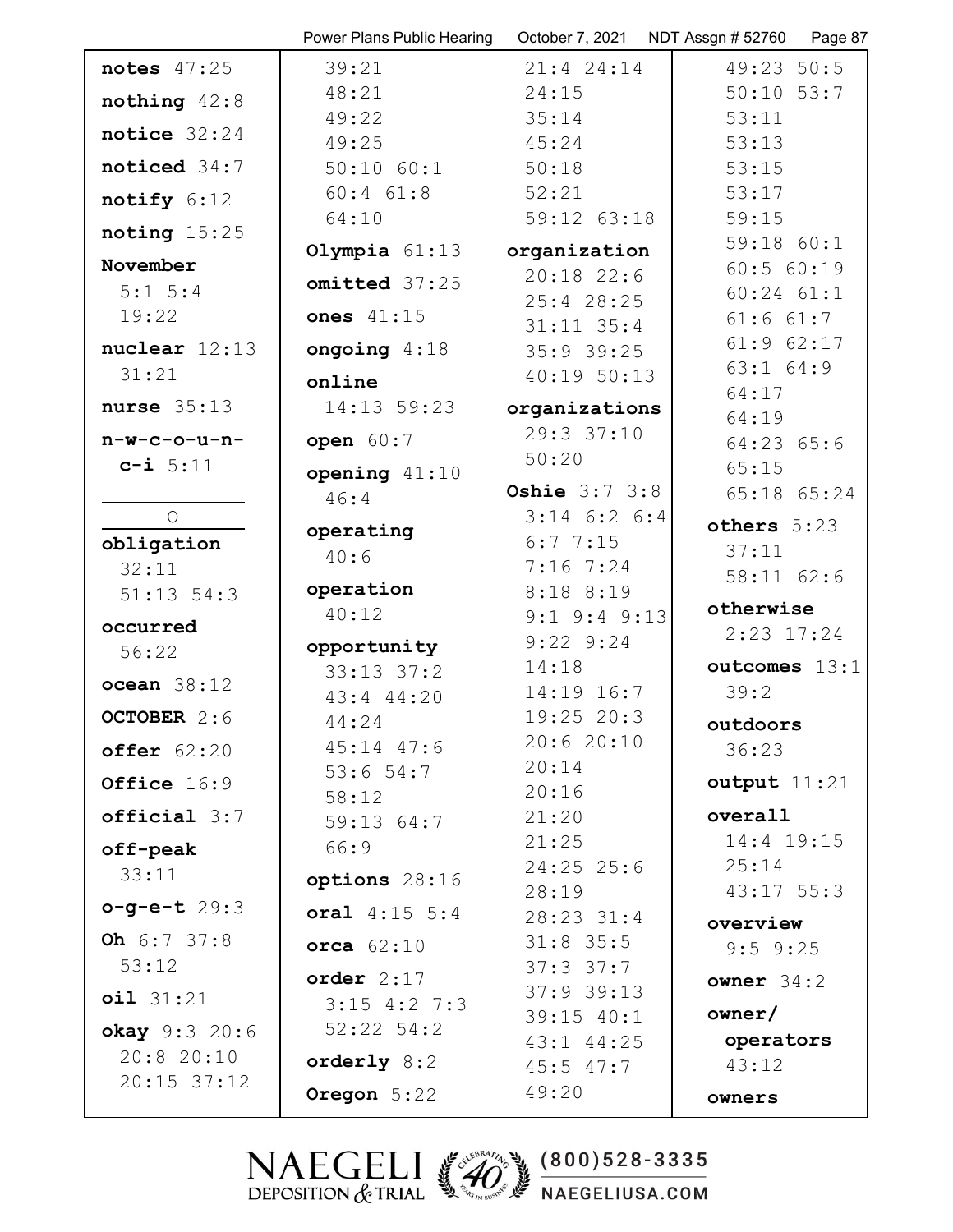|                      | Power Plans Public Hearing | October 7, 2021 | NDT Assgn # 52760<br>Page 88 |
|----------------------|----------------------------|-----------------|------------------------------|
| $31:23$ $32:7$       | participation              | pencil $27:23$  | 9:17                         |
| 33:12                | 54:8                       | penetrations    | pertaining                   |
| oxygen 48:20         | particular                 | 44:23           | 10:10 59:5                   |
|                      | $25:15$ $27:4$             | people $2:17$   | phone $2:25$                 |
| $\, {\bf P}$         | 28:5 42:20                 | $3:1$ 7:11      | $3:1 \ 3:2$                  |
| p.m. 2:7             | 57:22                      | 7:14 14:20      | $7:7$ 7:18 8:4               |
| $6:21$ $6:21$        | particularly               | $15:14$ $21:8$  | 14:21 20:5                   |
| 7:560:8              | $11:17$ $15:8$             | $22:23$ 30:2    | 47:959:21                    |
| Pacific 6:21         | 26:19                      | 48:23           | 59:24                        |
| package 46:18        | $56:15$ $57:16$            | 59:22           | phones $21:22$               |
| paired               | pass 27:10                 | $61:19$ $63:7$  | phone's $3:3$                |
| 46:14 57:16          | passed 49:8                | per 22:22       | Physicians                   |
| Pamela $8:8$         | past 50:25                 | 30:3 41:16      | 35:14                        |
| $8:11$ $47:8$        |                            | 63:25           | physics 31:16                |
| $47:8$ $47:14$       | Pat 3:14                   | percent         |                              |
| pandemic $4:18$      | path $19:1$                | $12:6$ 17:3     | picking 48:8                 |
| $52:5$ 53:23         | 39:1 44:15                 | 30:930:9        | picture 63:18                |
| 54:10                | pathway 34:20              | 36:336:4        | piped 63:19                  |
|                      | 54:14 58:9                 | 56:22           | pipeline 32:3                |
| panels 36:2<br>49:18 | pathways                   | percentage      |                              |
| 61:18                | 17:18                      | 36:1            | pivoted 23:19                |
| 61:22 61:24          | 17:19                      | perform 23:18   | placed $4:21$                |
|                      | 29:11                      | 55:13           | places $47:2$                |
| paradigm<br>26:18    | 29:14 58:6                 | perhaps $27:10$ | plan $2:1$ $2:10$            |
|                      | pay 23:11                  | 59:24           | $3:20$ 4:9 4:9               |
| parking 34:4         | payer $37:20$              | perimeter       | $4:11$ $4:13$                |
| partial 17:19        | $37:22$ $38:2$             | 31:25           | 4:164:22                     |
| 18:11                | 41:1                       | period          | $5:1 \ 5:5$                  |
| participant          | payers $42:6$              | $27:11$ 30:2    | $5:7 \ 5:9$                  |
| 16:3                 | 42:15                      | 42:14           | 5:95:16                      |
| participants         | paying $32:9$              | periods 28:9    | $9:18$ $10:1$                |
| $6:16$ 7:6           | PC $14:22$                 |                 | $10:3$ $10:19$<br>10:21      |
| 15:16                |                            | permit 36:7     | $11:25$ $13:7$               |
| participated         | peak $13:4$                | perplexing      | 14:12                        |
| 3:9                  | 29:21 55:2                 | 38:3            | 16:12                        |
| participating        | peaks $55:3$               | person 30:3     | 16:19                        |
| $6:1$ 14:21          | penalties                  | persons 7:8     | 16:20                        |
| 15:13 65:25          | 23:19                      | perspectives    | 16:21                        |
|                      |                            |                 | $16:24$ $17:1$               |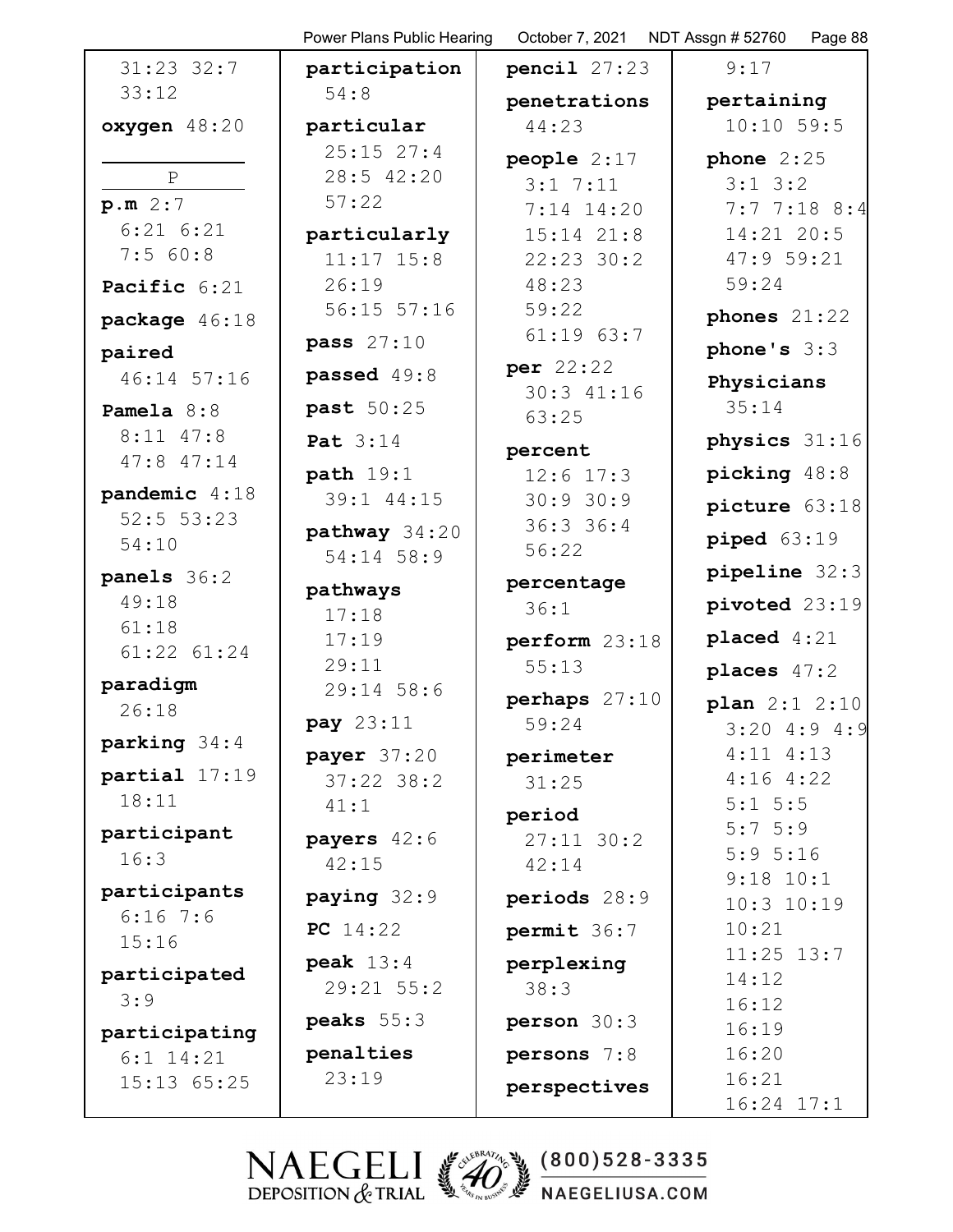|                | Power Plans Public Hearing | October 7, 2021 | NDT Assgn # 52760<br>Page 89 |
|----------------|----------------------------|-----------------|------------------------------|
| $17:2$ $17:3$  | 58:13                      | 65:11           | 30:563:17                    |
| 17:13          | 58:14                      | pleased $54:21$ | population                   |
| 17:15          | 58:23 59:2                 | 55:9            | 29:24 30:22                  |
| $17:24$ 18:6   | 59:10 66:4                 | plowed $47:17$  | portfolio                    |
| 18:16          | Planet $61:16$             |                 | $57:20$ $58:2$               |
| 19:13          | planning $10:3$            | plugs $34:3$    | 58:3                         |
| 19:17          | 10:15                      | 34:3            |                              |
| 19:24          | 16:17                      | plus $57:21$    | Portland                     |
| 22:17          | 34:21 35:1                 | 59:5            | 32:25                        |
| $22:19$ $23:3$ | 36:14                      | podium $15:20$  | portrayed                    |
| 26:4 26:16     | 37:15                      | point $5:18$    | 61:23                        |
| 26:17          | 37:25                      | $7:13$ 9:6      | positive                     |
| 26:22<br>26:25 | 54:20 55:6                 | $9:11$ $11:7$   | 51:16                        |
| 29:11          | 55:16                      | 42:4 42:20      | possibility                  |
| 29:13          | plans $10:23$              | 42:20 49:7      | 27:15                        |
| $29:25$ 30:2   | $11:7$ 33:8                | 58:24           |                              |
| 30:15          | $33:10$ $57:9$             | 64:11           | possible 3:12                |
| 30:17          |                            | 64:20 65:2      | 21:16                        |
| $30:24$ 33:6   | Plan's $56:16$             | 65:19           | 29:10 38:1<br>38:14          |
| 33:18          | plant 12:13                | pointed 32:15   | 44:16 46:2                   |
| 35:19          | 13:14 13:24                |                 | 62:14                        |
| 36:15          | plants $10:5$              | pointing        |                              |
| $36:24$ 37:2   | 11:2 12:22                 | 40:24           | potential                    |
| 38:20          | 24:11 41:7                 | policies        | $11:24$ $13:1$               |
| 38:24 39:9     | 41:23                      | 16:22 16:24     | 23:4 28:11                   |
| 42:8 42:19     | play $10:25$               | policy          | $28:15$ 57:7                 |
| 43:14          | 55:17                      | $11:14$ 16:8    | potentially                  |
| 43:22          | please $3:1$               | 17:16           | $45:24$ 46:7                 |
| 44:19          | $5:10$ $6:23$              | 17:18           | potentials                   |
| 45:17          | 8:58:19                    | $25:10$ $27:5$  | 13:2                         |
| $47:17$ 51:4   | $9:23$ $14:21$             | 30:852:9        | power $2:1$                  |
| 51:751:9       | $20:17$ 22:4               | 53:18 56:21     | $2:10$ 3:20                  |
| $51:24$ $53:1$ | $22:5$ 28:23               | pollutants      | 4:64:7                       |
| 53:22          | $31:9$ 35:10               | 36:23           | 4:94:10                      |
| $53:25$ $54:3$ | $37:9$ $37:9$              | pollution       | $4:13$ $4:15$                |
| 54:12<br>54:22 | $41:25$ $45:8$             | 36:22           | $4:22$ 5:1 5:5               |
| 55:10          | 50:11                      | 49:15 49:19     | 5:75:95:16                   |
| $55:21$ 56:4   | 50:14                      |                 | $9:18$ $10:1$                |
| 56:9 56:25     | 53:15                      | pool $64:1$     | $10:3$ $10:3$                |
| $57:13$ $58:7$ | $53:16$ $61:7$             | popular         | 10:5 10:8                    |
|                |                            |                 | 10:10                        |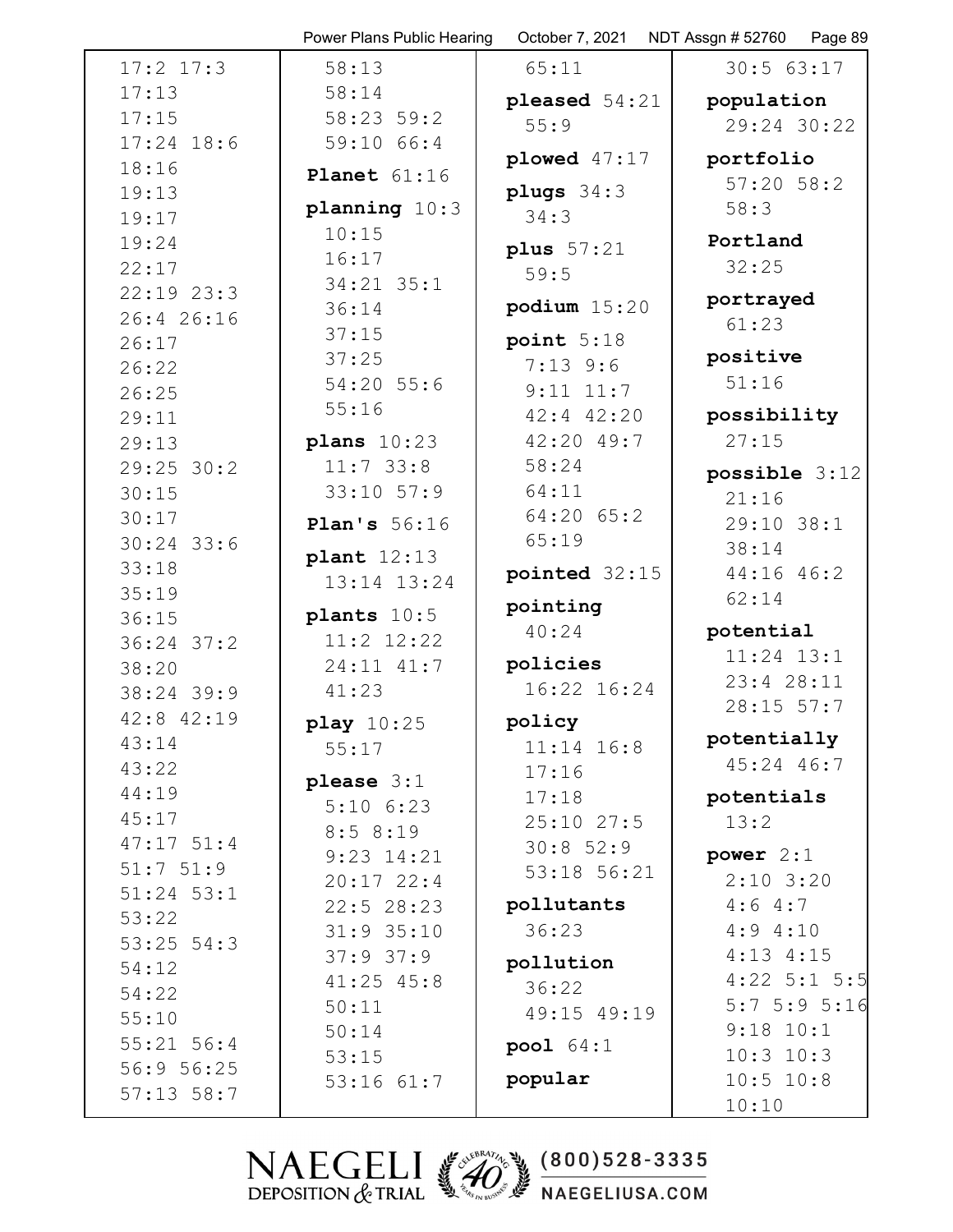10:11 10:16 10:18 10:19 11:2 11:22 12:1 12:21 13:6 13:14 13:24 14:12 16:15 16:17 17:15 19:14 21:17 24:15 25:11 29:10 30:4 34:11 37:15 37:23 38:17 39:9 41:11 42:6 42:17 42:17 42:19 43:6 43:9 45:17 51:11 51:21 53:4 53:22 54:20 55:6 55:16 55:25 56:19 59:2 66:4 **powered** 21:4 21:16 **powerful** 40:25 **powering** 21:18

**praise** 26:8 **praising** 25:13 **Predominately** 12:3 **preferred** 56:5 **present** 28:3 40:20 **presentation** 9:5 9:7 9:12 **president** 43:5 **pressing** 41:3 **previous** 10:23 13:4 28:1 54:11 **price** 35:23 **prices** 11:17 **prior** 13:4 27:11 28:14 **priorities** 53:1 53:3 **prioritize** 54:2 **priority** 46:2 **private** 25:8 36:13 **probability** 24:19 **probably** 25:22 26:12 62:8 **problem** 29:8 **problems** 3:3 **procedures**

Power Plans Public Hearing October 7, 2021 NDT Assgn # 52760 Page 90 4:5 **proceed** 7:13 9:11 9:23 50:14 **PROCEEDINGS** 2:3 **process** 4:12 6:18 9:6 23:20 23:20 37:25 43:17 45:13 46:6 48:15 49:16 54:9 64:3 **produce** 62:8 **produced** 62:12 **produces** 34:15 49:19 **producing** 37:24 41:15 **product** 43:5 **production** 28:13 48:15 49:16 **program** 17:10 23:24 23:25 25:9 30:11 30:18 56:9 **programs** 23:11 30:5 51:12 52:7 56:19 **progress** 54:17 **progressive** 56:8 51:2

21:14 **prohibits** 38:18 **project** 23:13 **projections** 13:23 23:19 **projects** 46:6 **prompted** 10:7 **propane** 63:11 **properties** 31:23 31:25 32:7 32:16 33:1 **property** 33:20 34:2 **proposal** 36:6 56:16 **proposed** 18:19 27:6 51:6 55:21 **protect** 38:15 **protecting** 38:22 **provide** 3:23 3:25 5:15 6:23 7:2 7:7 17:14 17:25 30:6 32:19 32:20 34:25 36:16 38:14 44:6 44:12

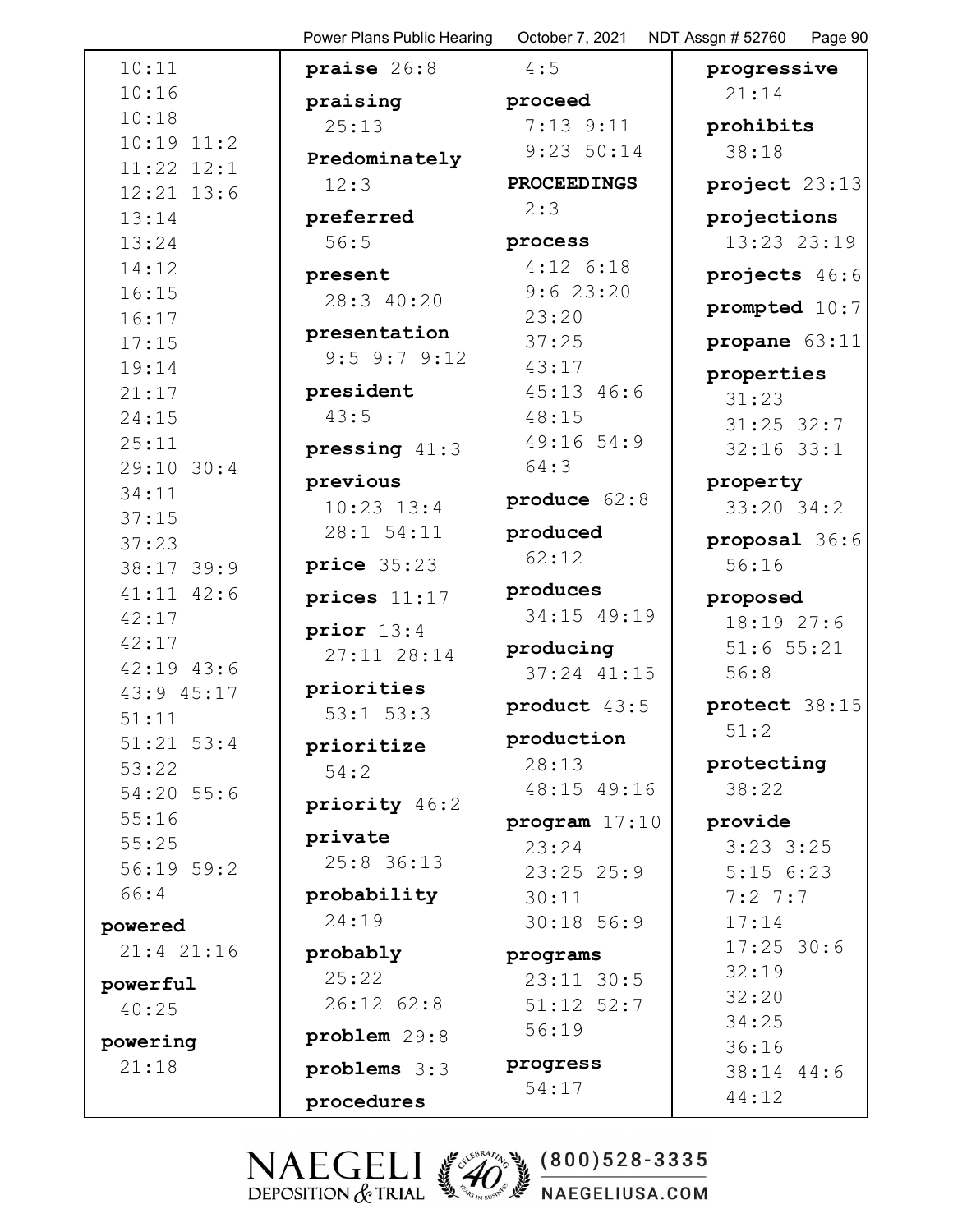|                           | Power Plans Public Hearing | October 7, 2021              | NDT Assgn # 52760<br>Page 91 |
|---------------------------|----------------------------|------------------------------|------------------------------|
| 44:20                     | pursuing $52:5$            | reached 35:23                | recognize                    |
| 44:24                     | putting 64:24              | reaching                     | 33:6                         |
| $45:14$ $52:8$            |                            | 34:18                        | recognizes                   |
| 56:18                     | Q                          | reading $23:3$               | 26:24                        |
| provided 4:19             | quality 25:14              | ready $33:8$                 | recognizing                  |
| 56:24                     | quantified                 | 37:1                         | $9:18$ 25:21                 |
| provider 43:7             | 36:25                      | real $29:7$                  | 51:5                         |
| providers                 | questions                  | reality 38:16                | recommend                    |
| 23:17                     | 24:5 24:16                 | 44:10                        | 24:5 33:19                   |
| provides 9:7              | quickly                    |                              | 43:23                        |
| providing                 | 33:562:5                   | really $7:12$<br>$8:21$ 9:21 | 44:12 63:8                   |
| 19:21                     | quite $6:19$               | $10:7$ $10:25$               | recommendatio                |
| 42:11                     | 38:16                      | 11:13                        | n 11:25<br>$55:11$ $57:14$   |
| 52:23:54:7                |                            | $27:15$ 28:3                 |                              |
| provision                 | R                          | 38:21 39:9                   | recommendatio                |
| 38:22                     | race 39:20                 | 40:25                        | ns 11:23<br>29:12            |
| public $2:4$              | ramp $23:7$                | $41:17$ $48:2$               | 58:23 59:4                   |
| $2:10$ 3:19               | range $11:24$              | 48:8 48:20<br>49:15          | reconciled                   |
| 4:54:13                   | $13:1$ 30:13               | $61:17$ $62:2$               | 17:23                        |
| $4:14$ $4:17$<br>4:236:23 | 30:14                      | reaping $27:19$              |                              |
| 14:15 15:1                | 30:16                      |                              | reconvene<br>64:24 65:2      |
| $35:18$ 36:6              | 30:20 56:8                 | reasonably<br>$23:17$ $27:8$ | record $4:4$                 |
| 39:6 40:14                | rapidly 16:14<br>29:10     |                              | $4:21$ 6:13                  |
| 46:654:6                  |                            | reasons $55:23$              | 15:631:10                    |
| 54:7 56:23                | rate $14:25$               | receive $4:15$               | $35:7$ 39:24                 |
| 57:2066:2<br>66:6         | 26:10<br>37:20             | recent $41:20$               | 45:653:16                    |
|                           | $37:22$ $38:2$             | recently $4:12$              | 64:25                        |
| published<br>17:5         | $41:1$ $42:5$              | 47:21                        | recorded 4:19                |
|                           | $42:15$ $49:4$             | recess $60:8$                | 15:11                        |
| <b>PUD</b> $52:11$        | rates $28:13$              | 64:12                        | Redmond 22:14                |
| pumps $36:7$              | $52:2$ 55:23               | $64:16$ $65:1$               | reduce                       |
| 36:16                     | 57:12                      | 65:765:16<br>65:17           | $30:20$ 36:8                 |
| pungent $21:6$            | rather                     | 65:19                        | 51:20                        |
| purpose $64:24$           | $48:15$ 53:3               | $65:21$ $65:23$              | 52:23 56:16                  |
| 65:18                     | <b>RCWs</b> 36:25          | recognition                  | reduced                      |
| pursue $52:14$            | reach $45:22$              | 26:4                         | $51:7$ $51:23$               |
|                           |                            |                              | reducing $30:8$              |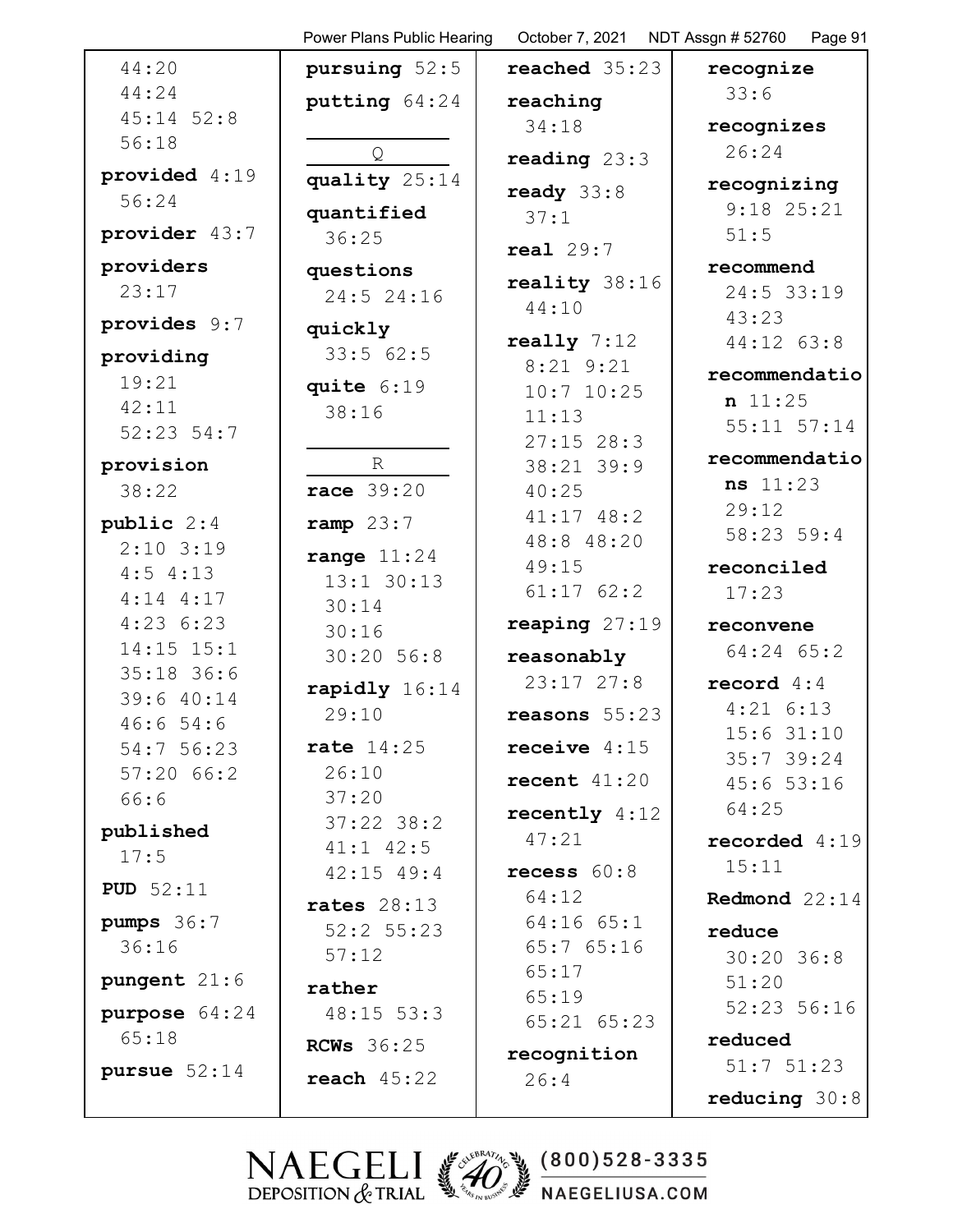|                             | Power Plans Public Hearing | October 7, 2021 | NDT Assgn # 52760<br>Page 92 |
|-----------------------------|----------------------------|-----------------|------------------------------|
| 34:17                       | 57:14                      | remain          | 57:16                        |
| $51:10$ $51:12$             | $58:18$ 59:4               | $11:22$ 46:2    | renovation                   |
| reduction                   | regional                   | remaining       | 49:10                        |
| 13:15                       | $4:8$ 10:2                 | 49:24           | rents $39:3$                 |
| 34:19                       | $10:14$ 30:8               | remarks 31:3    |                              |
| $56:17$ $57:12$             | 39:3 44:18                 |                 | reopen $64:13$               |
| reductions                  | $51:10$ $55:5$             | remind $60:11$  | reorient                     |
| $14:3$ 17:7                 | 55:15                      | reminder $5:14$ | 31:14                        |
| 18:5                        | 56:16                      | $6:22$ 14:20    | repeat $5:2$                 |
| refine $58:6$               | 56:22                      | 51:19           | 5:12                         |
|                             | $57:20$ $58:1$             | remodeling      | repetitive                   |
| reflect                     | 58:13                      | 49:11           | 35:8                         |
| $53:1$ $58:2$               | regions $44:21$            | remote $2:4$    |                              |
| reflected                   | registered                 | 53:23           | replace $62:11$              |
| 16:12 16:24                 | 35:13                      | removed 36:18   | replaced                     |
| reflection                  | reiterate                  |                 | 22:20                        |
| 17:17                       | 62:5                       | renewable       | report                       |
| reflects $17:3$             |                            | 13:10           | $30:13$ 34:8                 |
| 40:20                       | reject $17:20$             | 18:14           | reporter 15:9                |
| refugees                    | related $17:19$            | 18:18           | 15:12                        |
| 29:23                       | 27:427:7                   | 19:10<br>29:17  | 28:24 31:10                  |
|                             | 28:15                      | 35:20           | represent                    |
| regarding                   | relative                   | 36:12           | 20:20 35:10                  |
| 33:3 42:16                  | 28:10 44:5                 | $46:13$ $48:3$  |                              |
| region $11:8$               | 44:17                      | 48:8 48:13      | representatio                |
| 11:12                       | relatively                 | 48:17           | n 58:17                      |
| 12:17                       | 44:17                      | 48:21           | represented                  |
| 13:19                       | release $53:21$            | 48:21 49:5      | $57:2$ 58:16                 |
| $13:25$ $14:8$              | 54:3                       | 49:17           | representing                 |
| 18:13 19:1                  |                            | 52:17           | 31:12                        |
| 20:25                       | released $4:13$            | 54:18 58:20     | 31:16                        |
| 25:15                       | relegating                 | renewable-      | 40:1645:9                    |
| $27:18$ 30:2<br>$31:2$ 38:8 | 51:23                      | based $11:10$   | $50:13$ $50:16$              |
| 44:2 44:15                  | reliable                   | renewables      | represents                   |
| 44:19 51:8                  | 10:11                      | $12:12$ $31:1$  | $26:23$ 35:3                 |
| 52:15                       | $11:22$ 53:4               | 36:15           | require $34:10$              |
| 54:13                       | rely 30:11                 | 36:19           | 36:7                         |
| $54:14$ $55:1$              | 38:6 42:22                 | 42:2359:6       |                              |
| $55:8$ $55:11$              | $relying$ $11:20$          |                 | required<br>$4:8$ 17:1       |
| 56:657:10                   |                            | renewals        | 18:20 19:3                   |
|                             |                            |                 |                              |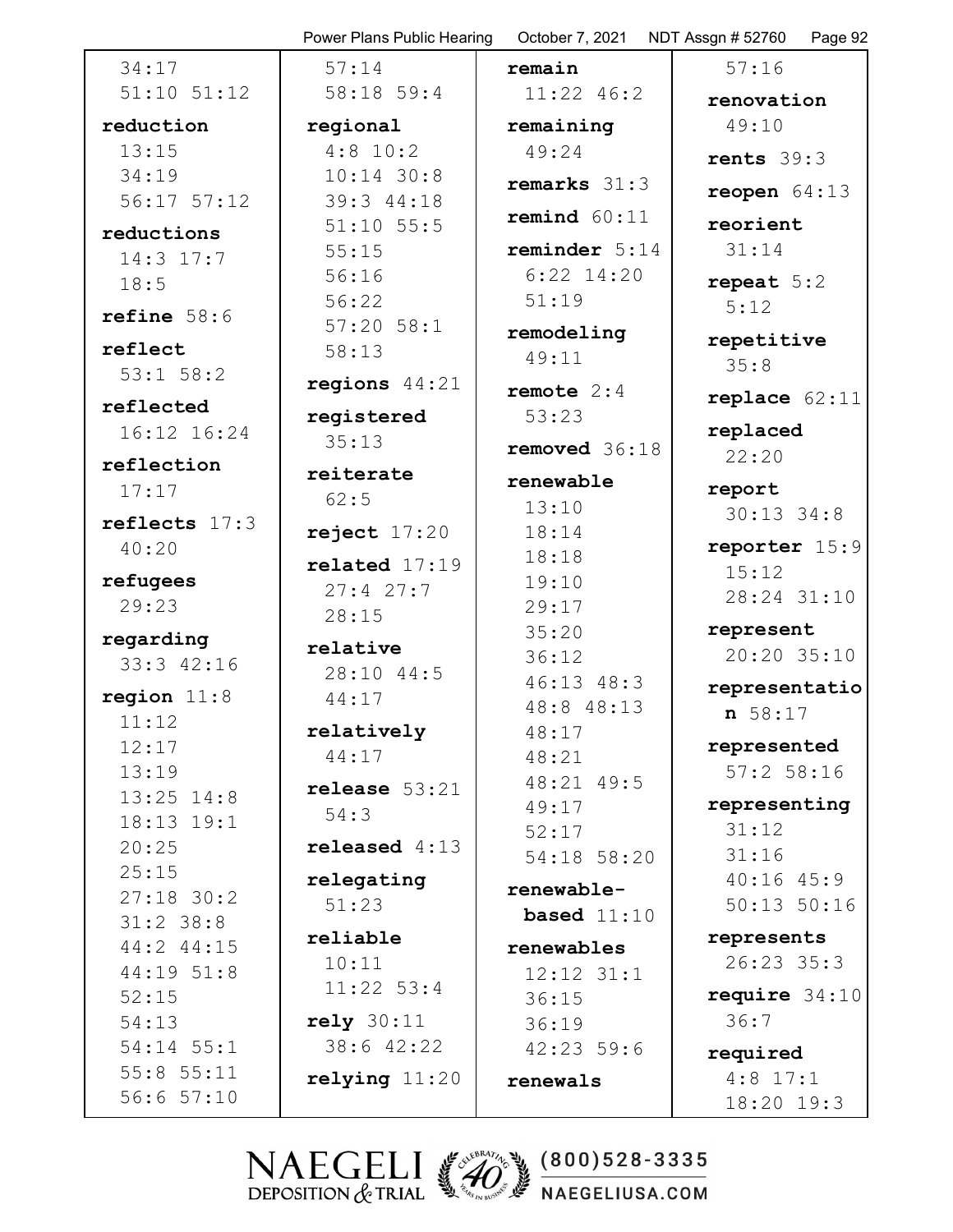|                 | Power Plans Public Hearing | October 7, 2021 | NDT Assgn # 52760<br>Page 93 |
|-----------------|----------------------------|-----------------|------------------------------|
| 56:19           | 57:357:9                   | 52:16           | revision $4:11$              |
| requirements    | 57:15                      | $52:21$ $57:1$  | revisit 57:18                |
| 11:14           | 58:15 58:22                | $57:4$ 57:6     | 59:1                         |
| 18:10 19:20     | resources                  | 57:757:11       | revisited                    |
| requires $18:6$ | $10:15$ $13:8$             | 58:19 59:5      | 38:24                        |
|                 | 13:10                      | Responsibilit   |                              |
| research 26:9   | 18:21                      | $y$ 35:15       | revisiting                   |
| 43:643:9        | 18:24 19:3                 | rest $45:21$    | 56:12                        |
| 55:14           | 19:11                      |                 | RFPs $23:9$                  |
| resel1 33:12    | 19:19                      | restore 38:15   | Richard                      |
| reservoirs      | 34:22                      | restored 38:7   | $5:21$ $28:21$               |
| 39:8            | 34:24                      | result          | 29:2                         |
| resident        | 43:16 46:1                 | 44:10 44:14     | $\texttt{rifts}$ 20:22       |
| $37:20$ 38:5    | 46:12                      | resulting       |                              |
| $61:13$ $62:10$ | $46:16$ $47:2$             | 27:17           | risk 11:21                   |
| resilience      | 48:3 48:8                  | retire $11:3$   | 24:1                         |
| 33:21           | 48:13                      |                 | risks $23:13$                |
| 34:23           | 49:17                      | retired 31:16   | 26:23 27:2                   |
| 34:25           | $52:18$ 58:4<br>59:7       | $35:13$ $40:2$  | 28:15                        |
| $52:24$ $63:13$ |                            | 40:3 47:19      | river $31:20$                |
|                 | responded                  | retirement      | $36:17$ 38:4                 |
| resiliency      | 51:5                       | 38:18 41:7      | 38:10                        |
| 44:10           | responder                  | 41:21           | 38:14                        |
| resilient       | 20:23                      | $41:23$ $42:24$ | 38:19 40:6                   |
| 28:5            | responds                   | retirements     | 40:11                        |
| resource        | 10:21                      | $11:4$ $11:7$   | 40:22                        |
| $12:20$ $13:6$  | response                   | 42:1            | $41:21$ 50:3                 |
| 14:5 16:17      | 13:12                      | retreat 45:18   | 62:7                         |
| 18:4 18:14      | 18:15                      | 45:25           | Riverkeeper                  |
| 18:16           | 18:21                      | retrofits       | 50:18                        |
| 18:18           | 18:23                      | 28:7            | Robert                       |
| 18:25 19:9      | 19:11                      |                 | 20:11                        |
| 24:4 29:13      | 19:19                      | return 22:1     | 20:19 61:12                  |
| 29:15           | 22:19                      | 60:364:11       | rock $63:21$                 |
| 46:20           | $22:20$ $23:1$             | 64:13           | rocks $63:20$                |
| 46:22<br>48:17  | 27:25                      | reversed $64:2$ | 63:22 63:23                  |
| 48:21           | 28:12                      | review $4:4$    |                              |
| 48:22 49:6      | 29:16                      | $4:9$ $4:11$    | role $18:21$                 |
| 53:2 55:21      | 34:22 46:17                | $4:13$ $6:16$   | 29:930:1                     |
| 56:356:6        |                            | 10:18           | 43:944:8                     |
|                 |                            |                 | $51:7$ $51:23$               |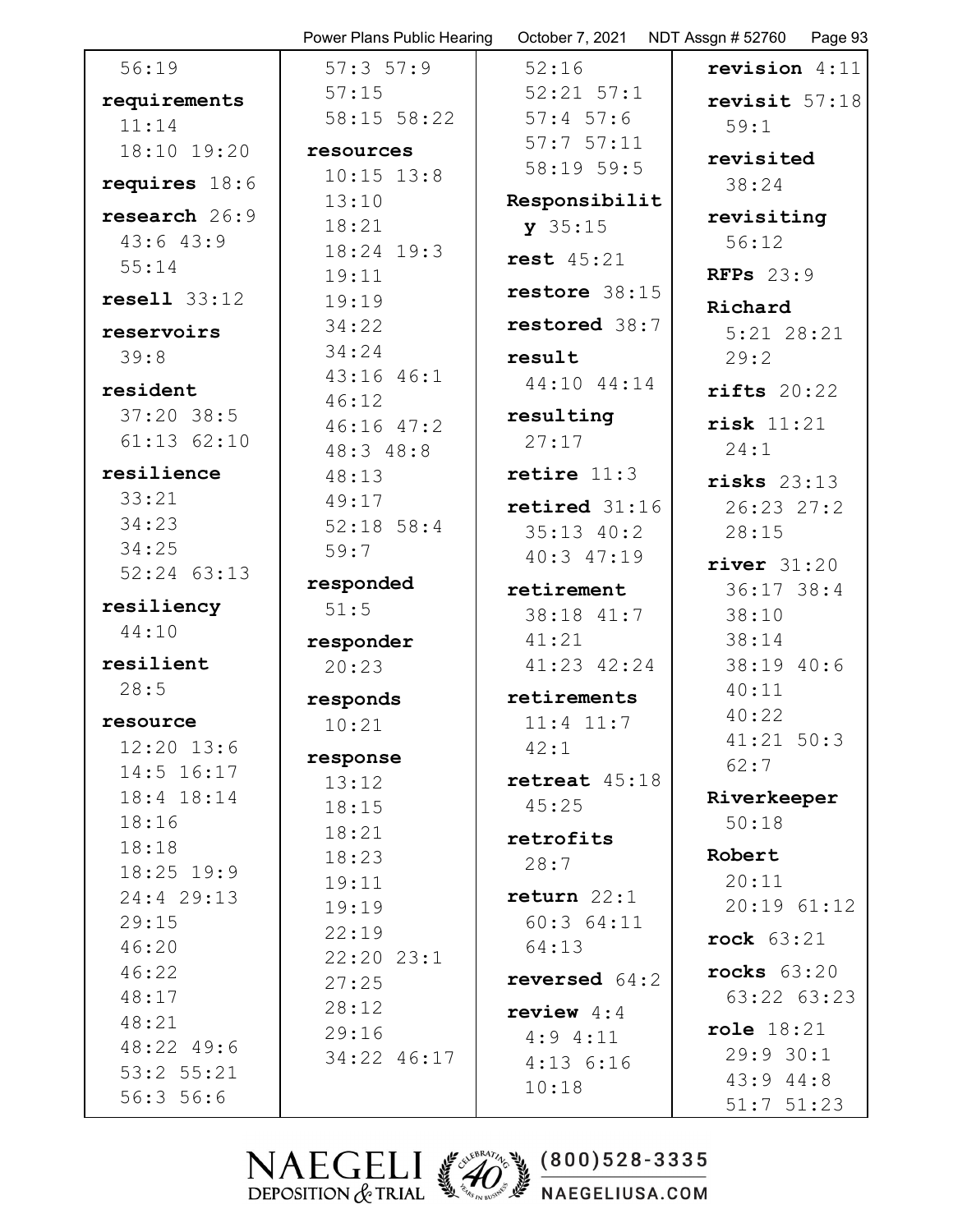|                         | Power Plans Public Hearing | October 7, 2021            | NDT Assgn # 52760<br>Page 94   |
|-------------------------|----------------------------|----------------------------|--------------------------------|
| $55:18$ 59:3            | scenarios                  | $35:8$ $51:22$             | shifts $18:12$                 |
| $\texttt{rolled}$ 46:23 | 14:2 24:20                 | 62:2                       | short $30:24$                  |
| rollout $32:4$          | 41:5                       | seen $10:22$               | 51:4                           |
| roof $63:19$            | scenes $2:12$              | $11:6$ 43:22               | shortcoming                    |
| 63:22                   | schedule                   | sell1 32:12                | 57:17                          |
| rooftop $46:14$         | 53:25                      | sending $65:12$            | shorter 61:3                   |
| Rorschach               | scheduled                  | 65:12                      | showing $2:15$                 |
| 40:7                    | $6:20$ 11:5                | sense $12:2$               | shown $2:13$                   |
| roughly $18:18$         | science 29:7               | $40:18$ 51:13              | 65:13                          |
|                         | scientist                  | $septic$ $63:20$           | shows $18:11$                  |
| <b>rule</b> 36:25       | 20:21                      | series $55:12$             | sic $5:12$                     |
| run $6:20$              | scientists                 | serve $51:2$               | 15:25                          |
| rural $30:10$           | 54:23                      | sets $26:23$               | Sierra 29:4                    |
| $30:10$ $51:11$         | screen $2:16$              |                            | 31:18                          |
| S                       | 7:47:20                    | setting $51:8$             | 35:16 50:17                    |
| safely $63:11$          | 65:13                      | seventh 30:15              | sign 3:24                      |
| sake $43:18$            | $s-e$ 43:5                 | $30:16$ 51:9               | 3:256:23                       |
|                         | Seattle                    | several                    | $6:25$ 7:1                     |
| sales $23:20$           | 29:3 32:25                 | $4:24$ 17:23<br>40:7 46:24 | $7:14$ 23:12                   |
| salmon $38:5$           | $47:24$ $47:24$            | 59:1                       | 59:24 65:11                    |
| 38:662:9                | second $2:9$               | Shapley                    | signed $2:17$                  |
| save $22:13$            | 19:12 20:1                 | 20:220:2                   | 7:87:12                        |
| 34:24                   | 44:856:2<br>64:7           | 20:4                       | $7:19$ 8:5 8:9                 |
| saved $12:16$           |                            | share $15:20$              | $9:3$ $9:17$<br>$15:1$ $15:15$ |
| 12:18                   | seconds $49:21$<br>49:23   | $30:8$ 43:13               | 59:16                          |
| saving $12:22$          |                            | 51:10                      | 59:19                          |
| saw $27:17$             | sector<br>13:17            | 56:16                      | 59:22                          |
| 29:18 31:25             | 13:20                      | 56:18                      | $64:19$ $65:4$                 |
| scale $15:16$           | $13:23$ $14:8$             | 66:10 66:10                | significant                    |
| 27:17                   | 19:4 33:16                 | sharper $27:23$            | $30:6$ 35:18                   |
| scaled $50:24$          | sectors 46:10              | shift $19:4$               | 57:10                          |
| scenario                | seeing $57:8$              | 22:12                      | significantly                  |
| 17:18                   | 61:16                      | 22:24<br>$51:16$ $55:1$    | $25:24$ 26:3                   |
| 17:20                   | seek $11:11$               | 55:3                       | $51:8$ 57:6                    |
| 29:12<br>29:14 58:7     | seemed $31:22$             | shifting $11:9$            | signing $65:13$                |
| 58:16                   |                            | 19:16                      | $similar$ 24:17                |
|                         | seems $27:8$               |                            |                                |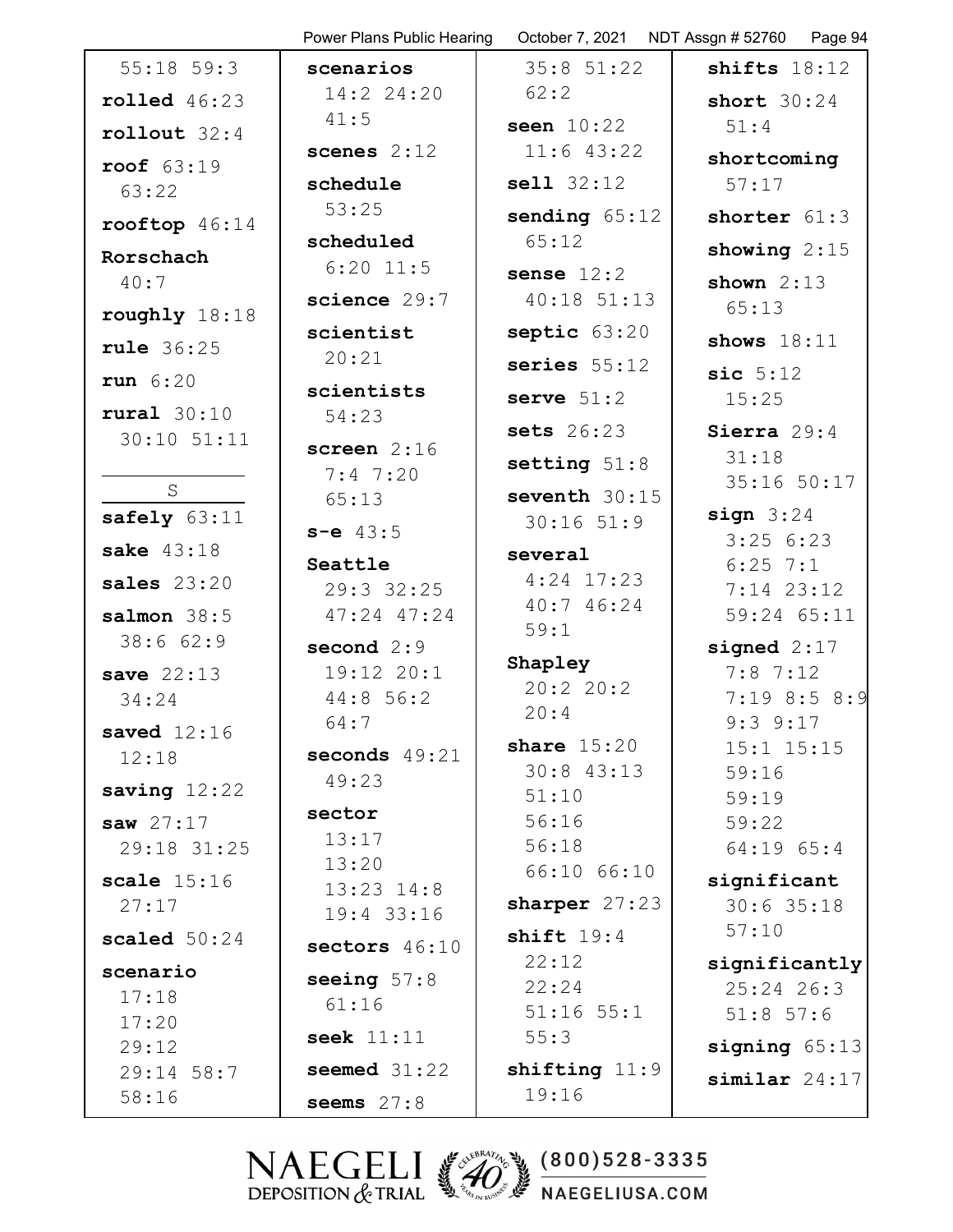|                 | Power Plans Public Hearing   |                              | October 7, 2021    NDT Assgn # 52760    Page 95 |
|-----------------|------------------------------|------------------------------|-------------------------------------------------|
| sir 20:13       | $61:22$ $61:24$              | 50:754:12                    | 28:8                                            |
| 28:23 31:8      | solutions                    | $62:6$ $65:20$               | start $10:2$                                    |
| 45:5 53:17      | 54:13                        | speaking                     | 12:19                                           |
| 60:18           | somebody 8:3                 | 14:22 25:8                   | 16:10                                           |
| $60:19$ $63:2$  |                              | speaks $2:19$                | 24:23 40:23                                     |
| sitting $42:11$ | someone<br>$2:18$ 59:19      | species                      | started 55:1                                    |
| six 11:1        | 59:21                        | 38:7 38:20                   | starting $15:2$                                 |
| 22:21 24:11     |                              | 38:22                        |                                                 |
| Skip $43:2$     | someone's                    |                              | state $3:13$                                    |
| 43:4            | 14:24                        | spell $15:7$<br>$20:17$ 22:6 | $3:25$ 5:21<br>$5:22$ $5:24$                    |
| slides $41:11$  | sorry $12:5$                 | 25:3 28:24                   | 6:96:10                                         |
|                 | 37:19                        | $31:9$ 35:7                  | 10:13                                           |
| slightly 12:7   | sound $21:6$                 | $37:9$ 39:23                 | $10:23$ $15:6$                                  |
| slowly $33:4$   | source                       | 45:650:11                    | 15:720:16                                       |
| small $30:10$   | $30:11$ $36:22$              | 53:15                        | $20:17$ $25:3$                                  |
| smart $23:6$    | southern 38:5                | spelled                      | 25:3 28:24                                      |
| Snake $36:17$   | 62:10                        | 25:747:15                    | 34:17                                           |
| 38:4 38:10      | Southwest                    | spent $41:1$                 | 34:18 35:6                                      |
| 38:19 40:6      | 31:17                        |                              | 36:5 36:22                                      |
| 40:10           |                              | split $48:19$                | 37:20                                           |
| 40:22           | speak $8:6$<br>$8:24$ 9:3    | spoke $60:21$                | 39:24<br>$40:15$ $46:5$                         |
| $41:21$ $42:2$  | $9:11$ $9:17$                | spots $64:22$                | 46:7 50:14                                      |
| 50:362:7        | $31:3$ $37:2$                | $S-t$ 31:13                  | 58:9                                            |
| soar $11:18$    | 43:453:6                     | staff $2:11$                 |                                                 |
| social          | 59:25 64:7                   | $3:12$ 9:5 9:7               | statement $4:3$<br>15:22                        |
| 25:23 35:15     | 65:10                        | $16:11$ $24:6$               |                                                 |
|                 | speaker                      | 24:20                        | states $10:9$                                   |
| soft $57:13$    | $20:1$ 20:7                  | 38:25                        | state's $16:23$                                 |
| software 43:6   | 20:10                        | $52:13$ $53:21$              | 17:659:10                                       |
| solar $11:15$   | 20:23                        | stage $44:13$                | stay $59:2$                                     |
| $12:13$ $21:4$  | $21:21$ $22:3$               | stakeholders                 | stays $32:12$                                   |
| 21:16           | 25:1 28:20                   | 43:23 44:20                  | 48:25 49:1                                      |
| $35:21$ $36:2$  | $31:5$ 37:4                  |                              | 49:3                                            |
| 43:19<br>45:10  | 39:22 43:2                   | stakeholder's<br>59:11       | steelhead                                       |
| $46:14$ $48:4$  | 45:1 46:19<br>47:853:7       |                              | 38:5                                            |
| 49:17           | 65:4                         | stalling $53:3$              | Steinke                                         |
| 49:18           |                              | standard 17:8                | $31:5$ $31:13$                                  |
| $57:21$ $61:18$ | speakers 2:15<br>$7:4$ 46:15 | 18:8                         | $35:6$ 35:12                                    |
|                 |                              | standards                    | $62:23$ $63:4$                                  |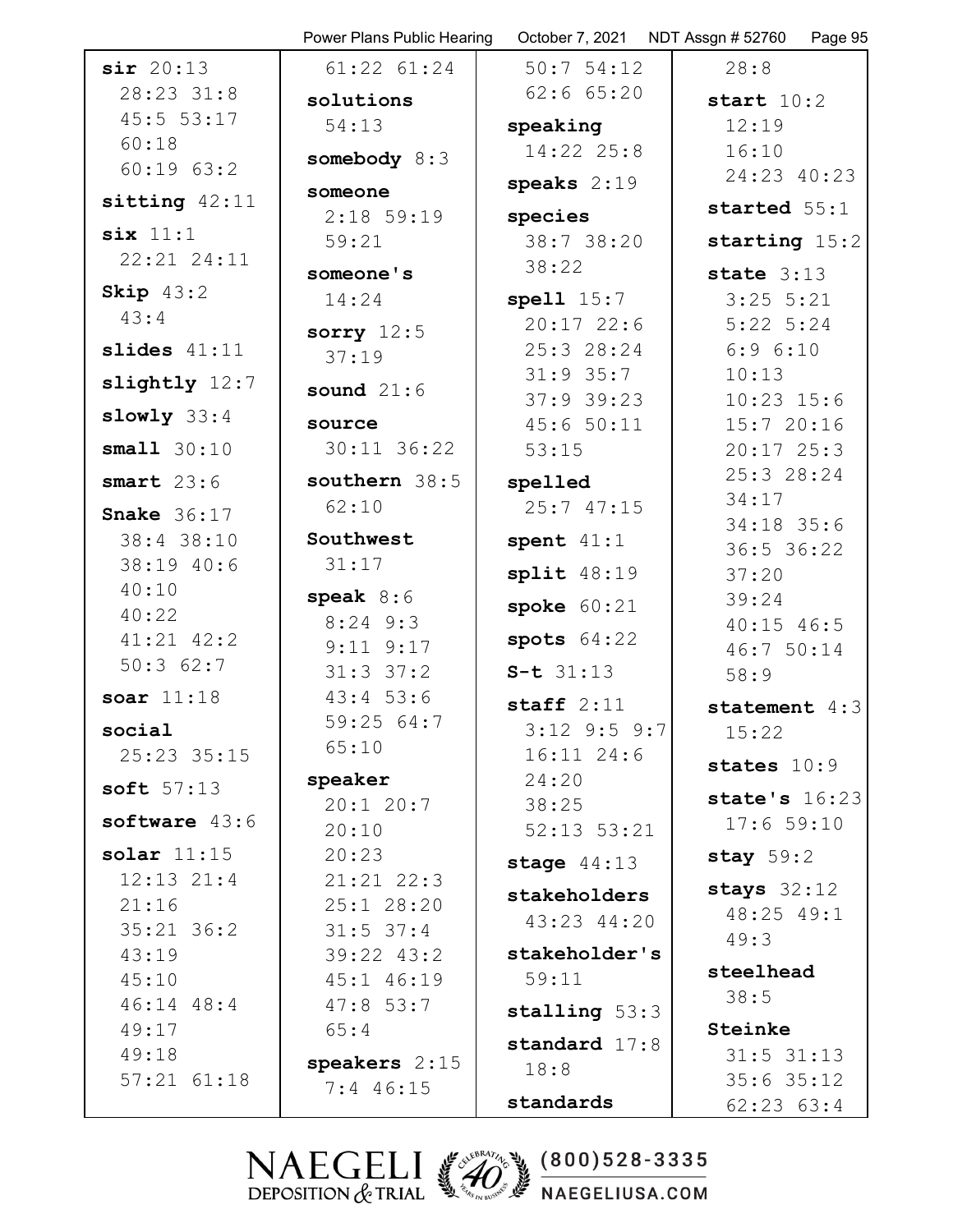|                               | Power Plans Public Hearing | October 7, 2021              | NDT Assgn # 52760<br>Page 96 |
|-------------------------------|----------------------------|------------------------------|------------------------------|
| 64:9                          | 58:15 58:22                | supercomputer                | 25:15                        |
| $S-t-e-i-n-k-e$               | strengthen                 | 46:23                        | 25:22                        |
| 35:12                         | 59:4                       | supplement                   | 25:25                        |
| <b>STEINKE</b>                | strongly 24:5              | 63:24                        | $26:10$ 28:4                 |
| $31:6$ $31:13$                | 27:22 43:23                | supply                       | 34:11                        |
| 35:11                         | structured                 | 10:12                        | $37:23$ 38:2                 |
| 62:2563:3                     | 23:10                      | $11:22$ $12:1$               | 41:15<br>41:18 44:1          |
| steps 59:9                    |                            | 25:19                        | $53:5$ $54:15$               |
|                               | structures                 | 26:11                        | 63:7 63:10                   |
| storage 29:17<br>$30:25$ 31:1 | 28:8                       | 26:1927:3                    |                              |
| 43:19                         | struggling                 | 28:9 28:16                   | systems 26:20                |
| 46:14 47:3                    | 52:4                       | 30:4                         | $27:16$ 31:1                 |
| 52:16                         | studies 17:23              | support                      | 52:17<br>$57:22$ $63:9$      |
| $52:17$ $57:2$                | 18:1                       | 44:9 52:7                    |                              |
| 57:14                         | stuff $48:11$              | 55:10 58:23                  | T                            |
| 57:15                         | submit $5:14$              | supported                    | taking $9:15$                |
| 57:16                         | 15:22                      | 56:24                        | 11:11 64:25                  |
| 57:19                         | $60:13$ $62:21$            |                              |                              |
| 57:22                         |                            | supporting<br>$5:10$ $55:18$ | talented                     |
| 57:25                         | submitted 5:5              |                              | 24:20                        |
| 58:19 59:5                    | submitting                 | supports                     | talk $47:22$                 |
| 59:5 63:15                    | $5:17$ 37:21               | 14:13                        | 48:13                        |
| 64:564:6                      | substantial                | supposed                     | talked 60:23                 |
| stored                        | 13:15                      | 41:12                        | tank $63:20$                 |
| 33:10 63:11                   | 13:20                      | sure $2:13$ $8:3$            | tanks $63:11$                |
| straightforwa                 | $13:21$ $23:4$             | $8:15$ $8:22$                |                              |
| rd 6:19                       | substantially              | 15:19                        | target $30:9$                |
| strategy 13:6                 | 19:9 29:16                 | 24:17                        | $30:15$ 46:9                 |
| $14:6$ 17:6                   | successfully               | $37:12$ $61:3$               | $51:8$ $51:10$               |
| 18:4 18:17                    | 44:22                      | $61:6$ $65:5$                | $51:15$ 56:7<br>56:17        |
| 18:19                         | sufficient                 | swimming $64:1$              | $56:22$ $57:4$               |
| 18:22                         | 24:22                      | switch $33:2$                |                              |
| $18:25$ 19:9                  |                            |                              | targets 19:10                |
| 19:24                         | suggest $17:13$            | system<br>10:10              | teacher 31:16                |
| 29:14                         | suggests $18:3$            | 12:10                        | Team $29:5$                  |
| $29:15$ 46:5                  | summer                     | 12:12                        | technological                |
| $53:2$ $55:21$                | $24:10$ 55:3               | 12:14                        | 43:15                        |
| $57:3$ $57:15$                | summertime                 | 16:15                        |                              |
| 58:1 58:10                    | 64:2                       | 19:15                        | technologies                 |
|                               |                            | $19:15$ 21:6                 | 11:11                        |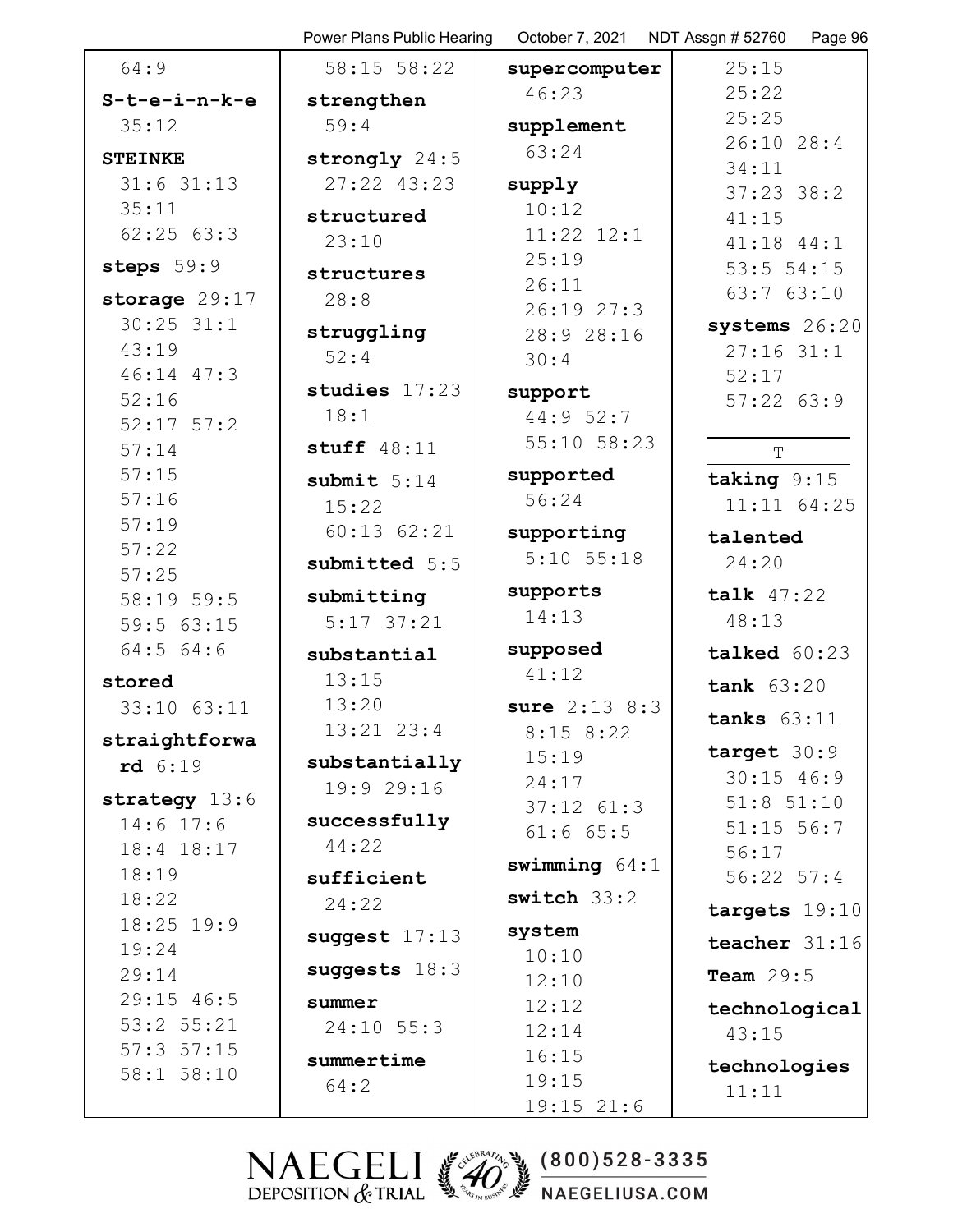|                          | Power Plans Public Hearing      | October 7, 2021 | NDT Assgn # 52760<br>Page 97 |
|--------------------------|---------------------------------|-----------------|------------------------------|
| 11:15                    | $9:24$ 14:19                    | there's         | 60:12                        |
| 26:11                    | $16:6$ $19:24$                  | $7:20$ $7:25$   | $65:10$ $66:8$               |
| 26:12 44:4               | 19:25                           | $8:3$ 12:16     | Tony 25:2                    |
| 52:14                    | $21:20$ 22:8                    | 13:21 14:1      | 25:7                         |
| technology               | 24:23                           | $21:1$ $21:3$   | top $30:16$                  |
| 36:1 43:7                | 24:25                           | $23:4$ 59:21    |                              |
| telephone                | 28:18                           | 60:9 60:22      | totally                      |
| 3:21                     | 28:19 31:3                      | $62:22$ $63:6$  | $21:9$ $61:21$               |
|                          | $31:4$ 35:2                     | 63:12           | tough $54:2$                 |
| temperatures             | $35:5$ $35:11$                  | $63:14$ $65:9$  | tour $32:23$                 |
| 29:20                    | $37:2$ $37:3$                   | thermal $12:12$ |                              |
| term $56:11$             | $37:8$ 37:14                    | thermo $12:10$  | tout $32:18$                 |
| terms $42:12$            | 39:11                           |                 | towards                      |
|                          | 39:12 40:1                      | they're         | 14:755:3                     |
| Tesla $33:8$             | $43:1$ $43:3$                   | $2:17$ $2:24$   | 62:14                        |
| test $18:9$              | 44:23                           | $21:9$ 45:20    | town $32:23$                 |
| testified                | 44:25                           | third $57:23$   | trace $49:19$                |
| $2:20$ 16:1              | $45:12$ $47:5$<br>$47:5$ $47:7$ | thoughts        |                              |
| 60:12                    | 47:14                           | $61:10$ $66:10$ | track $7:3$                  |
| testify                  | 47:16                           | throughout      | 51:14                        |
| $2:22$ 7:9               | 49:25 50:4                      | 6:17            | trajectory                   |
| 35:3 59:17               | $50:4$ 50:5                     |                 | 30:17                        |
| $60:10$ $64:20$          | 50:10                           | THURSDAY 2:6    | transcript                   |
| testifying               | $50:15$ 53:6                    | tidal $48:10$   | 2:34:20                      |
| 2:24                     | 53:753:13                       | 48:11           | transform                    |
|                          | $53:16$ $54:9$                  | tied $62:1$     | 54:15                        |
| testimony                | 59:13                           | time-of-use     | transformatio                |
| $3:23$ 4:1<br>4:196:23   | 59:15                           | 57:12           | $n \ 26:18$                  |
| $7:2$ 7:8 8:24           | 62:15                           | today $16:20$   |                              |
| $15:1$ $15:5$            | 62:2563:3                       | 23:3            | transformer                  |
| 15:12                    | 64:664:8                        |                 | 34:3                         |
| $15:18$ $16:4$           | $65:2$ $65:14$                  | today's         | transforming                 |
| $22:5$ 45:8              | 65:16                           | $3:19$ 3:20     | 27:16                        |
| $50:14$ 66:2             | $65:24$ $66:1$                  | $4:4$ 6:17      | transition                   |
| Texas $33:9$             | 66:13                           | 65:25           | 33:643:17                    |
|                          | thanking                        | tonight         | 48:24 53:23                  |
| <b>thank</b> $3:7$ $3:8$ | 16:10                           | $2:12$ $3:10$   | transitions                  |
| $3:9$ $3:11$             | thanks                          | 3:164:19        | 44:22                        |
| $8:14$ $8:25$            | 42:25                           | $9:10$ $9:15$   |                              |
| $9:13$ $9:14$            | 53:12 66:11                     | 45:8 50:13      | transmission                 |
| $9:21$ $9:22$            |                                 | 59:14           | 24:624:9                     |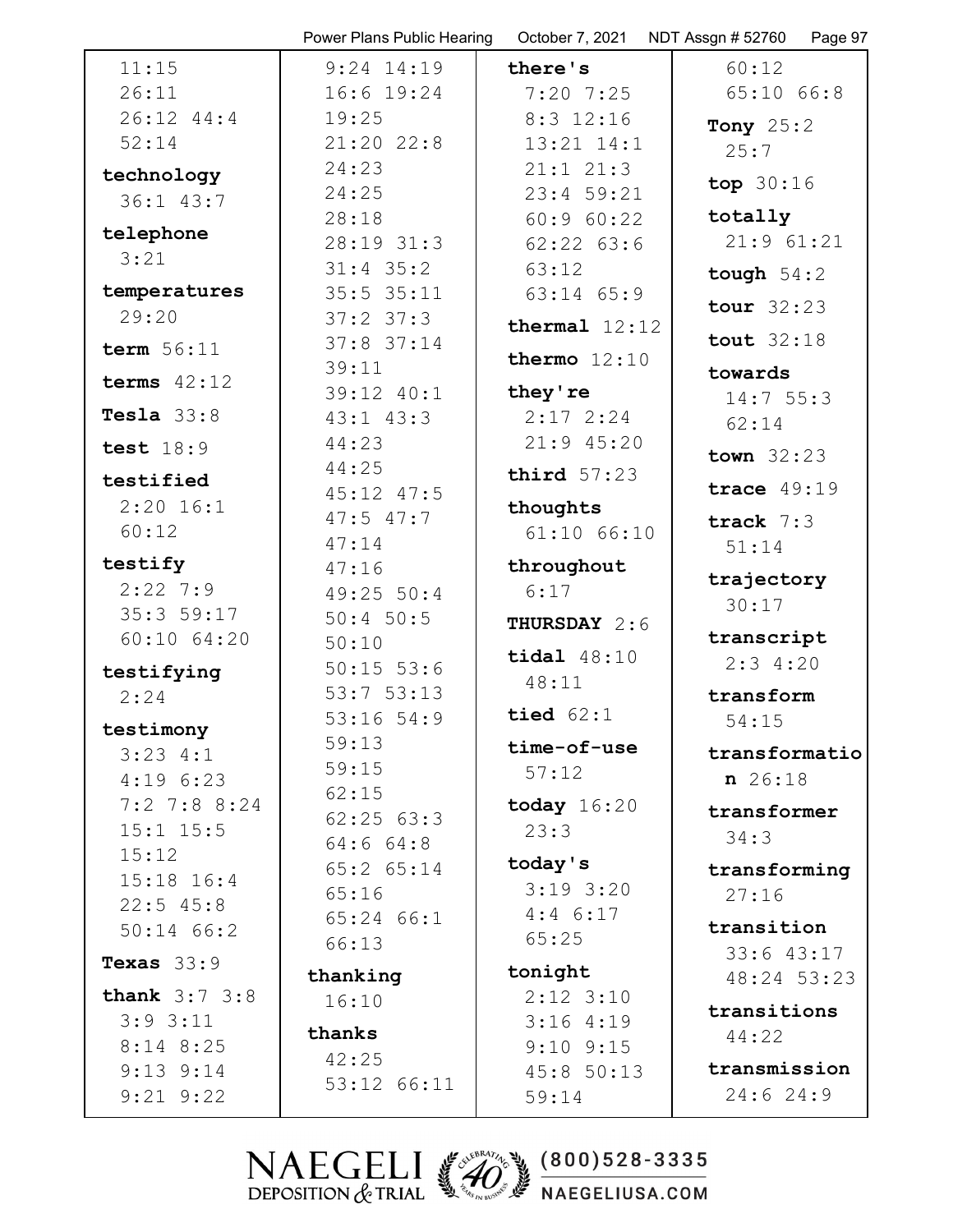|                    | Power Plans Public Hearing | October 7, 2021         | NDT Assgn # 52760<br>Page 98 |
|--------------------|----------------------------|-------------------------|------------------------------|
| 24:18              | understood                 | utilities               | $50:20$ $52:11$              |
| 24:23              | 23:18                      | $10:23$ 19:2            | variable                     |
| 28:15              | undervalue                 | 22:15                   | 11:20                        |
| 34:13              | 28:5                       | $22:23$ 30:3            | variety 57:11                |
| 46:16 46:24        | undoubtedly                | 30:10                   |                              |
| transportatio      | 20:25                      | 31:22                   | various                      |
| n 13:22 14:4       |                            | 33:14                   | 63:963:9                     |
| 19:4 34:25         | unfair 30:9                | 36:13                   | 64:4                         |
| 46:10              | unfeasible                 | 42:15                   | vehicle 22:11                |
| tremendous         | 17:21                      | 43:10                   | 34:13                        |
| 16:11 46:14        | unless $2:24$              | $57:10$ $59:10$         | vehicles 23:6                |
| truly $24:21$      | unmuted $8:7$              | utility 22:13           | 33:333:7                     |
| 53:4               | 20:421:22                  | 23:11                   | 34:12 43:20                  |
|                    | $45:4$ $47:12$             | 23:13                   | verbatim                     |
| try 15:18          | 62:24                      | 32:18                   | $2:3$ 15:12                  |
| 62:13              |                            | $40:14$ 52:2            |                              |
| trying             | unmuting                   | $55:23$ $57:9$          | versus $42:17$               |
| 39:15 45:22        | 59:21                      |                         | via 3:2                      |
| tunnel             | <b>unneeded</b> $10:4$     | V                       | $3:21$ 8:5                   |
| 48:10 48:10        | unpredictable              | Vadas $20:11$           | 65:13                        |
| turbines           | 23:14                      | 20:12                   | viable 48:17                 |
| 48:11              | updating                   | 20:15                   | vice $43:5$                  |
|                    | $57:24$ $58:1$             | 20:19                   | Victor                       |
| turn $3:6$ 7:21    | urge $27:22$               | 20:19<br>21:21          | 20:20 29:3                   |
| 14:18 20:9<br>33:1 | $32:4$ 33:18               | 60:18                   | 61:12                        |
|                    | 34:16                      | 60:21                   |                              |
| types $26:23$      | 35:1959:8                  | 60:24                   | <b>VIDEOCONFEREN</b>         |
|                    |                            | 60:2561:3               | CE $2:4$                     |
| U                  | urgency                    | $61:8$ $61:11$          | views $15:20$                |
| uncertainties      | $51:1$ $51:5$              | 61:12                   | virtually                    |
| 27:2               | urging $52:13$             | valuable 55:8           | 4:17                         |
| uncertainty        | US-based                   |                         | $visible$ 7:19               |
| 26:24              | 43:10                      | value $8:21$            |                              |
| underscores        | $U-s-i-b-e-1-1$            | 34:23                   | visit $5:10$                 |
| 51:1               | 25:7                       | 43:24                   | $visual 2:14$                |
| understand         | Usibelli 25:2              | 44:12                   | <b>Voget</b> 28:21           |
| $17:11$ $41:15$    | $25:2$ $25:5$              | 56:13<br>$57:11$ $58:2$ | 28:21                        |
|                    | 25:728:20                  |                         | 28:22                        |
| understanding      |                            | Vancouver               | 28:22 29:2                   |
| $42:13$ 54:18      | Utah $22:15$               | 34:18                   | 29:2 31:5                    |
|                    |                            |                         |                              |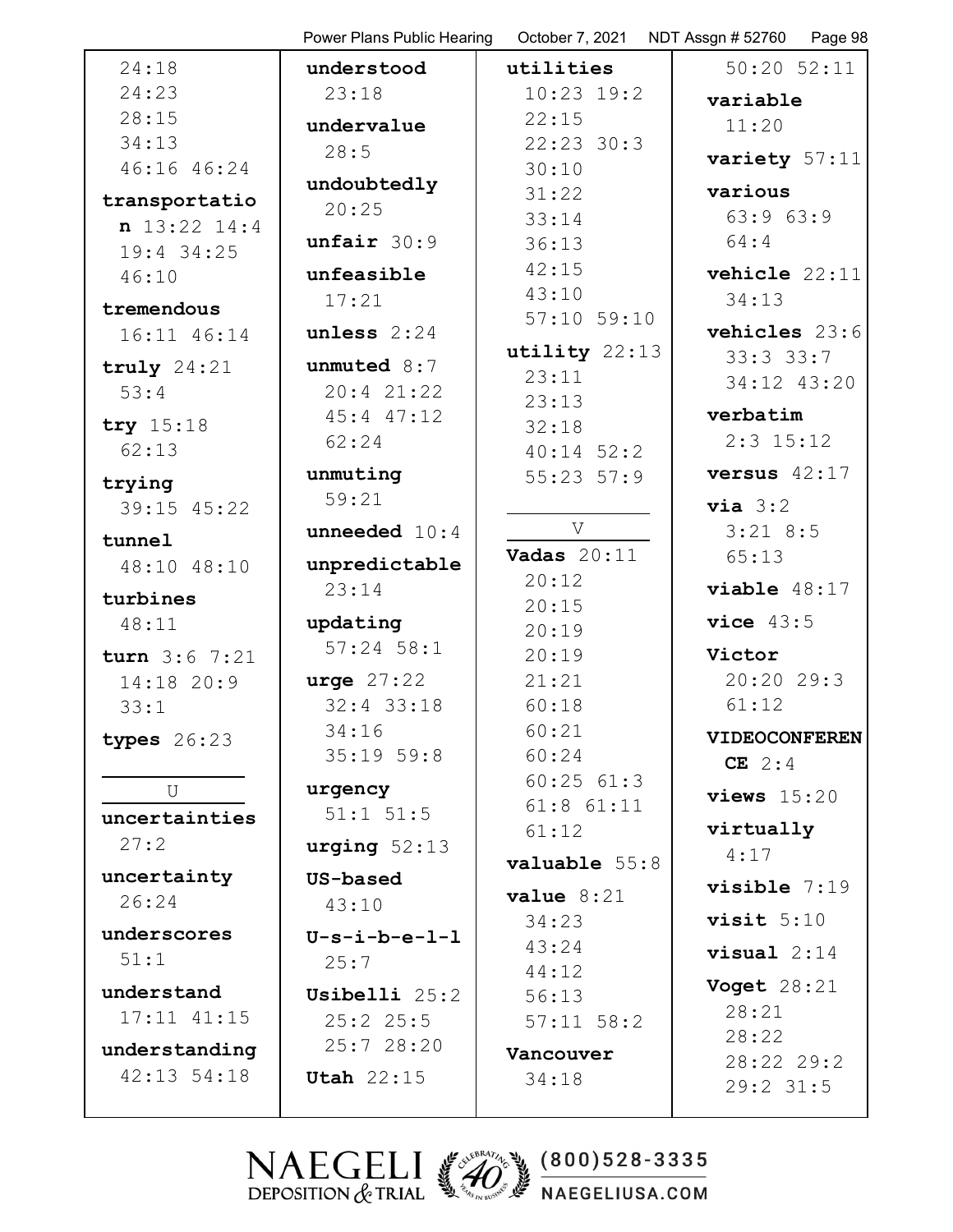|                      | Power Plans Public Hearing | October 7, 2021             | NDT Assgn # 52760<br>Page 99 |
|----------------------|----------------------------|-----------------------------|------------------------------|
| voice $10:9$         | 52:12                      | $21:25$ $22:1$              | 62:15                        |
| 14:1 65:10           | $52:20$ $58:9$             | $22:1$ 33:22                | whenever 36:7                |
| voltage 57:12        | 59:12 61:13                | 35:860:5                    | whereas $49:2$               |
| voted $36:6$         | Washington's               | 60:960:14                   |                              |
|                      | 58:8                       | 62:21                       | whether $7:6$                |
| Voters 31:19         | waste $31:24$              | 64:10                       | 37:23                        |
|                      | 32:15                      | 64:11                       | 41:1766:8                    |
| W                    | 32:20                      | 64:13                       | whole $14:9$                 |
| <b>Waddell</b> 39:22 | 32:21                      | 64:13                       | 41:5 46:18                   |
| $39:23$ $40:2$       | 32:24                      | $64:25$ $65:1$              | wholesale                    |
| 43:2                 | 33:14 33:15                | $65:2$ $65:15$              | 11:17                        |
| $W-a-d-d-e-1-1$      | water $23:6$               | well-known                  | wholly $42:12$               |
| 40:2                 |                            | 44:11                       |                              |
| WADDELL $40:1$       | waterfall                  | we're $14:25$               | who's $15:13$                |
| walk $6:18$          | 48:10                      | 15:18                       | whose $3:9$                  |
| 15:4                 | waterfront                 | 21:14                       | 3:12                         |
|                      | 5:25                       | $22:14$ 29:5                | wide $19:20$                 |
| Walla $40:5$         | ways $19:7$                | 37:23                       | widespread                   |
| 40:5                 | $27:1$ 33:19               | 39:21 43:7                  | 46:9                         |
| warm $63:22$         | 52:663:9                   | 45:22                       |                              |
| 63:23                | weather $55:4$             | 46:11                       | wife $32:16$                 |
| washed $63:21$       |                            | 46:12                       | 35:2                         |
| Washington           | website                    | 46:16                       | wild $38:4$                  |
| $2:2$ 3:13           | $3:24$ 5:11                | 46:16                       | wildfires                    |
| $3:17$ 3:24          | 5:166:15                   | 46:17                       | 24:624:8                     |
| $6:24$ $9:19$        | $6:24$ $8:5$               | 54:10                       | $W - i - 1 - 1$ 45:9         |
| 16:1 16:9            | 14:14                      | $54:21$ $55:9$              |                              |
| $16:22$ $17:5$       | week $24:21$               | 56:15                       | willing $33:11$              |
| 17:16                | 36:5                       | $56:20$ $57:8$<br>59:2 60:8 | 41:20                        |
| $17:17$ $18:5$       | weeks $4:24$               | $64:10$ $65:21$             | wind $11:15$                 |
| 19:22:14             | 24:9                       |                             | 12:12                        |
| 24:11                | weight $19:8$              | western $16:15$             | $21:17$ 48:5                 |
| 31:17                | welcome $2:9$              | 24:10                       | wires $24:22$                |
| 31:18                | $2:22$ 3:7                 | we've $3:3$                 | wishing                      |
| 31:19                | $3:18$ 5:18                | 10:22                       | 3:236:22                     |
| 35:14                | $6:7$ 9:1 50:5             | 12:16                       |                              |
| 37:20                | 62:1764:9                  | 24:11 45:15                 | witness $16:4$               |
| $40:15$ $43:8$       |                            | whales $38:6$               | work $3:11$                  |
| 45:10                | $we'11 \t7:25$             | 62:10                       | $3:12$ $3:12$                |
| $45:23$ $46:5$       | $8:12$ $8:20$              | whatever                    | $16:11$ $16:13$              |
| 46:750:21            | 15:1620:8                  |                             |                              |